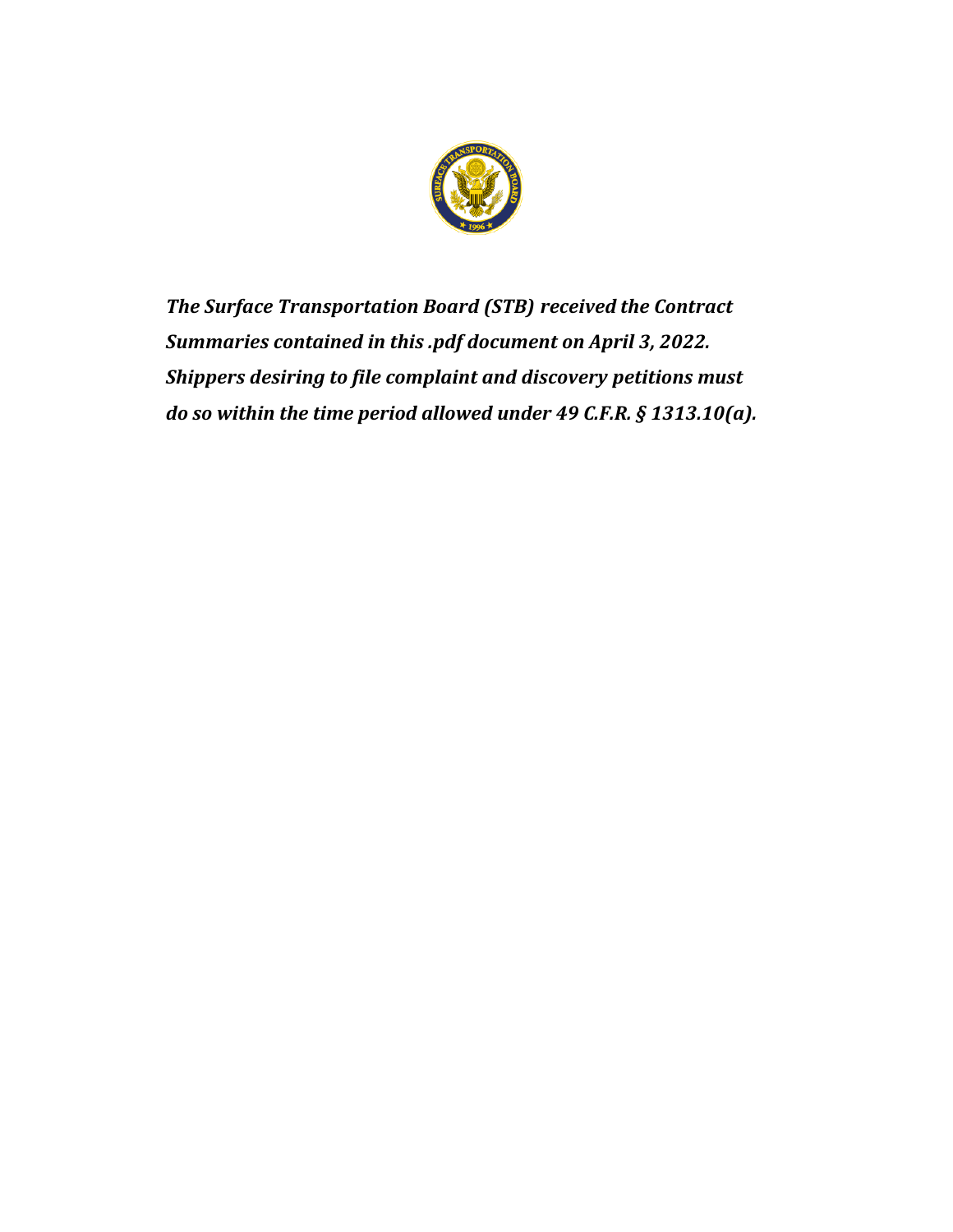

STB-UPOTMQ 162549-P

# **UNION PACIFIC RAILROAD COMPANY**

# **AMENDED CONTRACT SUMMARY**

**Issued:**  March 30, 2022

**Effective:** January 1, 2021

**Issued by:**  Rosa M. La Puente-Flowers Lead Price Applications 1400 Douglas Street Mail Stop 1340 OMAHA, NEBRASKA 68179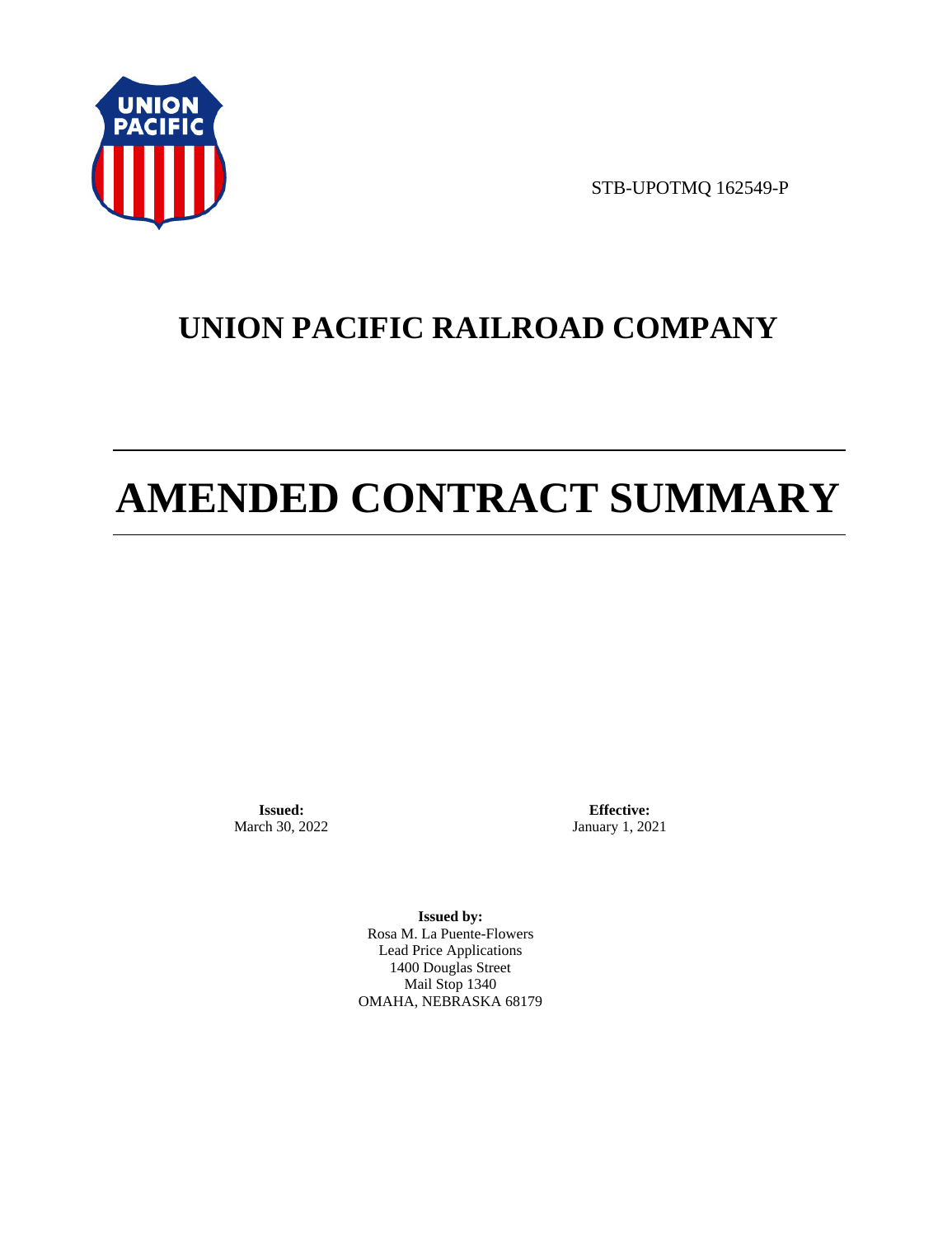# **PARTICIPATING CARRIERS:**

 UNION PACIFIC RAILROAD COMPANY 1400 Douglas St. Omaha, NE 68179

#### **COMMODITY:**

 Sorghum Grains **ADDITION**  Corn Exc.Popcorn See 01152 **ADDITION**  Wheat Exc.Buckwheat See 01139 **ADDITION**  Soybeans (Soya Beans) **ADDITION**  Cake,Meal Or Screenings, Soybean,Not Fit For Human Consumption **ADDITION** 

#### **SHIPPER:**

CHS HEADQUARTERS

#### **ORIGIN(S):**

 LUVERNE, MN **ADDITION**  BRULE, NE **ADDITION**  WORTHINGTON, MN **ADDITION**  DALLAS YARD, TX **ADDITION**  SUPERIOR, WI **ADDITION**  SHARON SPRINGS, KS **ADDITION**  BINGHAM LAKE, MN **ADDITION**  GOWRIE, IA **ADDITION**  EMMETSBURG, IA **ADDITION**  DOWNS, KS **ADDITION**  HINKLE, OR **ADDITION**  OGDEN, UT **ADDITION**  TUCSON, AZ **ADDITION** 

### **DESTINATION(S):**

 FAIRMONT, MN **ADDITION**  LOS ANGELES, CA **ADDITION**  MANKATO, MN **ADDITION**  SINCLAIR, WY **ADDITION**  AMES, IA **ADDITION**  CHICAGO, IL **ADDITION**  KALAMA, WA **ADDITION**  OR - PORTLAND AGS (See Exhibit Definition) SUPERIOR, WI **ADDITION**  TACOMA, WA **ADDITION**  ERDA, UT **ADDITION**  MOUNTAIN HOME, ID **ADDITION** 

### **PORT(S):**

Not Applicable

### **DURATION:**

 Effective Date: November 16, 2017 Amendment Effective Date: January 1, 2021 **ADDITION**  Expiration Date: December 31, 2021 **EXTENSION** 

# **RAIL CAR DATA:**

No cars dedicated to service under this Contract. Cars are provided on a common carrier basis only.

#### **RATES & CHARGES:**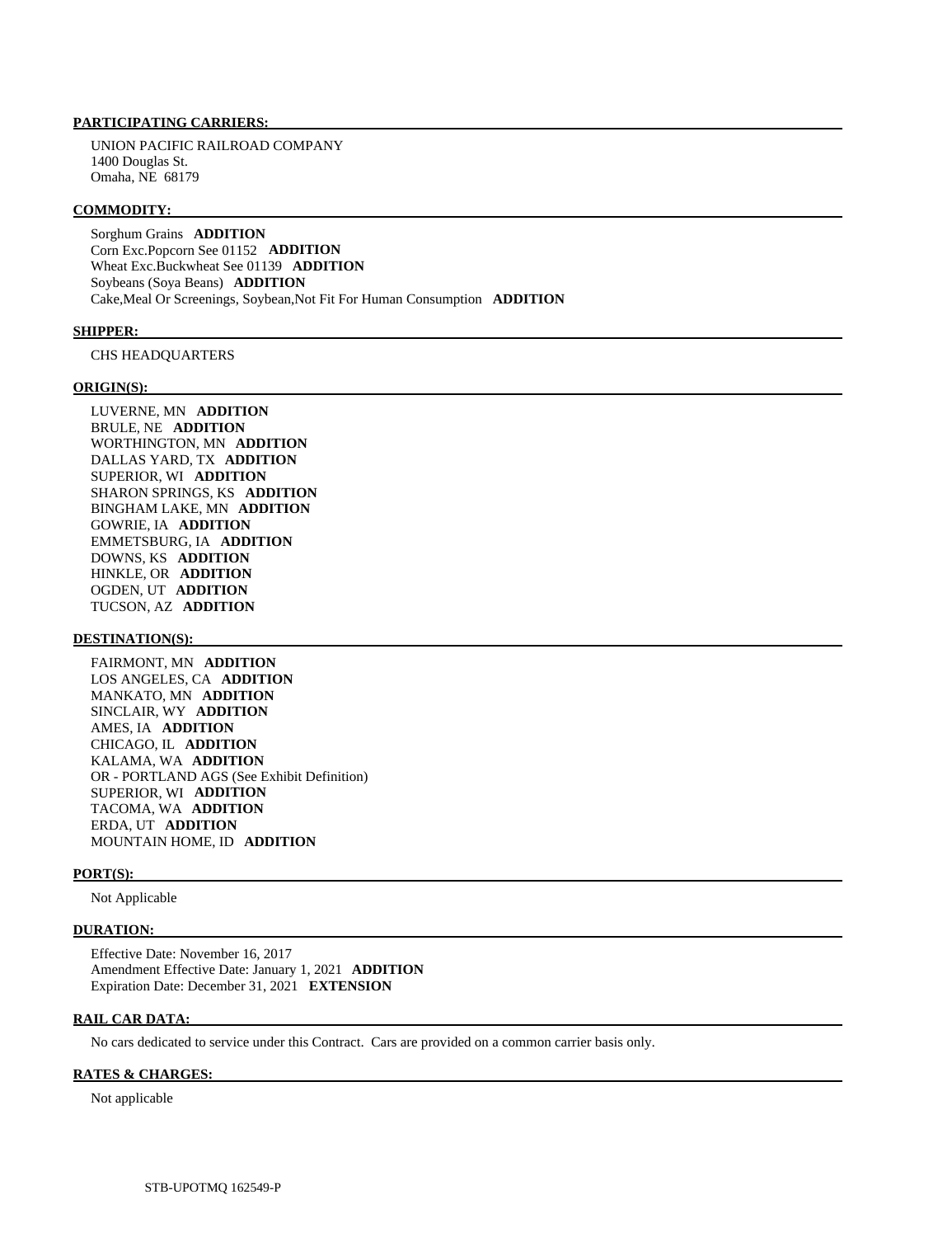# **VOLUME:**

 Minimum shipment of 107 carloads. **ADDITION**  Multiple Car Shipments **ADDITION** 

# **SPECIAL FEATURES:**

Special Switching Provision

# **SPECIAL NOTICE:**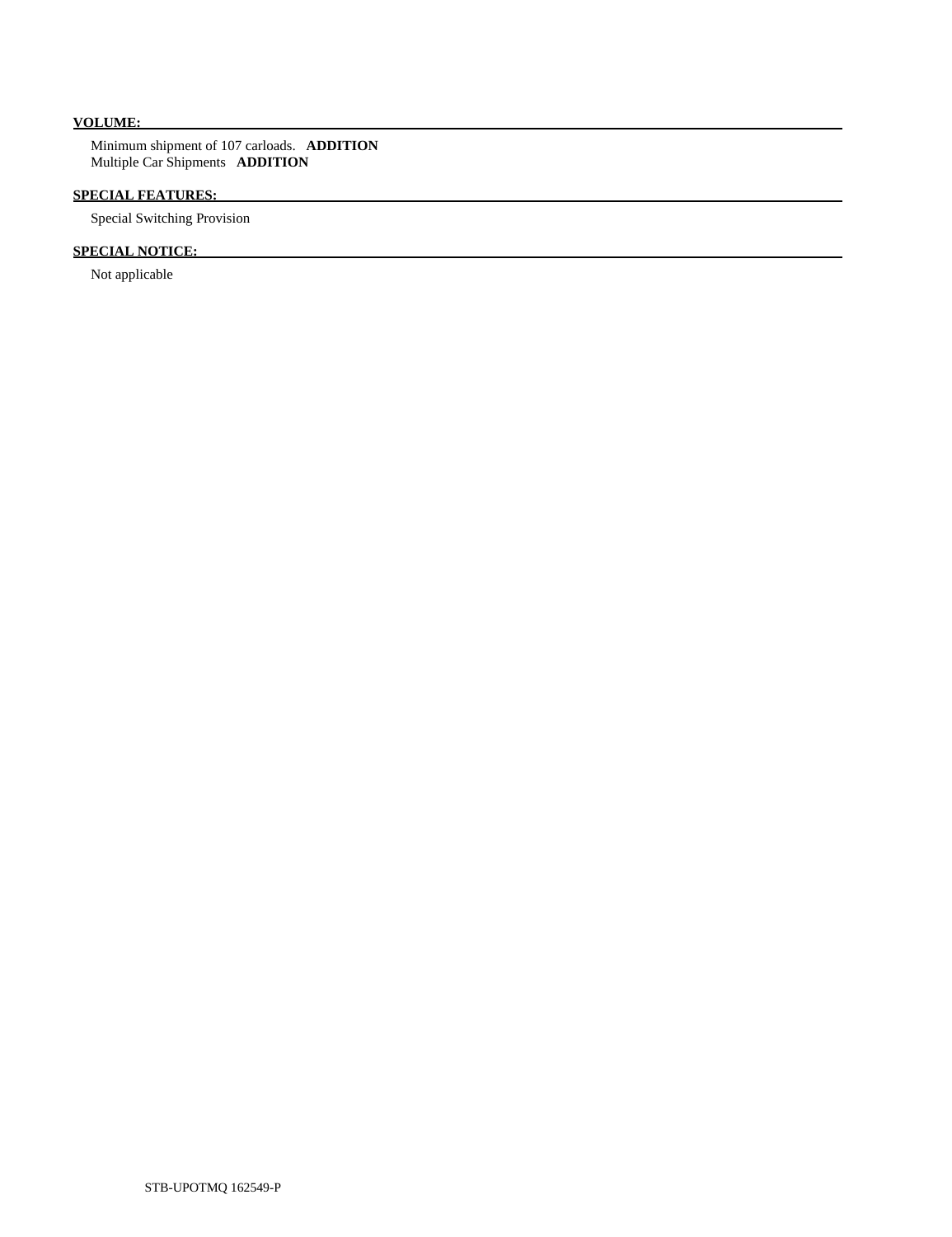OR - PORTLAND AGS consist of: ALBINA, OR **ADDITION**  ASTORIA, OR **ADDITION**  AUMSVILLE, OR **ADDITION**  AURORA, OR **ADDITION**  BARNES YARD, OR **ADDITION**  BATTERSON, OR **ADDITION**  BONNEVILLE, OR **ADDITION**  BRIDAL VEIL, OR **ADDITION**  BROOKS, OR **ADDITION**  BUXTON, OR **ADDITION**  CANBY, OR **ADDITION**  CLACKAMAS, OR **ADDITION**  COALCA, OR **ADDITION**  COCHRAN, OR **ADDITION**  DODSON, OR **ADDITION**  EAST MILWAUKIE, OR **ADDITION**  EAST PORTLAND, OR **ADDITION**  FIR, OR **ADDITION**  GARBALDI, OR **ADDITION**  GARIBALDI, OR **ADDITION**  GEER, OR **ADDITION**  GERVAIS, OR **ADDITION**  HEMLOCK, OR **ADDITION**  HITO, OR **ADDITION**  HUBBARD, OR **ADDITION**  KENTON, OR **ADDITION**  LAKE YARD, OR **ADDITION**  LIBERAL, OR **ADDITION**  MILWAUKIE, OR **ADDITION**  MOHLER, OR **ADDITION**  MT ANGEL, OR **ADDITION**  NORTH PORTLAND, OR **ADDITION**  OREGON CITY, OR **ADDITION**  OSWEGO, OR **ADDITION**  PORTLAND, OR **ADDITION**  PRATUM, OR **ADDITION**  PULP, OR **ADDITION**  RENARD, OR **ADDITION**  RIVER GATE, OR **ADDITION**  ROCKWOOD, OR **ADDITION**  SHAW, OR **ADDITION**  SILVERTON, OR **ADDITION**  ST JOHNS, OR **ADDITION**  STAYTON, OR **ADDITION**  TILLAMOOK, OR **ADDITION**  TROUTDALE, OR **ADDITION**  WARRENTON, OR **ADDITION**  WEST LINN, OR **ADDITION**  WHEELER, OR **ADDITION**  WOODBURN, OR **ADDITION**  AMPERE, WA **ADDITION**  BARBERTON, WA **ADDITION**  BATTLE GROUND, WA **ADDITION**  BRUSH PRAIRIE, WA **ADDITION**  CAMAS, WA **ADDITION**  CASTLE ROCK, WA **ADDITION**  CATHLAMET, WA **ADDITION**  CHELATCHIE, WA **ADDITION**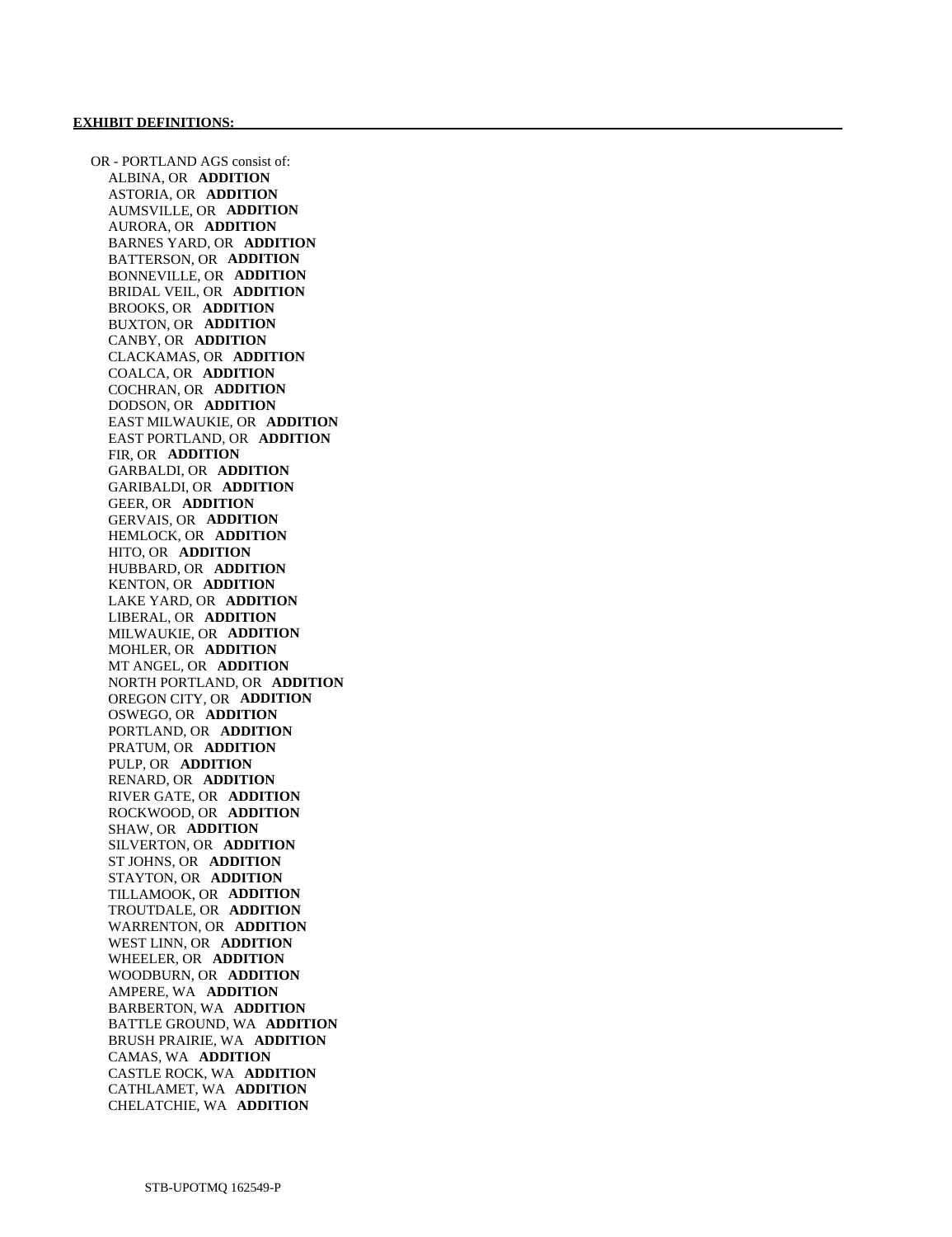COLUMBIA JCT, WA **ADDITION**  HEISON, WA **ADDITION**  HOMAN, WA **ADDITION**  KALAMA, WA **ADDITION**  KELSO, WA **ADDITION**  LONGVIEW, WA **ADDITION**  OSTRANDER, WA **ADDITION**  RIDGEFIELD, WA **ADDITION**  ROCKY POINT, WA **ADDITION**  RYE JCT, WA **ADDITION**  VANCOUVER, WA **ADDITION**  VANCOUVER JCT, WA **ADDITION**  WASHOUGAL, WA **ADDITION**  WOODLAND, WA **ADDITION**  YACOLT, WA **ADDITION**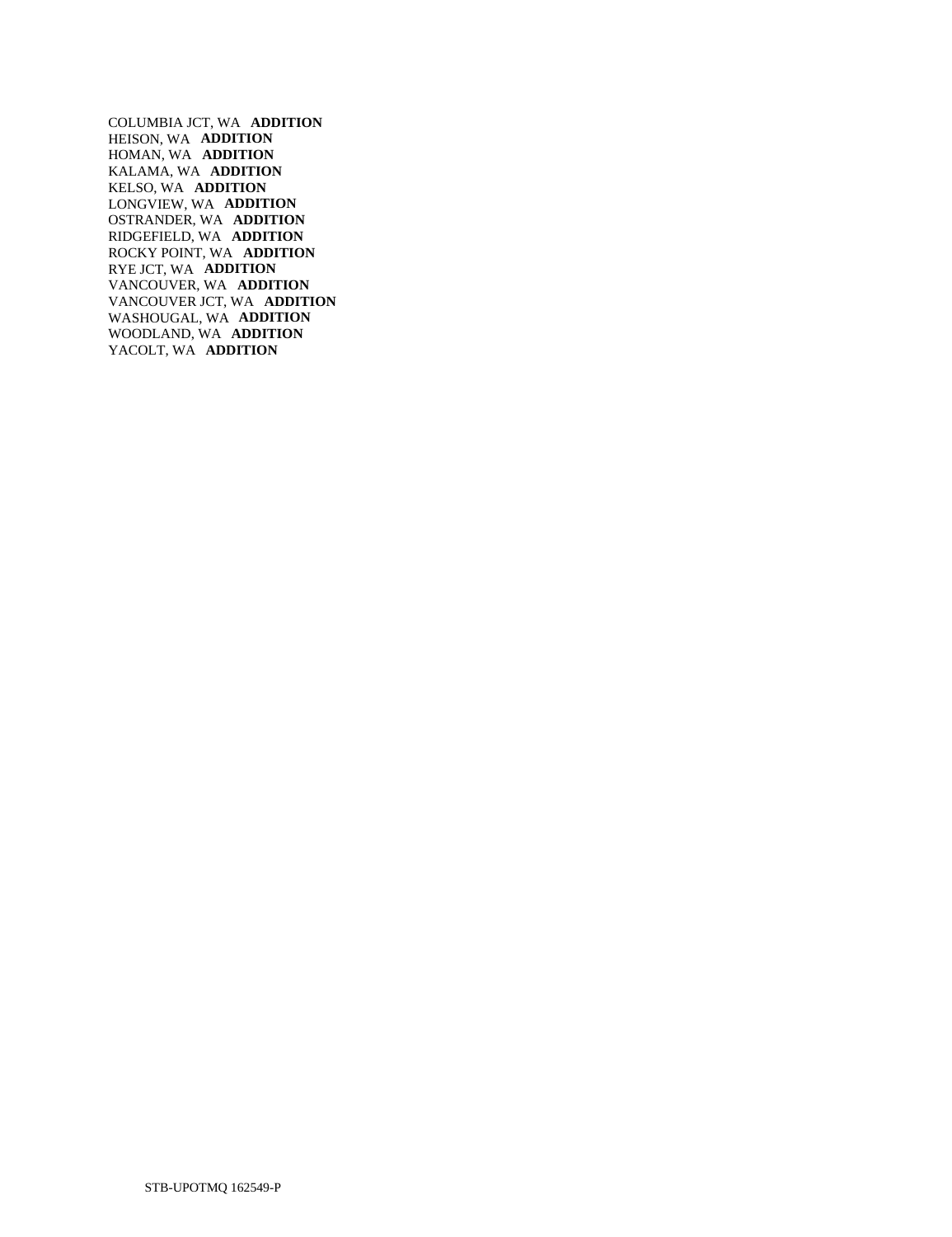

STB-UPOTMQ 165486-W

# **UNION PACIFIC RAILROAD COMPANY**

# **AMENDED CONTRACT SUMMARY**

**Issued:**  March 31, 2022

**Effective:** January 1, 2022

**Issued by:**  Rosa M. La Puente-Flowers Lead Price Applications 1400 Douglas Street Mail Stop 1340 OMAHA, NEBRASKA 68179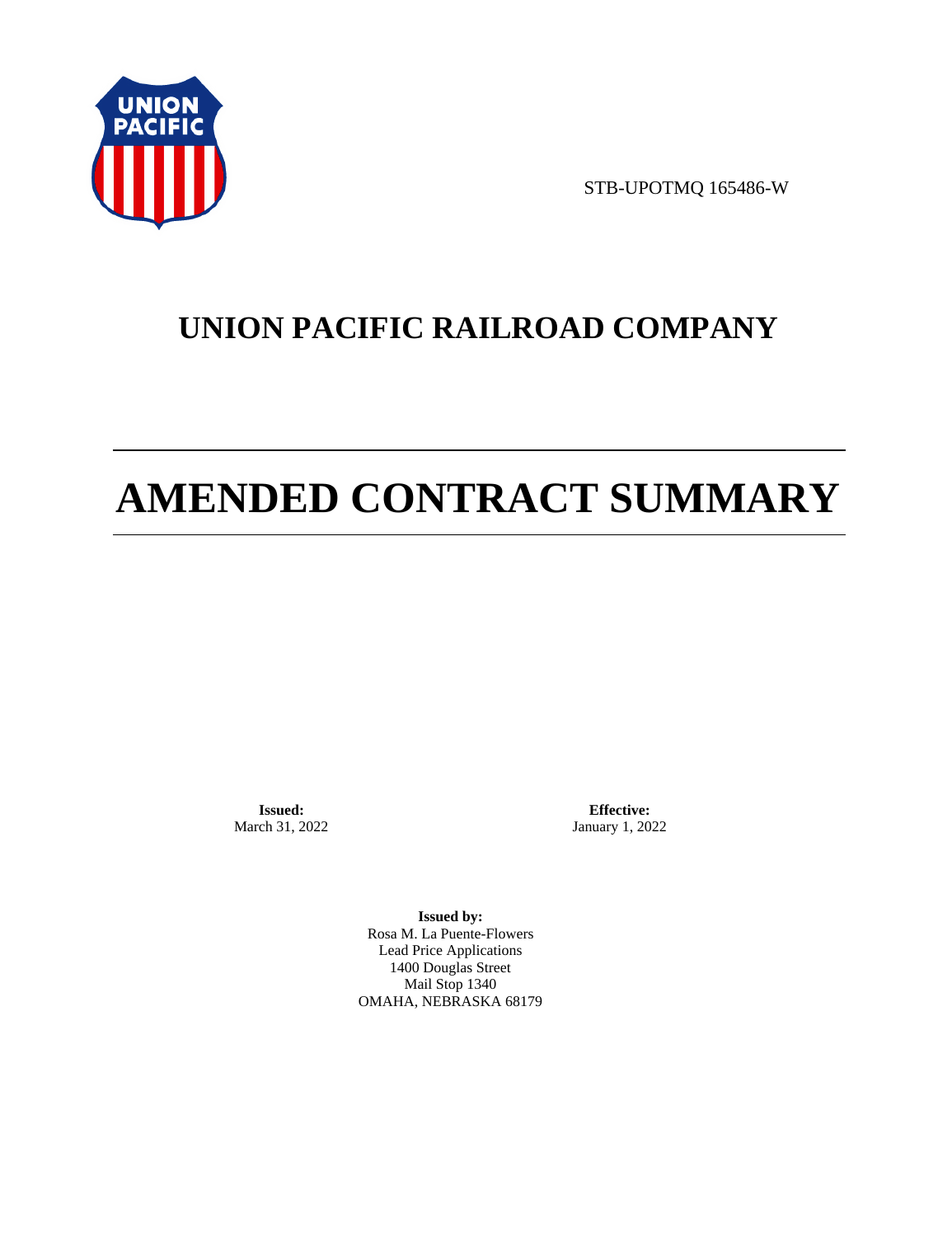# **PARTICIPATING CARRIERS:**

 UNION PACIFIC RAILROAD COMPANY 1400 Douglas St. Omaha, NE 68179

#### **COMMODITY:**

 Sorghum Grains **ADDITION**  Wheat, Not Organically Grown Free Of Fertilizer And Or Pesticide Applications **ADDITION**  Wheat Exc.Buckwheat See 01139 **ADDITION** 

#### **SHIPPER:**

CHS INC

# **ORIGIN(S):**

 GLEN ELDER, KS **ADDITION**  CANTON, KS **ADDITION**  LUVERNE, MN **ADDITION**  WORTHINGTON, MN **ADDITION**  SHARON SPRINGS, KS **ADDITION**  ELM CREEK, NE **ADDITION** 

### **DESTINATION(S):**

 WA - WALLULA AGS (See Exhibit Definition) MANKATO, MN **ADDITION**  FAIRMONT, MN **ADDITION**  OR - PORTLAND AGS (See Exhibit Definition) WA - SEATTLE AGS (See Exhibit Definition) CHICAGO, IL **ADDITION** 

#### **PORT(S):**

Not Applicable

# **DURATION:**

 Effective Date: January 1, 2020 Amendment Effective Date: January 1, 2022 **ADDITION**  Expiration Date: June 30, 2022 **EXTENSION** 

# **RAIL CAR DATA:**

No cars dedicated to service under this Contract. Cars are provided on a common carrier basis only.

# **RATES & CHARGES:**

Subject to increases.

#### **VOLUME:**

 Minimum shipment of 107 carloads. **ADDITION**  Multiple Car Shipments **ADDITION** 

# **SPECIAL FEATURES:**

Special Switching Provision

# **SPECIAL NOTICE:**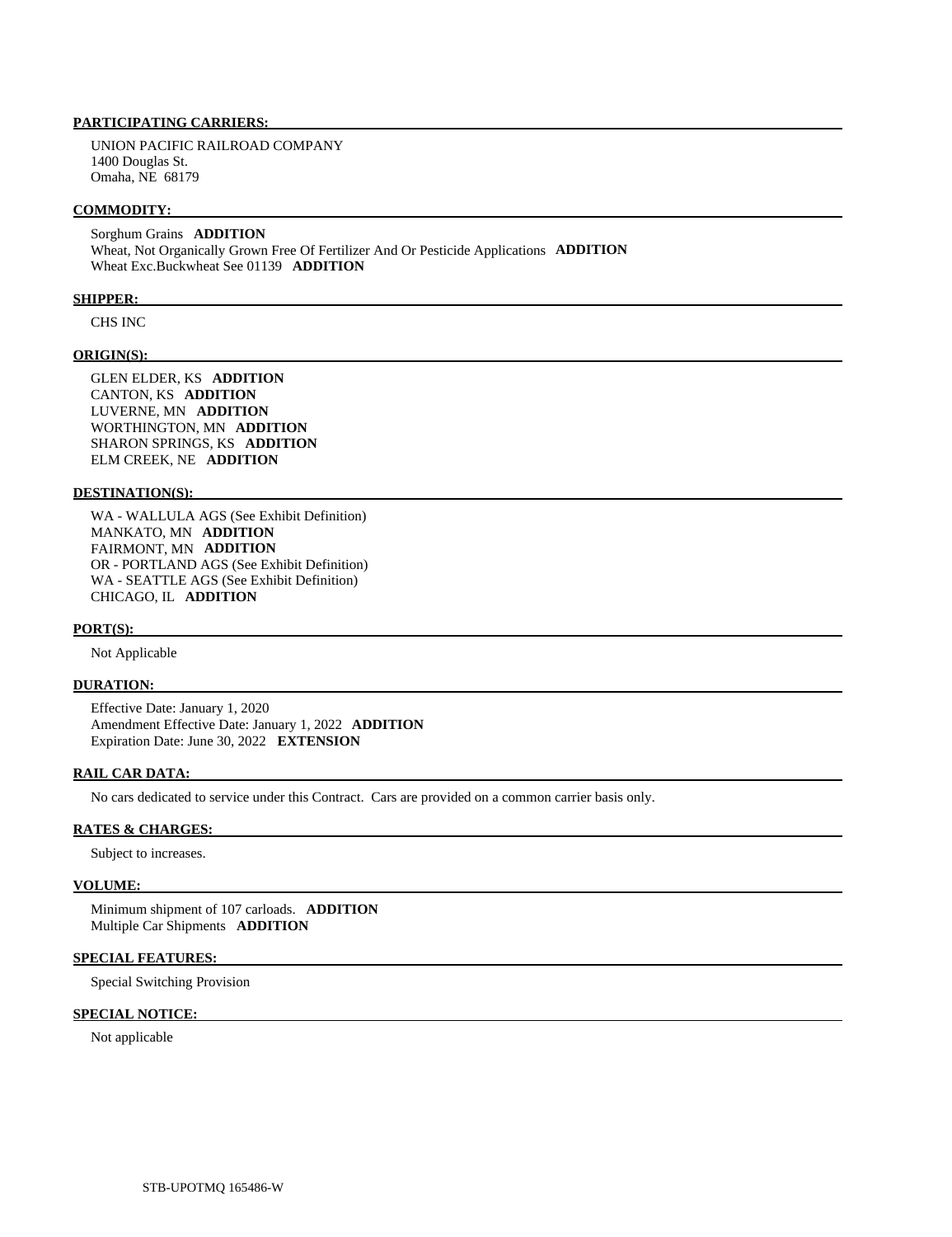WA - WALLULA AGS consist of: ARLINGTON, OR **ADDITION**  BIGGS, OR **ADDITION**  BLALOCK, OR **ADDITION**  BOARDMAN, OR **ADDITION**  CASCADE LOCKS, OR **ADDITION**  CASTLE, OR **ADDITION**  CLARKE, OR **ADDITION**  COLD SPRINGS, OR **ADDITION**  CRATES, OR **ADDITION**  DEE, OR **ADDITION**  GILLIAM, OR **ADDITION**  HEPPNER JCT, OR **ADDITION**  HOOD RIVER, OR **ADDITION**  JUNIPER, OR **ADDITION**  LOCKIT, OR **ADDITION**  MENO, OR **ADDITION**  MOSIER, OR **ADDITION**  MUNLEY, OR **ADDITION**  ODELL, OR **ADDITION**  ORDNANCE, OR **ADDITION**  OREGON TRUNK JCT, OR **ADDITION**  PARKDALE, OR **ADDITION**  PINE GROVE, OR **ADDITION**  QUINTON, OR **ADDITION**  ROWENA, OR **ADDITION**  RUFUS, OR **ADDITION**  SEUFERTS, OR **ADDITION**  SHUTLER, OR **ADDITION**  THE DALLES, OR **ADDITION**  UMATILLA, OR **ADDITION**  WYETH, OR **ADDITION**  ALBION, WA **ADDITION**  ALMOTA, WA **ADDITION**  ANKENY, WA **ADDITION**  ASH, WA **ADDITION**  ASHUE, WA **ADDITION**  ATTALIA, WA **ADDITION**  AYER, WA **ADDITION**  BERRYMAN, WA **ADDITION**  BIGGAM, WA **ADDITION**  BINGEN WHITE SALMON, WA **ADDITION**  BOLLES, WA **ADDITION**  BURBANK, WA **ADDITION**  CENTRAL FERRY, WA **ADDITION**  COLFAX, WA **ADDITION**  COLLEGE PLACE, WA **ADDITION**  CREST, WA **ADDITION**  CROSKEY, WA **ADDITION**  CRUM, WA **ADDITION**  DAYTON, WA **ADDITION**  DIAMOND, WA **ADDITION**  DUMAS, WA **ADDITION**  EASTWAY SPUR, WA **ADDITION**  ENDICOTT, WA **ADDITION**  ENNIS, WA **ADDITION**  EPHRATA, WA **ADDITION**  FARRON, WA **ADDITION**  FRUITVALE, WA **ADDITION**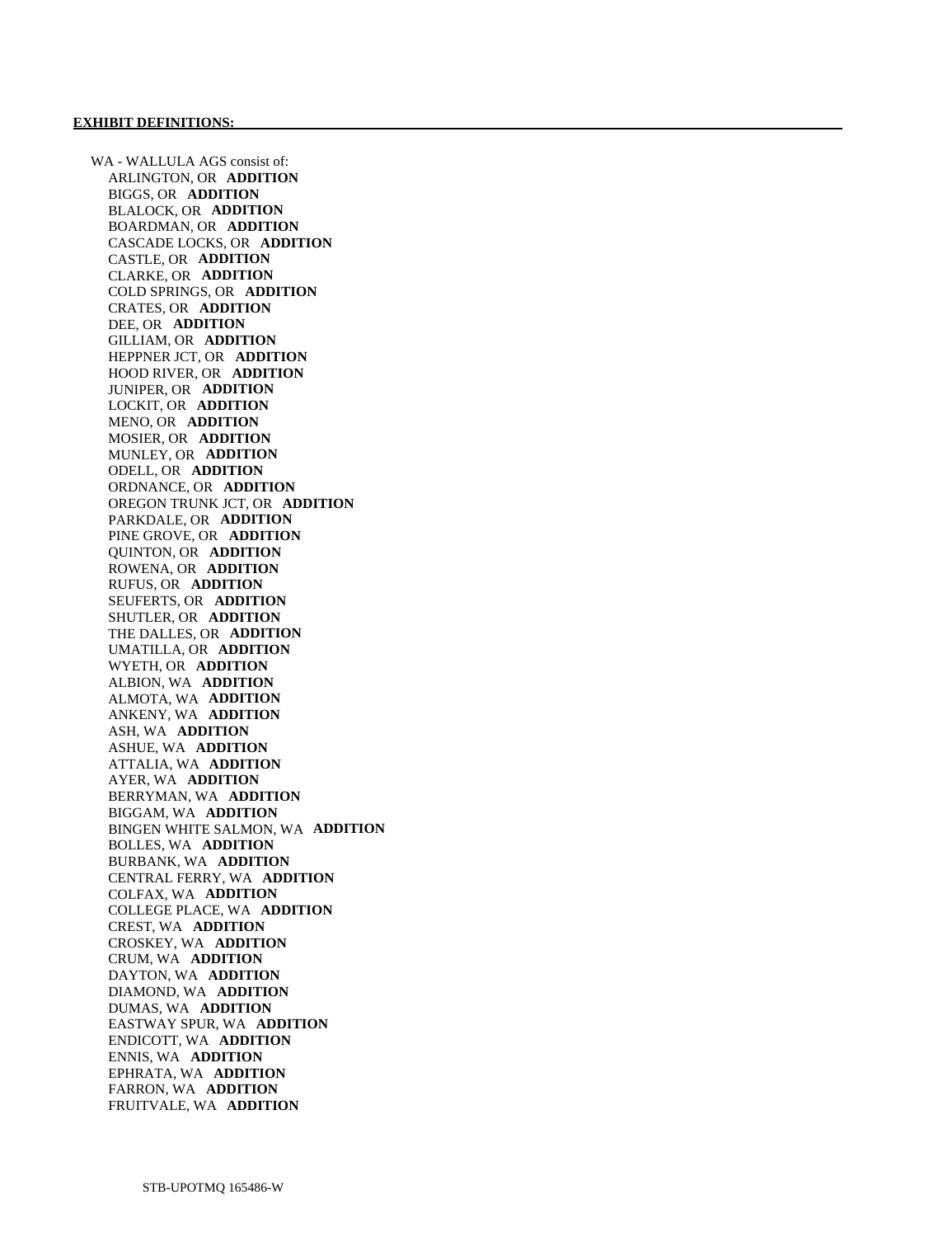GARRETT, WA **ADDITION**  GIBBON, WA **ADDITION**  GLEED, WA **ADDITION**  GORDON, WA **ADDITION**  GRANDVIEW, WA **ADDITION**  GRANGER, WA **ADDITION**  GRAVEL PIT, WA **ADDITION**  HADLEY, WA **ADDITION**  HANFORD WORKS, WA **ADDITION**  HARRAH, WA **ADDITION**  HEDGES, WA **ADDITION**  HOOPER, WA **ADDITION**  HOOPER JCT, WA **ADDITION**  HUMORIST, WA **ADDITION**  HUNTLEY, WA **ADDITION**  HUNTSVILLE, WA **ADDITION**  JOSO, WA **ADDITION**  JUNO, WA **ADDITION**  KENNEWICK, WA **ADDITION**  LA CROSSE, WA **ADDITION**  LANGDON, WA **ADDITION**  LONG, WA **ADDITION**  LOWDEN, WA **ADDITION**  MARENGO, WA **ADDITION**  MATTHEW, WA **ADDITION**  MESA, WA **ADDITION**  MIDVALE, WA **ADDITION**  MOCKONEMA, WA **ADDITION**  MOSES LAKE, WA **ADDITION**  MOXEE CITY, WA **ADDITION**  NACHES, WA **ADDITION**  NASS, WA **ADDITION**  NORTH PROSSER, WA **ADDITION**  OTHELLO, WA **ADDITION**  OUTLOOK, WA **ADDITION**  PAGE, WA **ADDITION**  PAMPA, WA **ADDITION**  PARK, WA **ADDITION**  PARVIN, WA **ADDITION**  PASCO, WA **ADDITION**  PENAWAWA, WA **ADDITION**  PLYMOUTH, WA **ADDITION**  PORT OF WILMA, WA **ADDITION**  PRESCOTT, WA **ADDITION**  PROSSER, WA **ADDITION**  PULLMAN, WA **ADDITION**  PULLMAN JCT, WA **ADDITION**  QUINCY, WA **ADDITION**  REESE, WA **ADDITION**  RICHLAND, WA **ADDITION**  RICHLAND IND PARK, WA **ADDITION**  RICHLAND JCT, WA **ADDITION**  RICHLAND JUNCTION, WA **ADDITION**  RIPARIA, WA **ADDITION**  RISBECK, WA **ADDITION**  ROYAL CITY, WA **ADDITION**  RUSSELL, WA **ADDITION**  SHAWNEE, WA **ADDITION**  ST JOHN, WA **ADDITION**  SUN HARBOR, WA **ADDITION**  SUNNY ROZA, WA **ADDITION**  SUNNYSIDE, WA **ADDITION**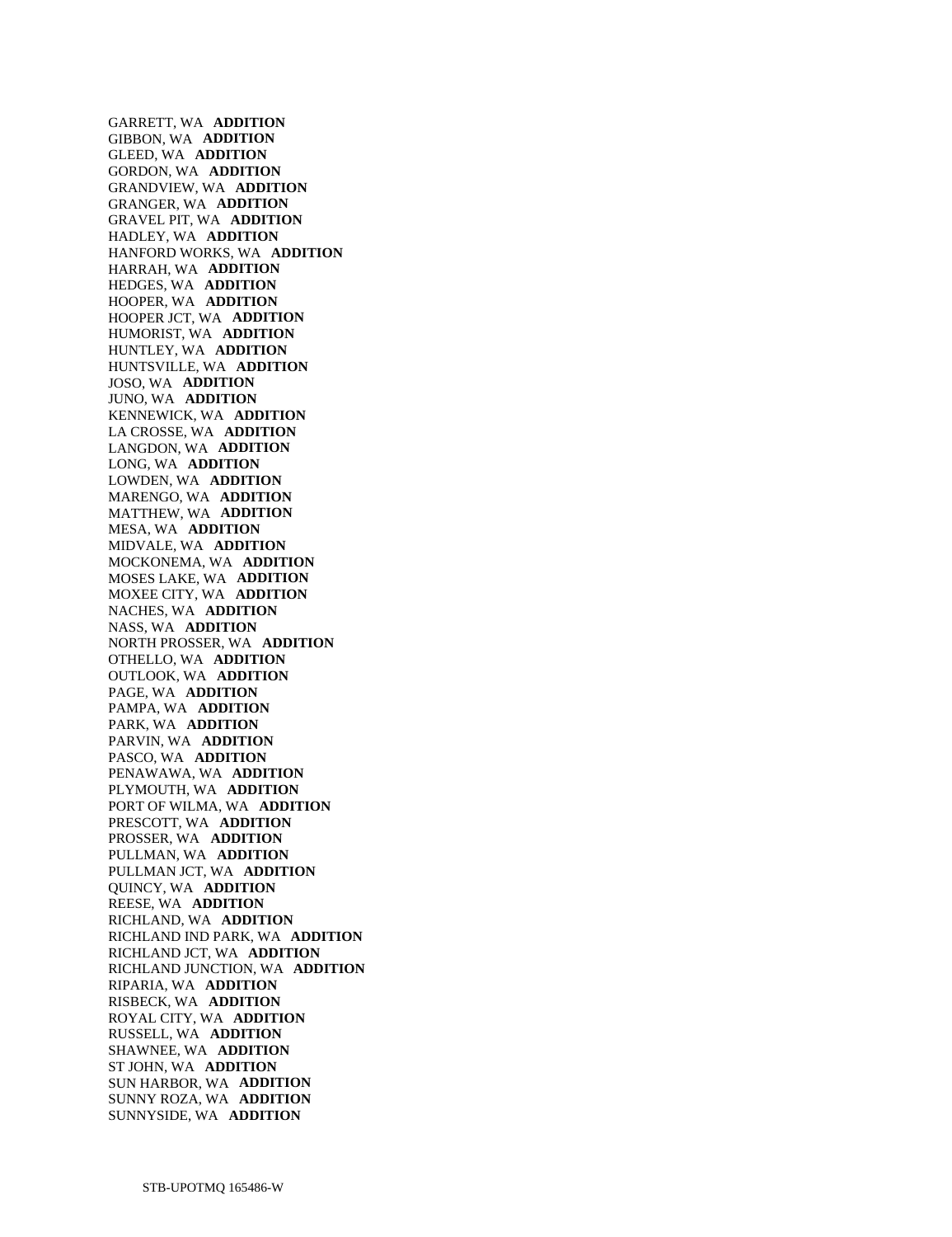SUNSET, WA **ADDITION**  SUTTON, WA **ADDITION**  TERRACE HGTS, WA **ADDITION**  TESKE, WA **ADDITION**  THERA, WA **ADDITION**  THORNTON, WA **ADDITION**  TOPPENISH, WA **ADDITION**  TOPPENISH (WESLEY JCT), WA **ADDITION**  TOUCHET, WA **ADDITION**  UNION GAP, WA **ADDITION**  VALLEY GROVE, WA **ADDITION**  VENNER, WA **ADDITION**  VILLARD JCT, WA **ADDITION**  WAITSBURG, WA **ADDITION**  WALKER, WA **ADDITION**  WALLA WALLA, WA **ADDITION**  WALLULA, WA **ADDITION**  WALLULA HEIGHTS, WA **ADDITION**  WARDEN, WA **ADDITION**  WELLS, WA **ADDITION**  WHITE SWAN, WA **ADDITION**  WHITLOW, WA **ADDITION**  WHITMAN, WA **ADDITION**  WHITSTRAN, WA **ADDITION**  WILLADA, WA **ADDITION**  WILLSON, WA **ADDITION**  WINONA, WA **ADDITION**  WISHRAM, WA **ADDITION**  YAKIMA, WA **ADDITION**  ZANGAR JCT, WA **ADDITION**  ZILLAH, WA **ADDITION**  OR - PORTLAND AGS consist of: ALBINA, OR **ADDITION**  ASTORIA, OR **ADDITION**  AUMSVILLE, OR **ADDITION**  AURORA, OR **ADDITION**  BARNES YARD, OR **ADDITION**  BATTERSON, OR **ADDITION**  BONNEVILLE, OR **ADDITION**  BRIDAL VEIL, OR **ADDITION**  BROOKS, OR **ADDITION**  BUXTON, OR **ADDITION**  CANBY, OR **ADDITION**  CLACKAMAS, OR **ADDITION**  COALCA, OR **ADDITION**  COCHRAN, OR **ADDITION**  DODSON, OR **ADDITION**  EAST MILWAUKIE, OR **ADDITION**  EAST PORTLAND, OR **ADDITION**  FIR, OR **ADDITION**  GARBALDI, OR **ADDITION**  GARIBALDI, OR **ADDITION**  GEER, OR **ADDITION**  GERVAIS, OR **ADDITION**  HEMLOCK, OR **ADDITION**  HITO, OR **ADDITION**  HUBBARD, OR **ADDITION**  KENTON, OR **ADDITION**  LAKE YARD, OR **ADDITION**  LIBERAL, OR **ADDITION**  MILWAUKIE, OR **ADDITION**  MOHLER, OR **ADDITION**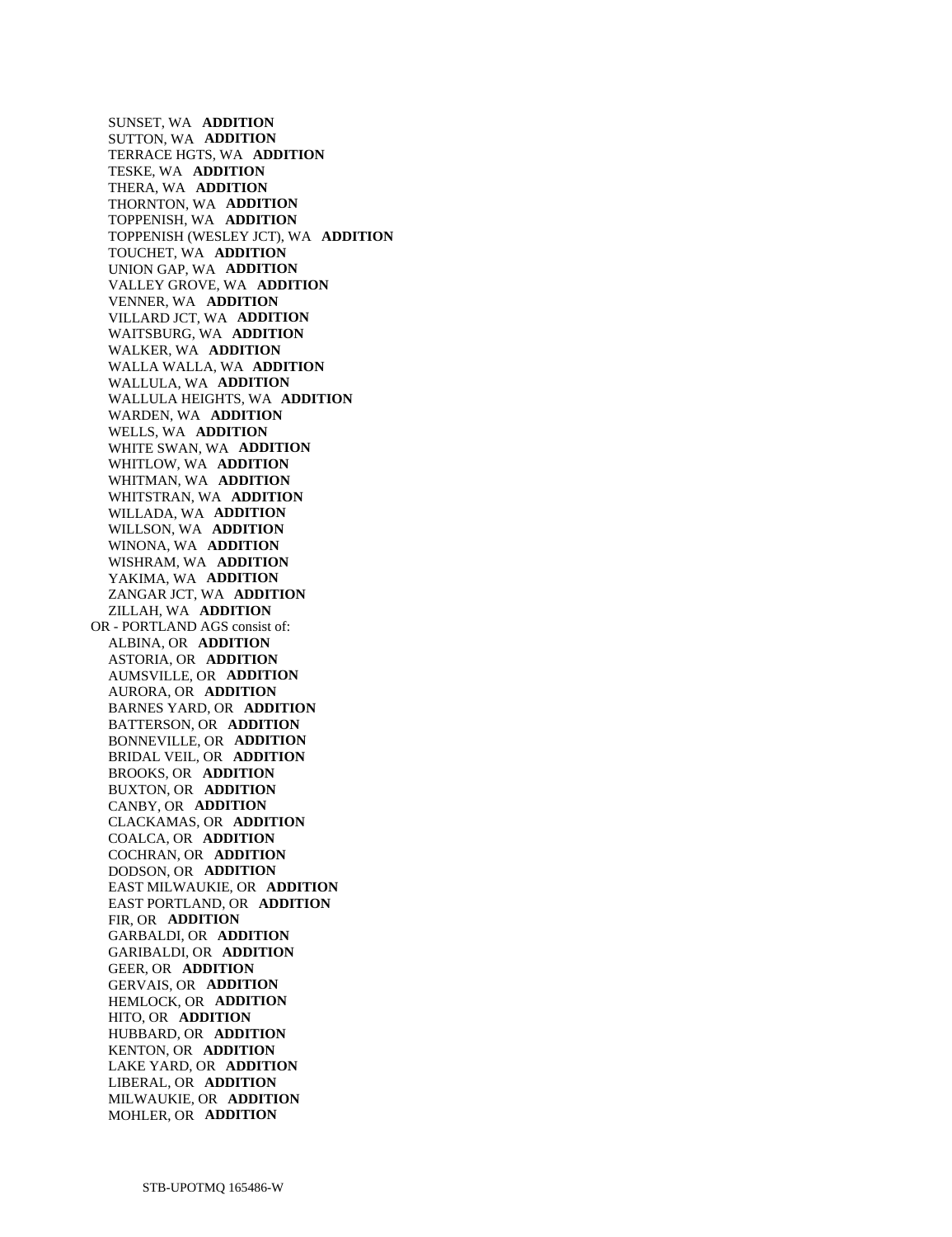MT ANGEL, OR **ADDITION**  NORTH PORTLAND, OR **ADDITION**  OREGON CITY, OR **ADDITION**  OSWEGO, OR **ADDITION**  PORTLAND, OR **ADDITION**  PRATUM, OR **ADDITION**  PULP, OR **ADDITION**  RENARD, OR **ADDITION**  RIVER GATE, OR **ADDITION**  ROCKWOOD, OR **ADDITION**  SHAW, OR **ADDITION**  SILVERTON, OR **ADDITION**  ST JOHNS, OR **ADDITION**  STAYTON, OR **ADDITION**  TILLAMOOK, OR **ADDITION**  TROUTDALE, OR **ADDITION**  WARRENTON, OR **ADDITION**  WEST LINN, OR **ADDITION**  WHEELER, OR **ADDITION**  WOODBURN, OR **ADDITION**  AMPERE, WA **ADDITION**  BARBERTON, WA **ADDITION**  BATTLE GROUND, WA **ADDITION**  BRUSH PRAIRIE, WA **ADDITION**  CAMAS, WA **ADDITION**  CASTLE ROCK, WA **ADDITION**  CATHLAMET, WA **ADDITION**  CHELATCHIE, WA **ADDITION**  COLUMBIA JCT, WA **ADDITION**  HEISON, WA **ADDITION**  HOMAN, WA **ADDITION**  KALAMA, WA **ADDITION**  KELSO, WA **ADDITION**  LONGVIEW, WA **ADDITION**  OSTRANDER, WA **ADDITION**  RIDGEFIELD, WA **ADDITION**  ROCKY POINT, WA **ADDITION**  RYE JCT, WA **ADDITION**  VANCOUVER, WA **ADDITION**  VANCOUVER JCT, WA **ADDITION**  WASHOUGAL, WA **ADDITION**  WOODLAND, WA **ADDITION**  YACOLT, WA **ADDITION**  WA - SEATTLE AGS consist of: ABERDEEN, WA **ADDITION**  ABERDEEN JCT, WA **ADDITION**  ALDERTON, WA **ADDITION**  ALLISON, WA **ADDITION**  ANDOVER, WA **ADDITION**  ARGO, WA **ADDITION**  AUBURN, WA **ADDITION**  BALLARD, WA **ADDITION**  BALLARD JCT, WA **ADDITION**  BANGOR, WA **ADDITION**  BAY SHORE, WA **ADDITION**  BELFAIR, WA **ADDITION**  BELLINGHAM, WA **ADDITION**  BELMORE, WA **ADDITION**  BLACK RIVER, WA **ADDITION**  BLAJCT, WA **ADDITION**  BLAKESLEE JCT, WA **ADDITION**  BREMERTON, WA **ADDITION**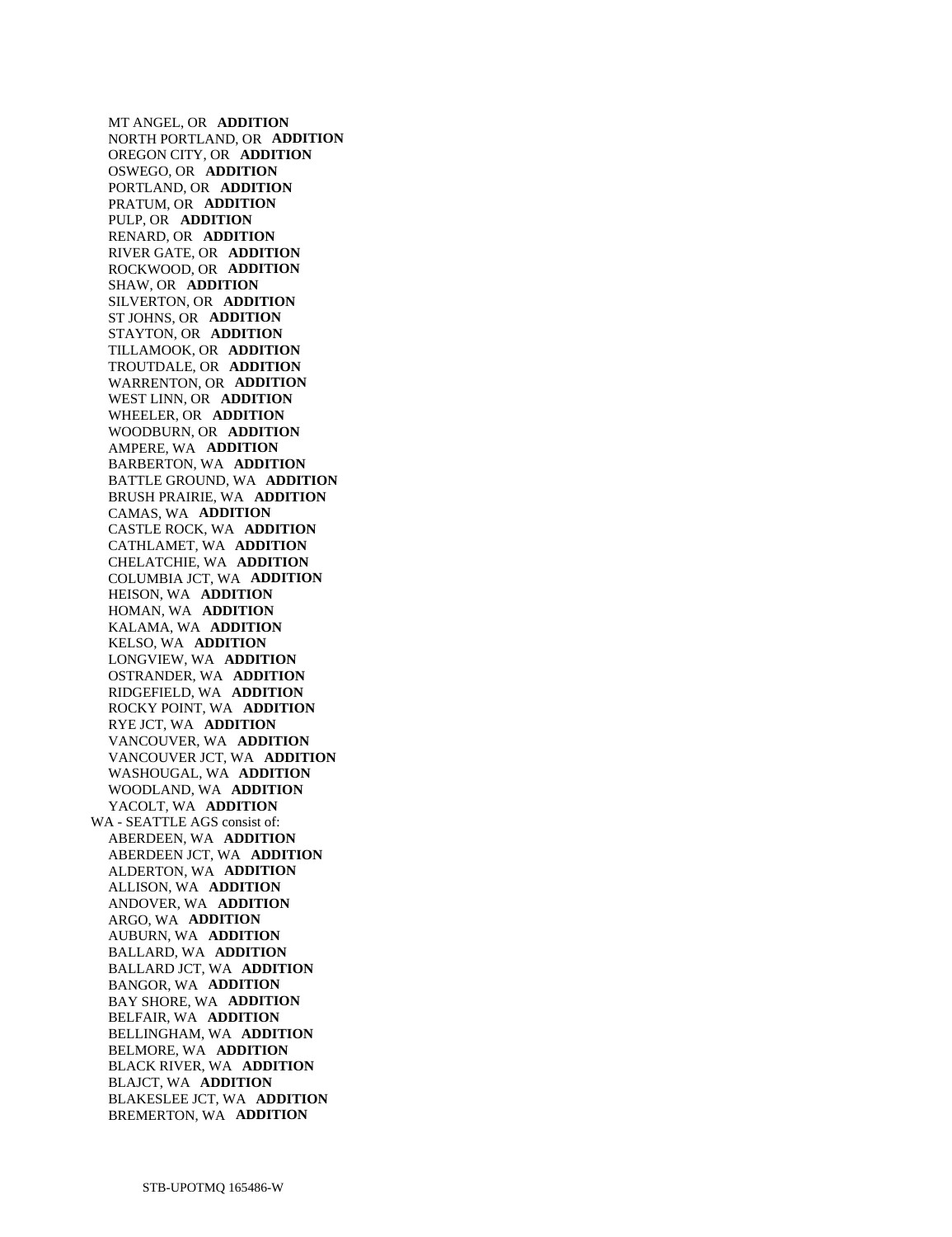BRIARWOOD, WA **ADDITION**  BUCODA, WA **ADDITION**  BURLINGTON, WA **ADDITION**  CAMP MURRAY, WA **ADDITION**  CAPITOL, WA **ADDITION**  CENPARK, WA **ADDITION**  CENTRALIA, WA **ADDITION**  CHEHALIS, WA **ADDITION**  CLAY CITY, WA **ADDITION**  CONCORA, WA **ADDITION**  DIVIDE, WA **ADDITION**  DUPONT, WA **ADDITION**  EAST OLYMPIA, WA **ADDITION**  EAST PUYALLUP, WA **ADDITION**  EATONVILLE JCT, WA **ADDITION**  EDMOND, WA **ADDITION**  EDMONDS, WA **ADDITION**  ELBE, WA **ADDITION**  ELMA, WA **ADDITION**  ESSEX, WA **ADDITION**  EVERETT, WA **ADDITION**  EVERETT, WA **ADDITION**  FERNDALE, WA **ADDITION**  FIFE, WA **ADDITION**  FREDERICKSON, WA **ADDITION**  FT LEWIS, WA **ADDITION**  GATE, WA **ADDITION**  GLOBAL GATEWAY NO, WA **ADDITION**  GRAHAM, WA **ADDITION**  GRAND MOUND, WA **ADDITION**  GREENDALE, WA **ADDITION**  HARBOR ISLAND, WA **ADDITION**  HILLSDALE, WA **ADDITION**  HOQUIAM, WA **ADDITION**  INTERBAY, WA **ADDITION**  JUNCTION CITY, WA **ADDITION**  KAPOWSIN, WA **ADDITION**  KENT, WA **ADDITION**  KETRON, WA **ADDITION**  KYRO, WA **ADDITION**  LAKESIDE, WA **ADDITION**  LAKEVIEW, WA **ADDITION**  LOVELAND, WA **ADDITION**  LYNCH CREEK, WA **ADDITION**  LYNDEN, WA **ADDITION**  MALTBY, WA **ADDITION**  MARMAC, WA **ADDITION**  MAYTOWN, WA **ADDITION**  MCCLEARY, WA **ADDITION**  MCKENNA, WA **ADDITION**  MCMILLIN, WA **ADDITION**  MEEKER, WA **ADDITION**  MIDLAND, WA **ADDITION**  MINERAL, WA **ADDITION**  MONROE, WA **ADDITION**  MONTESANO, WA **ADDITION**  MORTON, WA **ADDITION**  MOUNT VERNON, WA **ADDITION**  MT VERNON, WA **ADDITION**  NAD JCT, WA **ADDITION**  NAPAVINE, WA **ADDITION**  NEW RELIANCE, WA **ADDITION**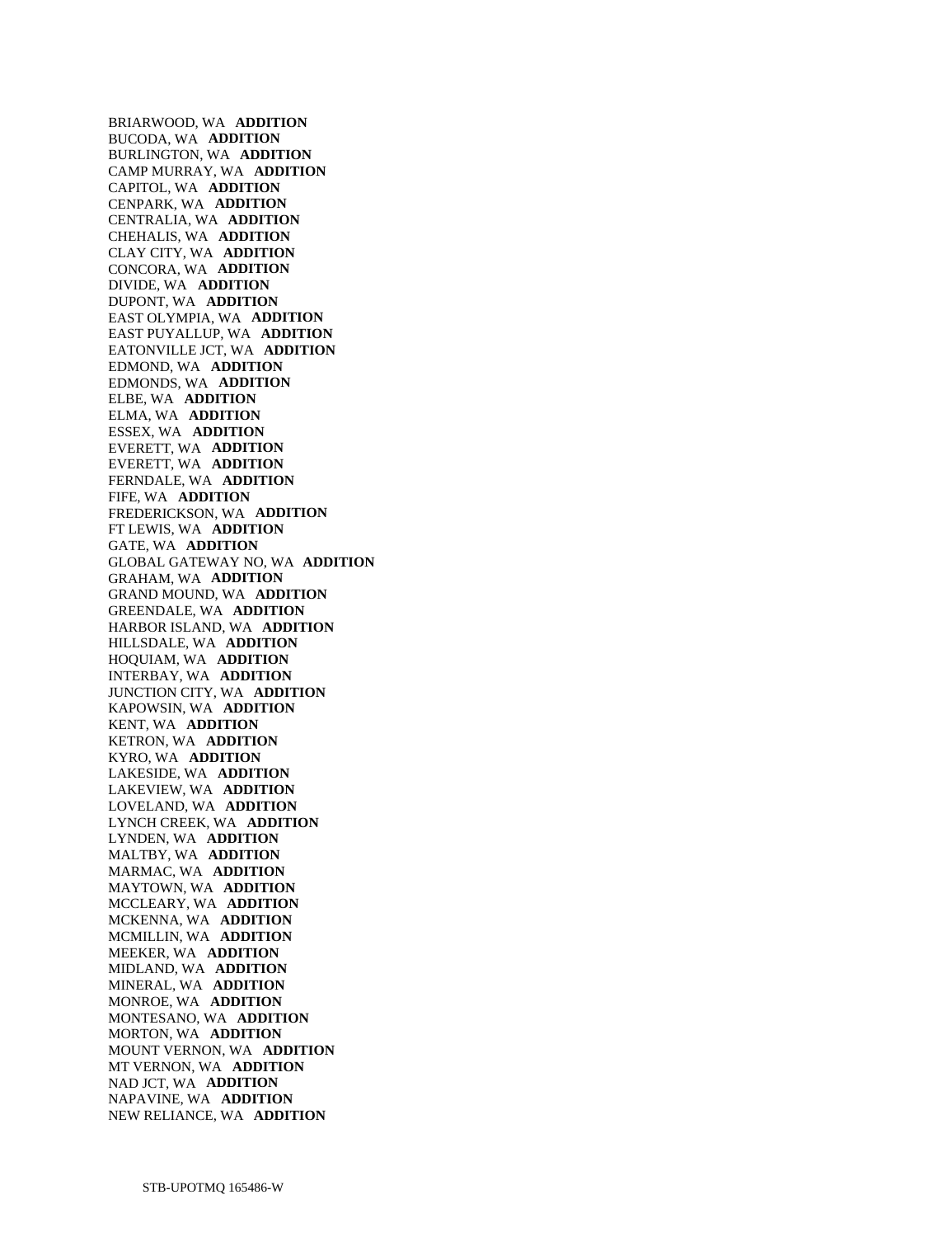NISQUALLY, WA **ADDITION**  NORTH PUYALLUP, WA **ADDITION**  OAKVILLE, WA **ADDITION**  OFFLAKE, WA **ADDITION**  OFFUTT LAKE, WA **ADDITION**  OHOP, WA **ADDITION**  OLYMPIA, WA **ADDITION**  PARK JCT, WA **ADDITION**  PIONEER, WA **ADDITION**  PORT TOWNSEND, WA **ADDITION**  PUYALLUP, WA **ADDITION**  RAINIER, WA **ADDITION**  RAISH, WA **ADDITION**  RESERVATION, WA **ADDITION**  ROCHESTER, WA **ADDITION**  ROY, WA **ADDITION**  SEATTLE, WA **ADDITION**  SEATTLE PIER, WA **ADDITION**  SHELTON, WA **ADDITION**  SILVERDALE, WA **ADDITION**  SKOOKUMCH, WA **ADDITION**  SKOOKUMCHUCK, WA **ADDITION**  SOUTH BELFAIR, WA **ADDITION**  SOUTH TACOMA, WA **ADDITION**  ST CLAIR, WA **ADDITION**  STEILACOOM, WA **ADDITION**  STIMSON, WA **ADDITION**  SUMNER, WA **ADDITION**  TACOMA, WA **ADDITION**  TACOMA EXP, WA **ADDITION**  TACOMA EXPORT, WA **ADDITION**  TACOMA JCT, WA **ADDITION**  TACOMA PCT, WA **ADDITION**  TAYLOR WAY, WA **ADDITION**  TENINO, WA **ADDITION**  THRIFT, WA **ADDITION**  TITLOW, WA **ADDITION**  TUKWILA, WA **ADDITION**  TUMWATER, WA **ADDITION**  VADER, WA **ADDITION**  WABASH, WA **ADDITION**  WESCO, WA **ADDITION**  WEST BLAIR, WA **ADDITION**  WEST HILLSDALE, WA **ADDITION**  WEST TACOMA, WA **ADDITION**  WESTERN JCT, WA **ADDITION**  WHITES, WA **ADDITION**  WINLOCK, WA **ADDITION**  WJCT, WA **ADDITION**  WOODINVILLE, WA **ADDITION**  YELM, WA **ADDITION**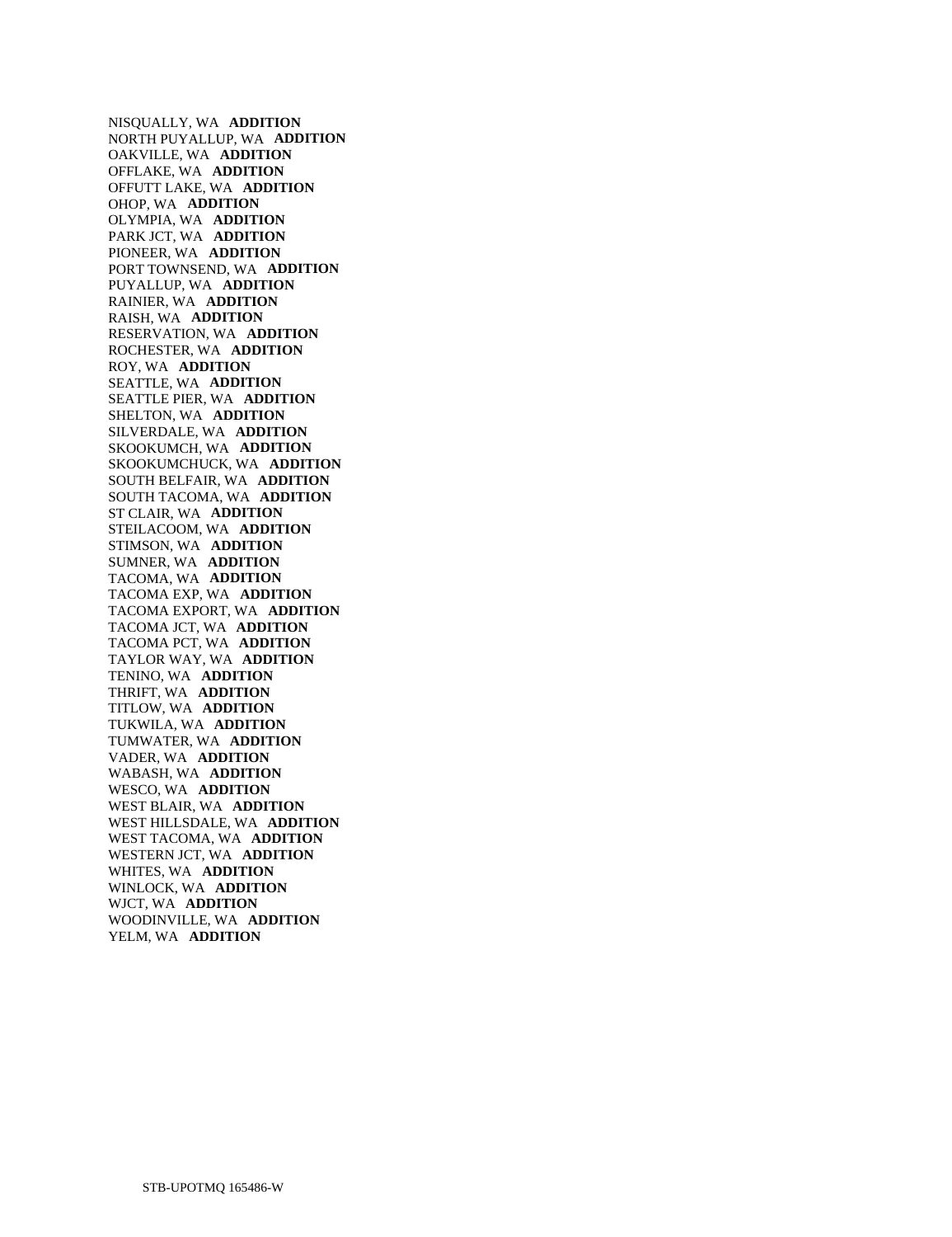

STB-UPOTMQ 168010-D

# **UNION PACIFIC RAILROAD COMPANY**

# **AMENDED CONTRACT SUMMARY**

**Issued:**  March 30, 2022

**Effective:** January 1, 2022

**Issued by:**  Rosa M. La Puente-Flowers Lead Price Applications 1400 Douglas Street Mail Stop 1340 OMAHA, NEBRASKA 68179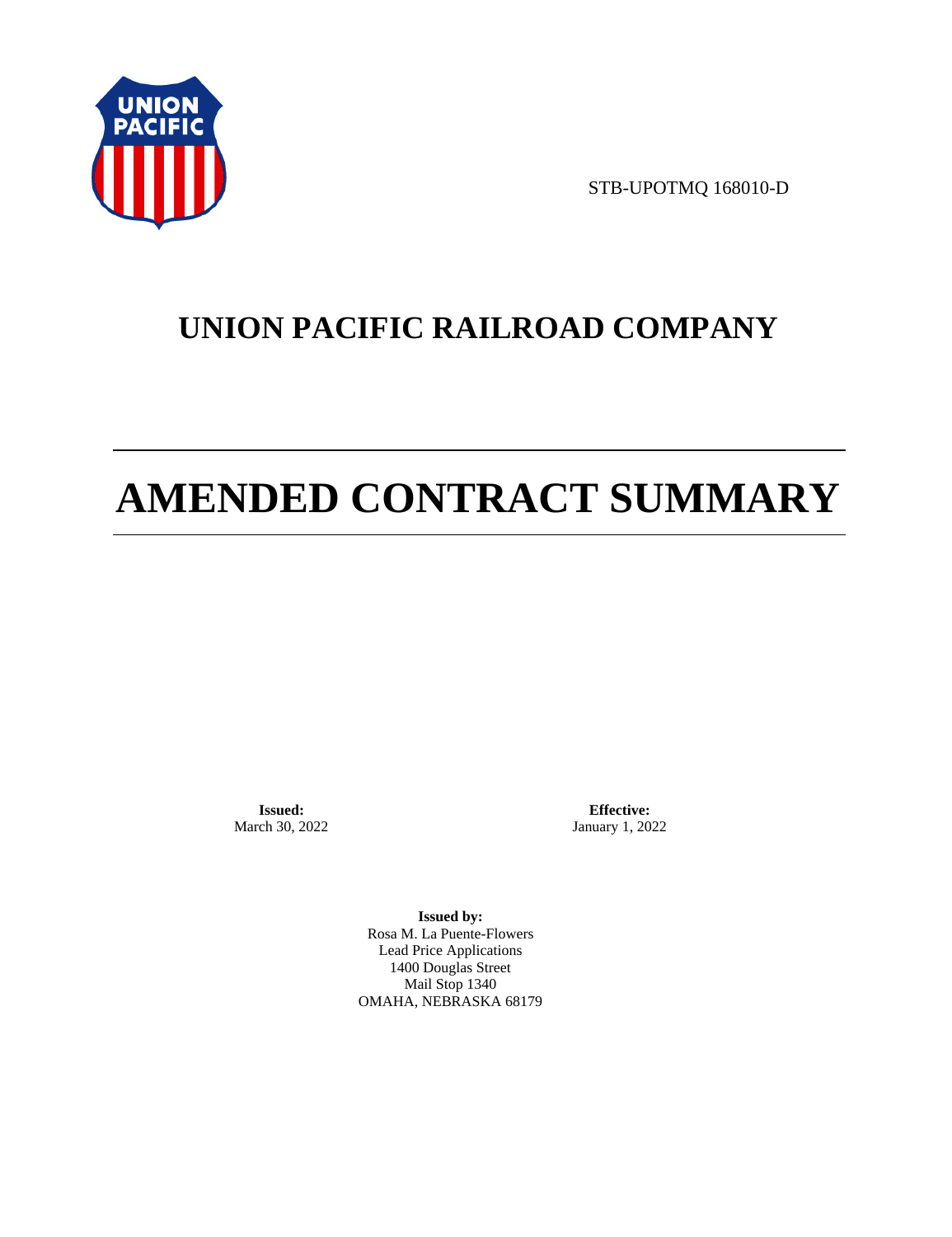# **PARTICIPATING CARRIERS:**

 UNION PACIFIC RAILROAD COMPANY 1400 Douglas St. Omaha, NE 68179

#### **COMMODITY:**

Wheat Exc.Buckwheat See 01139 **ADDITION** 

#### **SHIPPER:**

FARMERS COOP EQUITY CO **ADDITION** 

#### **ORIGIN(S):**

 NASHVILLE, KS **ADDITION**  SAWYER, KS **ADDITION**  ZENDA, KS **ADDITION**  ISABEL, KS **ADDITION** 

#### **DESTINATION(S):**

KANSAS CITY, MO **ADDITION** 

#### **PORT(S):**

Not Applicable

# **DURATION:**

 Effective Date: January 1, 2022 Amendment Effective Date: January 1, 2022 **ADDITION**  Expiration Date: December 31, 2022 **EXTENSION** 

#### **RAIL CAR DATA:**

No cars dedicated to service under this Contract. Cars are provided on a common carrier basis only.

#### **RATES & CHARGES:**

Subject to increases.

# **VOLUME:**

Single Car Shipments **ADDITION** 

# **SPECIAL FEATURES:**

 Special Switching Provision Not Applicable. This change pertained only to confidential data. (Switching)

#### **SPECIAL NOTICE:**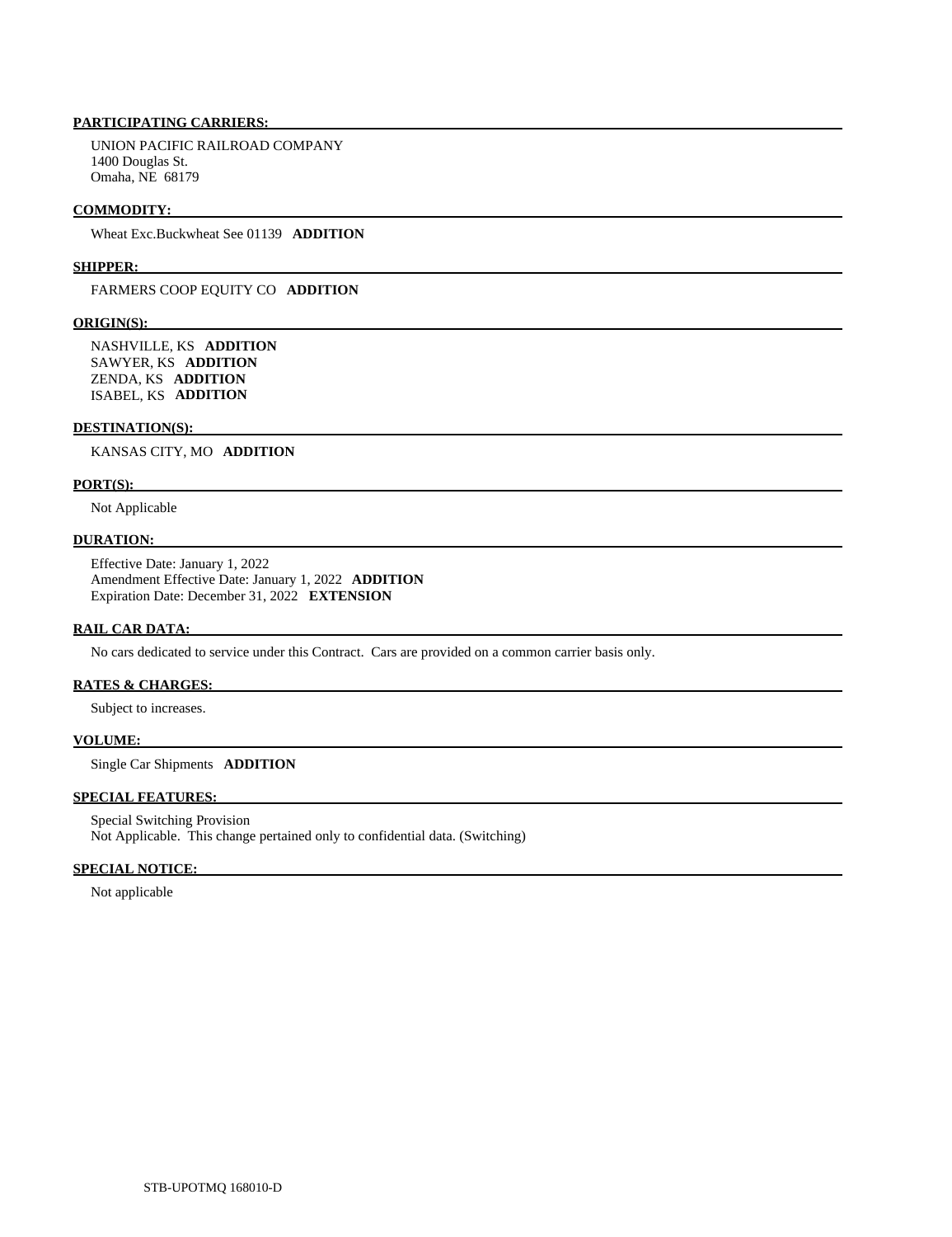

STB-UPOTMQ 168108-C

# **UNION PACIFIC RAILROAD COMPANY**

# **AMENDED CONTRACT SUMMARY**

**Issued:**  April 1, 2022

**Effective:** January 1, 2022

**Issued by:**  Rosa M. La Puente-Flowers Lead Price Applications 1400 Douglas Street Mail Stop 1340 OMAHA, NEBRASKA 68179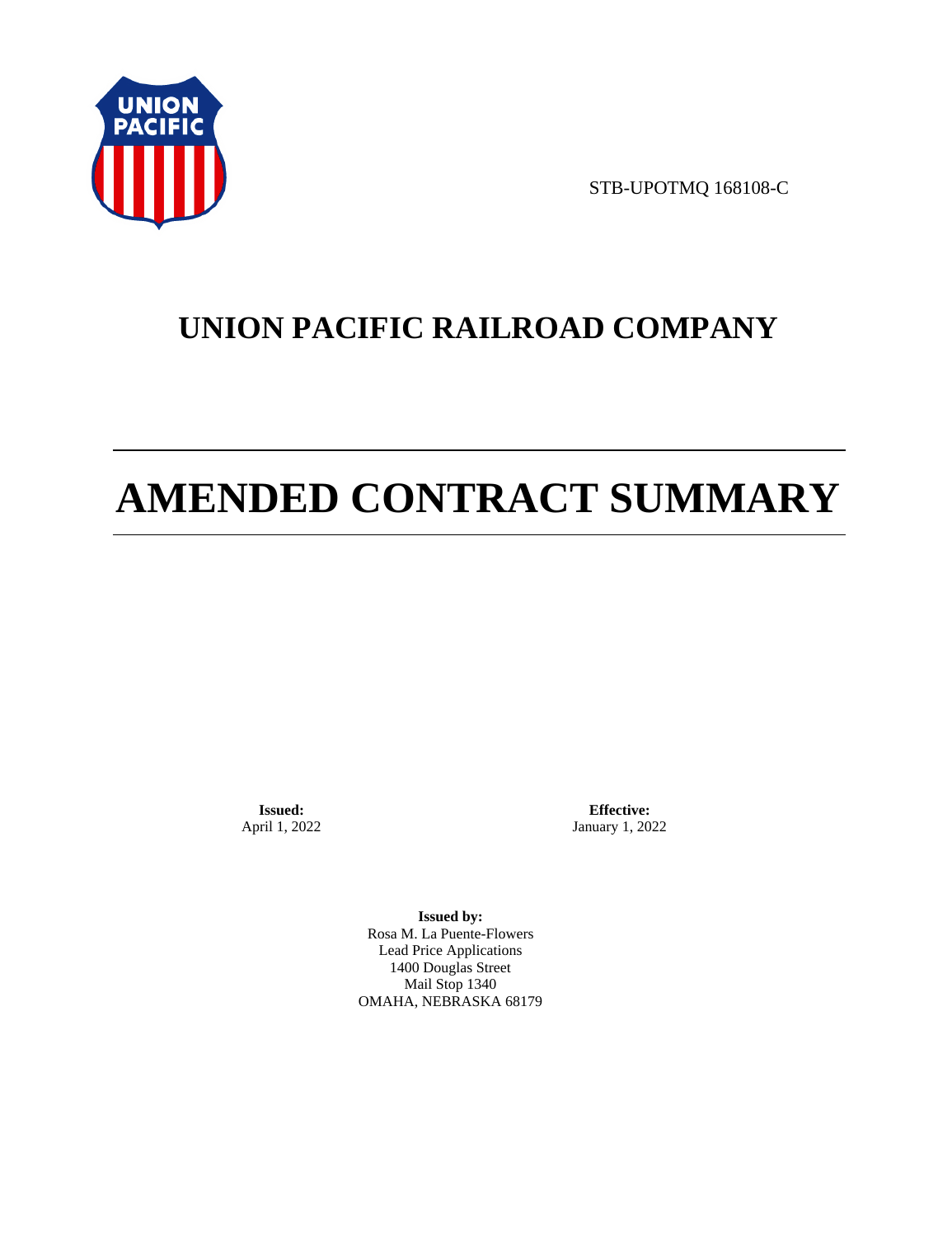# **PARTICIPATING CARRIERS:**

 UNION PACIFIC RAILROAD COMPANY 1400 Douglas St. Omaha, NE 68179

#### **COMMODITY:**

Wheat Exc.Buckwheat See 01139

#### **SHIPPER:**

 NORAG LLC SHAY GRAIN CO

#### **ORIGIN(S):**

LIMON, CO

#### **DESTINATION(S):**

 KANSAS CITY, MO EAST ST LOUIS, IL MEMPHIS, TN NEW BRAUNFELS, TX LOS ANGELES, CA **ADDITION**  OAKLAND, CA **ADDITION**  TX - AUSTIN AGS (See Exhibit Definition) IL - ST LOUIS AGS (See Exhibit Definition)

# **PORT(S):**

Not Applicable

### **DURATION:**

 Effective Date: January 1, 2022 Amendment Effective Date: January 1, 2022 **ADDITION**  Expiration Date: December 31, 2022 **EXTENSION** 

#### **RAIL CAR DATA:**

No cars dedicated to service under this Contract. Cars are provided on a common carrier basis only.

# **RATES & CHARGES:**

Subject to increases.

### **VOLUME:**

Single Car Shipments

# **SPECIAL FEATURES:**

Special Switching Provision

# **SPECIAL NOTICE:**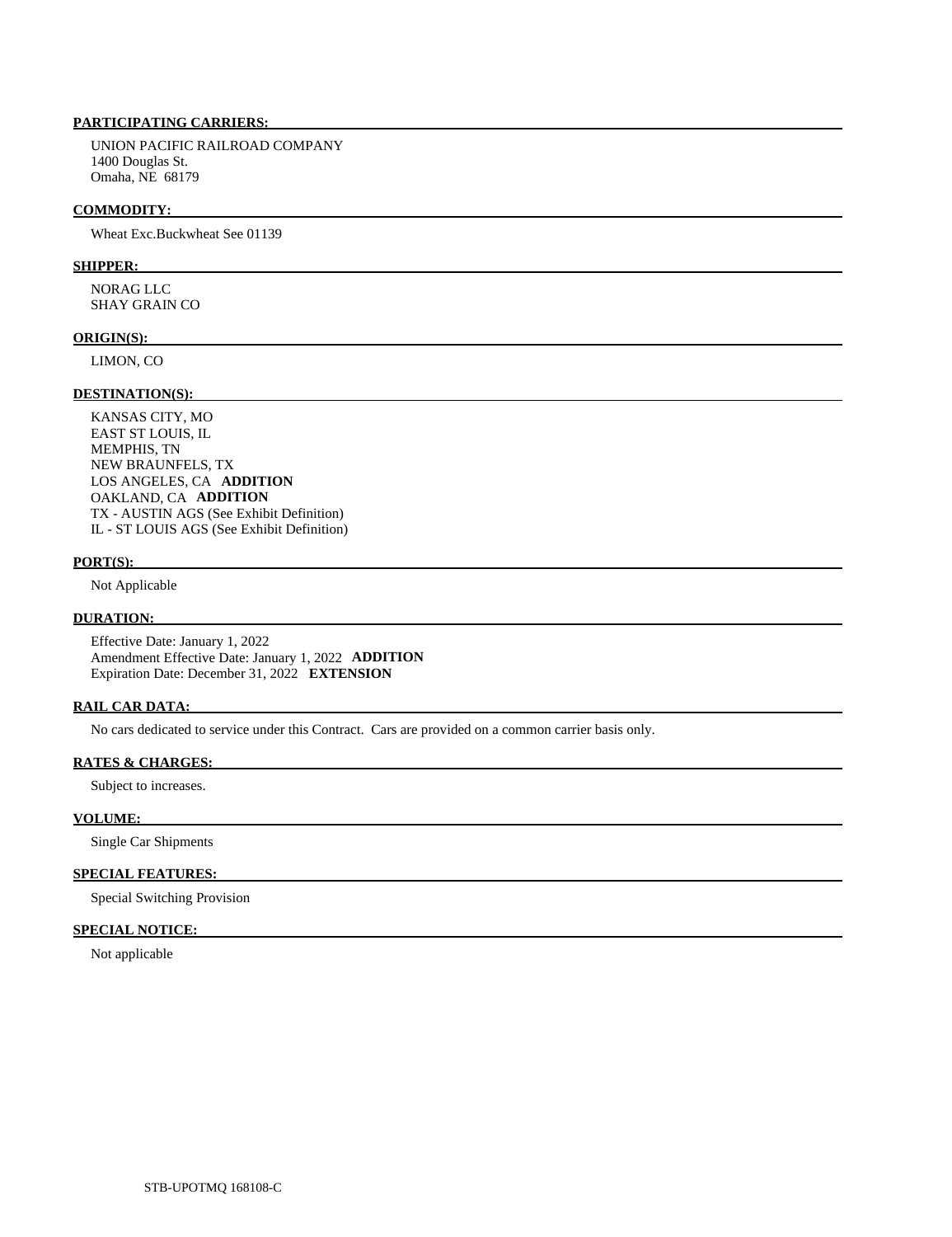TX - AUSTIN AGS consist of: ABERCROMBIE, TX ADAMS, TX ALLEYTON, TX ALTAIR, TX AUSTIN, TX BARTLETT, TX BASTROP, TX BECKMANN, TX BERGS, TX BERTRAM, TX BLEWETT, TX BLUMBERG SPUR, TX BRACKEN, TX BUDA, TX BURNET, TX BUTLER, TX BUTTER KRUST, TX CADET, TX CALDWELL, TX CAMPBELLTON, TX CEDAR PARK, TX CEMENTVILLE, TX CENTEX, TX CHARLES, TX CIBOLO, TX CLINE, TX COLUMBUS, TX CONVERSE, TX CORBYN, TX COUGHRAN, TX COUPLAND, TX CUERO, TX D HANIS, TX DABNEY, TX DECKER, TX DEMARCO, TX DIME BOX, TX DITTLINGER, TX DUNLAY, TX DUNLAY, TX DUNSTAN, TX ELGIN, TX ELMENDORF, TX ESPEY SAND PIT, TX FAIRLAND, TX FAYETTEVILLE, TX FELD, TX FLATONIA, TX FLORINE, TX FRATT, TX FROMME, TX GANDY, TX GARWOOD, TX GEORGETOWN, TX GIDDINGS, TX GLIDDEN, TX GONZALES, TX GOODWIN, TX GRANGER, TX GRANITE MOUNTAIN, TX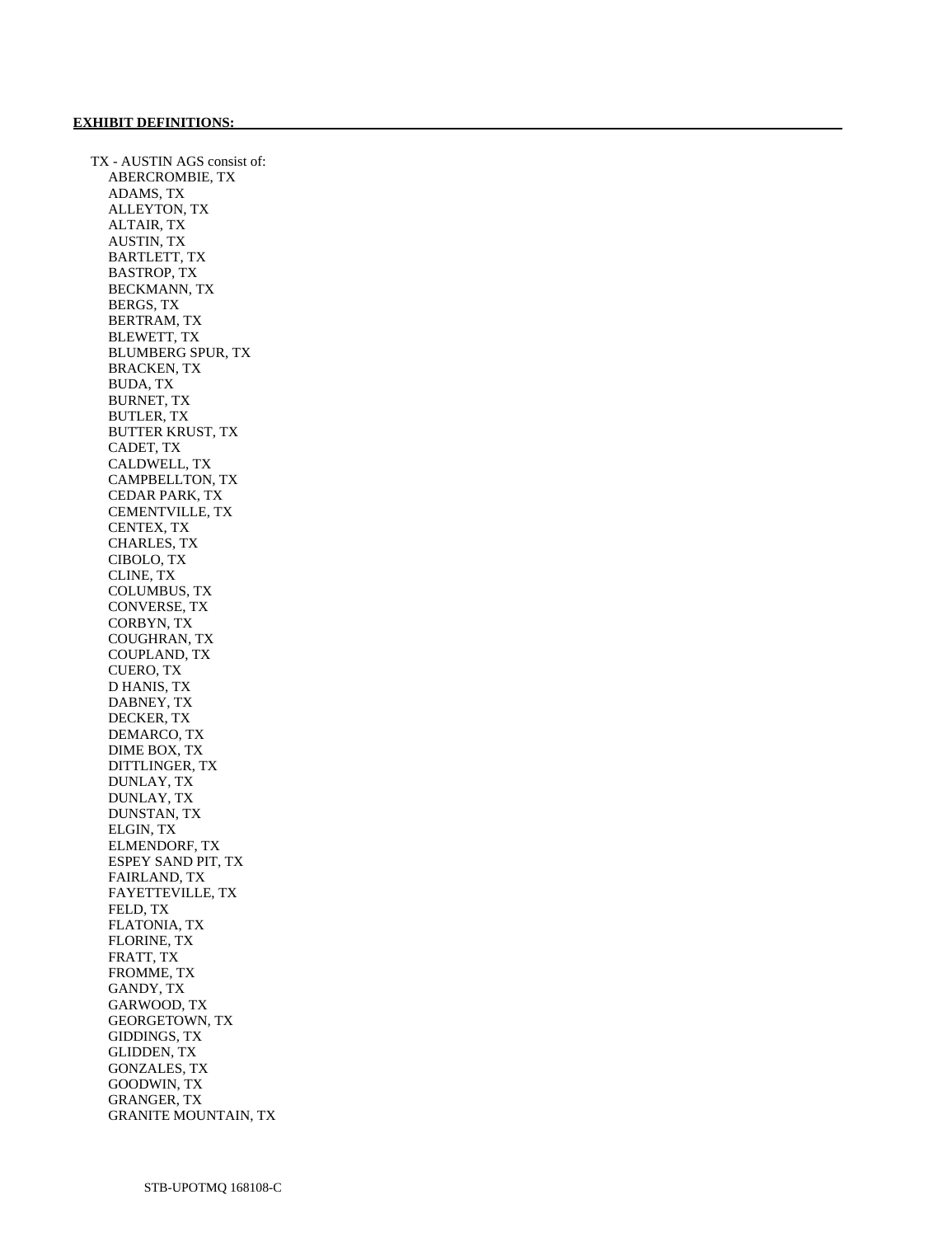GRANITE MTN, TX HALSTED, TX HARWOOD, TX HEAFER, TX HEBCO, TX HILLS, TX HOLLAND, TX HONDO, TX HOOPER, TX HUNTER, TX HUTTO, TX KERR, TX KINGSLAND, TX KIRBY, TX KNIPPA, TX KYLE, TX LA COSTE, TX LA GRANGE, TX LAKELINE, TX LEANDER, TX LEHR, TX LEMING, TX LIBERTY HILL, TX LITTIG, TX LITTLE RIVER, TX LLANO, TX LOCKHART, TX LONGHORN, TX LULING, TX LUXELLO, TX LYTLE, TX MANOR, TX MARBLE FALLS, TX MARION, TX MARJORIE, TX MAXWELL, TX MCCOY, TX MCDADE, TX MCNEIL, TX MILBY, TX MOULTON, TX MULDOON, TX NEW BRAUNFELS, TX NEW ULM, TX NOLTE, TX NORTH LOOP, TX OGDEN, TX OLD MANOR, TX OLD ROUND ROCK, TX PAIGE, TX PERSHING, TX PHELAN, TX PLEASANTON, TX PLUM, TX PURCELL, TX RED ROCK, TX REEDVILLE, TX REMOUNT, TX ROBARDS, TX ROCKDALE, TX ROUND ROCK, TX RUTLEDGE, TX SABINAL, TX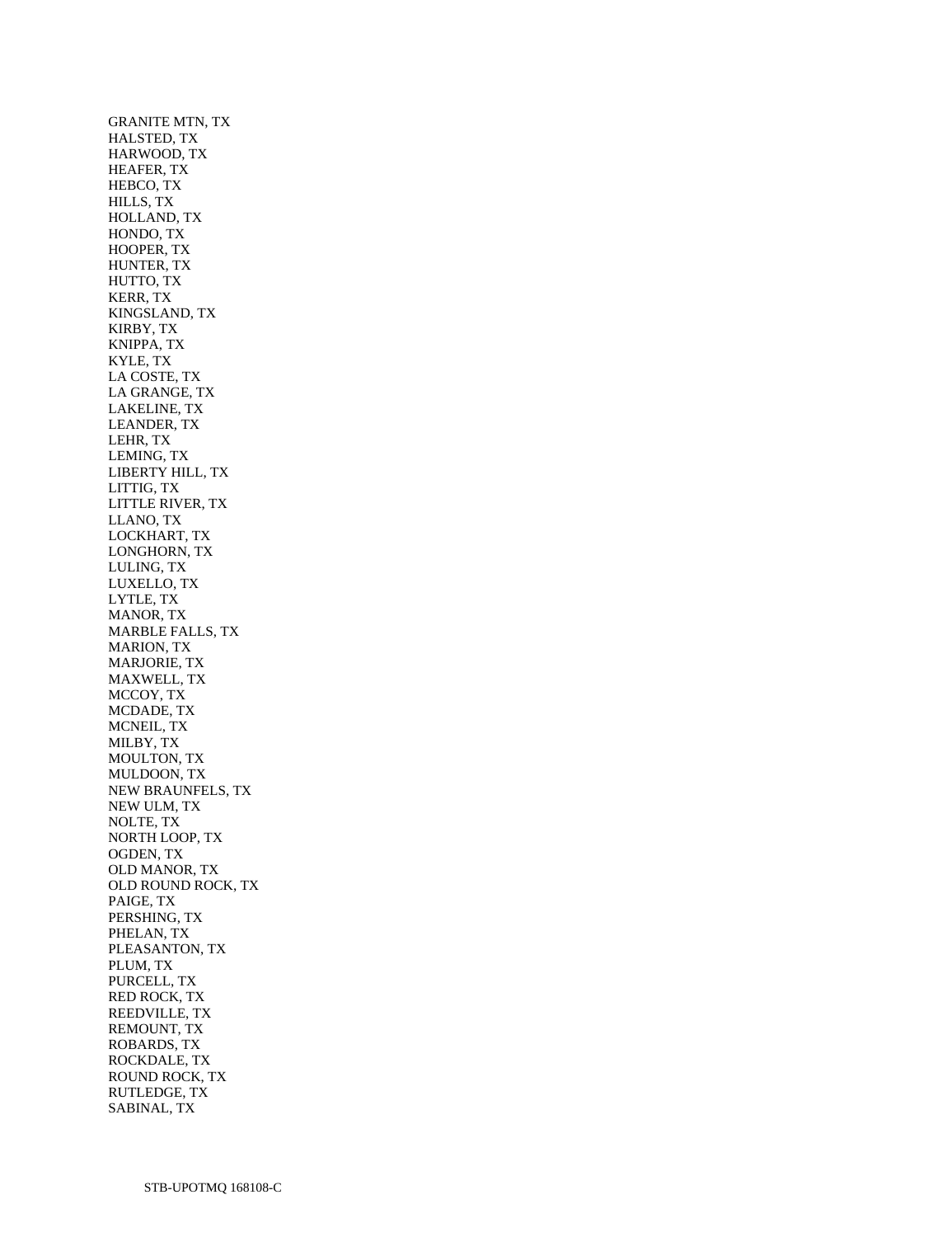SAIT, TX SAN ANTONIO, TX SAN ANTONIO EYARD, TX SAN JOSE, TX SAN MARCOS, TX SAN MIGUEL, TX SANDOW, TX SANSOM, TX SCHULENBURG, TX SCOBEE, TX SEGUIN, TX SHINER, TX SID, TX SMITHVILLE, TX SMOOT, TX SNEED, TX SOUTHTON, TX STACKS, TX STOLZ, TX STONETOWN, TX SUDDUTH, TX SUMMIT, TX TAYLOR, TX THORNDALE, TX THRALL, TX TRAPROCK, TX TRAVIS, TX UTILITY, TX UVALDE, TX VARISCO, TX VINSON, TX WAELDER, TX WEIMAR, TX WEIR, TX WETMORE, TX WHITESTONE, TX WHITSETT, TX YOAKUM, TX IL - ST LOUIS AGS consist of: ALTON, IL BALDWIN, IL BEAUCOUP, IL BRIDGE JUNCTION, IL BRIGHTON, IL BROOKLYN, IL BURNING STAR 2, IL BURNING STAR 3, IL CAHOKIA, IL CAPTAIN MINE, IL CARLINVILLE, IL CENTREVILLE, IL CHESTER, IL COULTERVILLE, IL CUTLER, IL DUPO, IL EAST ALTON, IL EAST ALTON, IL EAST GREENVILLE, IL EAST ST LOUIS, IL FEDERAL, IL FLINTON, IL FORD, IL FOUNTAIN, IL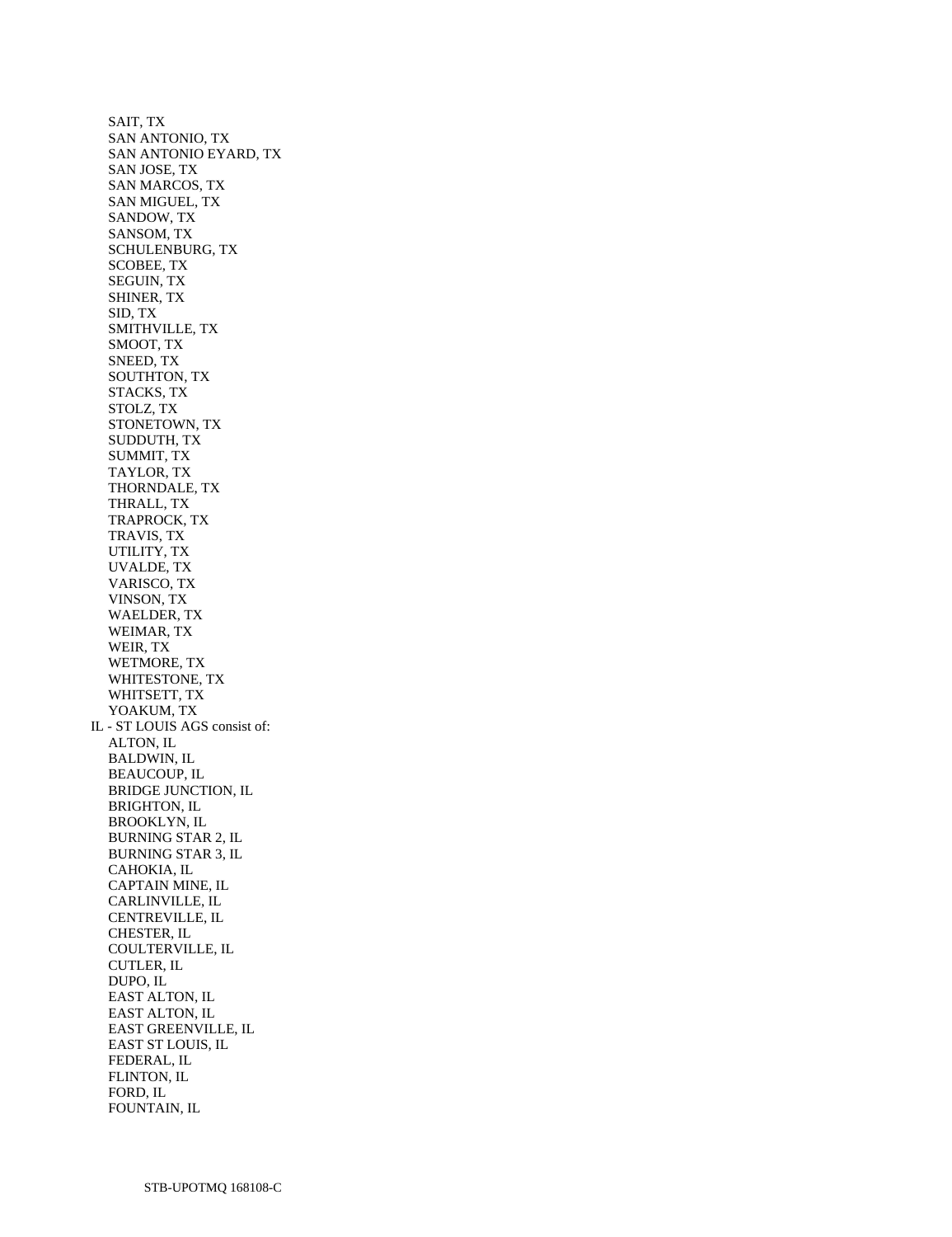FULTS, IL GATEWAY MINE, IL GATEWAY YARD, IL GIRARD, IL GODFREY, IL GRANITE CITY, IL HARTFORD, IL HILLSBORO, IL IRVING, IL KELLOGG, IL LENOX, IL LENZBURG, IL LIVINGSTON, IL MADISON, IL MAPLEWOOD, IL MENARD, IL MITCHELL, IL MITCHELL YARD, IL MONTEREY MINE 1, IL NAMEOKI, IL NATIONAL STOCK YARD, IL NEW WILSON, IL NILWOOD, IL NOKOMIS, IL OHLMAN, IL PERCY, IL PINCKNEYVILLE, IL PLAINVIEW, IL PRAIRIE DU ROCHER, IL REILY LAKE, IL ROSAMOND, IL ROXANA, IL SAUGET, IL SHIPMAN, IL SPARTA, IL SPARTAN MINE, IL STEELEVILLE, IL TAMAROA, IL TAYLOR SPRINGS, IL TOLSON, IL VALLEY JCT, IL VALMEYER, IL VENICE, IL VENICE JCT, IL VINER, IL VIRDEN, IL WANN, IL WARNOCK, IL WASHINGTON PARK, IL WELGE, IL WEST SMITHBORO, IL WITT, IL WOMAC, IL WOOD RIVER, IL AIR PARK, MO BADEN, MO BARRETTS, MO BEAUFORT, MO BON HOMME, MO BONHOMME, MO BRENTWOOD, MO BUSSEN SPUR, MO CENTAUR, MO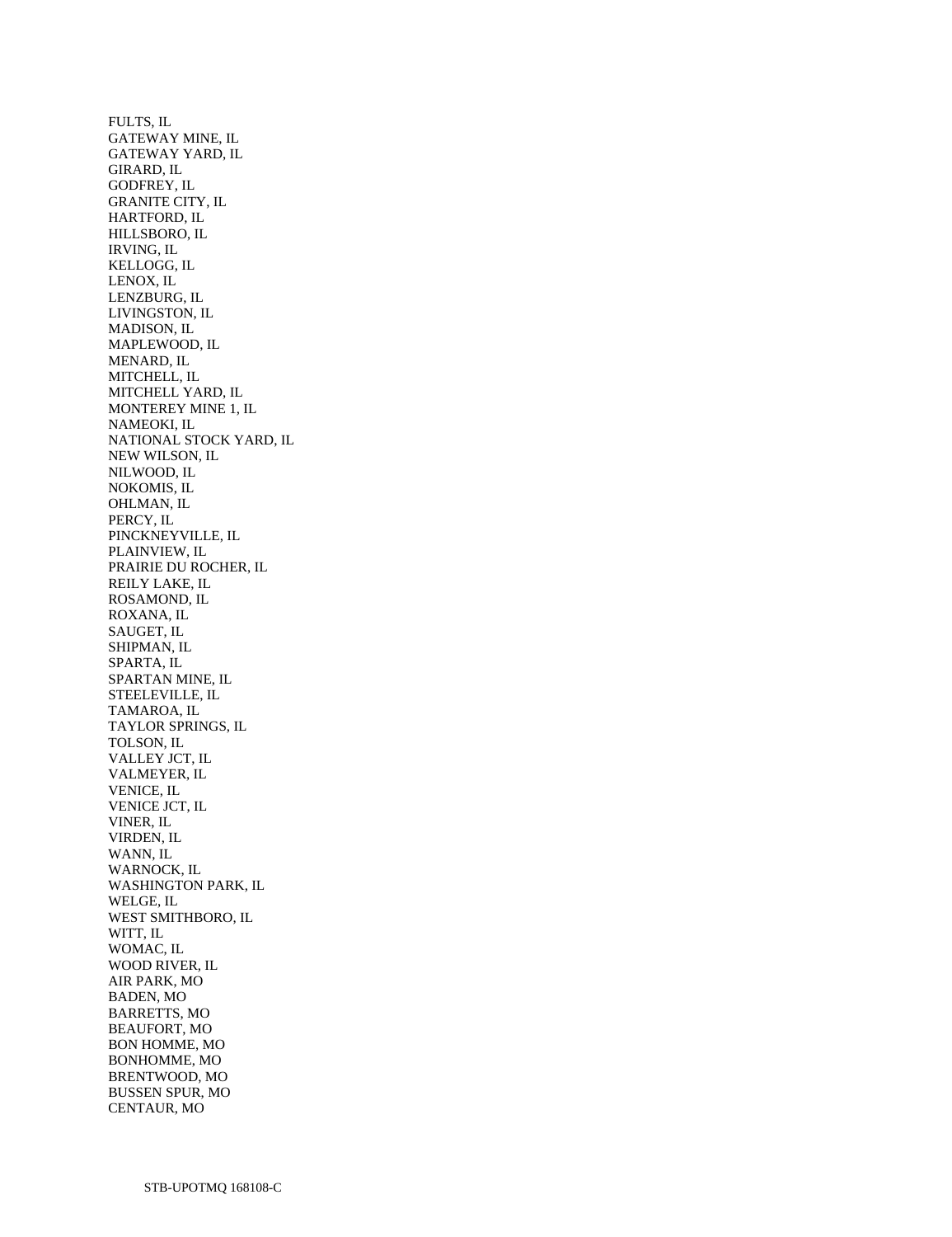CHESTERFIELD, MO CRYSTAL CITY, MO DESOTO, MO EUREKA, MO FESTUS, MO GLENDALE, MO GRAY SUMMIT, MO HERCULANEUM, MO HILL CREST, MO HILLSDALE, MO HINE, MO HORINE, MO IVORY, MO JEDBURG, MO JEFFERSON BARRACKS, MO JEFFRIESBURG, MO KIRKWOOD, MO LABADIE, MO LACKLAND, MO LADUE, MO LAKE JCT, MO LARKIN, MO MAPLEWOOD, MO MARYLAND HEIGHTS, MO OLIVETTE, MO OVERLAND, MO PACIFIC, MO PAGEDALE, MO PAGEDALE, MO PEVELY, MO SOUTH POINT, MO ST ALBANS, MO ST LOU MP, MO ST LOUIS, MO ST LOUIS (MP), MO UNION, MO UNIVERSITY CITY, MO VALLEY PARK, MO VIGUS, MO VILLA RIDGE, MO VILLAGE OF CHARLACK, MO VINITA PARK, MO WASHINGTON, MO WEBSTER GROVES, MO WELLSTON, MO WEST LABADIE, MO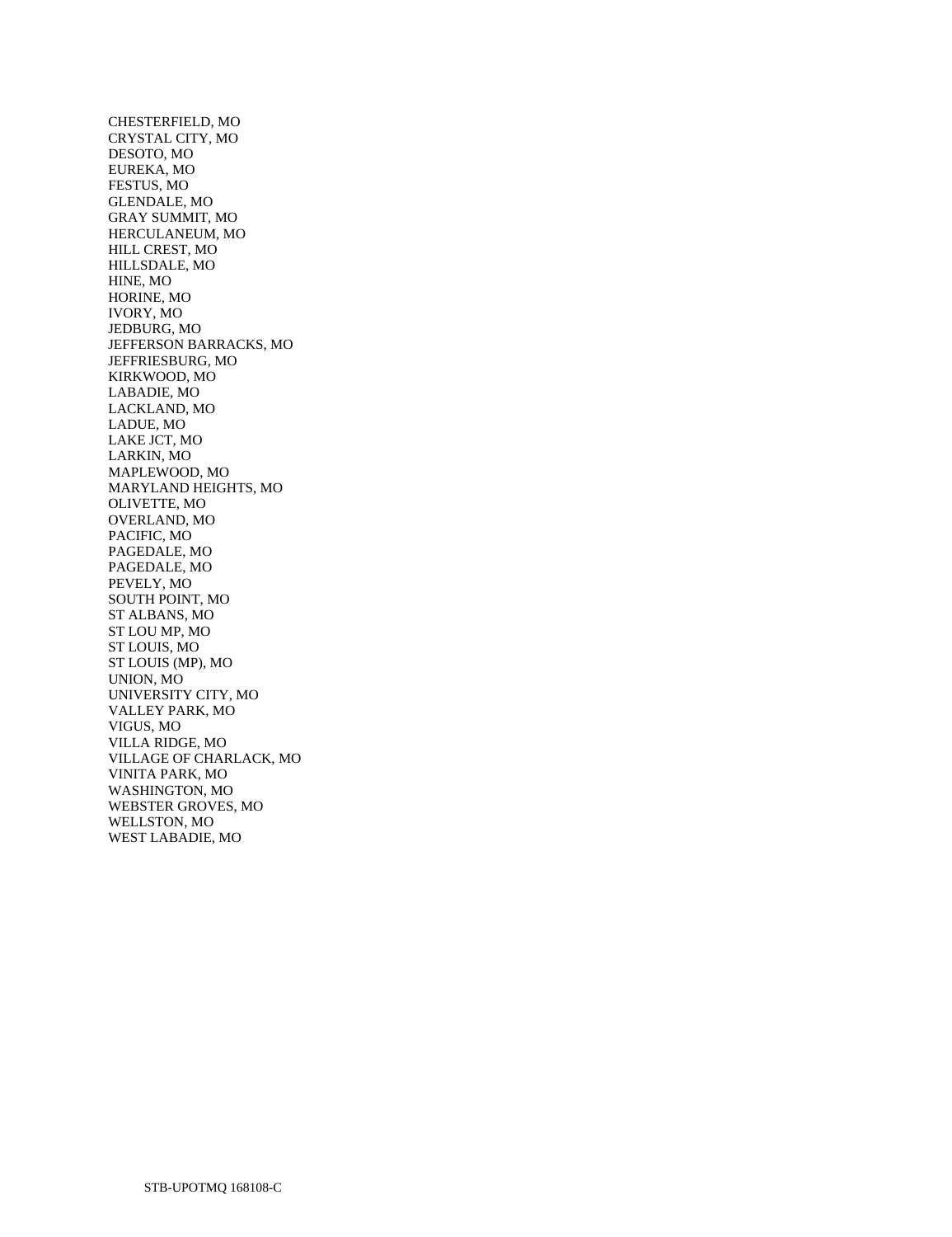

STB-UPOTMQ 168244-A

# **UNION PACIFIC RAILROAD COMPANY**

# **AMENDED CONTRACT SUMMARY**

**Issued:**  April 1, 2022

**Effective:** January 1, 2022

**Issued by:**  Rosa M. La Puente-Flowers Lead Price Applications 1400 Douglas Street Mail Stop 1340 OMAHA, NEBRASKA 68179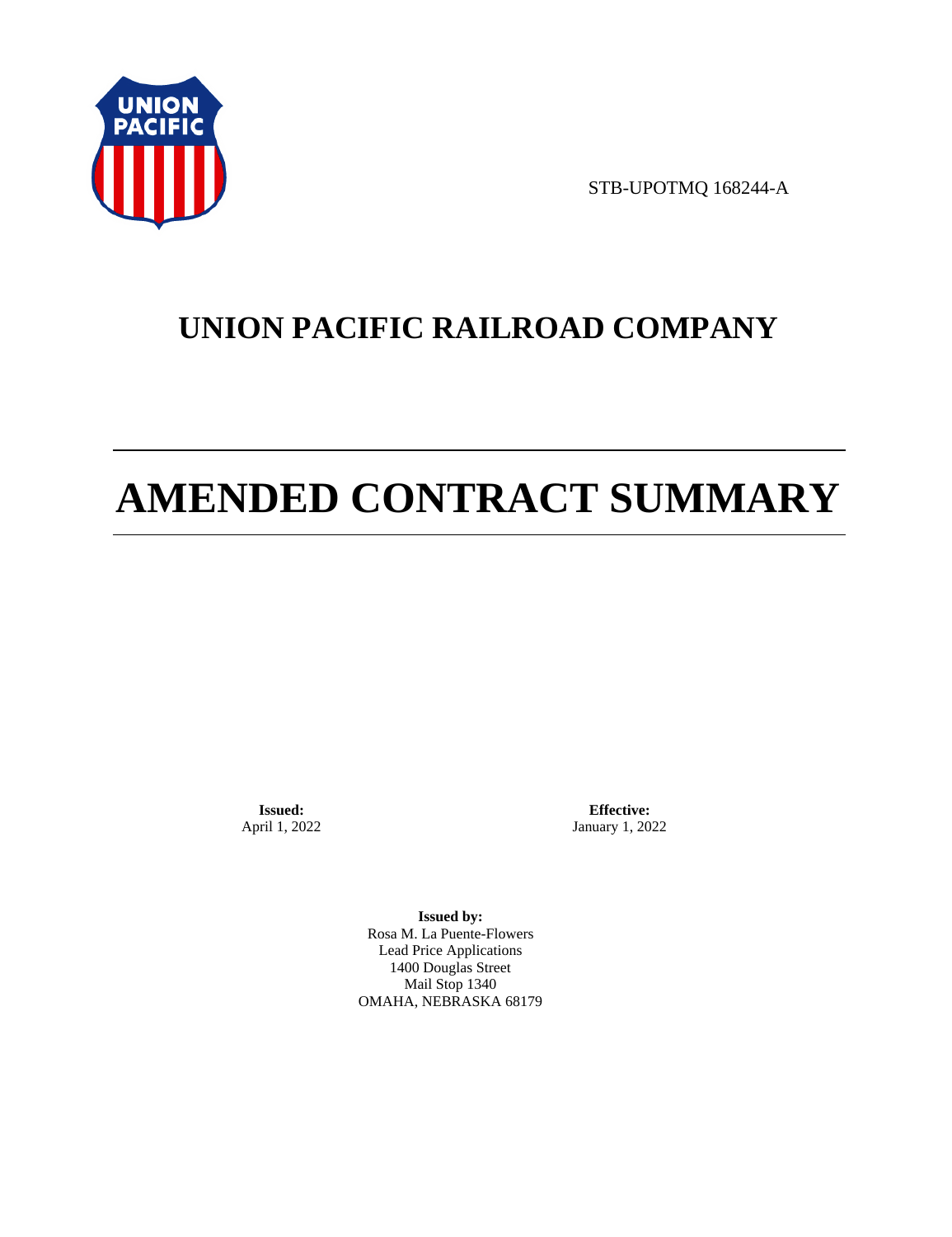# **PARTICIPATING CARRIERS:**

 UNION PACIFIC RAILROAD COMPANY 1400 Douglas St. Omaha, NE 68179

#### **COMMODITY:**

Wheat Exc.Buckwheat See 01139 **ADDITION** 

#### **SHIPPER:**

FRONTIER AG INC **ADDITION** 

#### **ORIGIN(S):**

 KANORADO, KS **ADDITION**  KYLE WEST (See Exhibit Definition)

#### **DESTINATION(S):**

 MEMPHIS, TN **ADDITION**  KANSAS CITY, MO **ADDITION**  EAST ST LOUIS, IL **ADDITION**  NEW BRAUNFELS, TX **ADDITION**  LOS ANGELES, CA **ADDITION**  OAKLAND, CA **ADDITION** 

### **PORT(S):**

Not Applicable

#### **DURATION:**

 Effective Date: January 1, 2022 Amendment Effective Date: January 1, 2022 **ADDITION**  Expiration Date: December 31, 2022 **EXTENSION** 

#### **RAIL CAR DATA:**

No cars dedicated to service under this Contract. Cars are provided on a common carrier basis only.

# **RATES & CHARGES:**

Subject to increases.

## **VOLUME:**

Single Car Shipments **ADDITION** 

# **SPECIAL FEATURES:**

 Special Switching Provision Not Applicable. This change pertained only to confidential data. (Switching)

### **SPECIAL NOTICE:**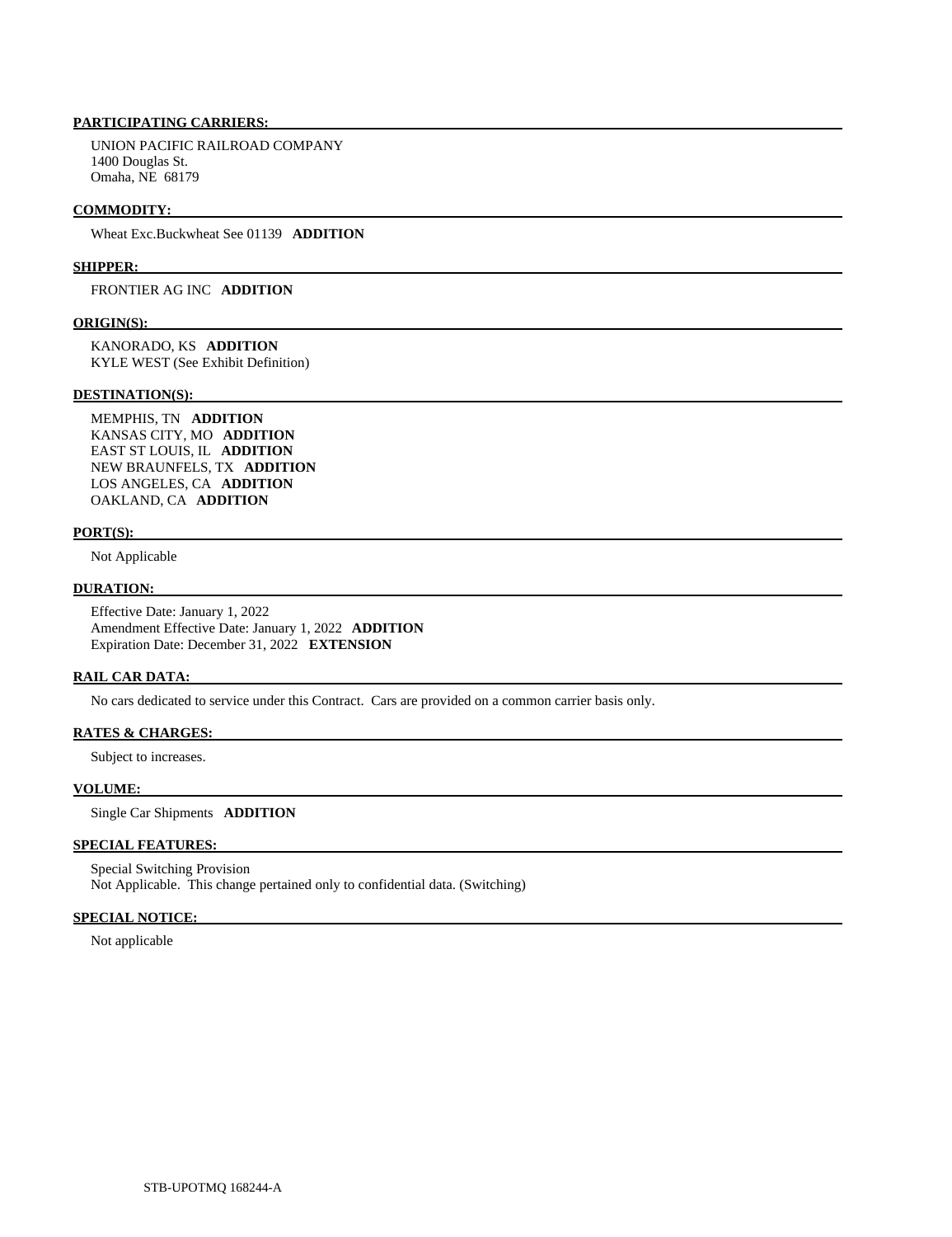# **EXHIBIT DEFINITIONS:**

 KYLE WEST consist of: BURLINGTON, CO **ADDITION**  BREWSTER, KS **ADDITION**  EDSON, KS **ADDITION**  GOODLAND, KS **ADDITION**  KANORADO, KS **ADDITION**  REXFORD, KS **ADDITION**  RULETON, KS **ADDITION**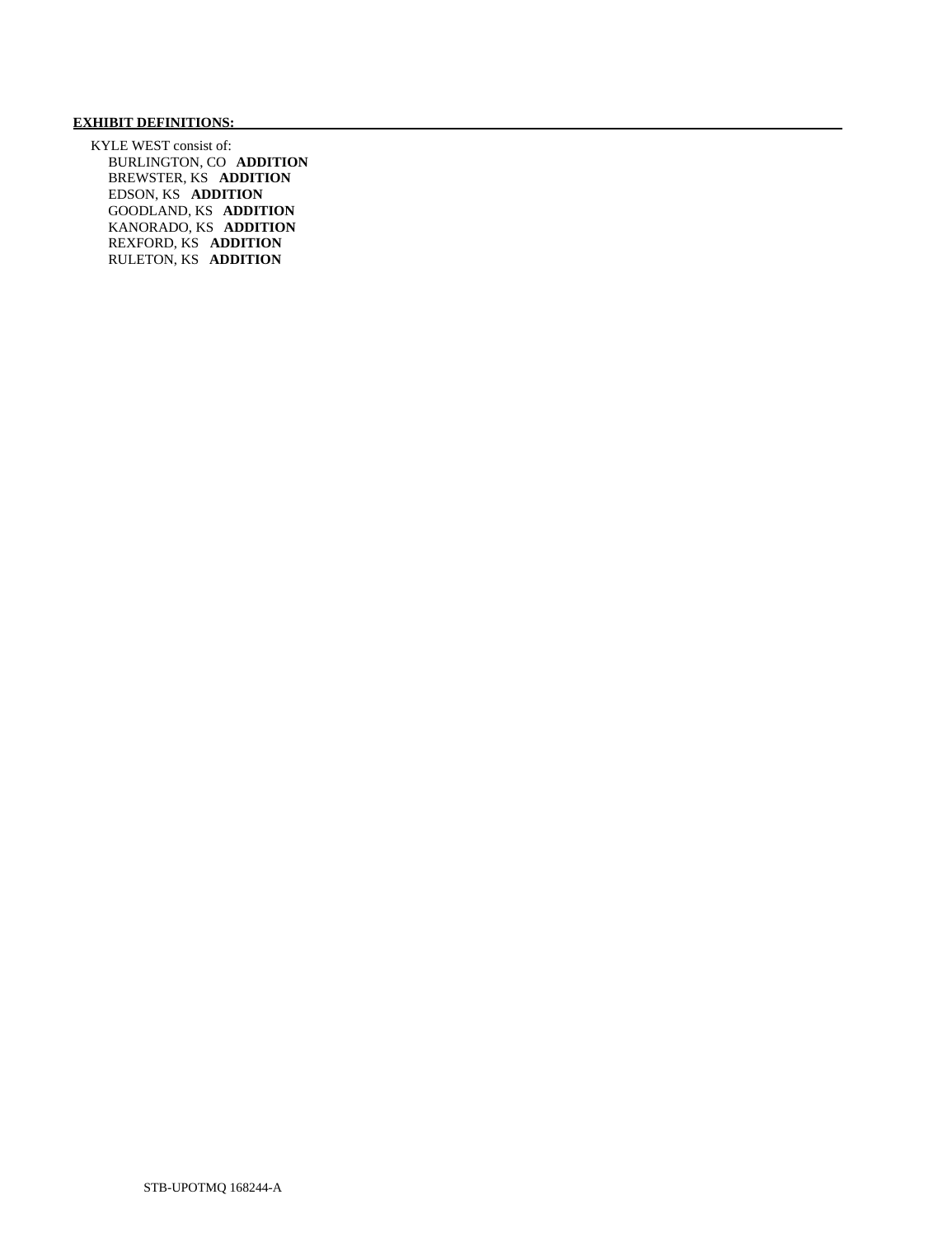

STB-UP-C-53725-50

# **UNION PACIFIC RAILROAD COMPANY**

# **AMENDED CONTRACT SUMMARY**

**Issued:**  April 2, 2022

**Effective:** April 1, 2022

**Issued by:**  Rosa M. La Puente-Flowers Lead Price Applications 1400 Douglas Street Mail Stop 1340 OMAHA, NEBRASKA 68179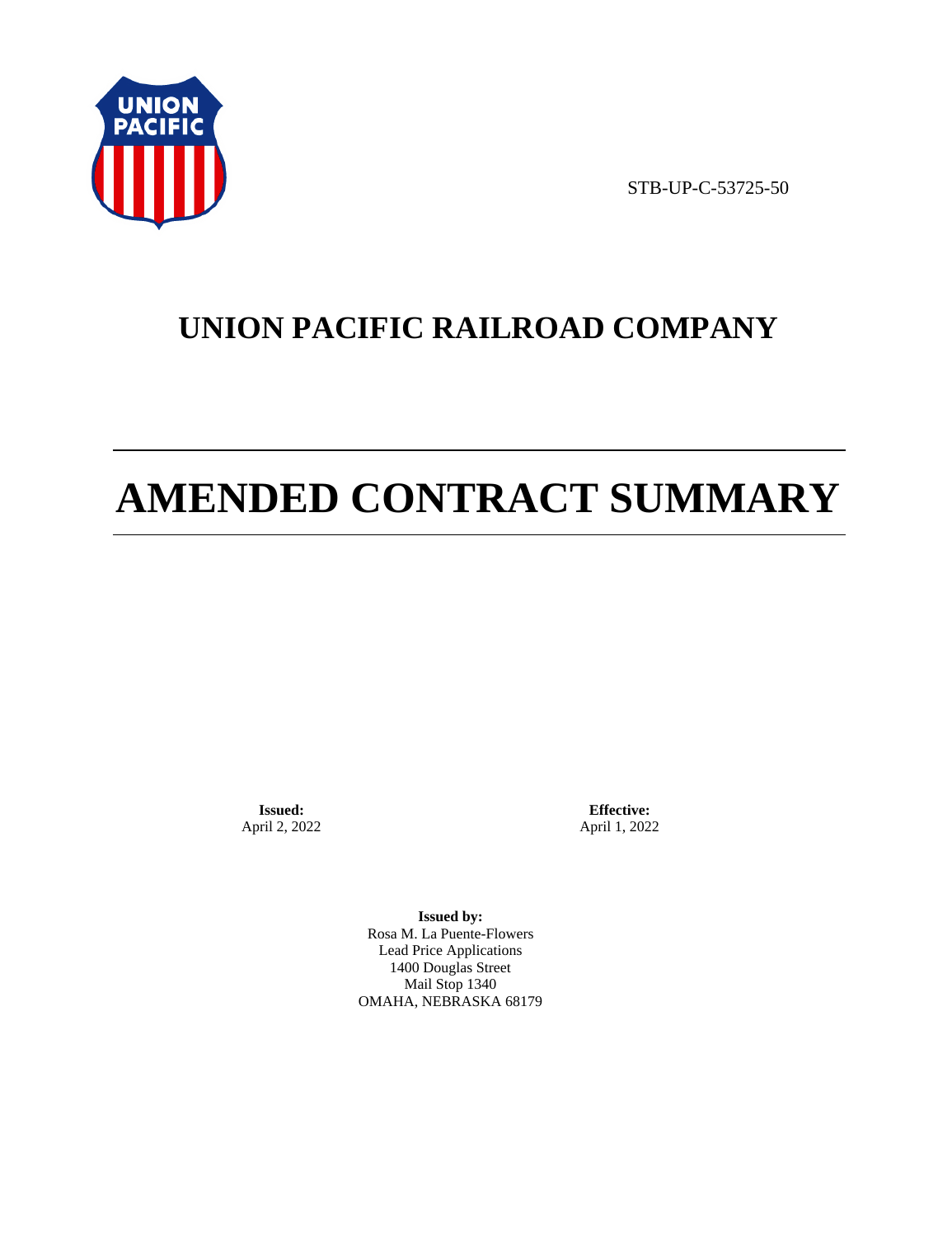# **PARTICIPATING CARRIERS:**

 UNION PACIFIC RAILROAD COMPANY 1400 Douglas St. Omaha, NE 68179

#### **COMMODITY:**

 Soybeans (Soya Beans) Corn Exc.Popcorn See 01152 Wheat Exc.Buckwheat See 01139 Sorghum Grains Corn, Cracked

## **SHIPPER:**

JD HEISKELL HOLDINGS LLC

#### **ORIGIN(S):**

APPROVED SHUTTLE ORIGINS (See Exhibit Definition)

# **DESTINATION(S):**

APPROVED SHUTTLE DESTINATIONS (See Exhibit Definition)

#### **PORT(S):**

Not Applicable

# **DURATION:**

 Effective Date: July 1, 2009 Amendment Effective Date: April 1, 2022 **ADDITION**  Expiration Date: March 31, 2023 **EXTENSION** 

#### **RAIL CAR DATA:**

No cars dedicated to service under this Contract. Cars are provided on a common carrier basis only.

# **RATES & CHARGES:**

Not applicable

### **VOLUME:**

 Minimum shipment of 92 carloads. Multiple Car Shipments Single Car Shipments **DELETION**  Minimum shipment of 91 carloads. **DELETION** 

# **SPECIAL FEATURES:**

Not applicable

#### **SPECIAL NOTICE:**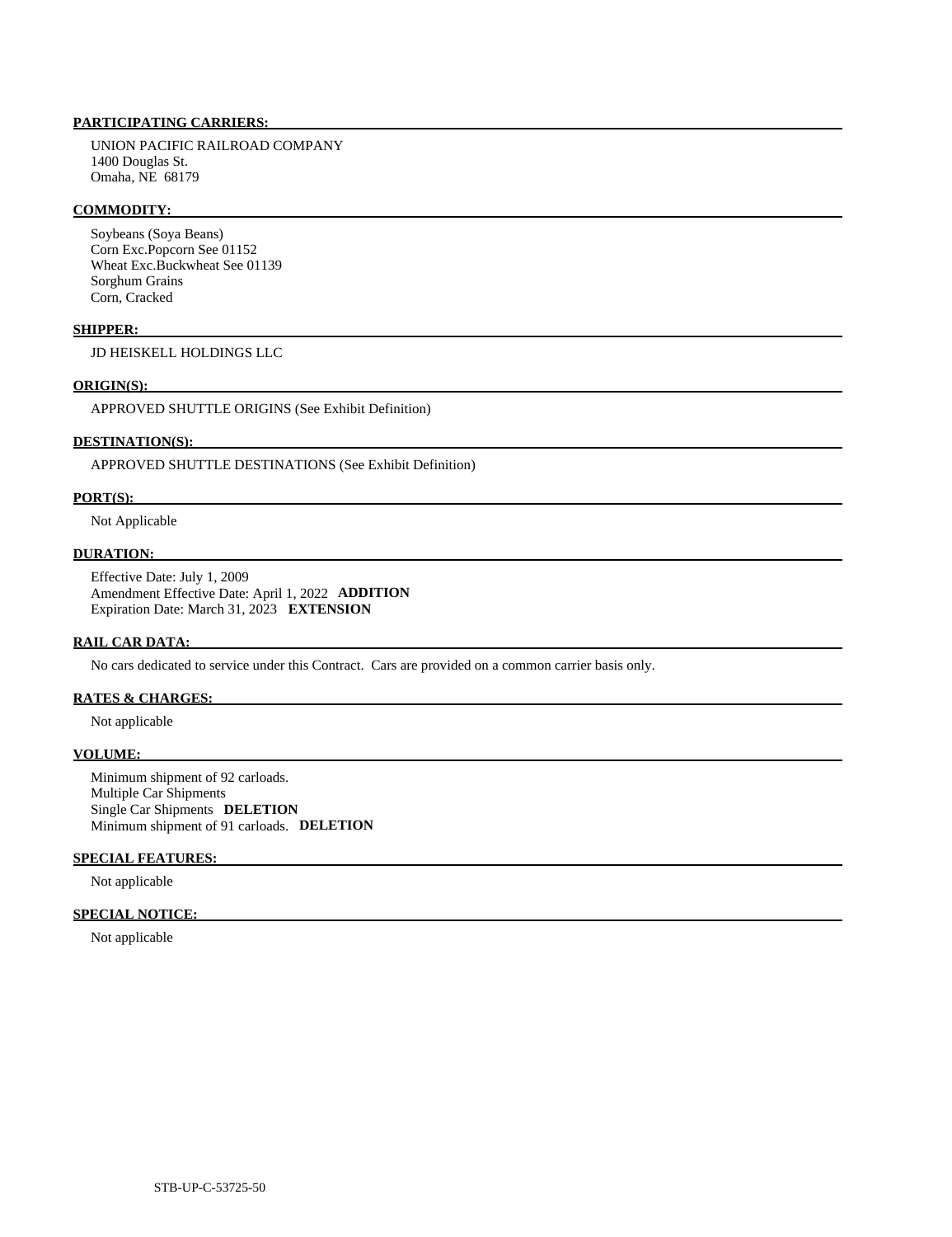# **EXHIBIT DEFINITIONS:**

 APPROVED SHUTTLE ORIGINS consist of: BYERS, CO CHEYENNE WELLS, CO ALBERT CITY, IA ALTON, IA ASHTON, IA AVON, IA BELMOND, IA BRADFORD, IA BURT, IA CHAPIN, IA CLARE, IA CLARION, IA COUNCIL BLUFFS, IA DOWS, IA EMMETSBURG, IA FARNHAMVILLE, IA GARDEN CITY, IA GOWRIE, IA GRUVER, IA HANCOCK, IA HARTLEY, IA HAVELOCK, IA HINTON, IA JEFFERSON, IA JOICE, IA JORDAN, IA MALLARD, IA MARATHON, IA NEVADA, IA NORTHWOOD, IA PICKERING, IA RAKE, IA RALSTON, IA ROELYN, IA ROLFE, IA SLOAN, IA SUPERIOR, IA VINCENT, IA WEST BEND, IA BLISS, ID ALLEN, IL BLOOMINGTON, IL ELKHART, IL HARVARD, IL PONTIAC, IL ROYAL, IL SOUTH BELOIT, IL STERLING, IL TUSCOLA, IL ABILENE, KS ATCHISON, KS CANTON, KS COLBY, KS DOWNS, KS FRANKFORT, KS GLEN ELDER, KS GREAT BEND, KS HANOVER, KS HAVILAND, KS HUTCHINSON, KS KANSAS CITY, KS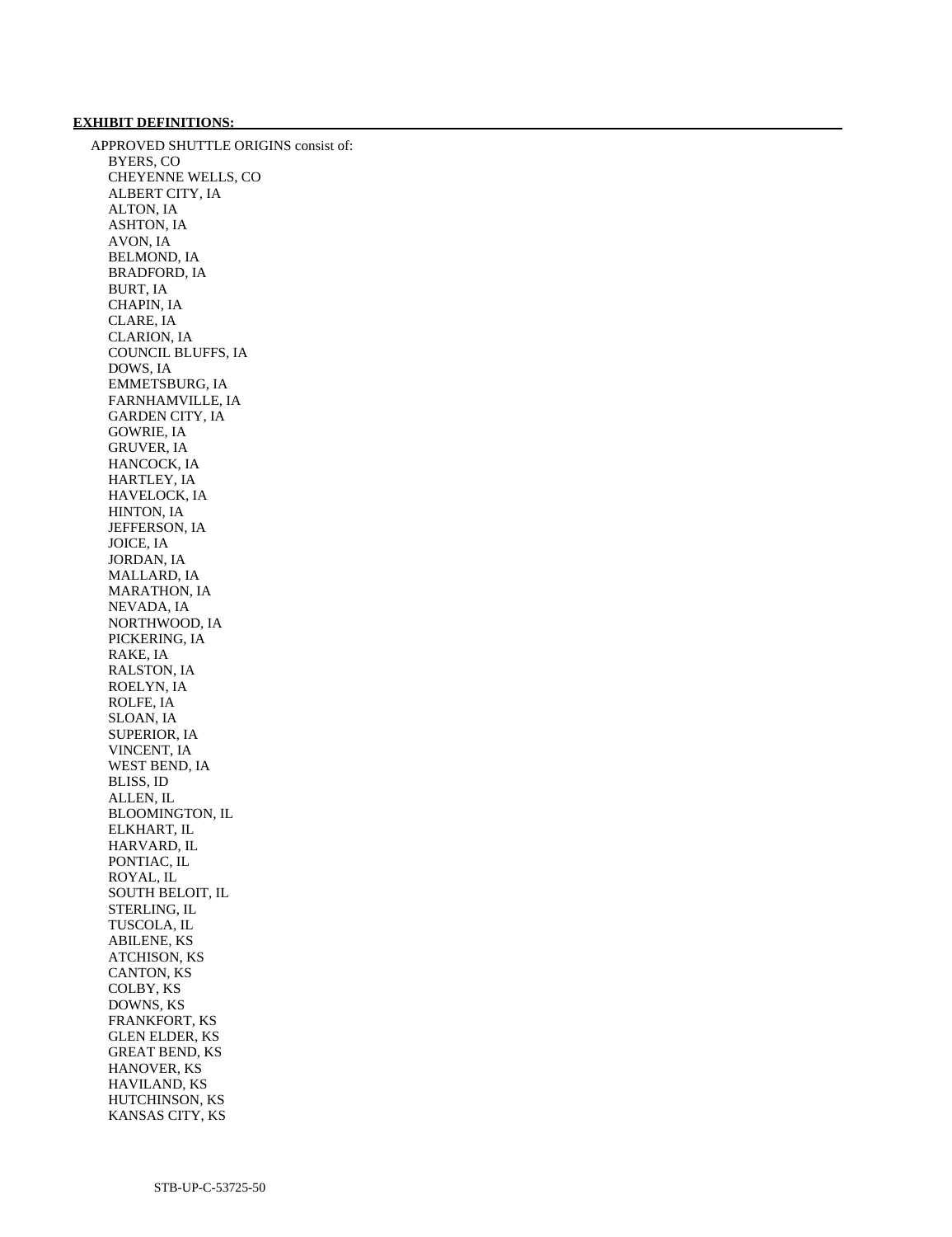LIBERAL, KS NEW CAMBRIA, KS OGALLAH, KS PLAINS, KS PRATT, KS SALINA, KS SHARON SPRINGS, KS TOPEKA, KS WAKEENEY, KS WICHITA, KS APPLETON, MN BREWSTER, MN BROWNTON, MN BUFFALO LAKE, MN DANUBE, MN DELAVAN, MN DULUTH, MN FAIRMONT, MN HERON LAKE, MN HOPE, MN LAMBERTON, MN MADELIA, MN MARNA, MN MILOMA, MN MONTEVIDEO, MN MOUNTAIN LAKE, MN NEW ULM, MN RANDOLPH, MN SAVAGE, MN SPRINGFIELD, MN ST JAMES, MN WALNUT GROVE, MN WELCOME, MN ADRIAN, MO ESSEX, MO SANDSTONE, MO ST JOSEPH, MO ALBION, NE BRAINARD, NE BROWNSON, NE CARLETON, NE CHAPPELL, NE COZAD, NE ELM CREEK, NE ENOLA, NE FREMONT, NE GIBBON, NE GOTHENBURG, NE GRAND ISLAND, NE HASTINGS, NE HAYLAND, NE JANSEN, NE KEARNEY, NE KIMBALL, NE LEXINGTON, NE LINCOLN, NE MEAD, NE MONROE, NE NEBRASKA CITY, NE NORTH BEND, NE NORTH PLATTE, NE ORD, NE OVERTON, NE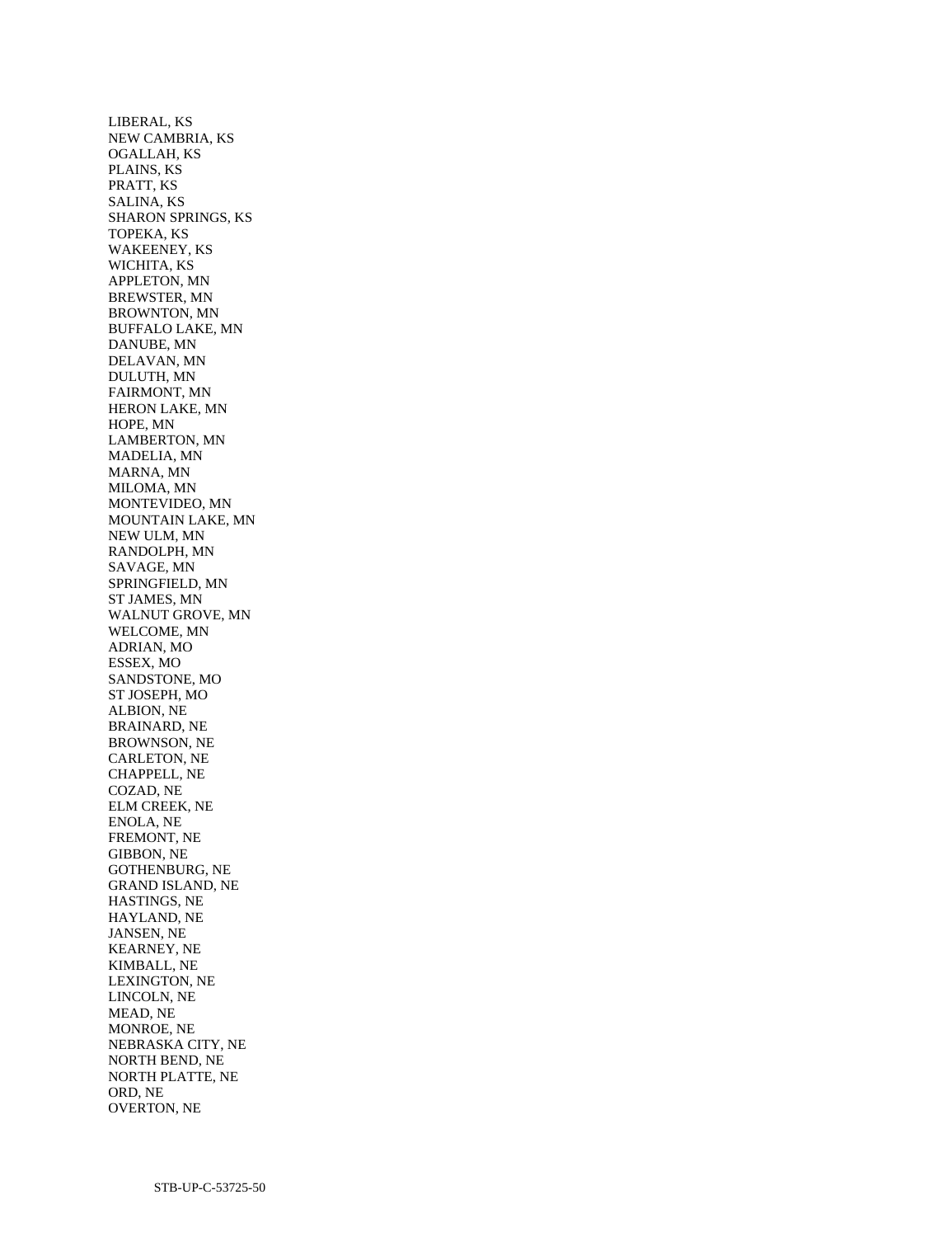PLYMOUTH, NE POLK, NE SCHAFER, NE SEDAN, NE SHELBY, NE SHELTON, NE ST EDWARD, NE STROMSBURG, NE SUPERIOR, NE SYRACUSE, NE THUMEL, NE WOOD RIVER, NE YANKA, NE KINGFISHER, OK MEDFORD, OK OPTIMA, OK AMARILLO, TX AVALON, WI EVANSVILLE, WI SUPERIOR, WI APPROVED SHUTTLE DESTINATIONS consist of: CHICALOTE, AG EL TULE, AG BERGMAN, AR BUTTERFIELD, AR EL DORADO, AR NASHVILLE, AR PERKINS, AR RUSSELLVILLE, AR SPADRA, AR SPRINGDALE, AR BUCKEYE, AZ DIXIE, AZ MARICOPA, AZ ROLL, AZ WELLTON, AZ CALIPATRIA, CA DELHI, CA FAMOSO, CA GOSHEN JCT, CA KAISER, CA KEYES, CA PIXLEY, CA STOCKTON, CA TRAVER, CA TULARE, CA TURLOCK, CA TABALAOPA, CI WINDSOR, CO TORREON, CU GOMEZ PALACIO, DG VINEDO, DG CUAUTITLAN, EM TLALNEPANTLA, EM APASEO, GJ CELAYA, GJ JOAQUIN, GJ BOJAY, HG CEDAR RAPIDS, IA CLINTON, IA DES MOINES, IA FAIRFAX, IA

BLISS, ID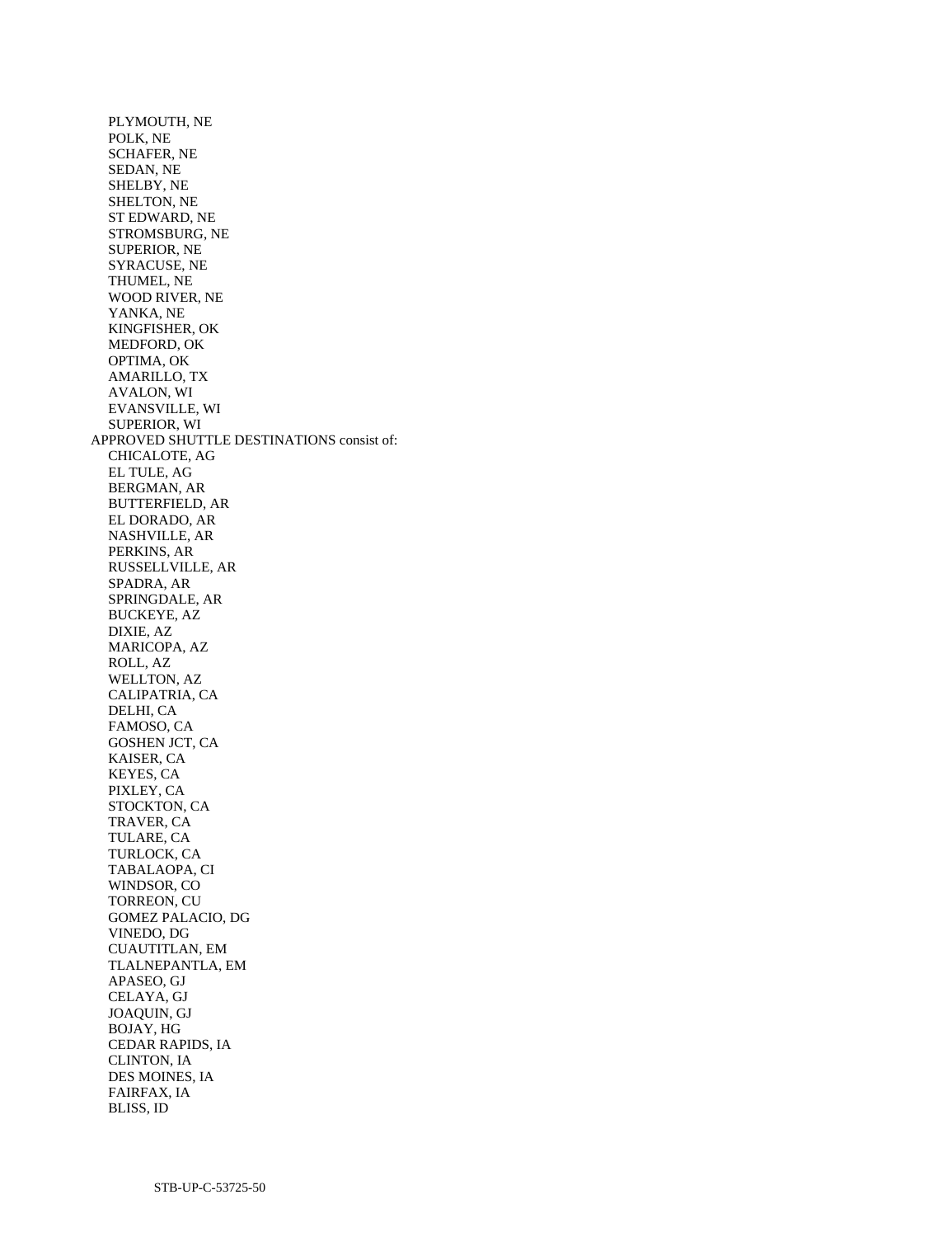BURLEY, ID GOODING, ID JEROME, ID MOUNTAIN HOME, ID CAHOKIA, IL EAST ST LOUIS, IL FAIRMONT CITY, IL BEECH GROVE, IN EL CASTILLO, JA ENCARNACION, JA GUADALAJARA, JA LA BARCA, JA LA JUNTA, JA SAN JUAN DE LOS LAG, JA ATCHISON, KS LIBERAL, KS SHAMROCK, KS AMA, LA LAKE CHARLES, LA MYRTLE GROVE, LA NATCHITOCHES, LA WESTWEGO, LA AYER, MA PATTI, MH AURORA, MO EVE, MO ST LOUIS, MO COLUMBUS, NE DOULOM, NE CADEREYTA JIMENEZ, NL MONTERREY, NL MORALES, NL SALINAS VICTORIA, NL ALBANY, NY OPTIMA, OK BOARDMAN, OR RIVER GATE, OR MARTINS CREEK, PA AHORCADO, QA QUERETARO, QA SAN JUAN DEL RIO, QA VIBORILLAS, QA SAN RAFAEL, SI VITARUTO, SI SAN LUIS POTOSI, SL CIUDAD INDUSTRIAL, SO CIUDAD OBREGON, SO MATAMOROS, TM AMARILLO, TX BEAUMONT, TX BROWNSVILLE, TX CORPUS CHRISTI, TX EASTERLY, TX GALENA PARK, TX GALVESTON, TX HOUSTON, TX MINEOLA, TX NACOGDOCHES, TX OAKWOOD, TX PITTSBURG, TX TENAHA, TX MILFORD, UT NEPHI, UT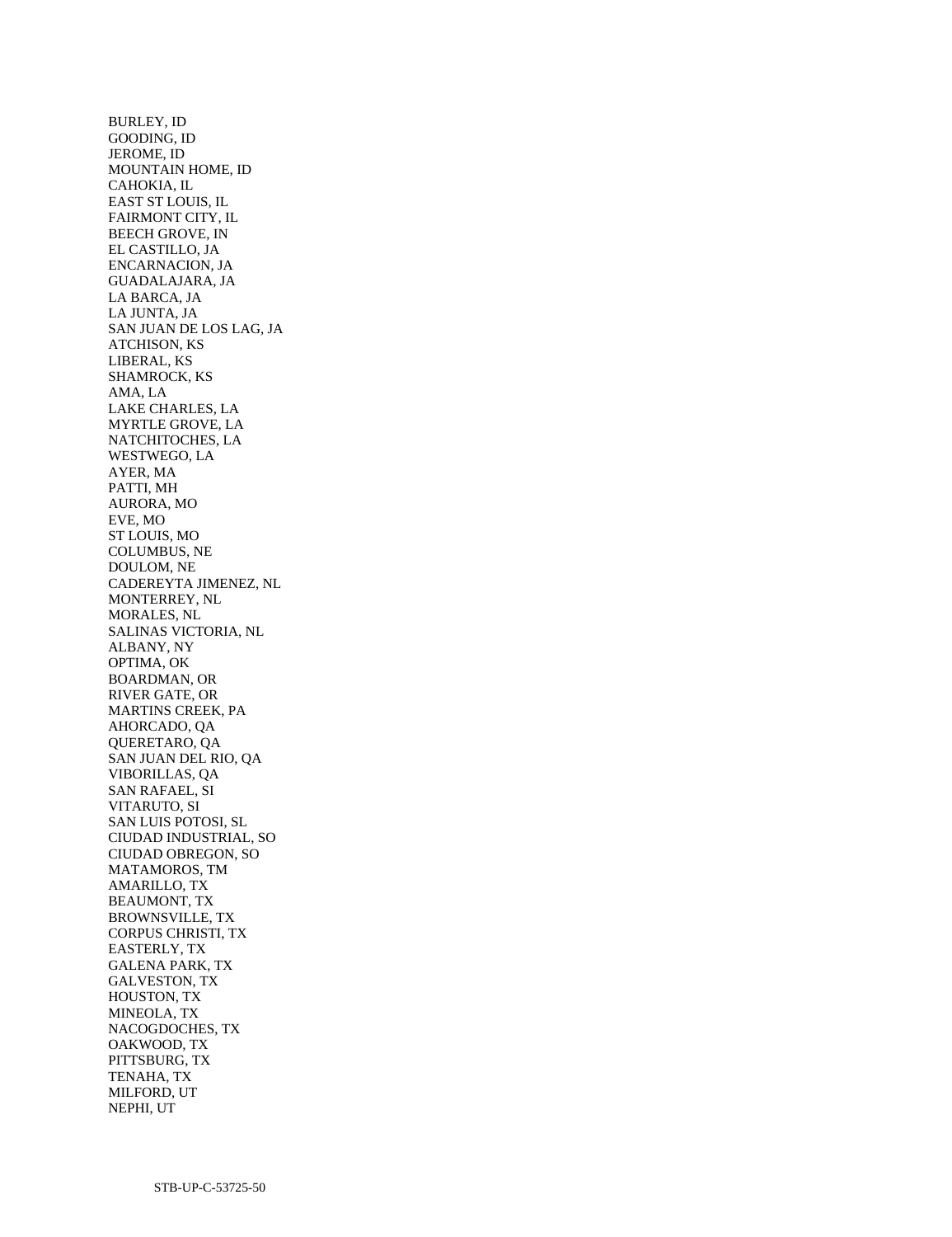OGDEN, UT SHARP, UT WINCHESTER, VA ABERDEEN, WA KALAMA, WA LONGVIEW, WA RICHLAND, WA SEATTLE, WA TACOMA, WA VANCOUVER, WA WALLULA HEIGHTS, WA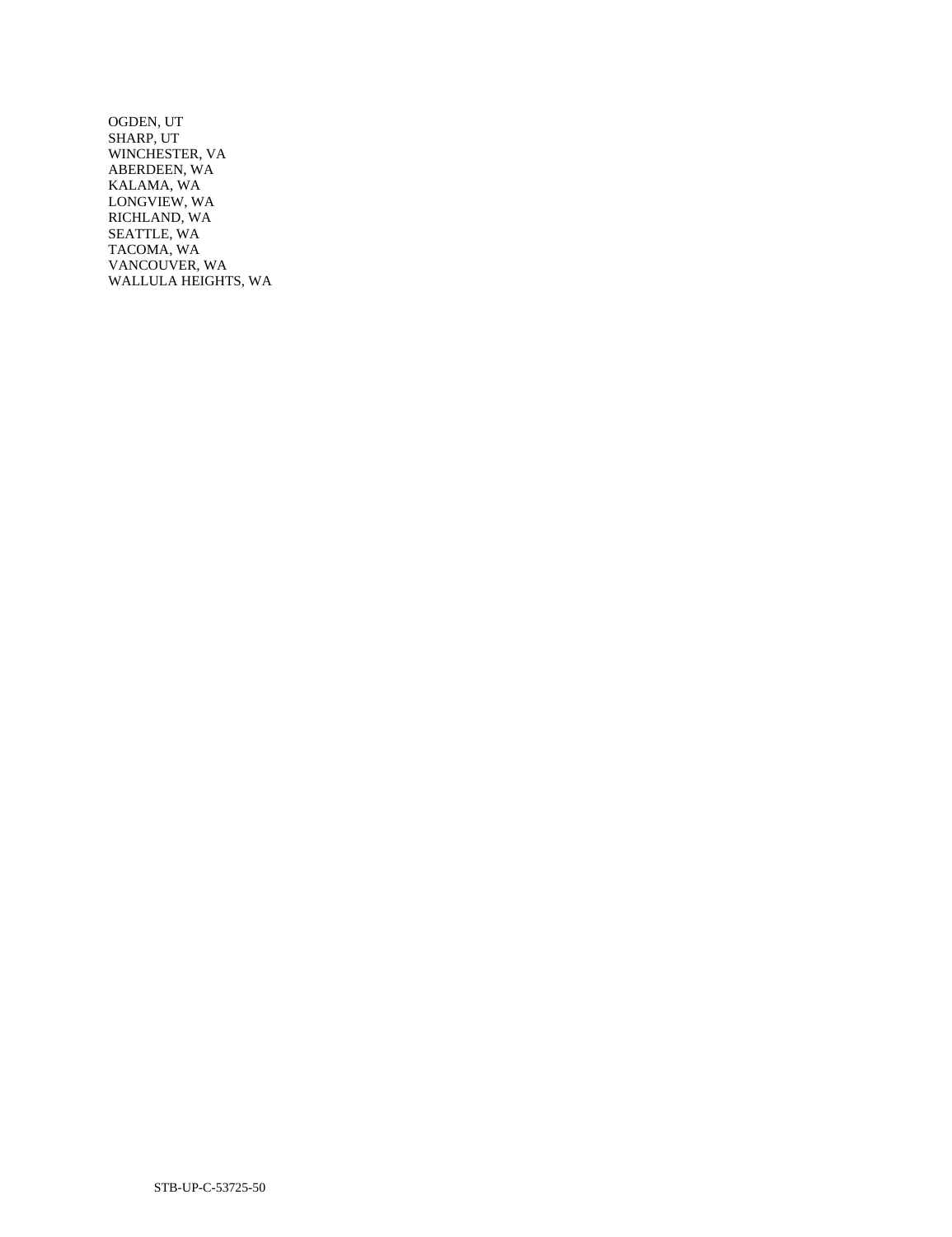

STB-UP-C-53753-31

# **UNION PACIFIC RAILROAD COMPANY**

# **AMENDED CONTRACT SUMMARY**

**Issued:**  April 2, 2022

**Effective:** April 1, 2022

**Issued by:**  Rosa M. La Puente-Flowers Lead Price Applications 1400 Douglas Street Mail Stop 1340 OMAHA, NEBRASKA 68179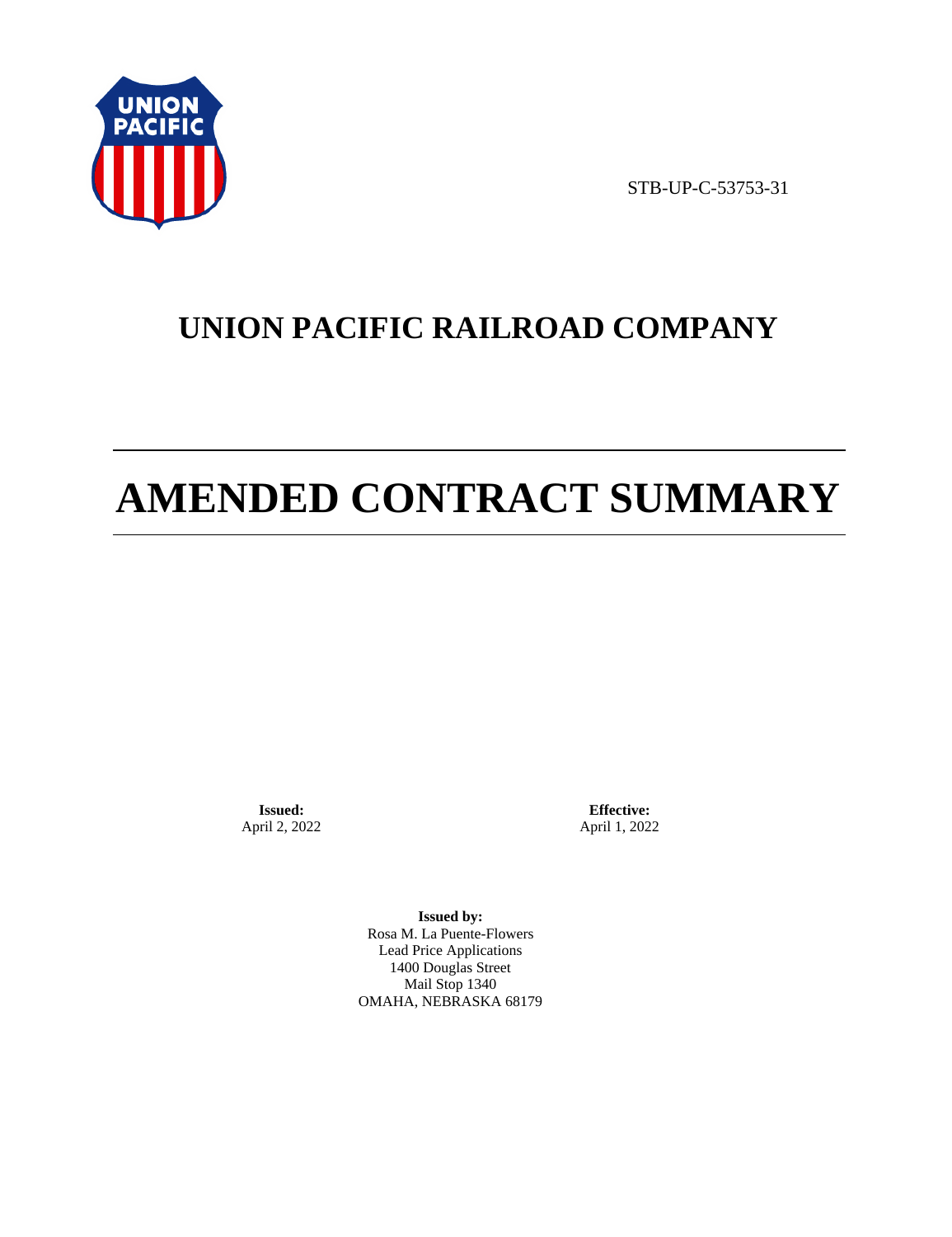# **PARTICIPATING CARRIERS:**

 UNION PACIFIC RAILROAD COMPANY 1400 Douglas St. Omaha, NE 68179

#### **COMMODITY:**

 Soybeans (Soya Beans) Corn Exc.Popcorn See 01152 Wheat Exc.Buckwheat See 01139 Sorghum Grains Corn, Cracked

#### **SHIPPER:**

CARGILL INC

# **ORIGIN(S):**

APPROVED SHUTTLE ORIGINS (See Exhibit Definition)

# **DESTINATION(S):**

APPROVED SHUTTLE DESTINATIONS (See Exhibit Definition)

#### **PORT(S):**

Not Applicable

# **DURATION:**

 Effective Date: October 1, 2009 Amendment Effective Date: April 1, 2022 **ADDITION**  Expiration Date: March 31, 2023 **EXTENSION** 

#### **RAIL CAR DATA:**

No cars dedicated to service under this Contract. Cars are provided on a common carrier basis only.

# **RATES & CHARGES:**

Not applicable

#### **VOLUME:**

 Minimum shipment of 92 carloads. Multiple Car Shipments Single Car Shipments **DELETION** 

# **SPECIAL FEATURES:**

Not applicable

# **SPECIAL NOTICE:**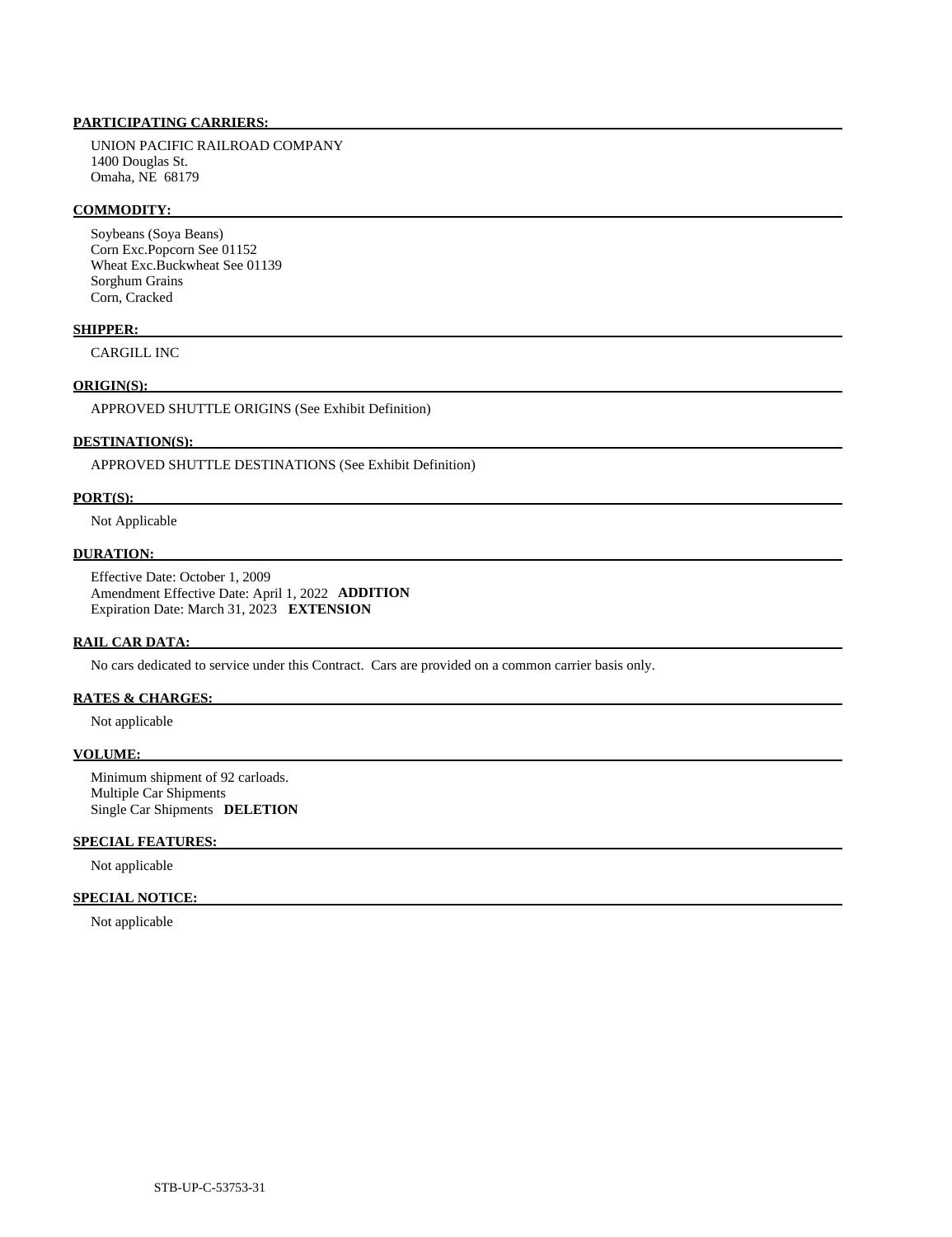# **EXHIBIT DEFINITIONS:**

 APPROVED SHUTTLE ORIGINS consist of: BYERS, CO CHEYENNE WELLS, CO ALBERT CITY, IA ALTON, IA ASHTON, IA AVON, IA BELMOND, IA BRADFORD, IA BURT, IA CHAPIN, IA CLARE, IA CLARION, IA COUNCIL BLUFFS, IA DOWS, IA EMMETSBURG, IA FARNHAMVILLE, IA GARDEN CITY, IA GOWRIE, IA GRUVER, IA HANCOCK, IA HARTLEY, IA HAVELOCK, IA HINTON, IA JEFFERSON, IA JOICE, IA JORDAN, IA MALLARD, IA MARATHON, IA NEVADA, IA NORTHWOOD, IA PICKERING, IA RAKE, IA RALSTON, IA ROELYN, IA ROLFE, IA SLOAN, IA SUPERIOR, IA VINCENT, IA WEST BEND, IA BLISS, ID ALLEN, IL BLOOMINGTON, IL ELKHART, IL HARVARD, IL PONTIAC, IL ROYAL, IL SOUTH BELOIT, IL STERLING, IL TUSCOLA, IL ABILENE, KS ATCHISON, KS CANTON, KS COLBY, KS DOWNS, KS FRANKFORT, KS GLEN ELDER, KS GREAT BEND, KS HANOVER, KS HAVILAND, KS HUTCHINSON, KS KANSAS CITY, KS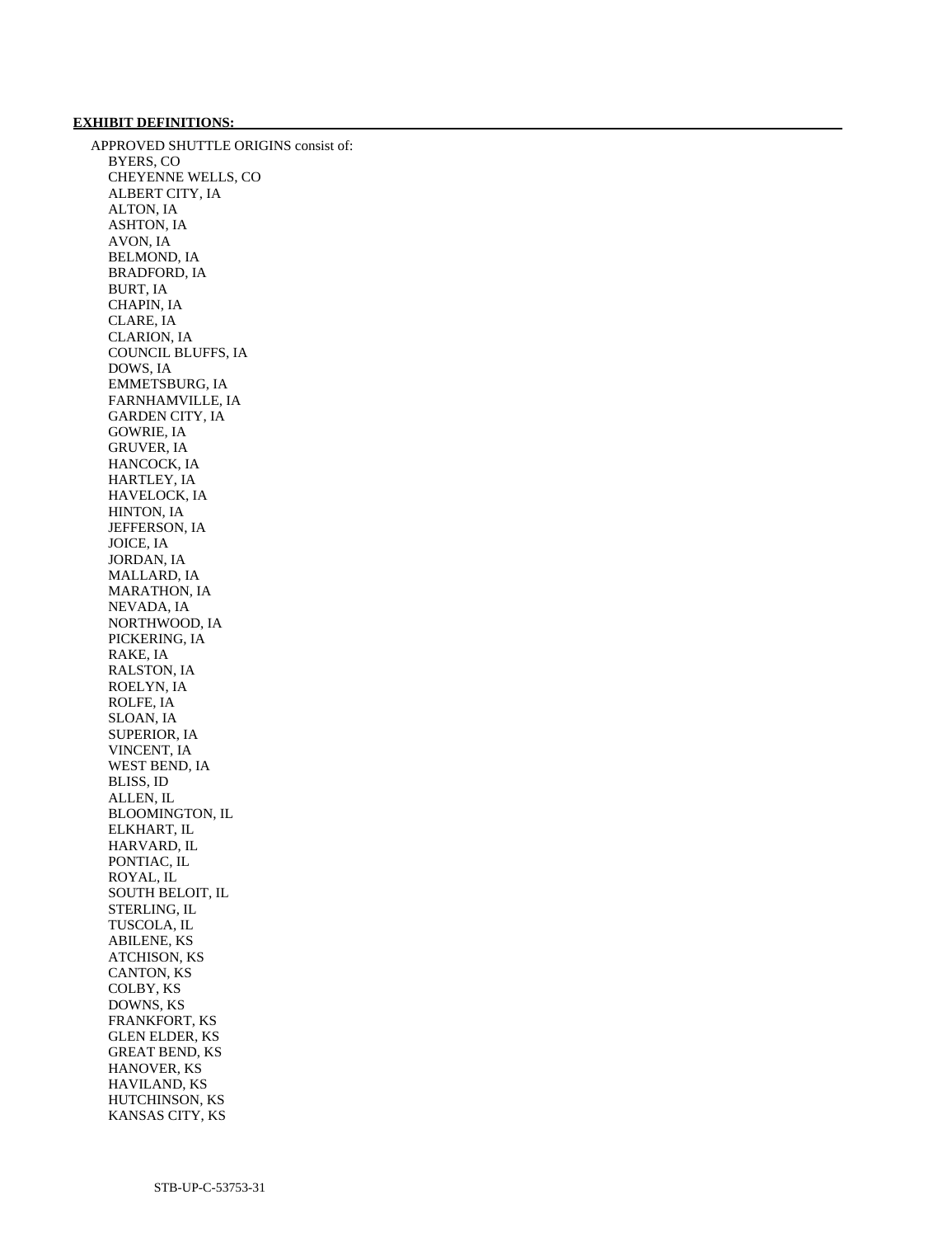LIBERAL, KS NEW CAMBRIA, KS OGALLAH, KS PLAINS, KS PRATT, KS SALINA, KS SHARON SPRINGS, KS TOPEKA, KS WAKEENEY, KS WICHITA, KS APPLETON, MN BREWSTER, MN BROWNTON, MN BUFFALO LAKE, MN DANUBE, MN DELAVAN, MN DULUTH, MN FAIRMONT, MN HERON LAKE, MN HOPE, MN LAMBERTON, MN MADELIA, MN MARNA, MN MILOMA, MN MONTEVIDEO, MN MOUNTAIN LAKE, MN NEW ULM, MN RANDOLPH, MN SAVAGE, MN SPRINGFIELD, MN ST JAMES, MN WALNUT GROVE, MN WELCOME, MN ADRIAN, MO ESSEX, MO SANDSTONE, MO ST JOSEPH, MO ALBION, NE BRAINARD, NE BROWNSON, NE CARLETON, NE CHAPPELL, NE COZAD, NE ELM CREEK, NE ENOLA, NE FREMONT, NE GIBBON, NE GOTHENBURG, NE GRAND ISLAND, NE HASTINGS, NE HAYLAND, NE JANSEN, NE KEARNEY, NE KIMBALL, NE LEXINGTON, NE LINCOLN, NE MEAD, NE MONROE, NE NEBRASKA CITY, NE NORTH BEND, NE NORTH PLATTE, NE ORD, NE OVERTON, NE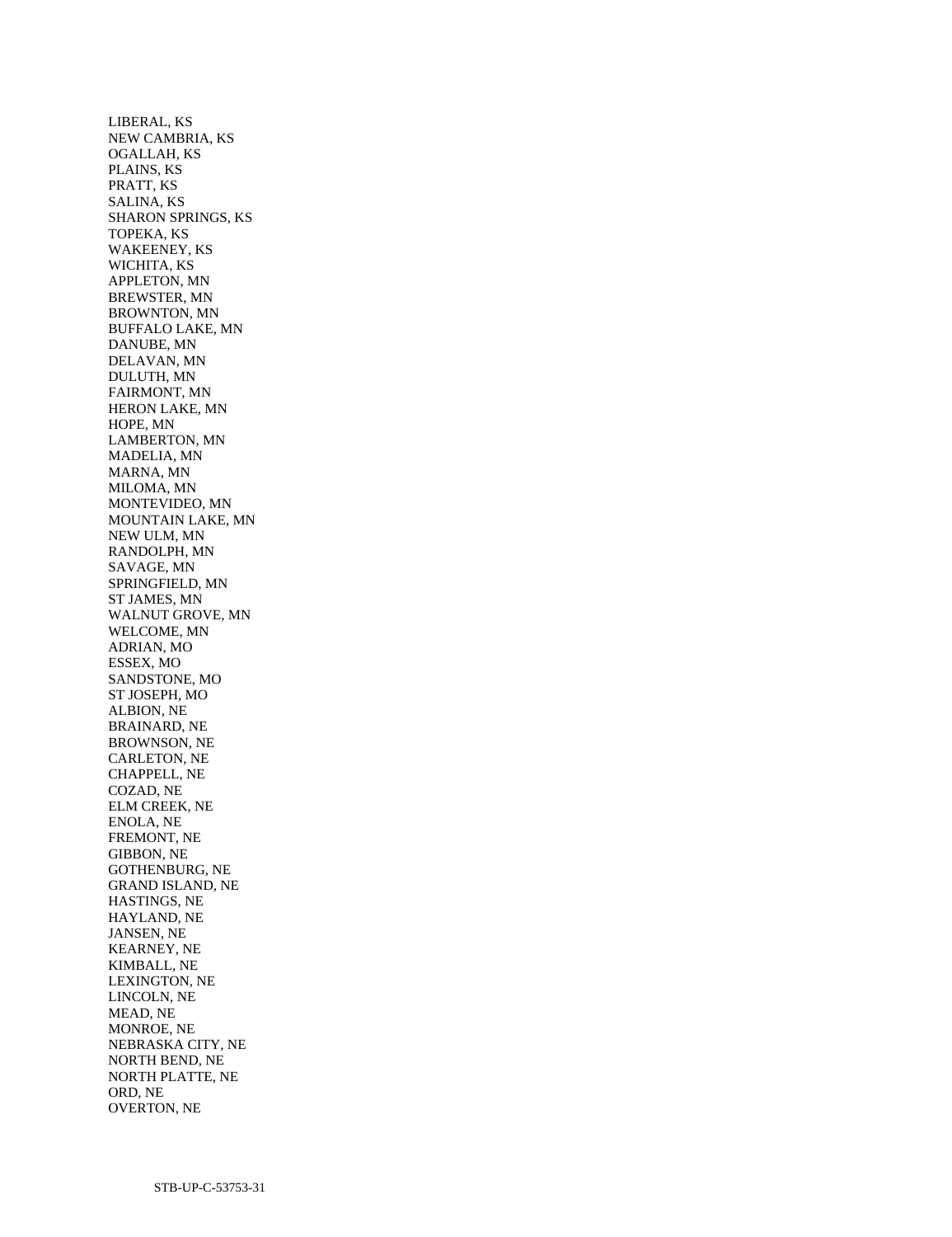PLYMOUTH, NE POLK, NE SCHAFER, NE SEDAN, NE SHELBY, NE SHELTON, NE ST EDWARD, NE STROMSBURG, NE SUPERIOR, NE SYRACUSE, NE THUMEL, NE WOOD RIVER, NE YANKA, NE KINGFISHER, OK MEDFORD, OK OPTIMA, OK AMARILLO, TX AVALON, WI EVANSVILLE, WI SUPERIOR, WI APPROVED SHUTTLE DESTINATIONS consist of: CHICALOTE, AG EL TULE, AG BERGMAN, AR BUTTERFIELD, AR EL DORADO, AR NASHVILLE, AR PERKINS, AR RUSSELLVILLE, AR SPADRA, AR SPRINGDALE, AR BUCKEYE, AZ DIXIE, AZ MARICOPA, AZ ROLL, AZ WELLTON, AZ CALIPATRIA, CA DELHI, CA FAMOSO, CA GOSHEN JCT, CA KAISER, CA KEYES, CA PIXLEY, CA STOCKTON, CA TRAVER, CA TULARE, CA TURLOCK, CA TABALAOPA, CI WINDSOR, CO TORREON, CU GOMEZ PALACIO, DG VINEDO, DG CUAUTITLAN, EM TLALNEPANTLA, EM APASEO, GJ CELAYA, GJ JOAQUIN, GJ BOJAY, HG CEDAR RAPIDS, IA CLINTON, IA DES MOINES, IA FAIRFAX, IA

BLISS, ID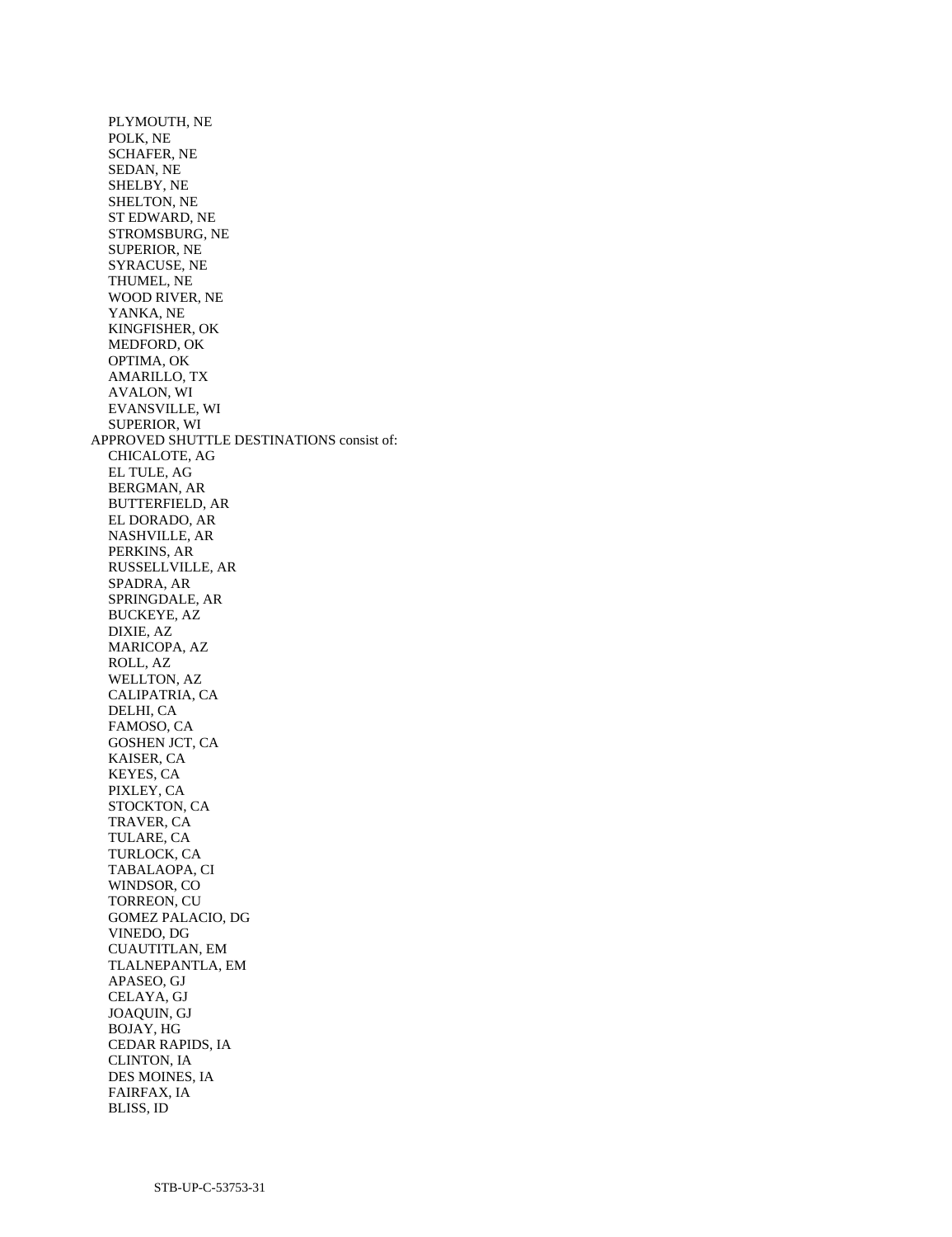BURLEY, ID GOODING, ID JEROME, ID MOUNTAIN HOME, ID CAHOKIA, IL EAST ST LOUIS, IL FAIRMONT CITY, IL BEECH GROVE, IN EL CASTILLO, JA ENCARNACION, JA GUADALAJARA, JA LA BARCA, JA LA JUNTA, JA SAN JUAN DE LOS LAG, JA ATCHISON, KS LIBERAL, KS SHAMROCK, KS AMA, LA LAKE CHARLES, LA MYRTLE GROVE, LA NATCHITOCHES, LA WESTWEGO, LA AYER, MA PATTI, MH AURORA, MO EVE, MO ST LOUIS, MO COLUMBUS, NE DOULOM, NE CADEREYTA JIMENEZ, NL MONTERREY, NL MORALES, NL SALINAS VICTORIA, NL ALBANY, NY OPTIMA, OK BOARDMAN, OR RIVER GATE, OR MARTINS CREEK, PA AHORCADO, QA QUERETARO, QA SAN JUAN DEL RIO, QA VIBORILLAS, QA SAN RAFAEL, SI VITARUTO, SI SAN LUIS POTOSI, SL CIUDAD INDUSTRIAL, SO CIUDAD OBREGON, SO MATAMOROS, TM AMARILLO, TX BEAUMONT, TX BROWNSVILLE, TX CORPUS CHRISTI, TX EASTERLY, TX GALENA PARK, TX GALVESTON, TX HOUSTON, TX MINEOLA, TX NACOGDOCHES, TX OAKWOOD, TX PITTSBURG, TX TENAHA, TX MILFORD, UT NEPHI, UT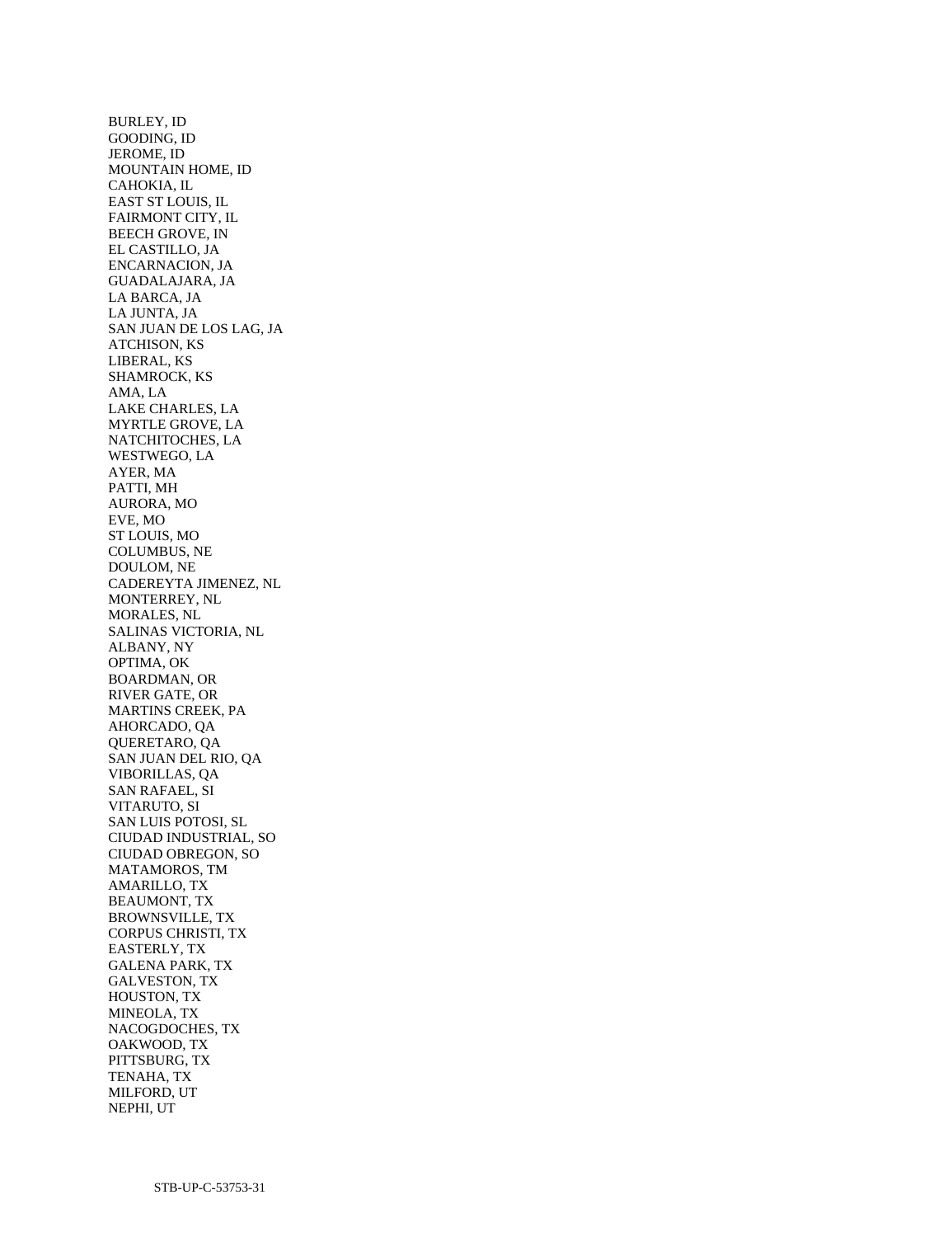OGDEN, UT SHARP, UT WINCHESTER, VA ABERDEEN, WA KALAMA, WA LONGVIEW, WA RICHLAND, WA SEATTLE, WA TACOMA, WA VANCOUVER, WA WALLULA HEIGHTS, WA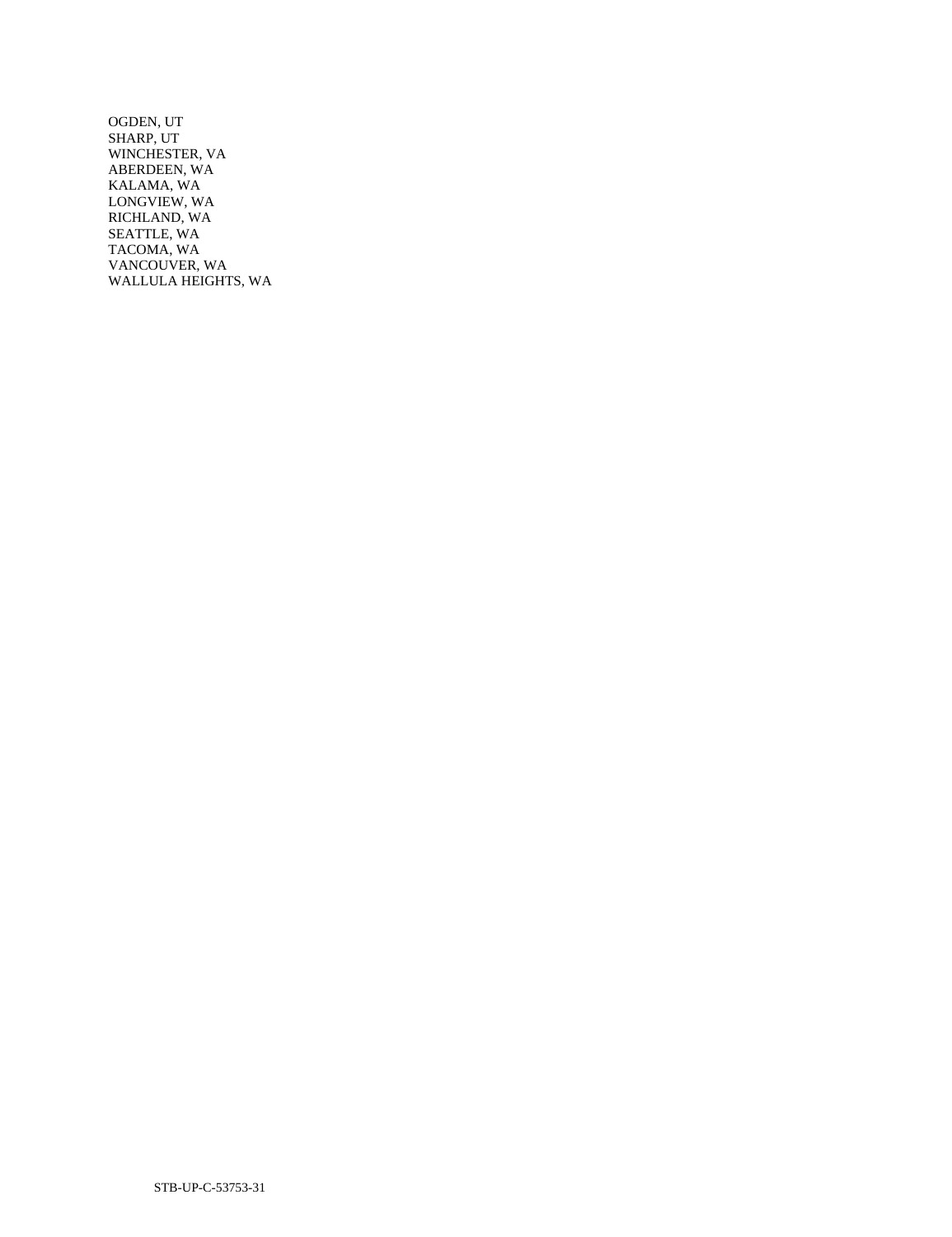

STB-UP-C-53761-47

# **UNION PACIFIC RAILROAD COMPANY**

# **AMENDED CONTRACT SUMMARY**

**Issued:**  March 29, 2022

**Effective:** April 1, 2022

**Issued by:**  Rosa M. La Puente-Flowers Lead Price Applications 1400 Douglas Street Mail Stop 1340 OMAHA, NEBRASKA 68179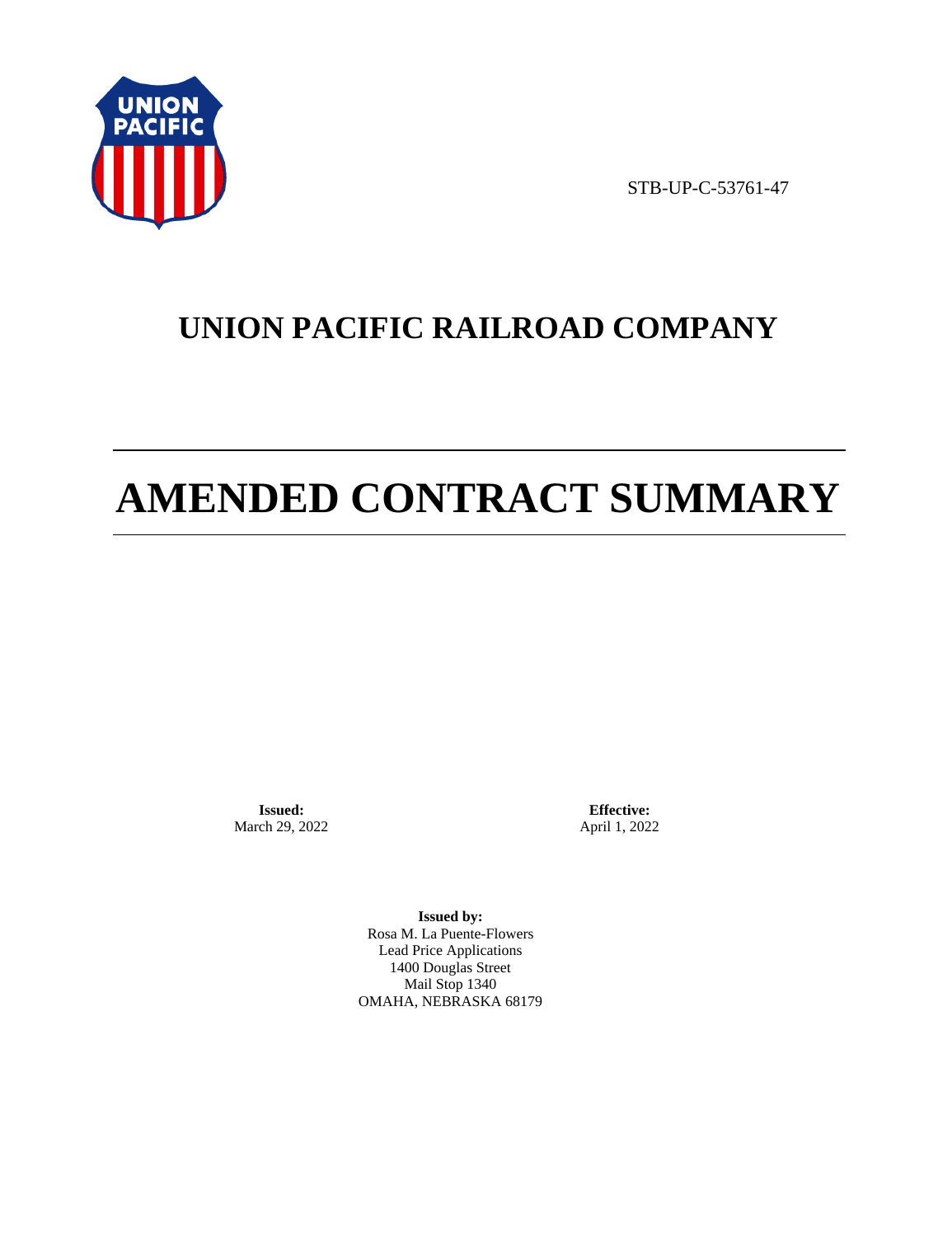# **PARTICIPATING CARRIERS:**

 UNION PACIFIC RAILROAD COMPANY 1400 Douglas St. Omaha, NE 68179

#### **COMMODITY:**

 Soybeans (Soya Beans) Corn Exc.Popcorn See 01152 Wheat Exc.Buckwheat See 01139 Sorghum Grains Corn, Cracked

#### **SHIPPER:**

WESTERN MILLING LLC

# **ORIGIN(S):**

APPROVED SHUTTLE ORIGINS (See Exhibit Definition)

#### **DESTINATION(S):**

 FAMOSO, CA GOSHEN JCT, CA

#### **PORT(S):**

Not Applicable

## **DURATION:**

 Effective Date: August 1, 2009 Amendment Effective Date: April 1, 2022 **ADDITION**  Expiration Date: June 30, 2022 **EXTENSION** 

### **RAIL CAR DATA:**

No cars dedicated to service under this Contract. Cars are provided on a common carrier basis only.

### **RATES & CHARGES:**

Not applicable

#### **VOLUME:**

Single Car Shipments

#### **SPECIAL FEATURES:**

Not applicable

# **SPECIAL NOTICE:**

Not applicable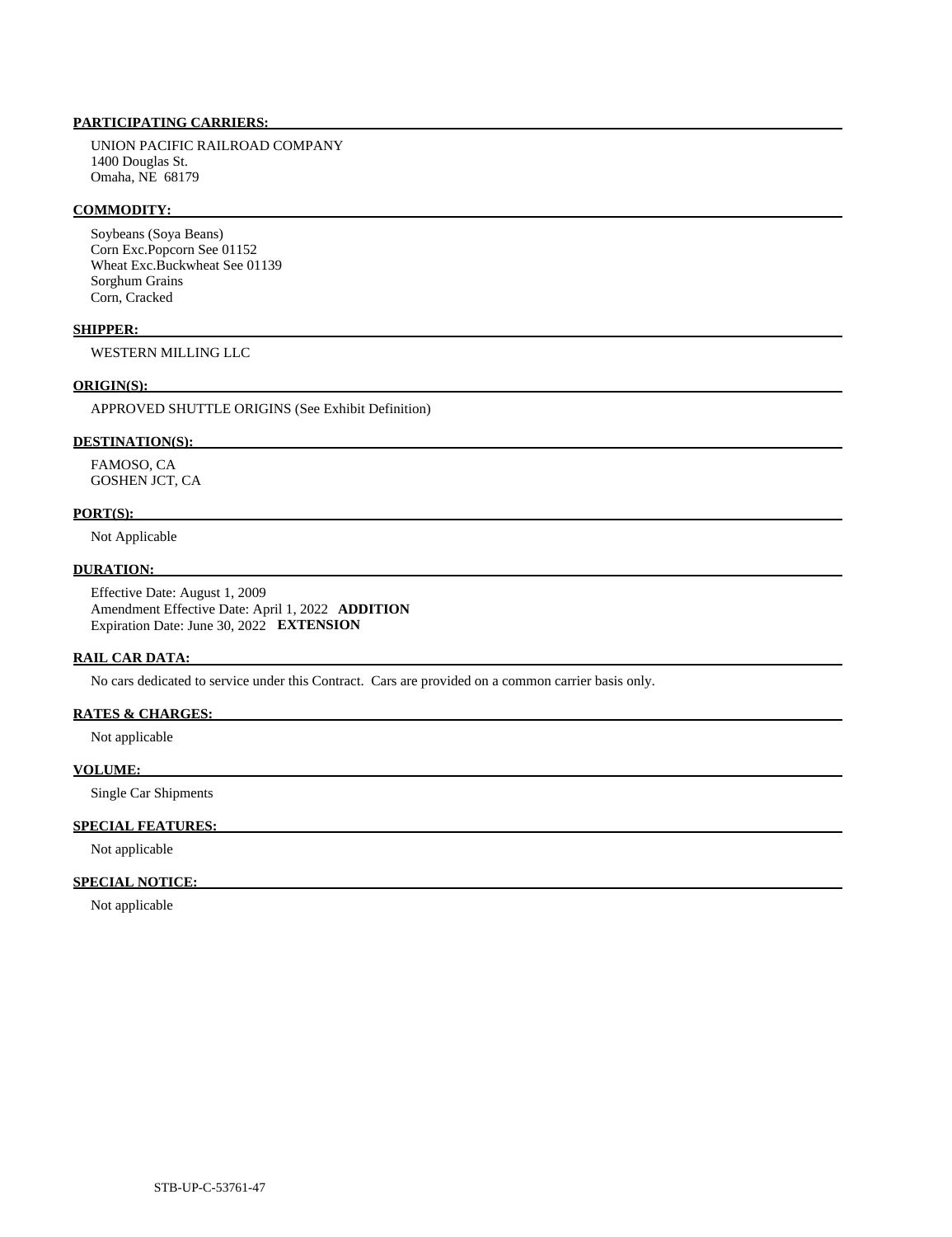# **EXHIBIT DEFINITIONS:**

 APPROVED SHUTTLE ORIGINS consist of: BYERS, CO CHEYENNE WELLS, CO ALBERT CITY, IA ALTON, IA ASHTON, IA AVON, IA BELMOND, IA BRADFORD, IA BURT, IA CHAPIN, IA CLARE, IA CLARION, IA COUNCIL BLUFFS, IA DOWS, IA EMMETSBURG, IA FARNHAMVILLE, IA GARDEN CITY, IA GOWRIE, IA GRUVER, IA HANCOCK, IA HARTLEY, IA HAVELOCK, IA HINTON, IA JEFFERSON, IA JOICE, IA JORDAN, IA MALLARD, IA MARATHON, IA NEVADA, IA NORTHWOOD, IA PICKERING, IA RAKE, IA RALSTON, IA ROELYN, IA ROLFE, IA SLOAN, IA SUPERIOR, IA VINCENT, IA WEST BEND, IA BLISS, ID ALLEN, IL BLOOMINGTON, IL ELKHART, IL HARVARD, IL PONTIAC, IL ROYAL, IL SOUTH BELOIT, IL STERLING, IL TUSCOLA, IL ABILENE, KS ATCHISON, KS CANTON, KS COLBY, KS DOWNS, KS FRANKFORT, KS GLEN ELDER, KS GREAT BEND, KS HANOVER, KS HAVILAND, KS HUTCHINSON, KS KANSAS CITY, KS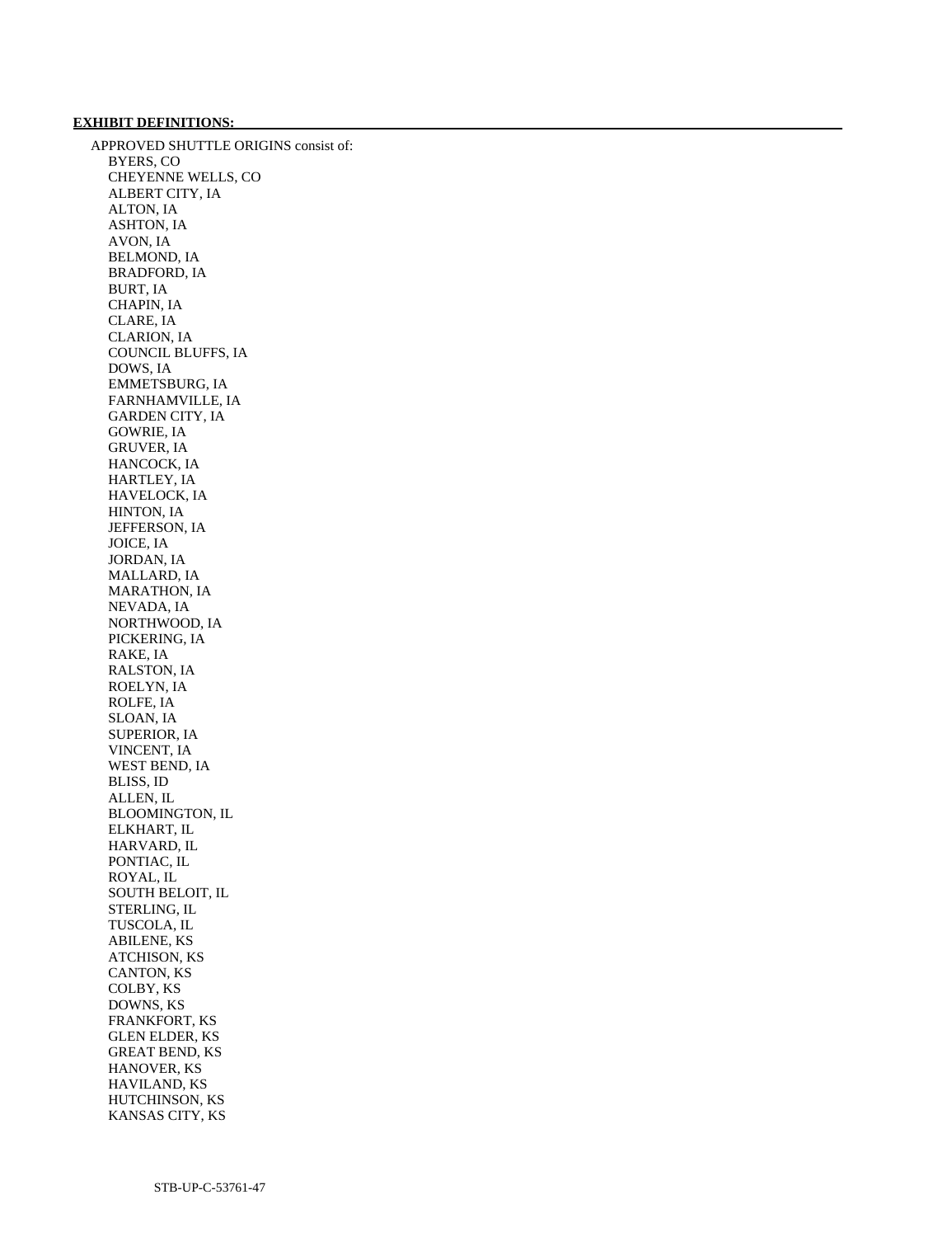LIBERAL, KS NEW CAMBRIA, KS OGALLAH, KS PLAINS, KS PRATT, KS SALINA, KS SHARON SPRINGS, KS TOPEKA, KS WAKEENEY, KS WICHITA, KS APPLETON, MN BREWSTER, MN BROWNTON, MN BUFFALO LAKE, MN DANUBE, MN DELAVAN, MN DULUTH, MN FAIRMONT, MN HERON LAKE, MN HOPE, MN LAMBERTON, MN MADELIA, MN MARNA, MN MILOMA, MN MONTEVIDEO, MN MOUNTAIN LAKE, MN NEW ULM, MN RANDOLPH, MN SAVAGE, MN SPRINGFIELD, MN ST JAMES, MN WALNUT GROVE, MN WELCOME, MN ADRIAN, MO ESSEX, MO SANDSTONE, MO ST JOSEPH, MO ALBION, NE BRAINARD, NE BROWNSON, NE CARLETON, NE CHAPPELL, NE COZAD, NE ELM CREEK, NE ENOLA, NE FREMONT, NE GIBBON, NE GOTHENBURG, NE GRAND ISLAND, NE HASTINGS, NE HAYLAND, NE JANSEN, NE KEARNEY, NE KIMBALL, NE LEXINGTON, NE LINCOLN, NE MEAD, NE MONROE, NE NEBRASKA CITY, NE NORTH BEND, NE NORTH PLATTE, NE ORD, NE OVERTON, NE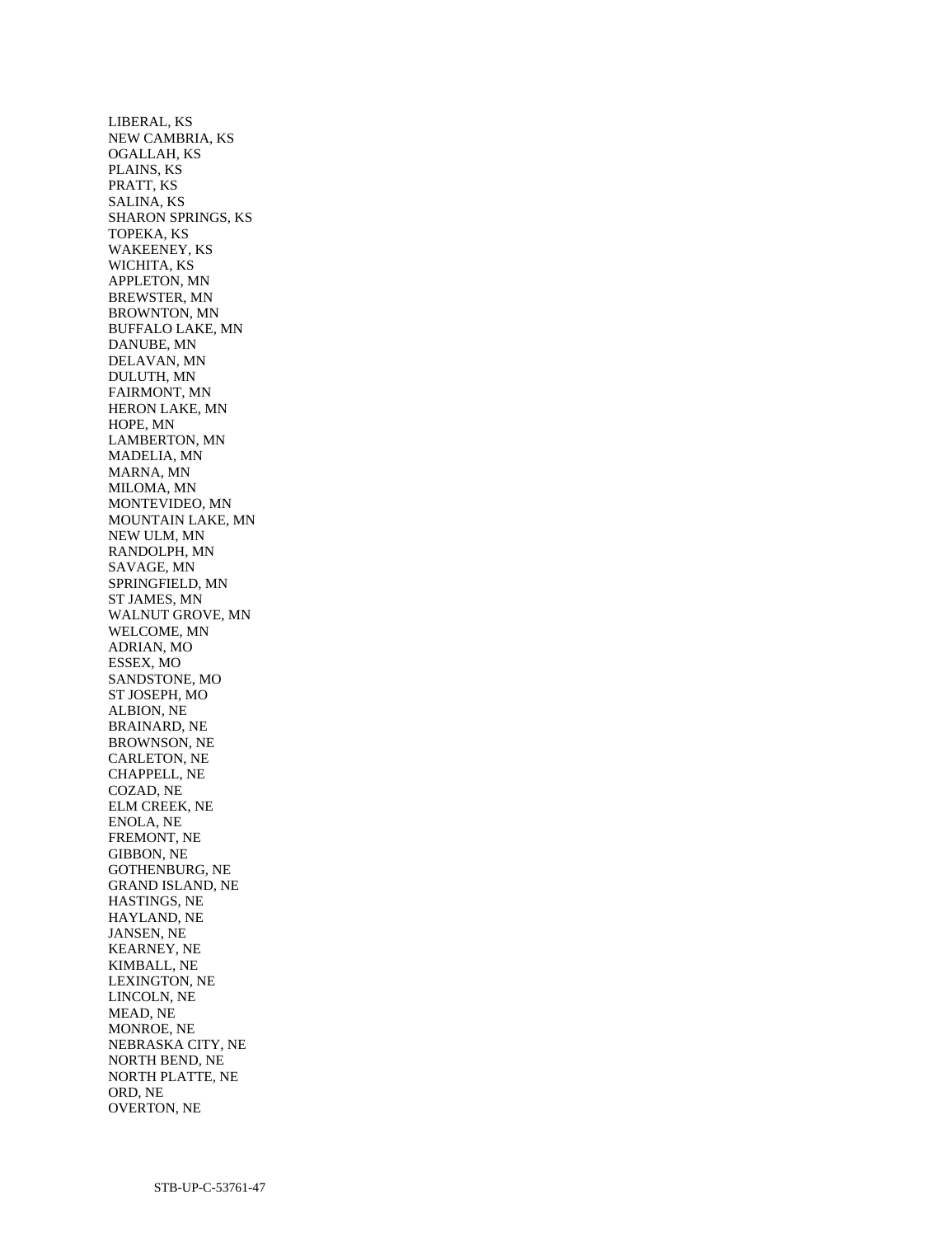PLYMOUTH, NE POLK, NE SCHAFER, NE SEDAN, NE SHELBY, NE SHELTON, NE ST EDWARD, NE STROMSBURG, NE SUPERIOR, NE SYRACUSE, NE THUMEL, NE WOOD RIVER, NE YANKA, NE KINGFISHER, OK MEDFORD, OK OPTIMA, OK AMARILLO, TX AVALON, WI EVANSVILLE, WI SUPERIOR, WI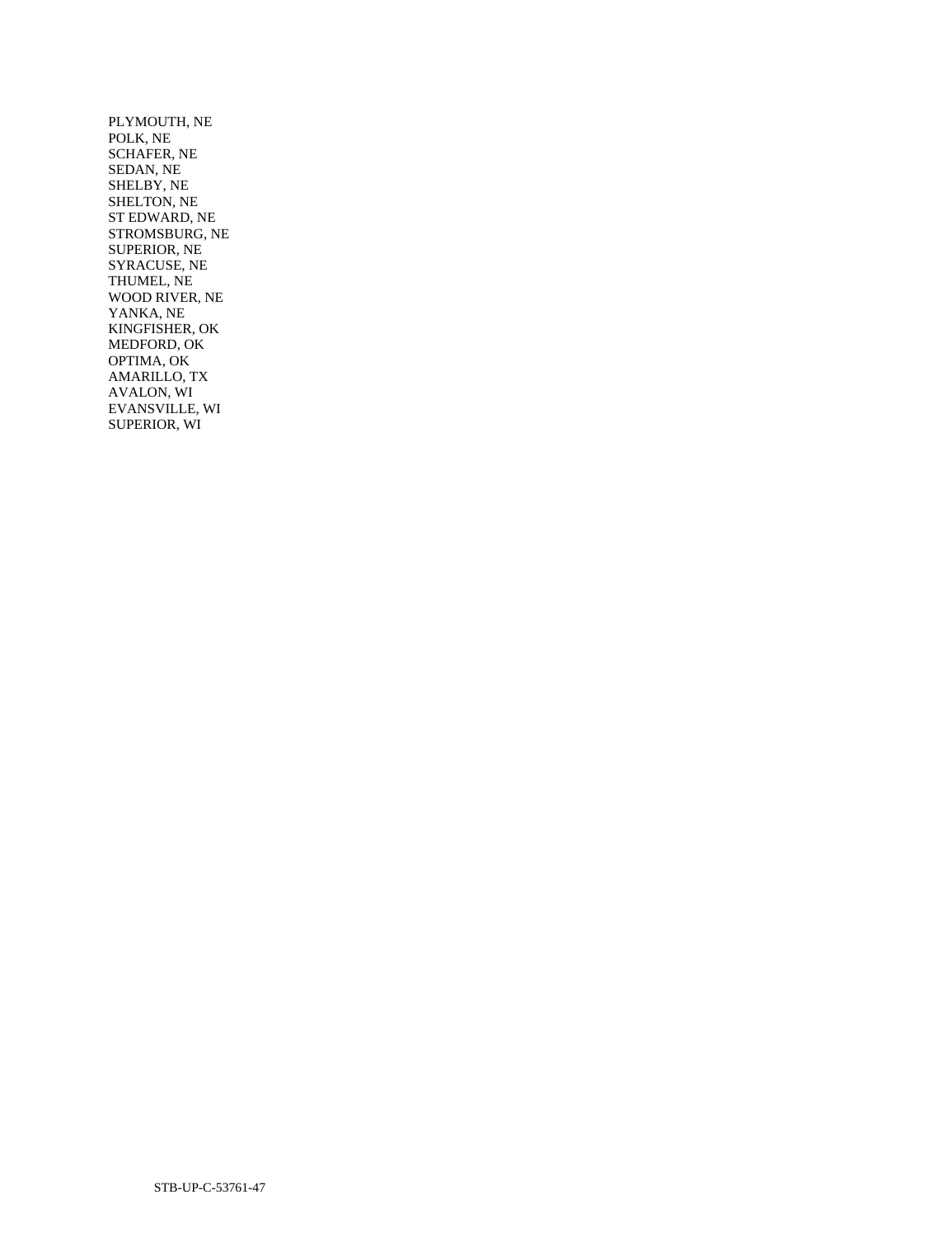

STB-UP-C-53787-24

# **UNION PACIFIC RAILROAD COMPANY**

# **AMENDED CONTRACT SUMMARY**

**Issued:**  April 1, 2022

**Effective:** April 1, 2022

**Issued by:**  Rosa M. La Puente-Flowers Lead Price Applications 1400 Douglas Street Mail Stop 1340 OMAHA, NEBRASKA 68179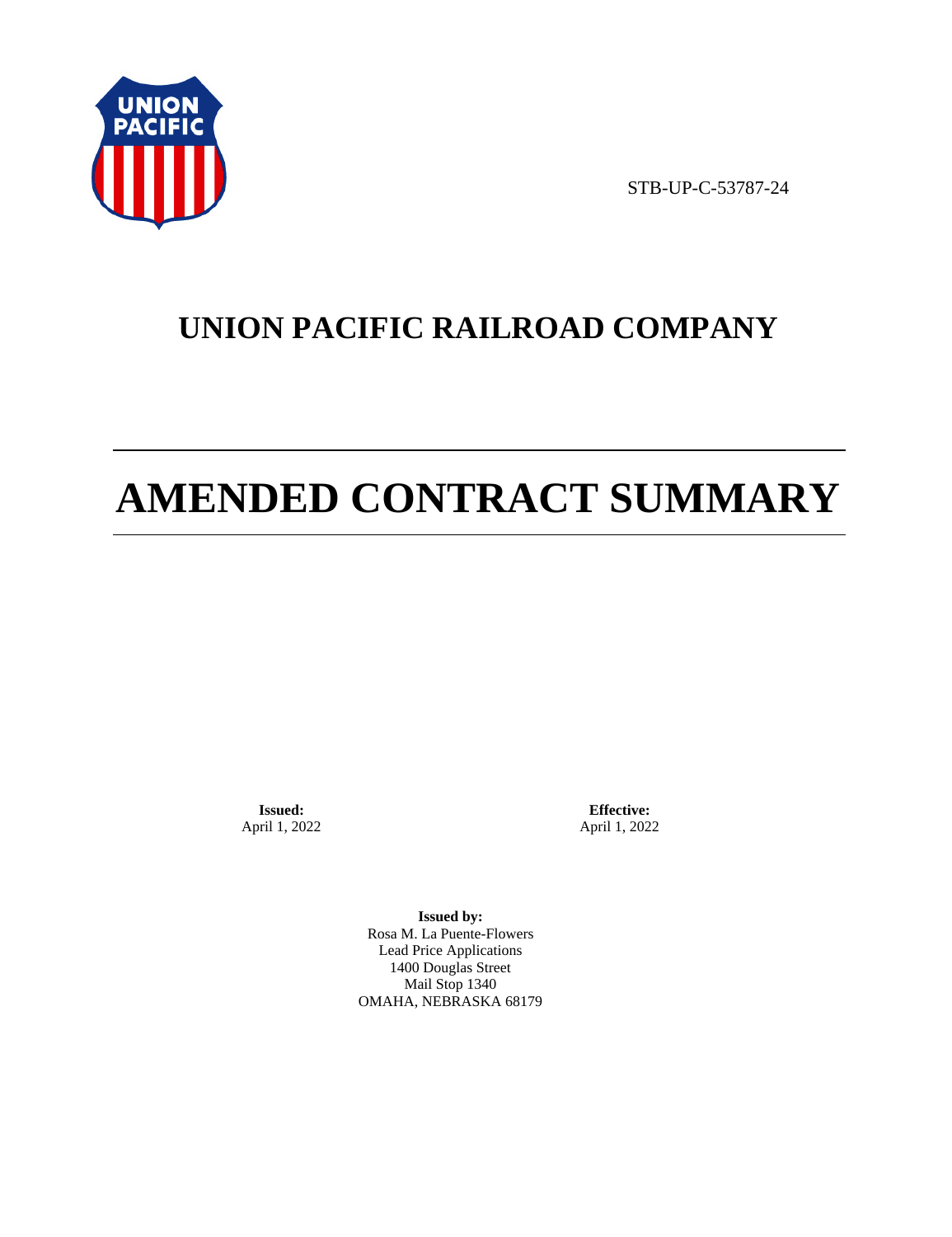# **PARTICIPATING CARRIERS:**

 UNION PACIFIC RAILROAD COMPANY 1400 Douglas St. Omaha, NE 68179

#### **COMMODITY:**

 Soybeans (Soya Beans) Corn Exc.Popcorn See 01152 Wheat Exc.Buckwheat See 01139 Sorghum Grains Corn, Cracked

#### **SHIPPER:**

THE SCOULAR COMPANY

#### **ORIGIN(S):**

APPROVED SHUTTLE ORIGINS (See Exhibit Definition)

# **DESTINATION(S):**

APPROVED SHUTTLE DESTINATIONS (See Exhibit Definition)

#### **PORT(S):**

Not Applicable

#### **DURATION:**

 Effective Date: October 1, 2009 Amendment Effective Date: April 1, 2022 **ADDITION**  Expiration Date: March 31, 2023 **EXTENSION** 

#### **RAIL CAR DATA:**

No cars dedicated to service under this Contract. Cars are provided on a common carrier basis only.

### **RATES & CHARGES:**

Not applicable

#### **VOLUME:**

 Minimum shipment of 92 carloads. Multiple Car Shipments Single Car Shipments **DELETION** 

### **SPECIAL FEATURES:**

Not applicable

#### **SPECIAL NOTICE:**

Not applicable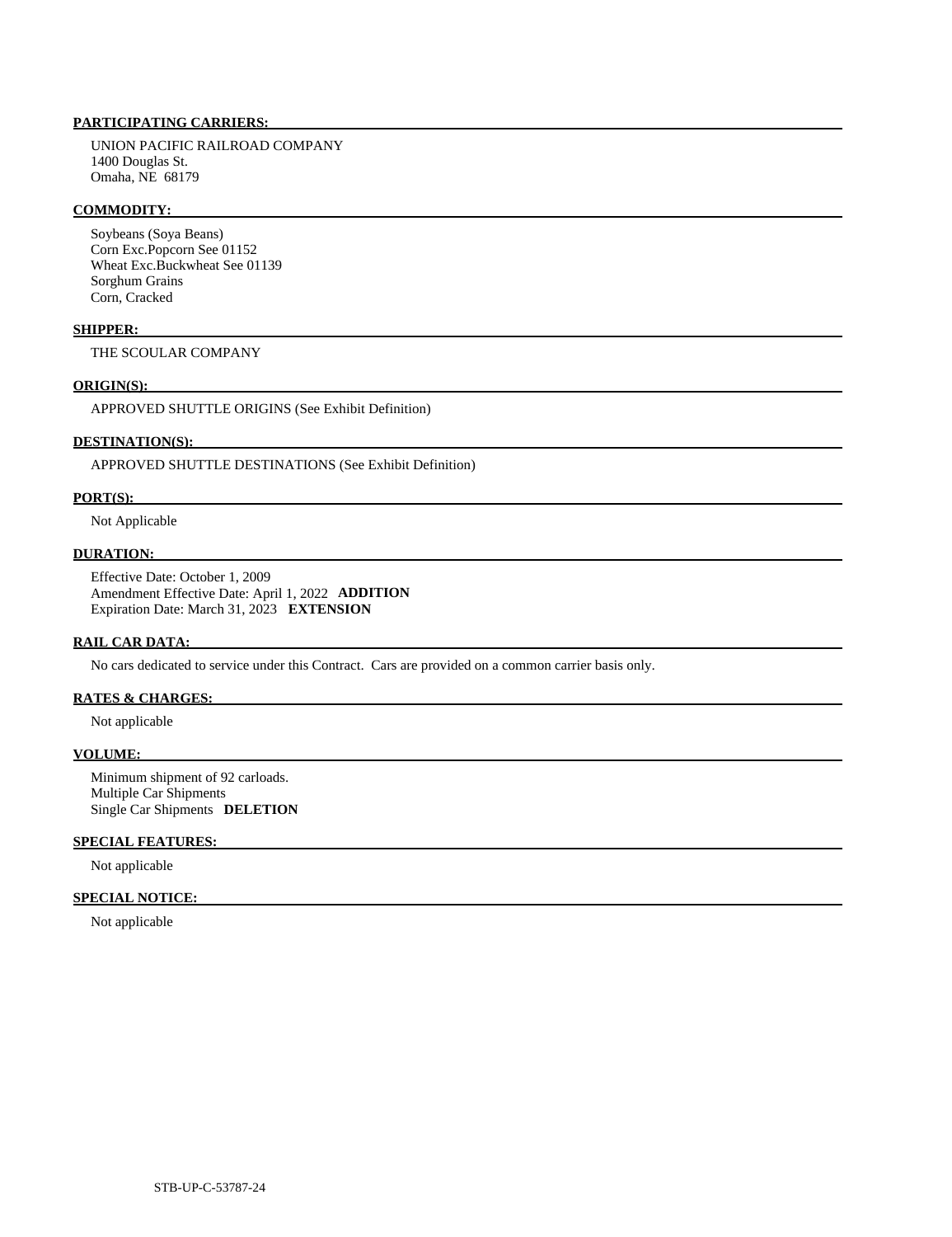# **EXHIBIT DEFINITIONS:**

 APPROVED SHUTTLE ORIGINS consist of: BYERS, CO CHEYENNE WELLS, CO ALBERT CITY, IA ALTON, IA ASHTON, IA AVON, IA BELMOND, IA BRADFORD, IA BURT, IA CHAPIN, IA CLARE, IA CLARION, IA COUNCIL BLUFFS, IA DOWS, IA EMMETSBURG, IA FARNHAMVILLE, IA GARDEN CITY, IA GOWRIE, IA GRUVER, IA HANCOCK, IA HARTLEY, IA HAVELOCK, IA HINTON, IA JEFFERSON, IA JOICE, IA JORDAN, IA MALLARD, IA MARATHON, IA NEVADA, IA NORTHWOOD, IA PICKERING, IA RAKE, IA RALSTON, IA ROELYN, IA ROLFE, IA SLOAN, IA SUPERIOR, IA VINCENT, IA WEST BEND, IA BLISS, ID ALLEN, IL BLOOMINGTON, IL ELKHART, IL HARVARD, IL PONTIAC, IL ROYAL, IL SOUTH BELOIT, IL STERLING, IL TUSCOLA, IL ABILENE, KS ATCHISON, KS CANTON, KS COLBY, KS DOWNS, KS FRANKFORT, KS GLEN ELDER, KS GREAT BEND, KS HANOVER, KS HAVILAND, KS HUTCHINSON, KS KANSAS CITY, KS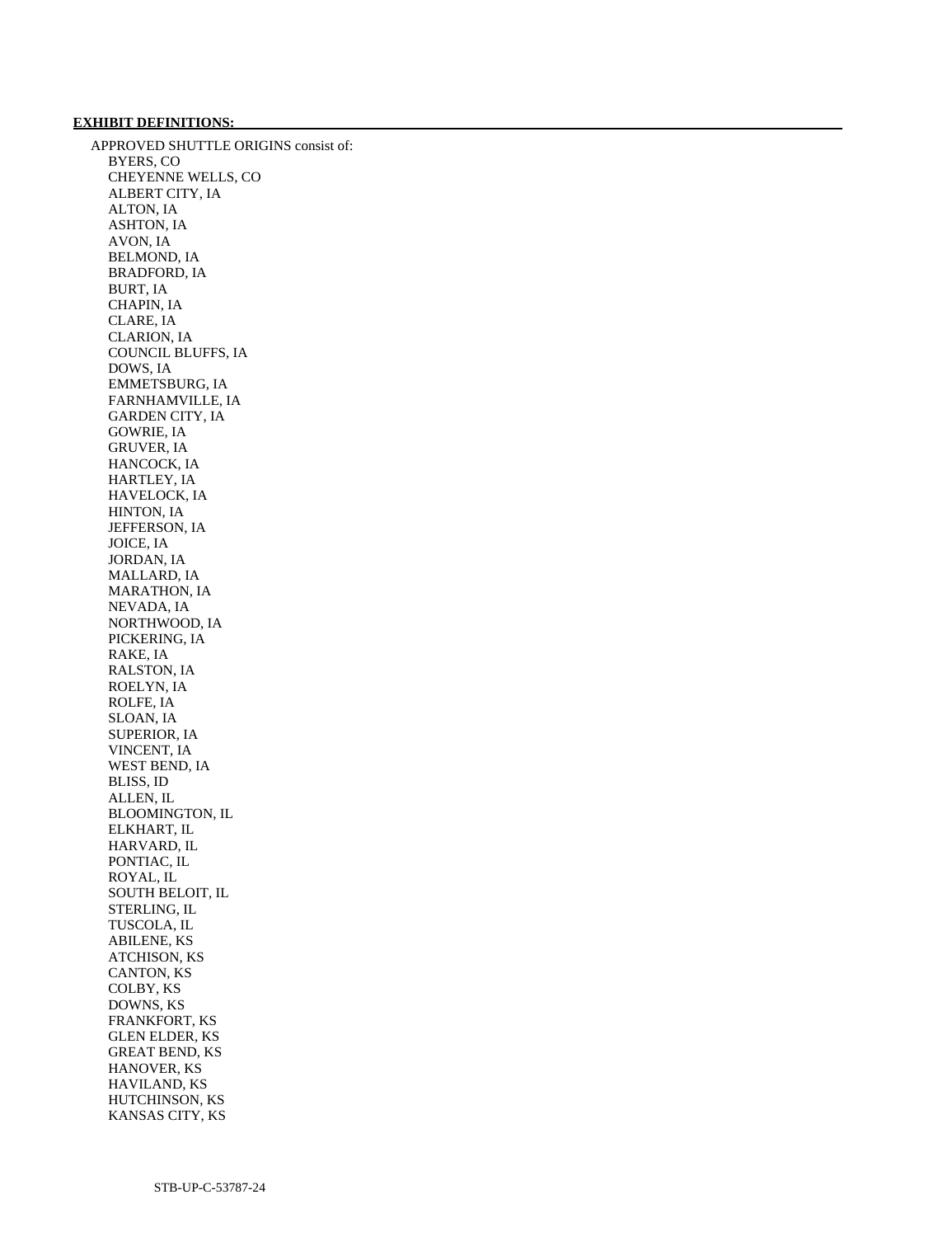LIBERAL, KS NEW CAMBRIA, KS OGALLAH, KS PLAINS, KS PRATT, KS SALINA, KS SHARON SPRINGS, KS TOPEKA, KS WAKEENEY, KS WICHITA, KS APPLETON, MN BREWSTER, MN BROWNTON, MN BUFFALO LAKE, MN DANUBE, MN DELAVAN, MN DULUTH, MN FAIRMONT, MN HERON LAKE, MN HOPE, MN LAMBERTON, MN MADELIA, MN MARNA, MN MILOMA, MN MONTEVIDEO, MN MOUNTAIN LAKE, MN NEW ULM, MN RANDOLPH, MN SAVAGE, MN SPRINGFIELD, MN ST JAMES, MN WALNUT GROVE, MN WELCOME, MN ADRIAN, MO ESSEX, MO SANDSTONE, MO ST JOSEPH, MO ALBION, NE BRAINARD, NE BROWNSON, NE CARLETON, NE CHAPPELL, NE COZAD, NE ELM CREEK, NE ENOLA, NE FREMONT, NE GIBBON, NE GOTHENBURG, NE GRAND ISLAND, NE HASTINGS, NE HAYLAND, NE JANSEN, NE KEARNEY, NE KIMBALL, NE LEXINGTON, NE LINCOLN, NE MEAD, NE MONROE, NE NEBRASKA CITY, NE NORTH BEND, NE NORTH PLATTE, NE ORD, NE OVERTON, NE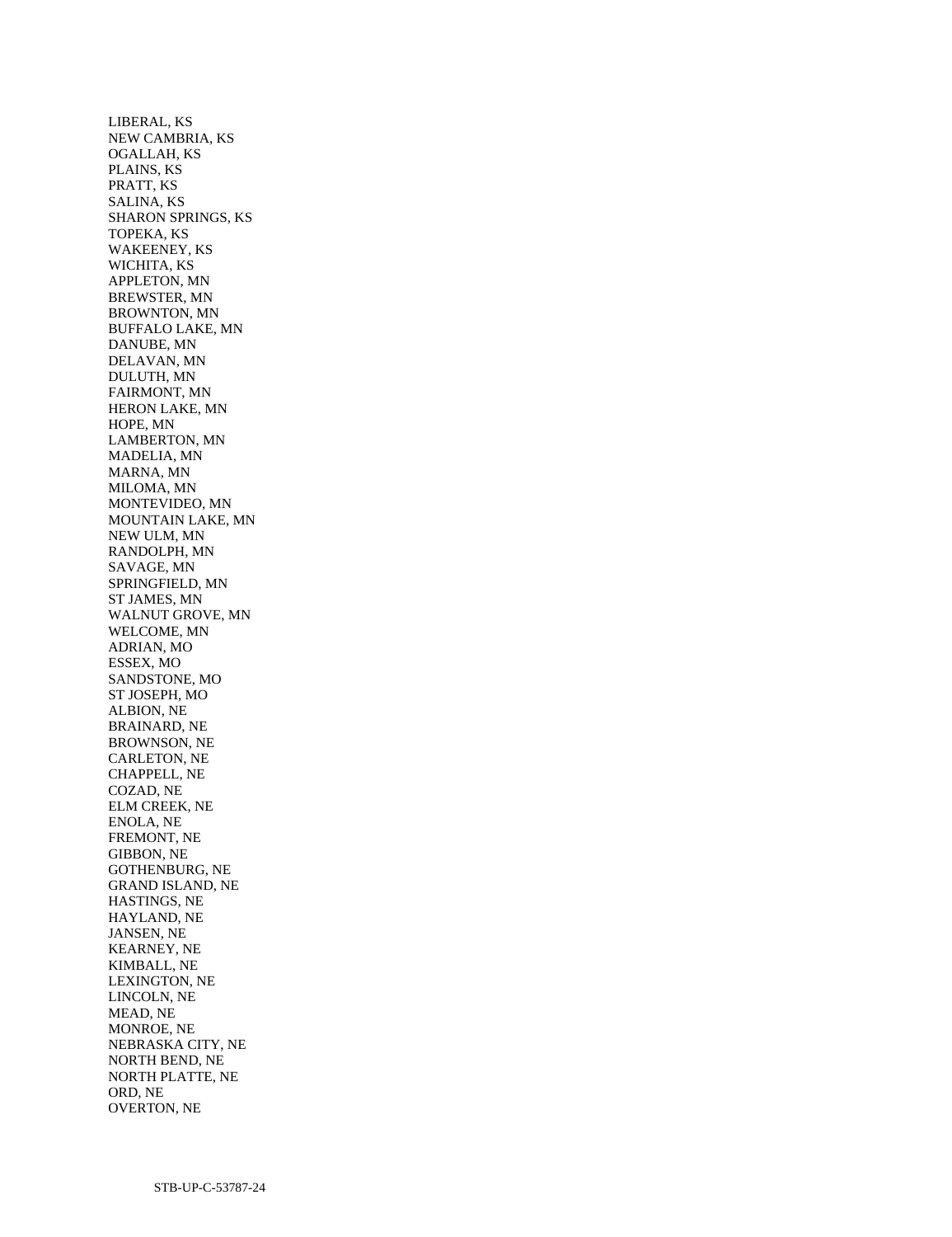PLYMOUTH, NE POLK, NE SCHAFER, NE SEDAN, NE SHELBY, NE SHELTON, NE ST EDWARD, NE STROMSBURG, NE SUPERIOR, NE SYRACUSE, NE THUMEL, NE WOOD RIVER, NE YANKA, NE KINGFISHER, OK MEDFORD, OK OPTIMA, OK AMARILLO, TX AVALON, WI EVANSVILLE, WI SUPERIOR, WI APPROVED SHUTTLE DESTINATIONS consist of: CHICALOTE, AG EL TULE, AG BERGMAN, AR BUTTERFIELD, AR EL DORADO, AR NASHVILLE, AR PERKINS, AR RUSSELLVILLE, AR SPADRA, AR SPRINGDALE, AR BUCKEYE, AZ DIXIE, AZ MARICOPA, AZ ROLL, AZ WELLTON, AZ CALIPATRIA, CA DELHI, CA FAMOSO, CA GOSHEN JCT, CA KAISER, CA KEYES, CA PIXLEY, CA STOCKTON, CA TRAVER, CA TULARE, CA TURLOCK, CA TABALAOPA, CI WINDSOR, CO TORREON, CU GOMEZ PALACIO, DG VINEDO, DG CUAUTITLAN, EM TLALNEPANTLA, EM APASEO, GJ CELAYA, GJ JOAQUIN, GJ BOJAY, HG CEDAR RAPIDS, IA CLINTON, IA DES MOINES, IA FAIRFAX, IA

BLISS, ID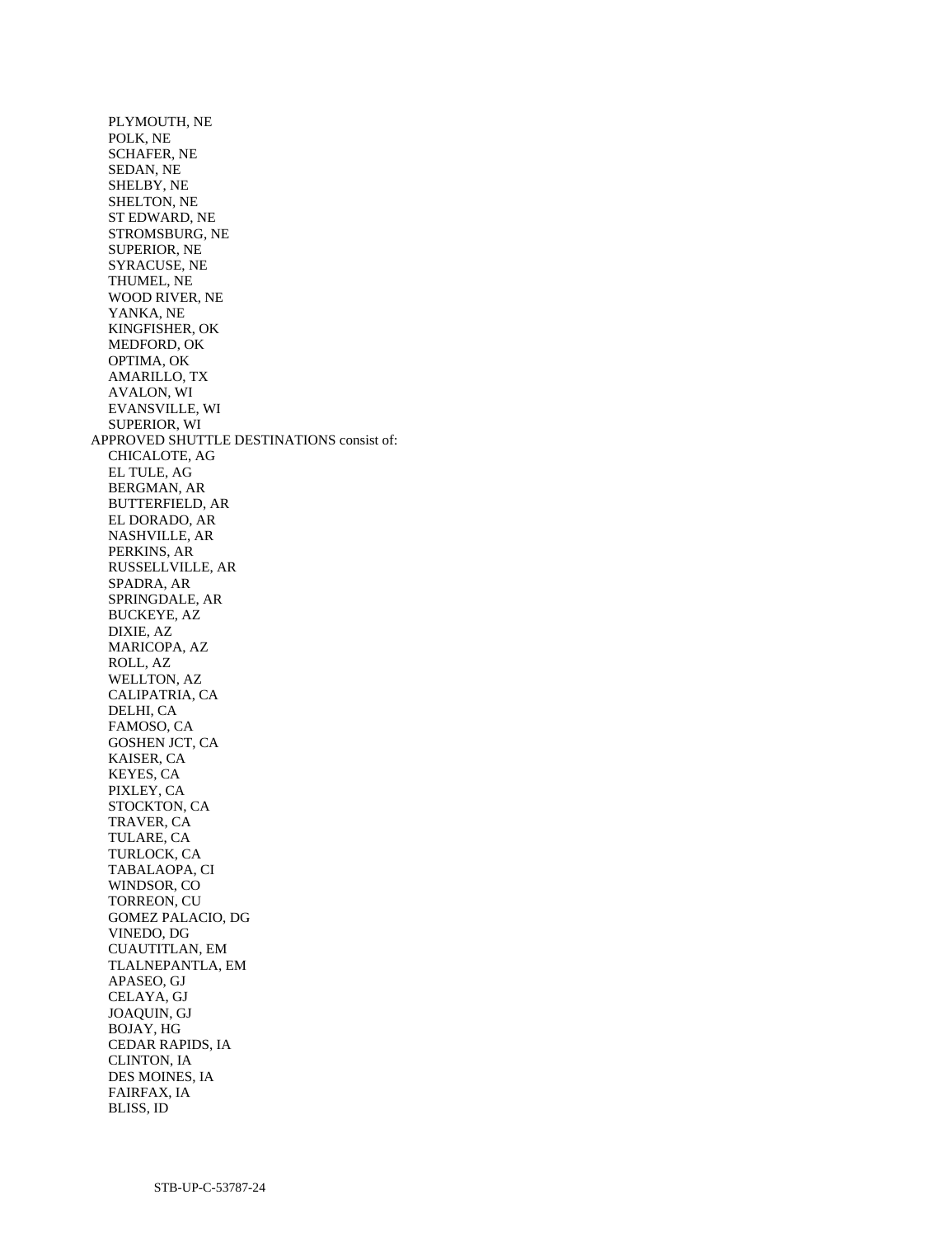BURLEY, ID GOODING, ID JEROME, ID MOUNTAIN HOME, ID CAHOKIA, IL EAST ST LOUIS, IL FAIRMONT CITY, IL BEECH GROVE, IN EL CASTILLO, JA ENCARNACION, JA GUADALAJARA, JA LA BARCA, JA LA JUNTA, JA SAN JUAN DE LOS LAG, JA ATCHISON, KS LIBERAL, KS SHAMROCK, KS AMA, LA LAKE CHARLES, LA MYRTLE GROVE, LA NATCHITOCHES, LA WESTWEGO, LA AYER, MA PATTI, MH AURORA, MO EVE, MO ST LOUIS, MO COLUMBUS, NE DOULOM, NE CADEREYTA JIMENEZ, NL MONTERREY, NL MORALES, NL SALINAS VICTORIA, NL ALBANY, NY OPTIMA, OK BOARDMAN, OR RIVER GATE, OR MARTINS CREEK, PA AHORCADO, QA QUERETARO, QA SAN JUAN DEL RIO, QA VIBORILLAS, QA SAN RAFAEL, SI VITARUTO, SI SAN LUIS POTOSI, SL CIUDAD INDUSTRIAL, SO CIUDAD OBREGON, SO MATAMOROS, TM AMARILLO, TX BEAUMONT, TX BROWNSVILLE, TX CORPUS CHRISTI, TX EASTERLY, TX GALENA PARK, TX GALVESTON, TX HOUSTON, TX MINEOLA, TX NACOGDOCHES, TX OAKWOOD, TX PITTSBURG, TX TENAHA, TX MILFORD, UT NEPHI, UT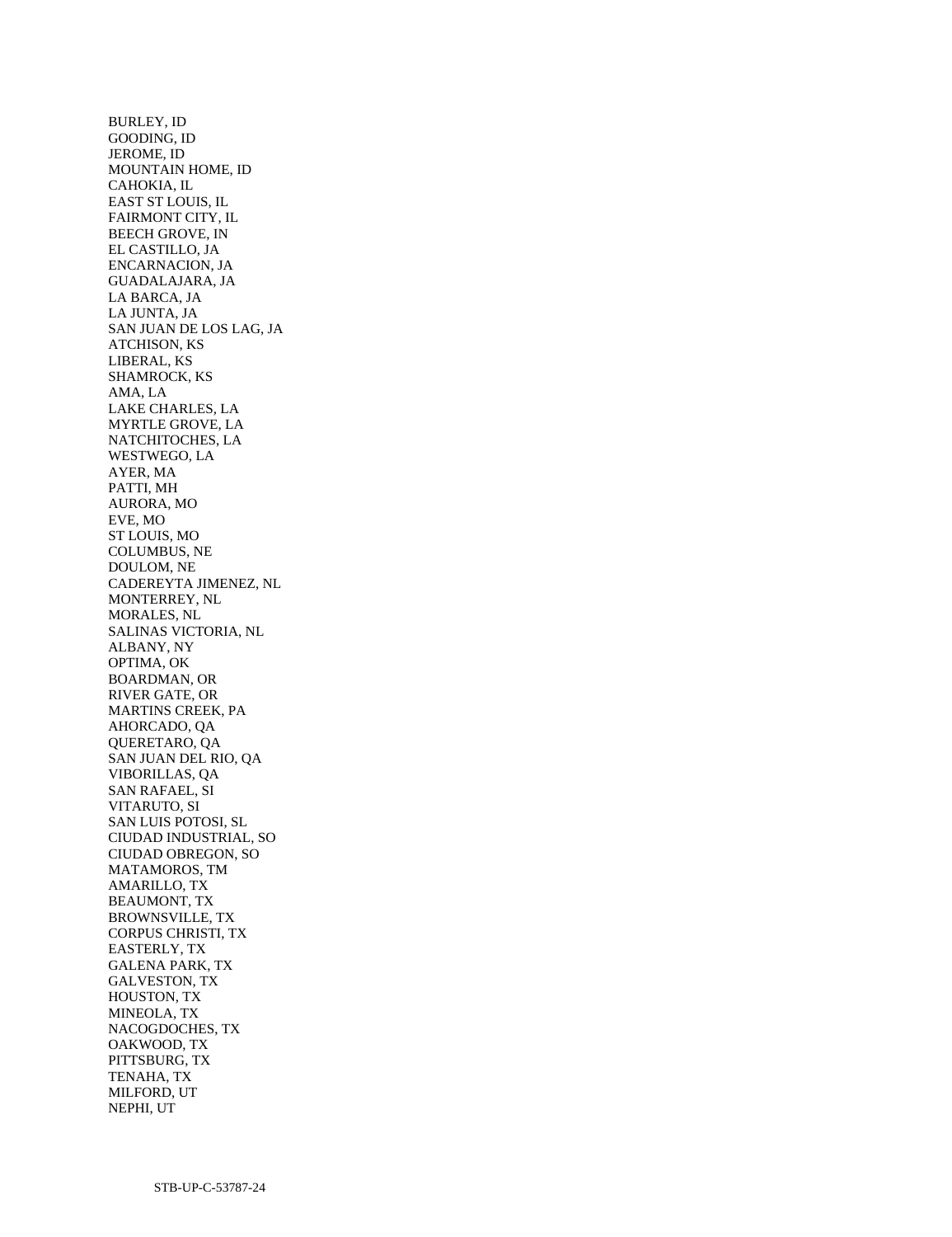OGDEN, UT SHARP, UT WINCHESTER, VA ABERDEEN, WA KALAMA, WA LONGVIEW, WA RICHLAND, WA SEATTLE, WA TACOMA, WA VANCOUVER, WA WALLULA HEIGHTS, WA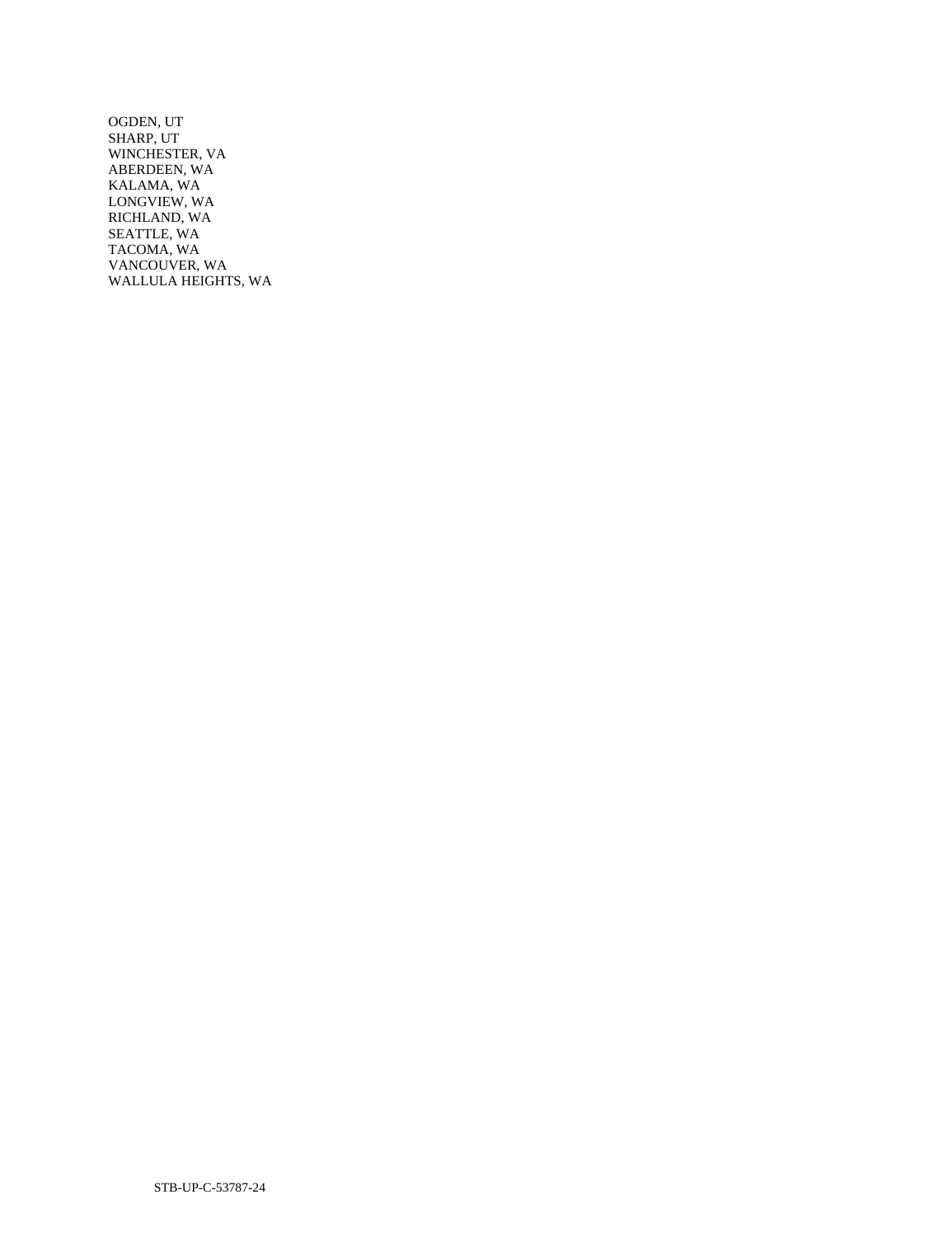

STB-UP-C-53956-37

# **UNION PACIFIC RAILROAD COMPANY**

# **AMENDED CONTRACT SUMMARY**

**Issued:**  March 29, 2022

**Effective:** March 1, 2022

**Issued by:**  Rosa M. La Puente-Flowers Lead Price Applications 1400 Douglas Street Mail Stop 1340 OMAHA, NEBRASKA 68179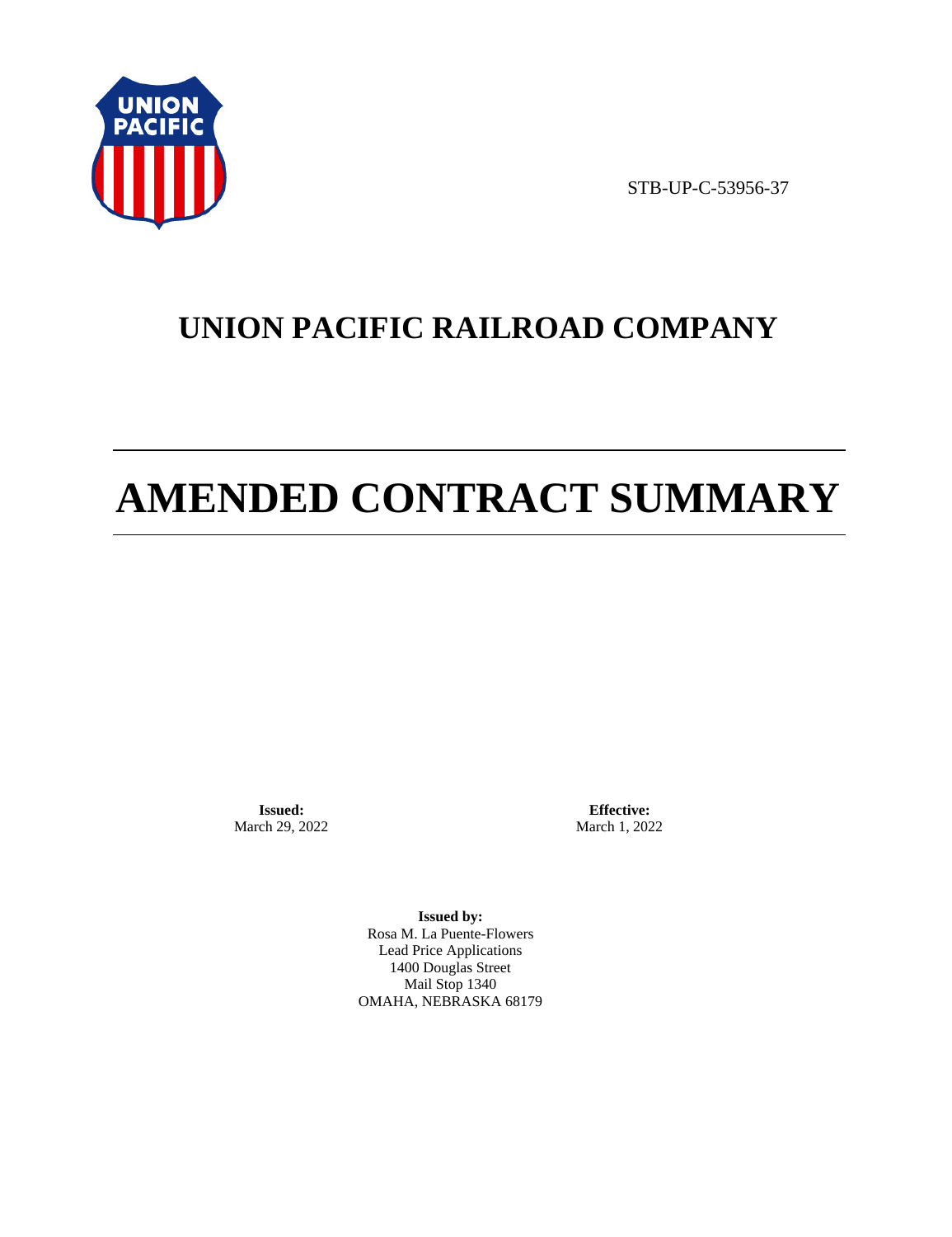# **PARTICIPATING CARRIERS:**

 UNION PACIFIC RAILROAD COMPANY 1400 Douglas St. Omaha, NE 68179

#### **COMMODITY:**

 Soybeans (Soya Beans) Corn Exc.Popcorn See 01152 Wheat Exc.Buckwheat See 01139 Sorghum Grains Corn, Cracked

#### **SHIPPER:**

AL GILBERT CO

# **ORIGIN(S):**

APPROVED SHUTTLE ORIGINS (See Exhibit Definition)

#### **DESTINATION(S):**

KEYES, CA

#### **PORT(S):**

Not Applicable

#### **DURATION:**

 Effective Date: January 1, 2010 Amendment Effective Date: March 1, 2022 **ADDITION**  Expiration Date: March 31, 2022 **EXTENSION** 

#### **RAIL CAR DATA:**

No cars dedicated to service under this Contract. Cars are provided on a common carrier basis only.

### **RATES & CHARGES:**

Not applicable

#### **VOLUME:**

Single Car Shipments

# **SPECIAL FEATURES:**

Not applicable

#### **SPECIAL NOTICE:**

Not applicable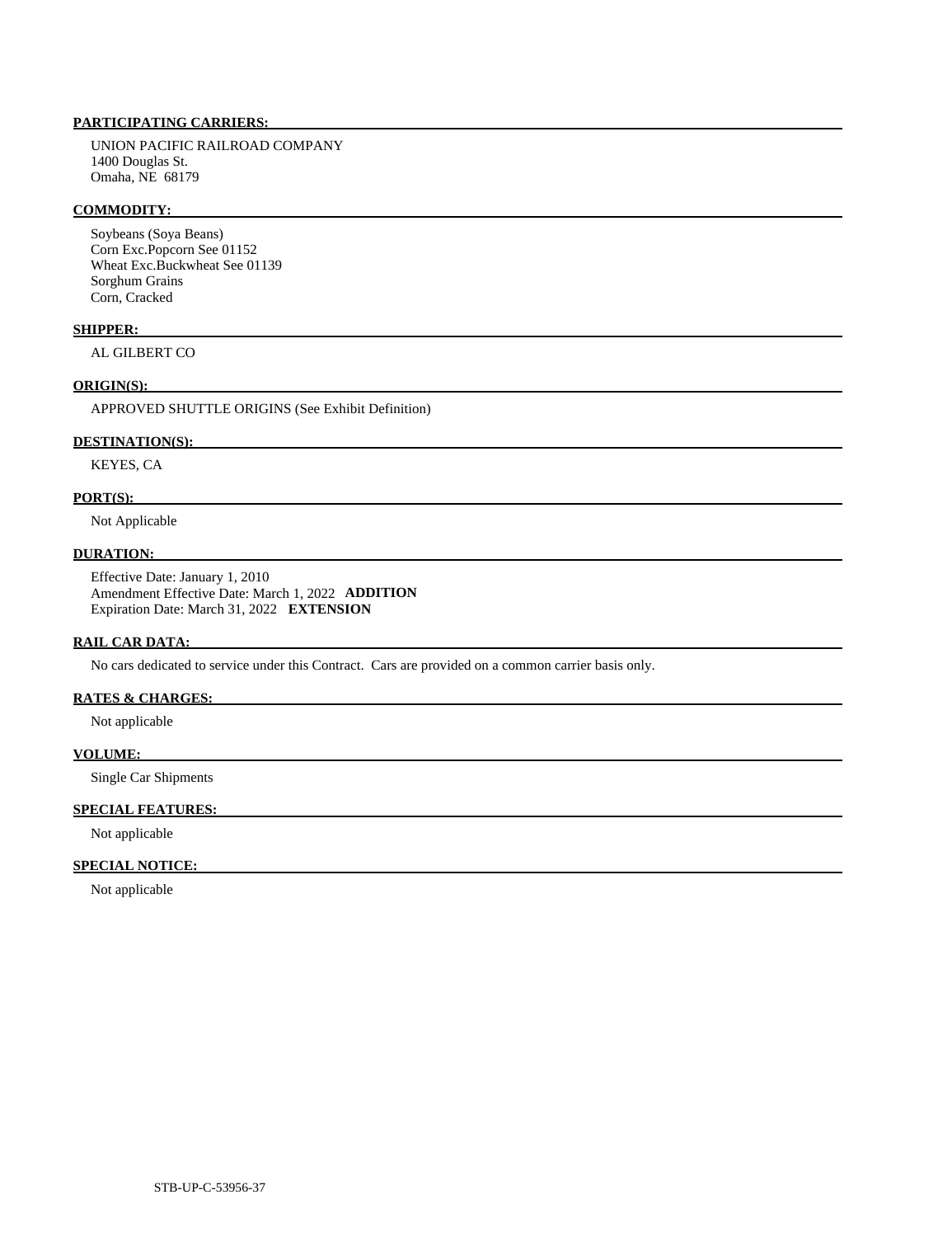# **EXHIBIT DEFINITIONS:**

 APPROVED SHUTTLE ORIGINS consist of: BYERS, CO CHEYENNE WELLS, CO ALBERT CITY, IA ALTON, IA ASHTON, IA AVON, IA BELMOND, IA BRADFORD, IA BURT, IA CHAPIN, IA CLARE, IA CLARION, IA COUNCIL BLUFFS, IA DOWS, IA EMMETSBURG, IA FARNHAMVILLE, IA GARDEN CITY, IA GOWRIE, IA GRUVER, IA HANCOCK, IA HARTLEY, IA HAVELOCK, IA HINTON, IA JEFFERSON, IA JOICE, IA JORDAN, IA MALLARD, IA MARATHON, IA NEVADA, IA NORTHWOOD, IA PICKERING, IA RAKE, IA RALSTON, IA ROELYN, IA ROLFE, IA SLOAN, IA SUPERIOR, IA VINCENT, IA WEST BEND, IA BLISS, ID ALLEN, IL BLOOMINGTON, IL ELKHART, IL HARVARD, IL PONTIAC, IL ROYAL, IL SOUTH BELOIT, IL STERLING, IL TUSCOLA, IL ABILENE, KS ATCHISON, KS CANTON, KS COLBY, KS DOWNS, KS FRANKFORT, KS GLEN ELDER, KS GREAT BEND, KS HANOVER, KS HAVILAND, KS HUTCHINSON, KS KANSAS CITY, KS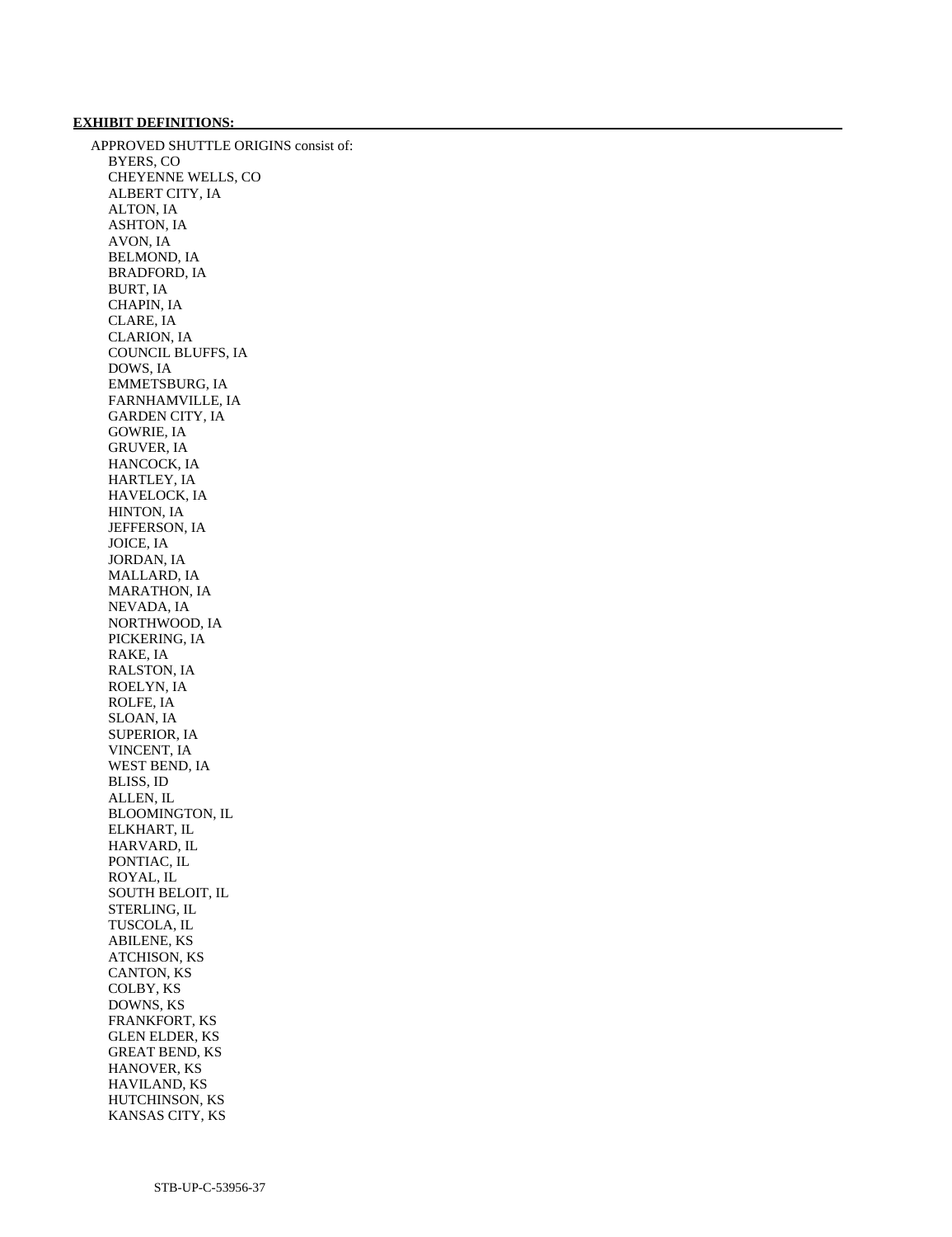LIBERAL, KS NEW CAMBRIA, KS OGALLAH, KS PLAINS, KS PRATT, KS SALINA, KS SHARON SPRINGS, KS TOPEKA, KS WAKEENEY, KS WICHITA, KS APPLETON, MN BREWSTER, MN BROWNTON, MN BUFFALO LAKE, MN DANUBE, MN DELAVAN, MN DULUTH, MN FAIRMONT, MN HERON LAKE, MN HOPE, MN LAMBERTON, MN MADELIA, MN MARNA, MN MILOMA, MN MONTEVIDEO, MN MOUNTAIN LAKE, MN NEW ULM, MN RANDOLPH, MN SAVAGE, MN SPRINGFIELD, MN ST JAMES, MN WALNUT GROVE, MN WELCOME, MN ADRIAN, MO ESSEX, MO SANDSTONE, MO ST JOSEPH, MO ALBION, NE BRAINARD, NE BROWNSON, NE CARLETON, NE CHAPPELL, NE COZAD, NE ELM CREEK, NE ENOLA, NE FREMONT, NE GIBBON, NE GOTHENBURG, NE GRAND ISLAND, NE HASTINGS, NE HAYLAND, NE JANSEN, NE KEARNEY, NE KIMBALL, NE LEXINGTON, NE LINCOLN, NE MEAD, NE MONROE, NE NEBRASKA CITY, NE NORTH BEND, NE NORTH PLATTE, NE ORD, NE OVERTON, NE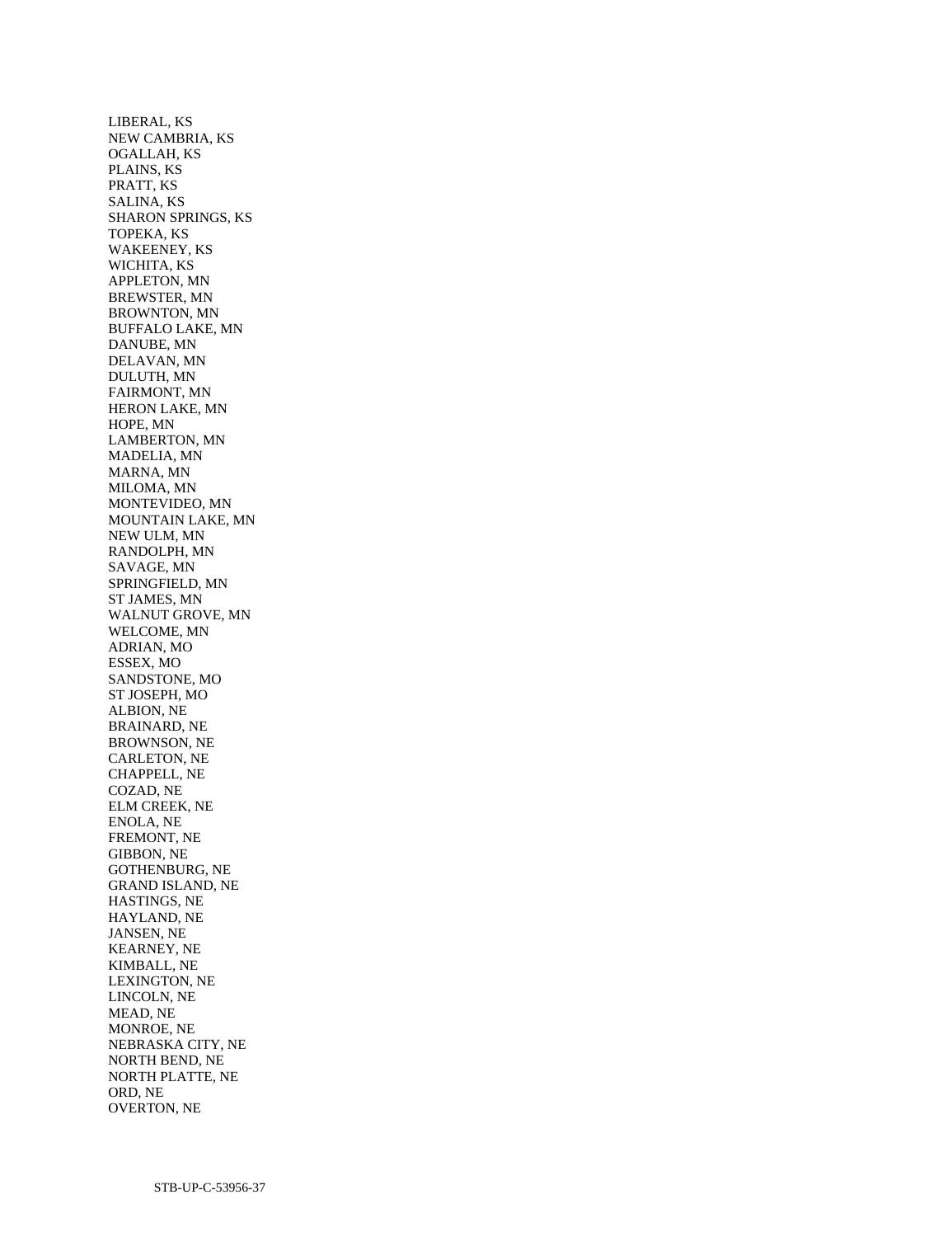PLYMOUTH, NE POLK, NE SCHAFER, NE SEDAN, NE SHELBY, NE SHELTON, NE ST EDWARD, NE STROMSBURG, NE SUPERIOR, NE SYRACUSE, NE THUMEL, NE WOOD RIVER, NE YANKA, NE KINGFISHER, OK MEDFORD, OK OPTIMA, OK AMARILLO, TX AVALON, WI EVANSVILLE, WI SUPERIOR, WI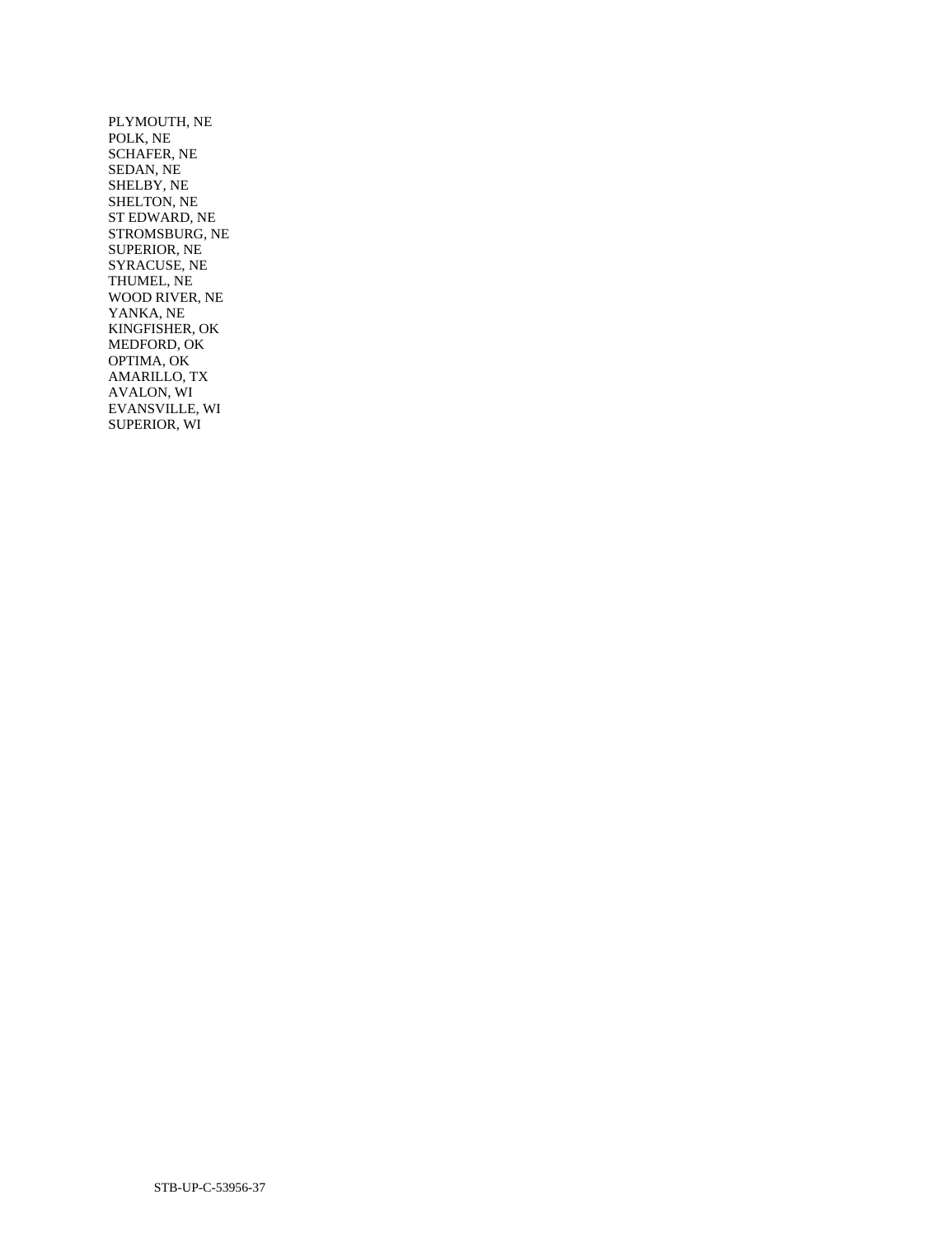

STB-UP-C-55062-27

# **UNION PACIFIC RAILROAD COMPANY**

# **AMENDED CONTRACT SUMMARY**

**Issued:**  March 29, 2022

**Effective:** April 1, 2022

**Issued by:**  Rosa M. La Puente-Flowers Lead Price Applications 1400 Douglas Street Mail Stop 1340 OMAHA, NEBRASKA 68179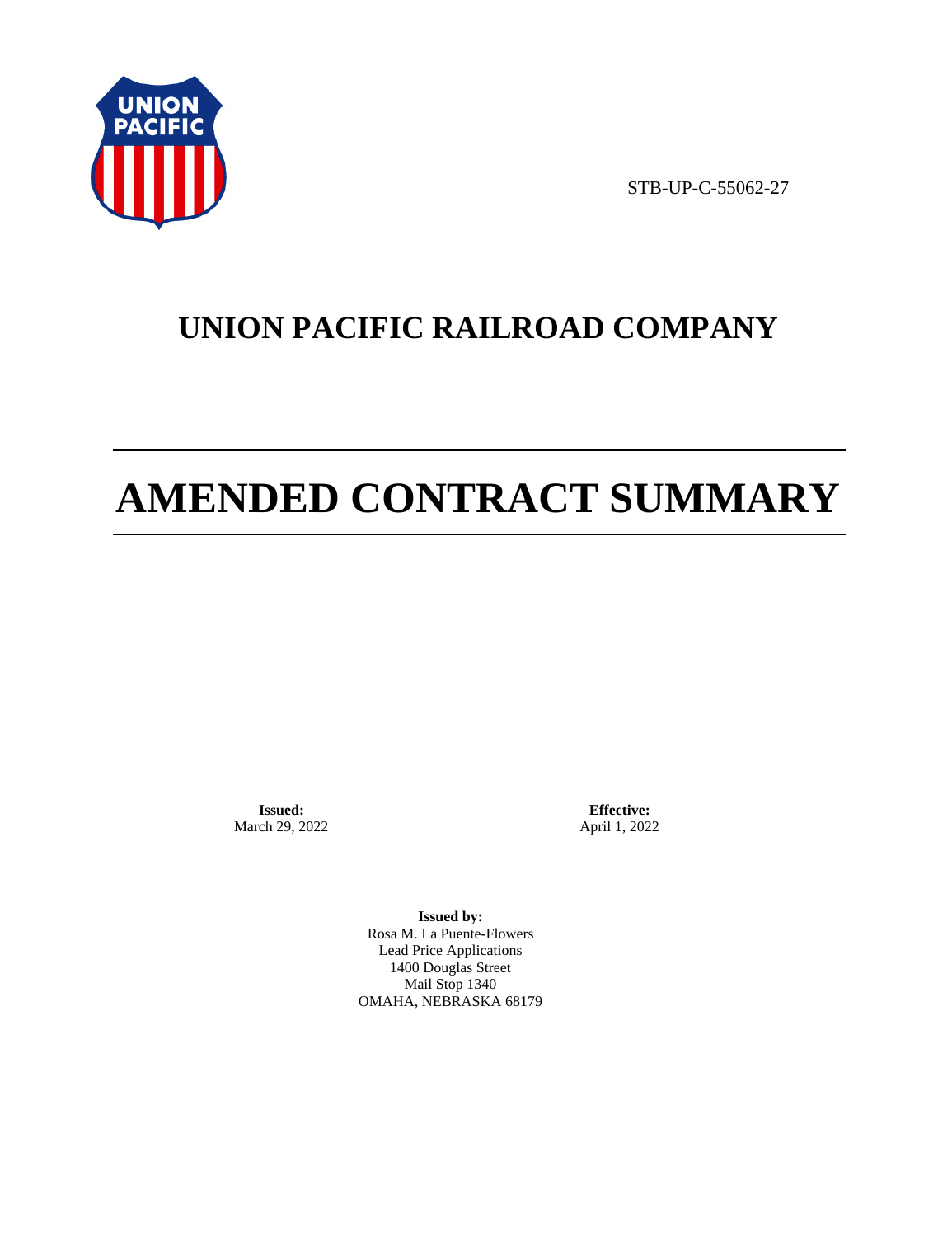# **PARTICIPATING CARRIERS:**

 UNION PACIFIC RAILROAD COMPANY 1400 Douglas St. Omaha, NE 68179

#### **COMMODITY:**

 Corn Exc.Popcorn See 01152 Soybeans (Soya Beans)

#### **SHIPPER:**

THE SCOULAR COMPANY

#### **ORIGIN(S):**

APPROVED SHUTTLE ORIGINS (See Exhibit Definition)

# **DESTINATION(S):**

KAISER, CA

#### **PORT(S):**

Not Applicable

# **DURATION:**

 Effective Date: October 19, 2012 Amendment Effective Date: April 1, 2022 **ADDITION**  Expiration Date: June 30, 2022 **EXTENSION** 

#### **RAIL CAR DATA:**

No cars dedicated to service under this Contract. Cars are provided on a common carrier basis only.

#### **RATES & CHARGES:**

Not applicable

#### **VOLUME:**

Single Car Shipments

### **SPECIAL FEATURES:**

Not applicable

# **SPECIAL NOTICE:**

Not applicable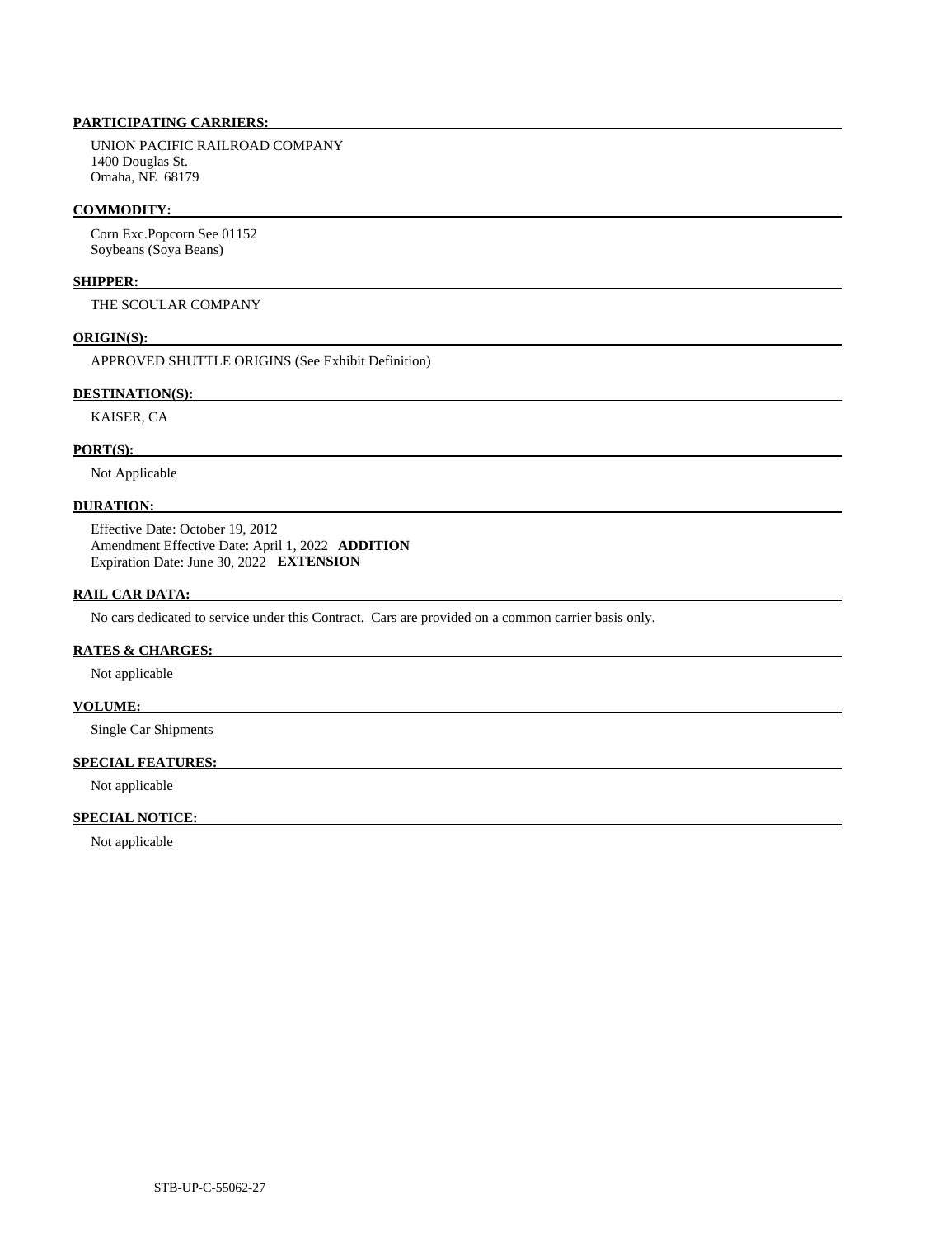# **EXHIBIT DEFINITIONS:**

 APPROVED SHUTTLE ORIGINS consist of: BYERS, CO CHEYENNE WELLS, CO ALBERT CITY, IA ALTON, IA ASHTON, IA AVON, IA BELMOND, IA BRADFORD, IA BURT, IA CHAPIN, IA CLARE, IA CLARION, IA COUNCIL BLUFFS, IA DOWS, IA EMMETSBURG, IA FARNHAMVILLE, IA GARDEN CITY, IA GOWRIE, IA GRUVER, IA HANCOCK, IA HARTLEY, IA HAVELOCK, IA HINTON, IA JEFFERSON, IA JOICE, IA JORDAN, IA MALLARD, IA MARATHON, IA NEVADA, IA NORTHWOOD, IA PICKERING, IA RAKE, IA RALSTON, IA ROELYN, IA ROLFE, IA SLOAN, IA SUPERIOR, IA VINCENT, IA WEST BEND, IA BLISS, ID ALLEN, IL BLOOMINGTON, IL ELKHART, IL HARVARD, IL PONTIAC, IL ROYAL, IL SOUTH BELOIT, IL STERLING, IL TUSCOLA, IL ABILENE, KS ATCHISON, KS CANTON, KS COLBY, KS DOWNS, KS FRANKFORT, KS GLEN ELDER, KS GREAT BEND, KS HANOVER, KS HAVILAND, KS HUTCHINSON, KS KANSAS CITY, KS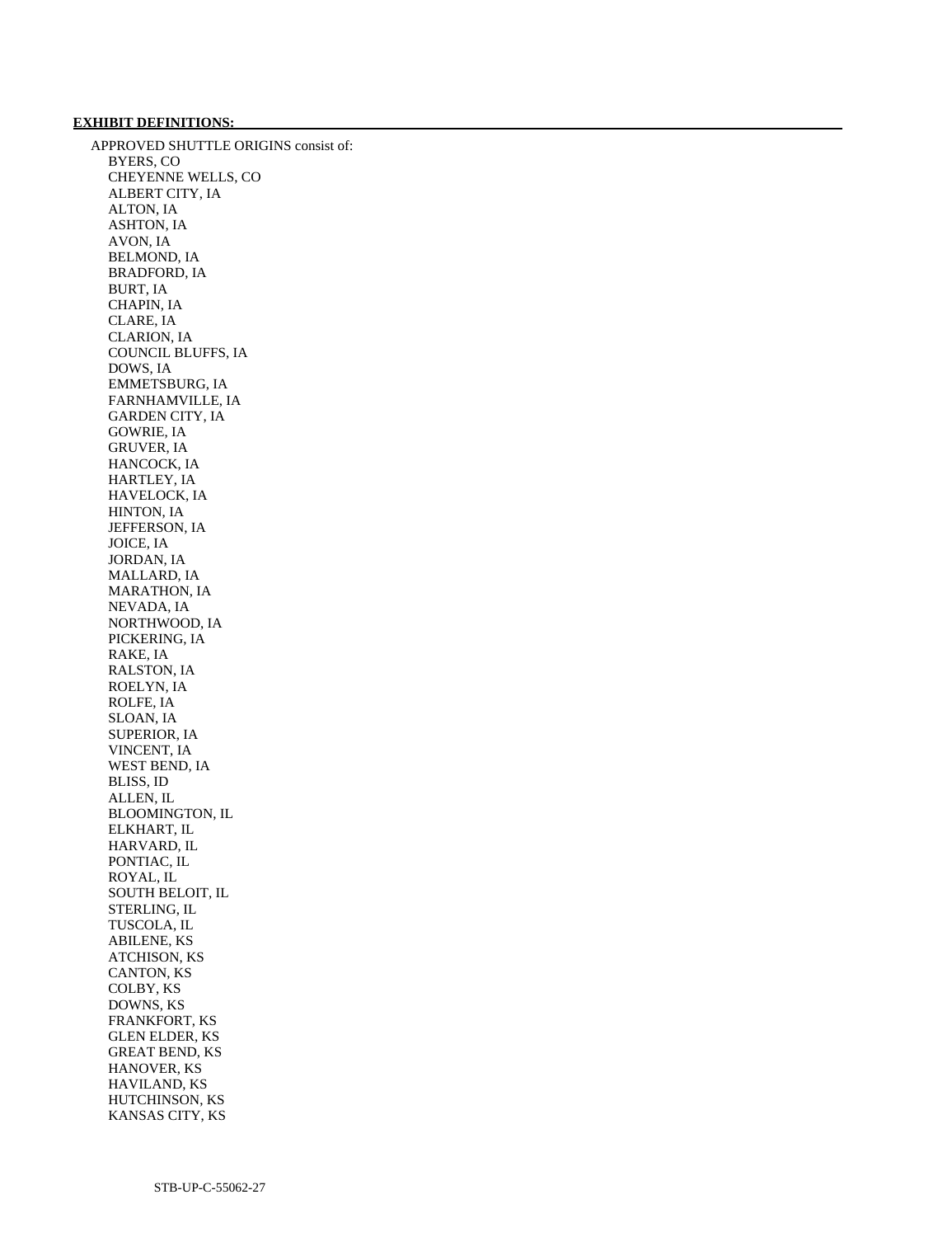LIBERAL, KS NEW CAMBRIA, KS OGALLAH, KS PLAINS, KS PRATT, KS SALINA, KS SHARON SPRINGS, KS TOPEKA, KS WAKEENEY, KS WICHITA, KS APPLETON, MN BREWSTER, MN BROWNTON, MN BUFFALO LAKE, MN DANUBE, MN DELAVAN, MN DULUTH, MN FAIRMONT, MN HERON LAKE, MN HOPE, MN LAMBERTON, MN MADELIA, MN MARNA, MN MILOMA, MN MONTEVIDEO, MN MOUNTAIN LAKE, MN NEW ULM, MN RANDOLPH, MN SAVAGE, MN SPRINGFIELD, MN ST JAMES, MN WALNUT GROVE, MN WELCOME, MN ADRIAN, MO ESSEX, MO SANDSTONE, MO ST JOSEPH, MO ALBION, NE BRAINARD, NE BROWNSON, NE CARLETON, NE CHAPPELL, NE COZAD, NE ELM CREEK, NE ENOLA, NE FREMONT, NE GIBBON, NE GOTHENBURG, NE GRAND ISLAND, NE HASTINGS, NE HAYLAND, NE JANSEN, NE KEARNEY, NE KIMBALL, NE LEXINGTON, NE LINCOLN, NE MEAD, NE MONROE, NE NEBRASKA CITY, NE NORTH BEND, NE NORTH PLATTE, NE ORD, NE OVERTON, NE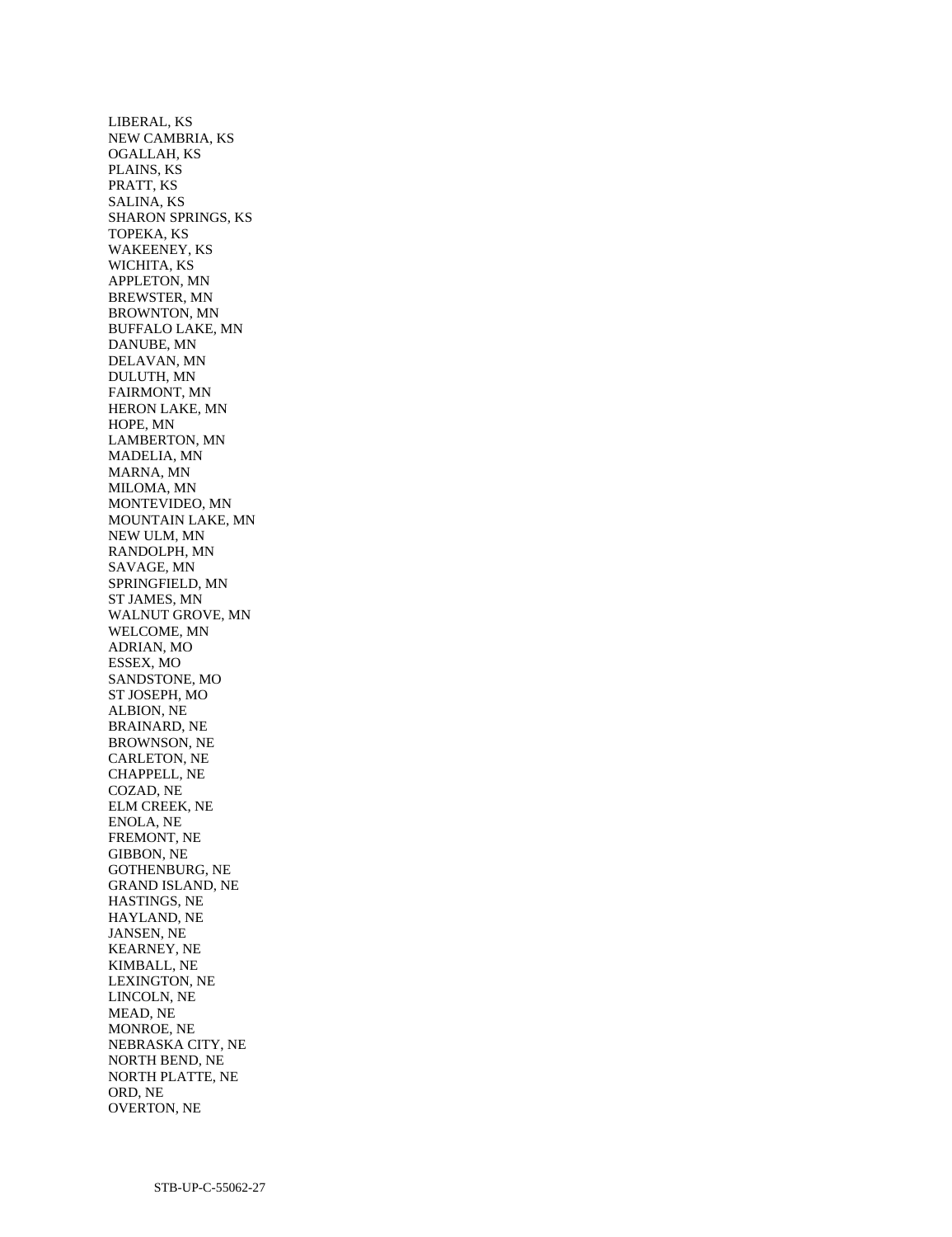PLYMOUTH, NE POLK, NE SCHAFER, NE SEDAN, NE SHELBY, NE SHELTON, NE ST EDWARD, NE STROMSBURG, NE SUPERIOR, NE SYRACUSE, NE THUMEL, NE WOOD RIVER, NE YANKA, NE KINGFISHER, OK MEDFORD, OK OPTIMA, OK AMARILLO, TX AVALON, WI EVANSVILLE, WI SUPERIOR, WI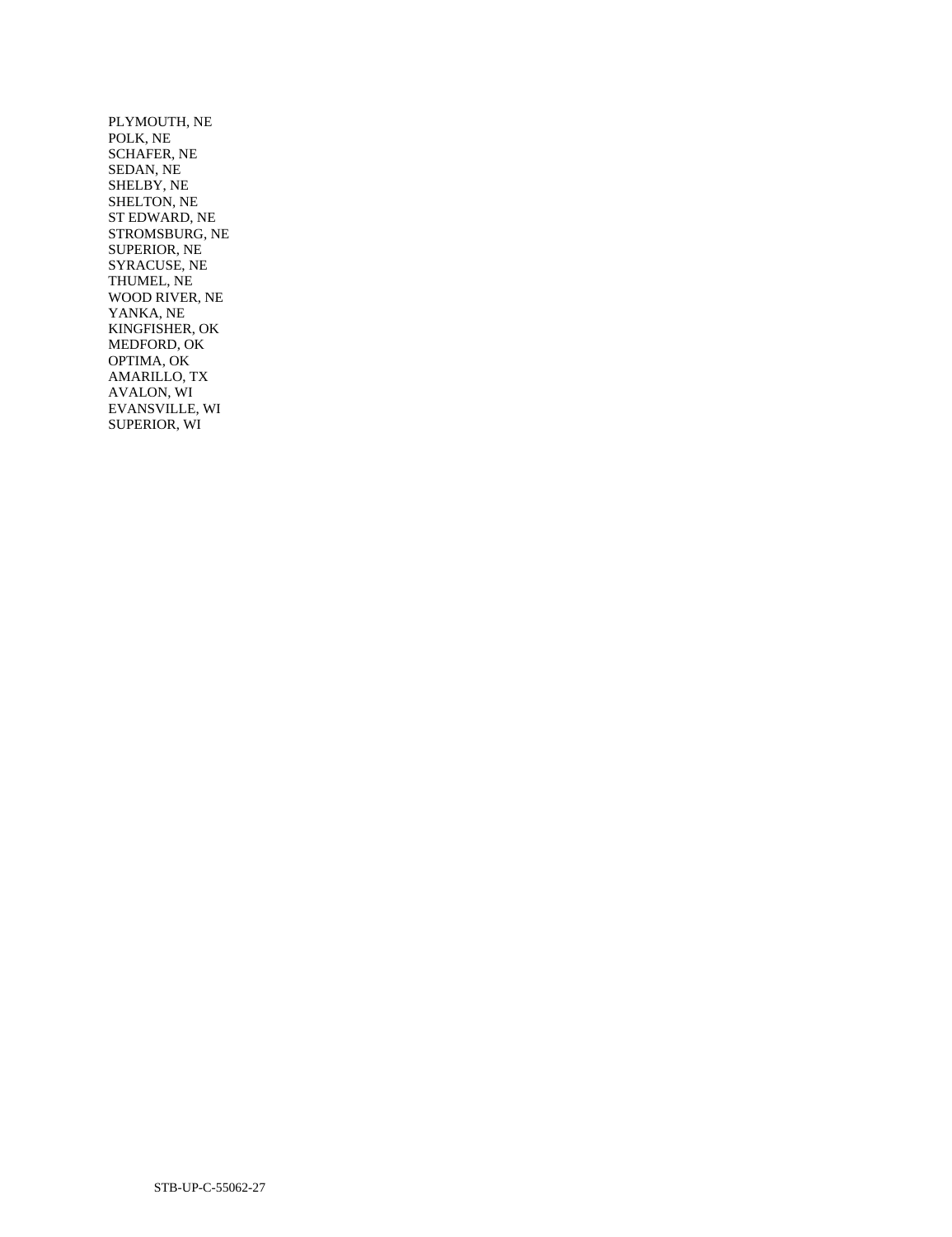

STB-UP-C-55632-22

# **UNION PACIFIC RAILROAD COMPANY**

# **AMENDED CONTRACT SUMMARY**

**Issued:**  March 29, 2022

**Effective:** April 1, 2022

**Issued by:**  Rosa M. La Puente-Flowers Lead Price Applications 1400 Douglas Street Mail Stop 1340 OMAHA, NEBRASKA 68179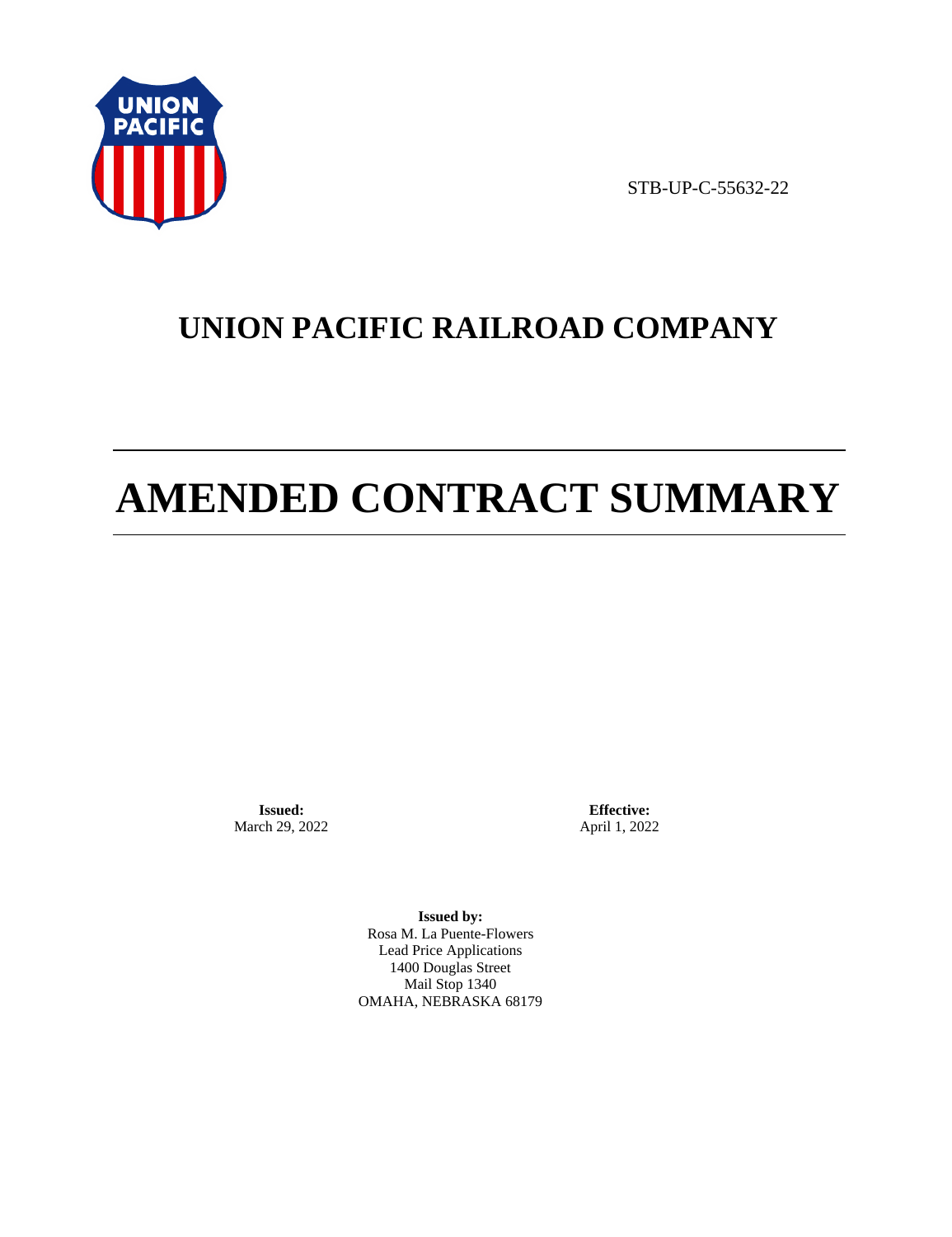# **PARTICIPATING CARRIERS:**

 UNION PACIFIC RAILROAD COMPANY 1400 Douglas St. Omaha, NE 68179

#### **COMMODITY:**

 Soybeans (Soya Beans) Corn Exc.Popcorn See 01152 Wheat Exc.Buckwheat See 01139 Sorghum Grains Corn, Cracked

#### **SHIPPER:**

JD HEISKELL HOLDINGS LLC

# **ORIGIN(S):**

APPROVED SHUTTLE ORIGINS (See Exhibit Definition)

# **DESTINATION(S):**

 KEYES, CA STOCKTON/PIXLEY (See Exhibit Definition)

#### **PORT(S):**

Not Applicable

### **DURATION:**

 Effective Date: July 1, 2014 Amendment Effective Date: April 1, 2022 **ADDITION**  Expiration Date: June 30, 2022 **EXTENSION** 

# **RAIL CAR DATA:**

No cars dedicated to service under this Contract. Cars are provided on a common carrier basis only.

### **RATES & CHARGES:**

Not applicable

#### **VOLUME:**

Single Car Shipments

#### **SPECIAL FEATURES:**

Not applicable

# **SPECIAL NOTICE:**

Not applicable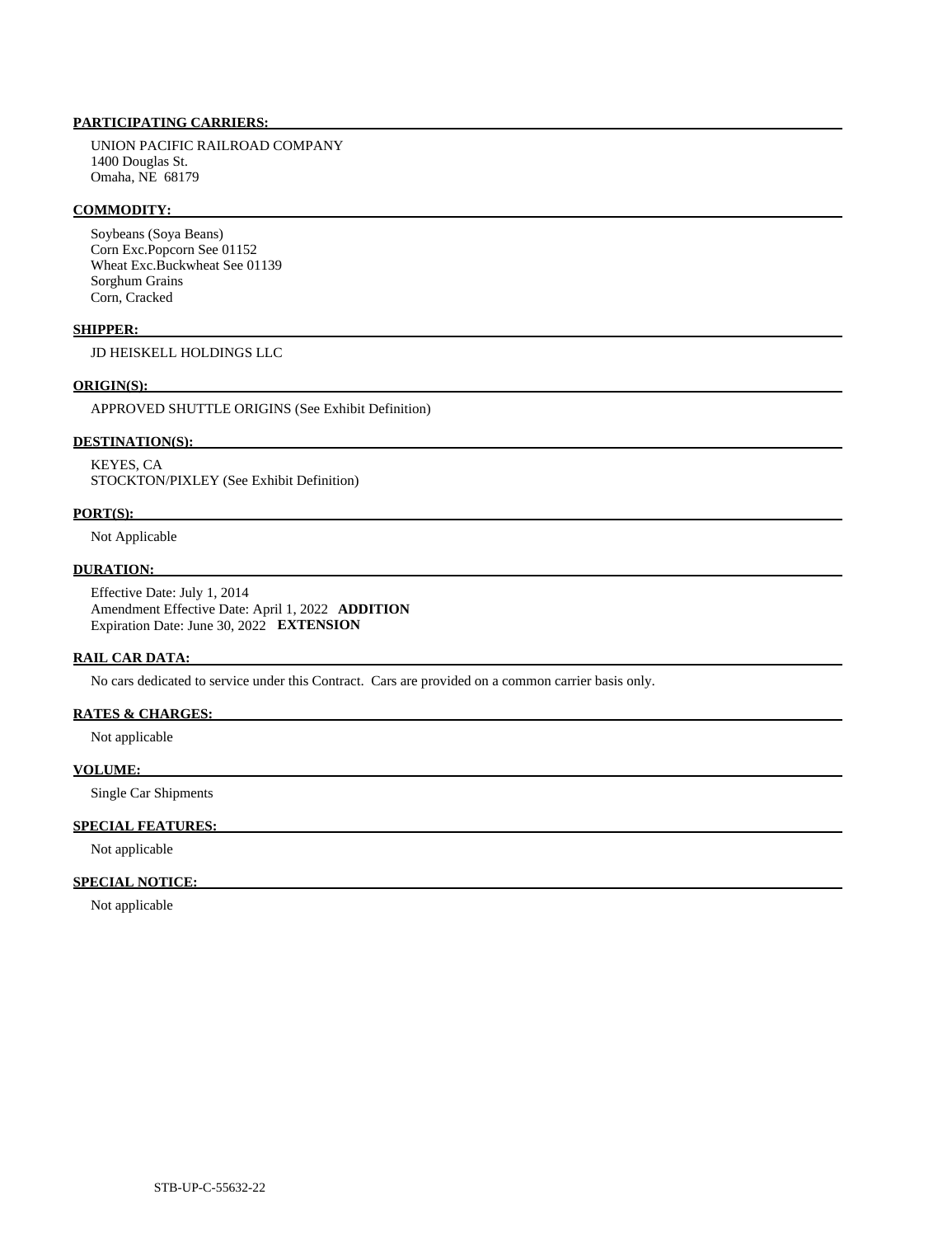# **EXHIBIT DEFINITIONS:**

 APPROVED SHUTTLE ORIGINS consist of: BYERS, CO CHEYENNE WELLS, CO ALBERT CITY, IA ALTON, IA ASHTON, IA AVON, IA BELMOND, IA BRADFORD, IA BURT, IA CHAPIN, IA CLARE, IA CLARION, IA COUNCIL BLUFFS, IA DOWS, IA EMMETSBURG, IA FARNHAMVILLE, IA GARDEN CITY, IA GOWRIE, IA GRUVER, IA HANCOCK, IA HARTLEY, IA HAVELOCK, IA HINTON, IA JEFFERSON, IA JOICE, IA JORDAN, IA MALLARD, IA MARATHON, IA NEVADA, IA NORTHWOOD, IA PICKERING, IA RAKE, IA RALSTON, IA ROELYN, IA ROLFE, IA SLOAN, IA SUPERIOR, IA VINCENT, IA WEST BEND, IA BLISS, ID ALLEN, IL BLOOMINGTON, IL ELKHART, IL HARVARD, IL PONTIAC, IL ROYAL, IL SOUTH BELOIT, IL STERLING, IL TUSCOLA, IL ABILENE, KS ATCHISON, KS CANTON, KS COLBY, KS DOWNS, KS FRANKFORT, KS GLEN ELDER, KS GREAT BEND, KS HANOVER, KS HAVILAND, KS HUTCHINSON, KS KANSAS CITY, KS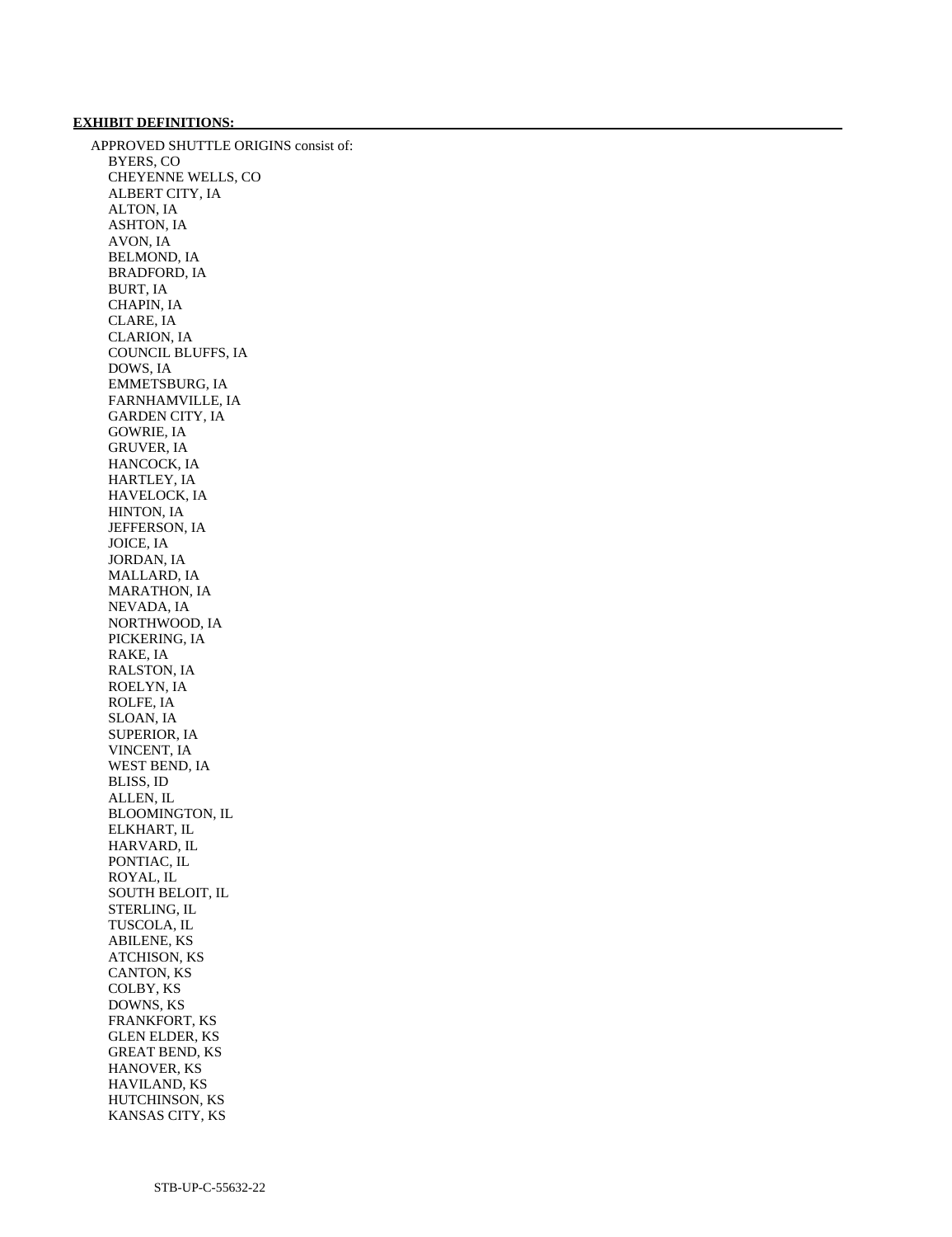LIBERAL, KS NEW CAMBRIA, KS OGALLAH, KS PLAINS, KS PRATT, KS SALINA, KS SHARON SPRINGS, KS TOPEKA, KS WAKEENEY, KS WICHITA, KS APPLETON, MN BREWSTER, MN BROWNTON, MN BUFFALO LAKE, MN DANUBE, MN DELAVAN, MN DULUTH, MN FAIRMONT, MN HERON LAKE, MN HOPE, MN LAMBERTON, MN MADELIA, MN MARNA, MN MILOMA, MN MONTEVIDEO, MN MOUNTAIN LAKE, MN NEW ULM, MN RANDOLPH, MN SAVAGE, MN SPRINGFIELD, MN ST JAMES, MN WALNUT GROVE, MN WELCOME, MN ADRIAN, MO ESSEX, MO SANDSTONE, MO ST JOSEPH, MO ALBION, NE BRAINARD, NE BROWNSON, NE CARLETON, NE CHAPPELL, NE COZAD, NE ELM CREEK, NE ENOLA, NE FREMONT, NE GIBBON, NE GOTHENBURG, NE GRAND ISLAND, NE HASTINGS, NE HAYLAND, NE JANSEN, NE KEARNEY, NE KIMBALL, NE LEXINGTON, NE LINCOLN, NE MEAD, NE MONROE, NE NEBRASKA CITY, NE NORTH BEND, NE NORTH PLATTE, NE ORD, NE OVERTON, NE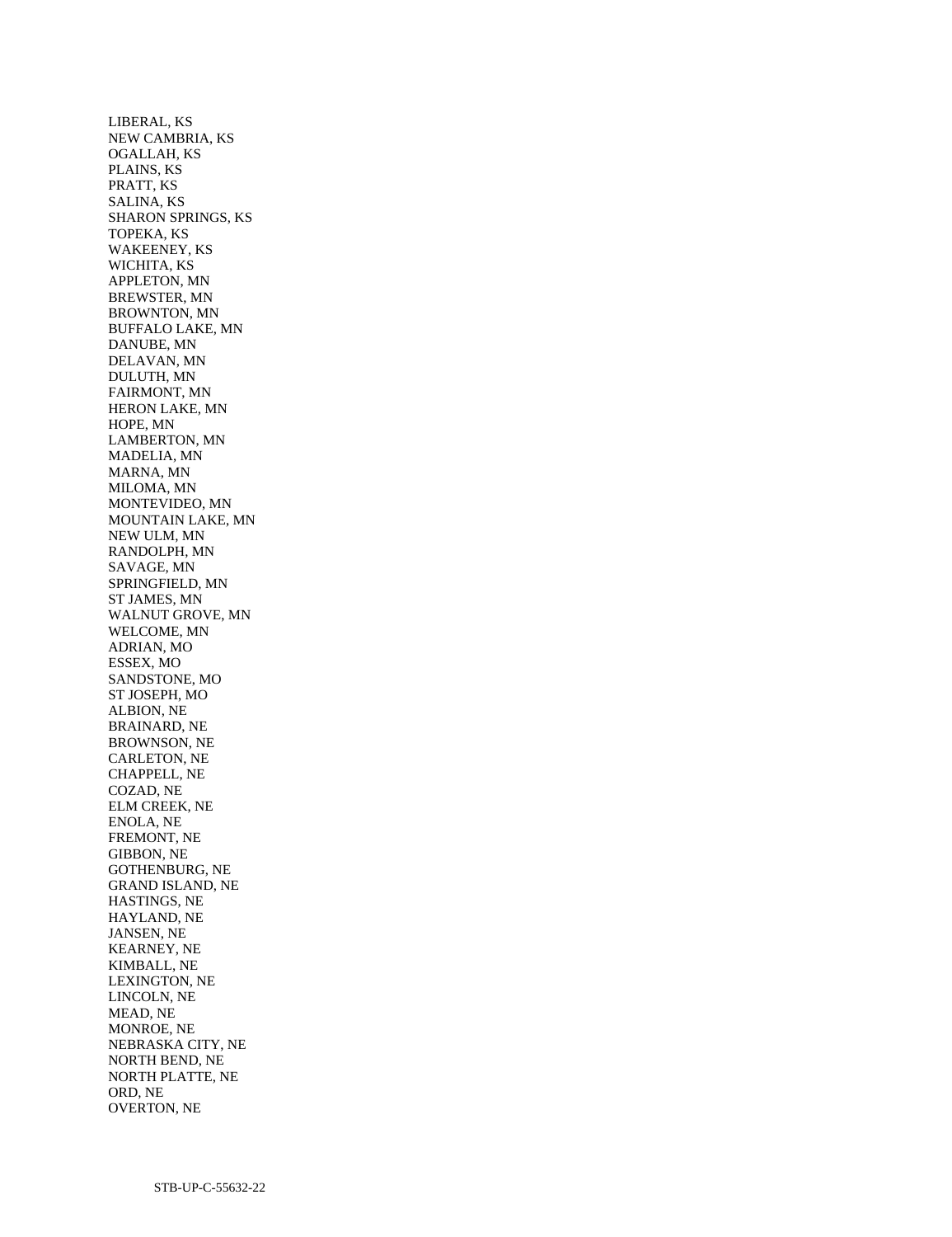PLYMOUTH, NE POLK, NE SCHAFER, NE SEDAN, NE SHELBY, NE SHELTON, NE ST EDWARD, NE STROMSBURG, NE SUPERIOR, NE SYRACUSE, NE THUMEL, NE WOOD RIVER, NE YANKA, NE KINGFISHER, OK MEDFORD, OK OPTIMA, OK AMARILLO, TX AVALON, WI EVANSVILLE, WI SUPERIOR, WI STOCKTON/PIXLEY consist of: PIXLEY, CA STOCKTON, CA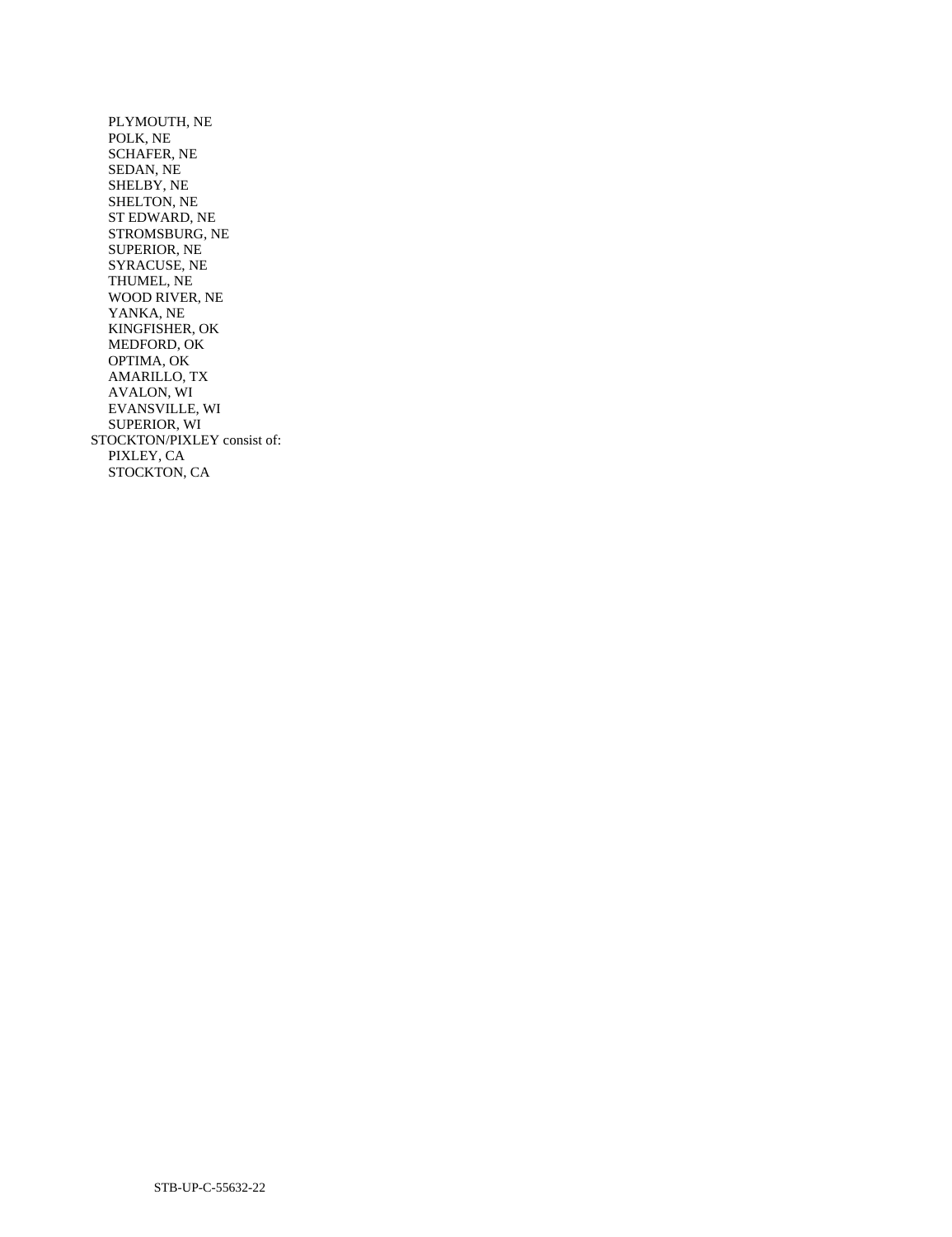

STB-UP-C-57369-14

# **UNION PACIFIC RAILROAD COMPANY**

# **AMENDED CONTRACT SUMMARY**

**Issued:**  March 29, 2022

**Effective:** April 1, 2022

**Issued by:**  Rosa M. La Puente-Flowers Lead Price Applications 1400 Douglas Street Mail Stop 1340 OMAHA, NEBRASKA 68179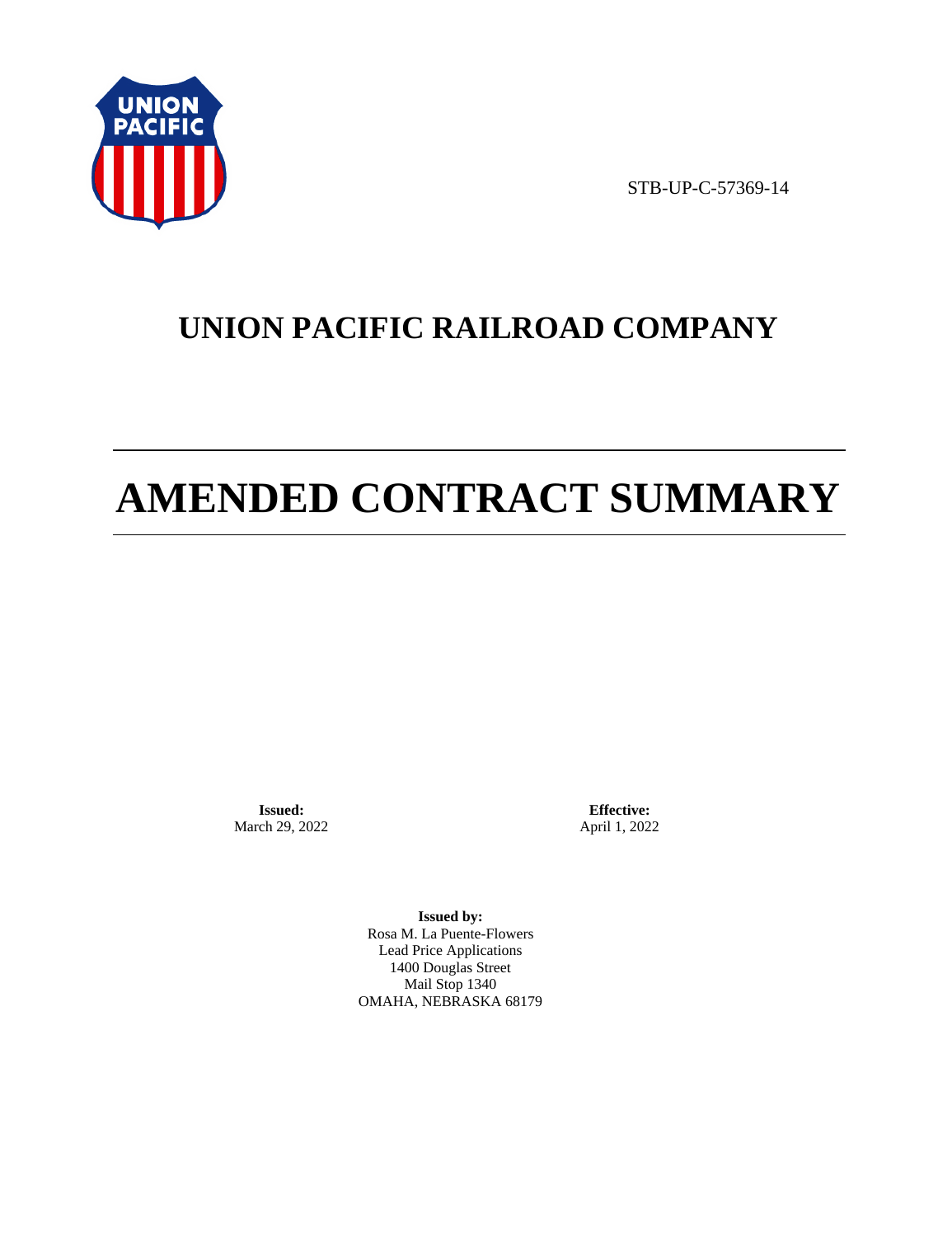# **PARTICIPATING CARRIERS:**

 UNION PACIFIC RAILROAD COMPANY 1400 Douglas St. Omaha, NE 68179

#### **COMMODITY:**

 Soybeans (Soya Beans) Corn Exc.Popcorn See 01152 Wheat Exc.Buckwheat See 01139 Sorghum Grains Corn, Cracked

#### **SHIPPER:**

FOSTER POULTRY FARMS

### **ORIGIN(S):**

APPROVED SHUTTLE ORIGINS (See Exhibit Definition)

#### **DESTINATION(S):**

FOSTER DESTINATIONS (See Exhibit Definition)

#### **PORT(S):**

Not Applicable

#### **DURATION:**

 Effective Date: October 1, 2019 Amendment Effective Date: April 1, 2022 **ADDITION**  Expiration Date: April 30, 2022 **EXTENSION** 

#### **RAIL CAR DATA:**

No cars dedicated to service under this Contract. Cars are provided on a common carrier basis only.

### **RATES & CHARGES:**

Not applicable

#### **VOLUME:**

Single Car Shipments

# **SPECIAL FEATURES:**

Not applicable

#### **SPECIAL NOTICE:**

Not applicable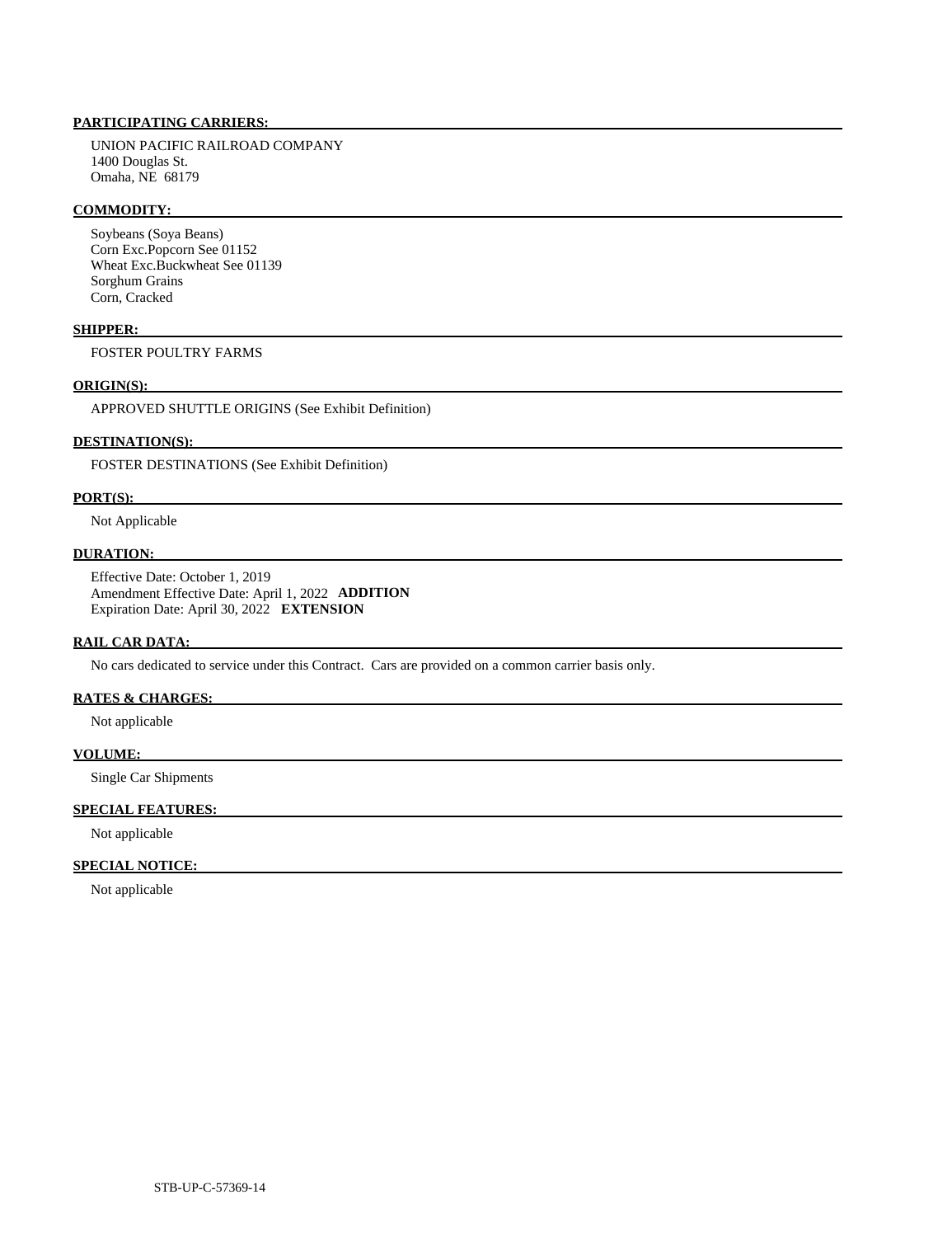## **EXHIBIT DEFINITIONS:**

 APPROVED SHUTTLE ORIGINS consist of: BYERS, CO CHEYENNE WELLS, CO ALBERT CITY, IA ALTON, IA ASHTON, IA AVON, IA BELMOND, IA BRADFORD, IA BURT, IA CHAPIN, IA CLARE, IA CLARION, IA COUNCIL BLUFFS, IA DOWS, IA EMMETSBURG, IA FARNHAMVILLE, IA GARDEN CITY, IA GOWRIE, IA GRUVER, IA HANCOCK, IA HARTLEY, IA HAVELOCK, IA HINTON, IA JEFFERSON, IA JOICE, IA JORDAN, IA MALLARD, IA MARATHON, IA NEVADA, IA NORTHWOOD, IA PICKERING, IA RAKE, IA RALSTON, IA ROELYN, IA ROLFE, IA SLOAN, IA SUPERIOR, IA VINCENT, IA WEST BEND, IA BLISS, ID ALLEN, IL BLOOMINGTON, IL ELKHART, IL HARVARD, IL PONTIAC, IL ROYAL, IL SOUTH BELOIT, IL STERLING, IL TUSCOLA, IL ABILENE, KS ATCHISON, KS CANTON, KS COLBY, KS DOWNS, KS FRANKFORT, KS GLEN ELDER, KS GREAT BEND, KS HANOVER, KS HAVILAND, KS HUTCHINSON, KS KANSAS CITY, KS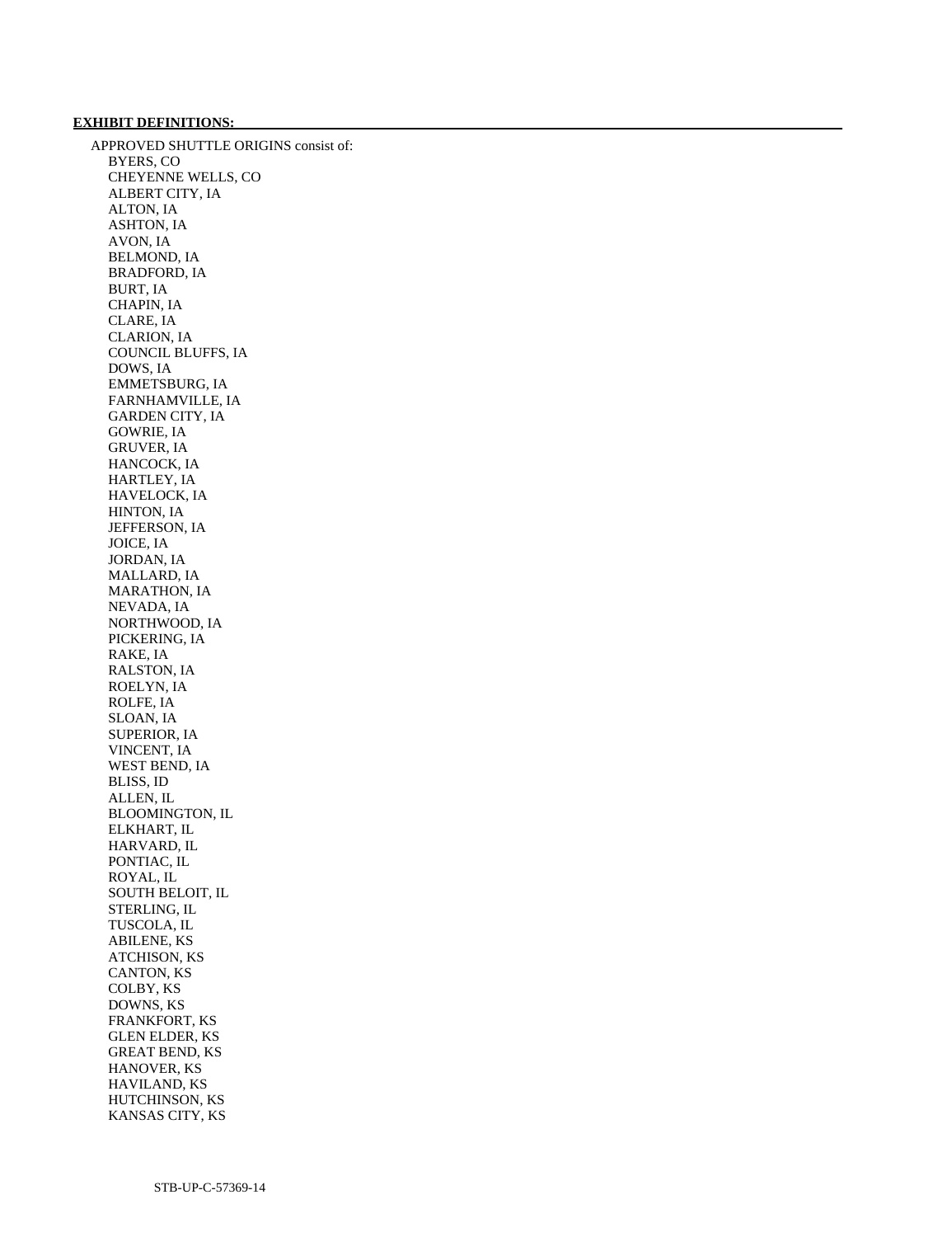LIBERAL, KS NEW CAMBRIA, KS OGALLAH, KS PLAINS, KS PRATT, KS SALINA, KS SHARON SPRINGS, KS TOPEKA, KS WAKEENEY, KS WICHITA, KS APPLETON, MN BREWSTER, MN BROWNTON, MN BUFFALO LAKE, MN DANUBE, MN DELAVAN, MN DULUTH, MN FAIRMONT, MN HERON LAKE, MN HOPE, MN LAMBERTON, MN MADELIA, MN MARNA, MN MILOMA, MN MONTEVIDEO, MN MOUNTAIN LAKE, MN NEW ULM, MN RANDOLPH, MN SAVAGE, MN SPRINGFIELD, MN ST JAMES, MN WALNUT GROVE, MN WELCOME, MN ADRIAN, MO ESSEX, MO SANDSTONE, MO ST JOSEPH, MO ALBION, NE BRAINARD, NE BROWNSON, NE CARLETON, NE CHAPPELL, NE COZAD, NE ELM CREEK, NE ENOLA, NE FREMONT, NE GIBBON, NE GOTHENBURG, NE GRAND ISLAND, NE HASTINGS, NE HAYLAND, NE JANSEN, NE KEARNEY, NE KIMBALL, NE LEXINGTON, NE LINCOLN, NE MEAD, NE MONROE, NE NEBRASKA CITY, NE NORTH BEND, NE NORTH PLATTE, NE ORD, NE OVERTON, NE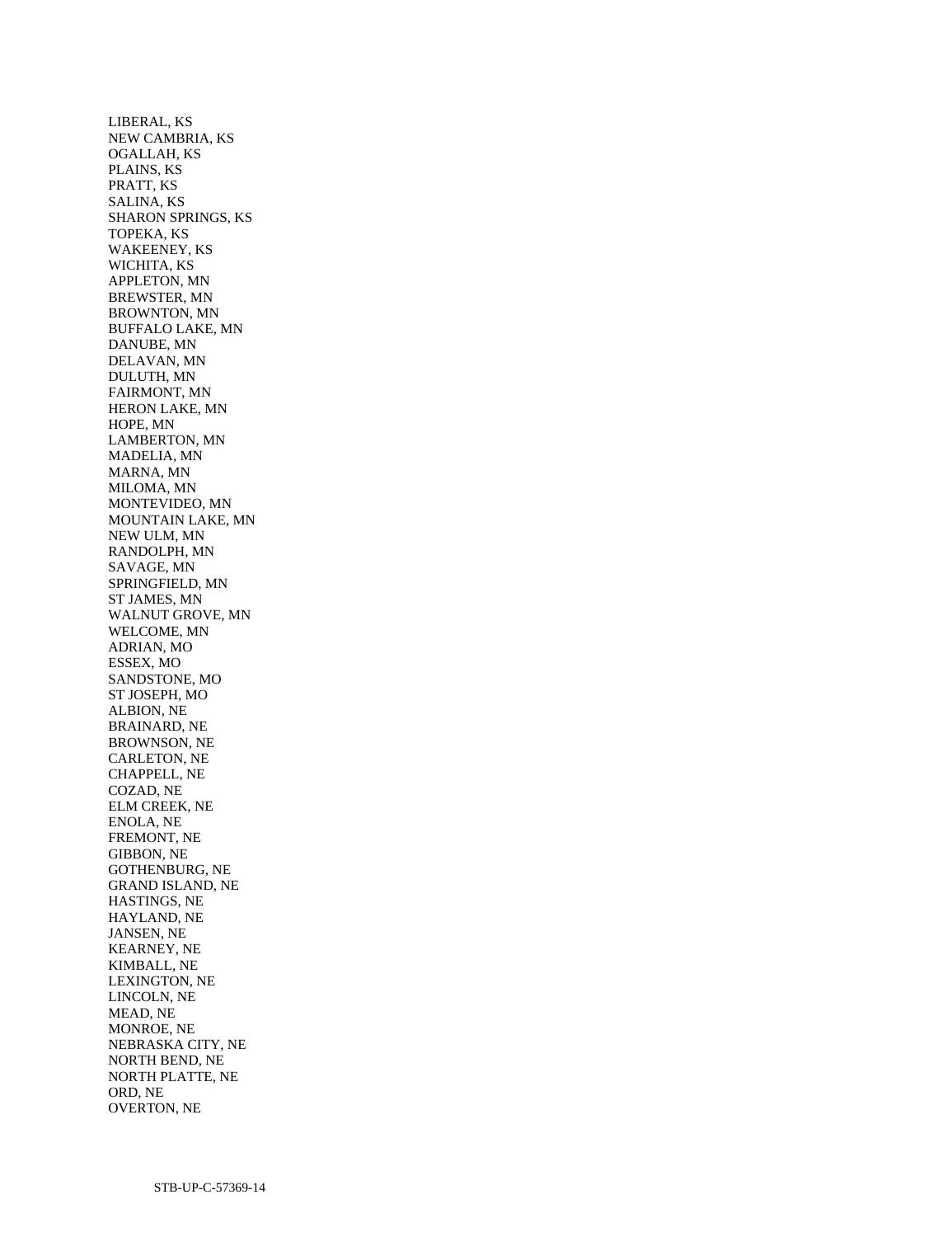PLYMOUTH, NE POLK, NE SCHAFER, NE SEDAN, NE SHELBY, NE SHELTON, NE ST EDWARD, NE STROMSBURG, NE SUPERIOR, NE SYRACUSE, NE THUMEL, NE WOOD RIVER, NE YANKA, NE KINGFISHER, OK MEDFORD, OK OPTIMA, OK AMARILLO, TX AVALON, WI EVANSVILLE, WI SUPERIOR, WI FOSTER DESTINATIONS consist of: DELHI, CA KEARNEY, CA TRAVER, CA TURLOCK, CA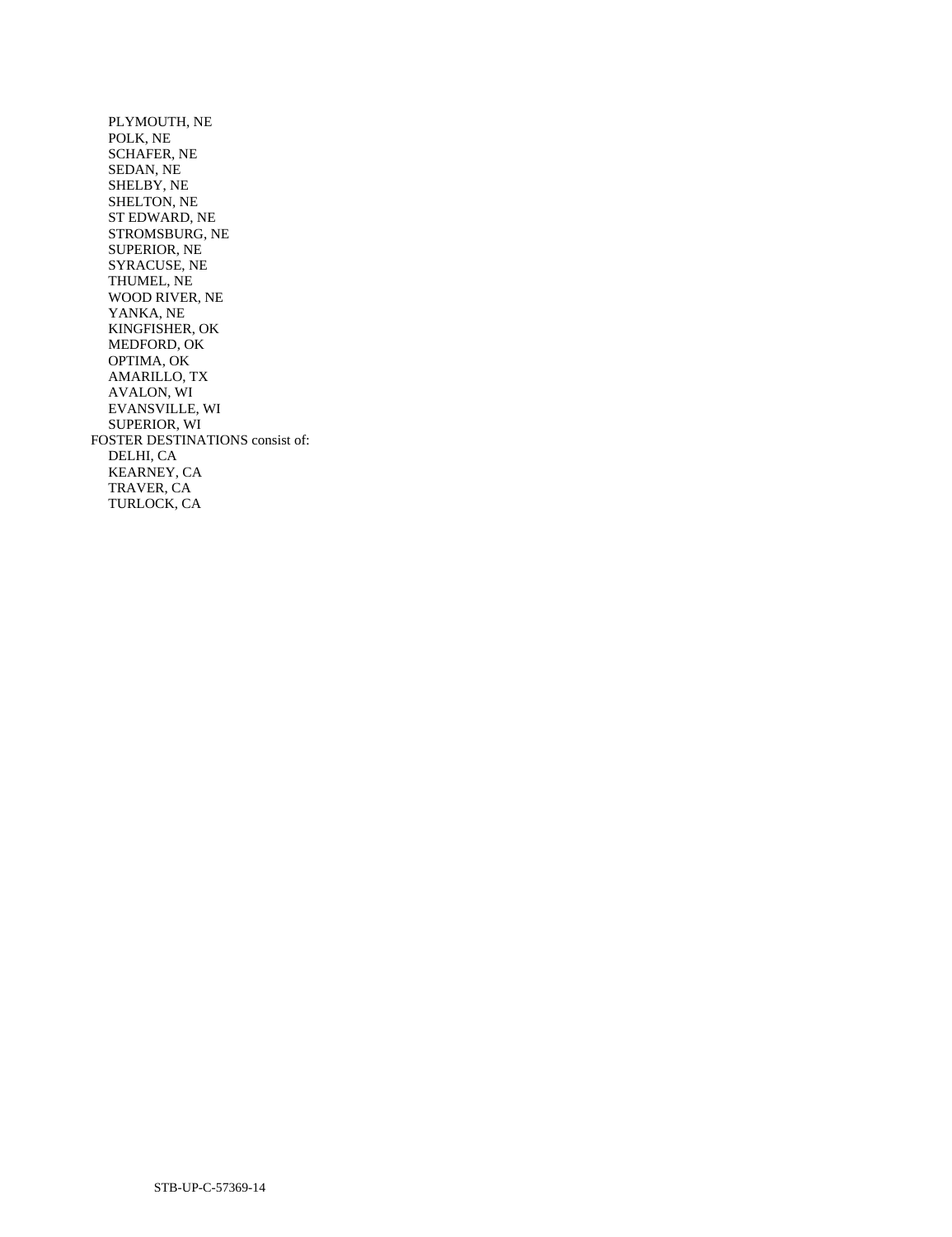

STB-UPUPCQ 100490-O

# **UNION PACIFIC RAILROAD COMPANY**

# **AMENDED CONTRACT SUMMARY**

**Issued:**  March 31, 2022

**Effective:** March 1, 2022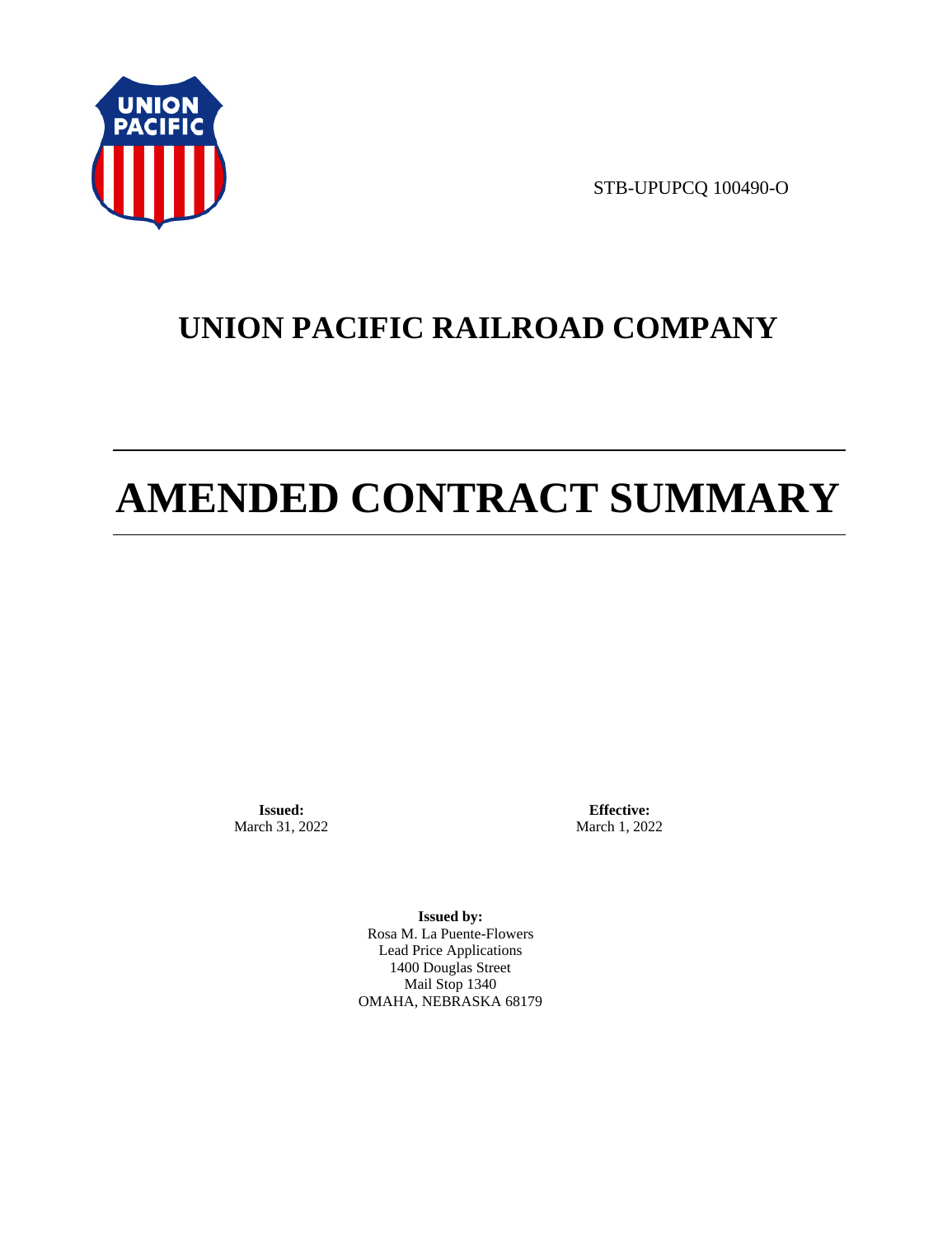CANADIAN NATIONAL RAILWAYS 935 De La Gauchetiere St. West Montreal, PQ H3B 2M9

 UNION PACIFIC RAILROAD COMPANY 1400 Douglas St. Omaha, NE 68179

#### **COMMODITY:**

Malt

#### **SHIPPER:**

 CONSTELLATION BRANDS INC CROWN IMPORTS LLC CIH HOLDINGS MEXICO S DE RL DE CV CI CERVEZA GMBH

#### **ORIGIN(S):**

 WINONA, MN SHAKOPEE, MN MILWAUKEE, WI SALEM, IL PORTLAND GROUP (See Exhibit Definition) POCATELLO, ID SHEBOYGAN, WI WINNIPEG, MB

#### **DESTINATION(S):**

 TX, EAGLE PASS/LAREDO (See Exhibit Definition) NOGALES, AZ EAGLE PASS, TX

#### **PORT(S):**

Not Applicable

#### **DURATION:**

 Effective Date: January 1, 2015 Amendment Effective Date: March 1, 2022 **ADDITION**  Expiration Date: February 28, 2023 **EXTENSION** 

#### **RAIL CAR DATA:**

No cars dedicated to service under this Contract. Cars are provided on a common carrier basis only.

#### **RATES & CHARGES:**

Not applicable

#### **VOLUME:**

Single Car Shipments

#### **SPECIAL FEATURES:**

Special Switching Provision

## **SPECIAL NOTICE:**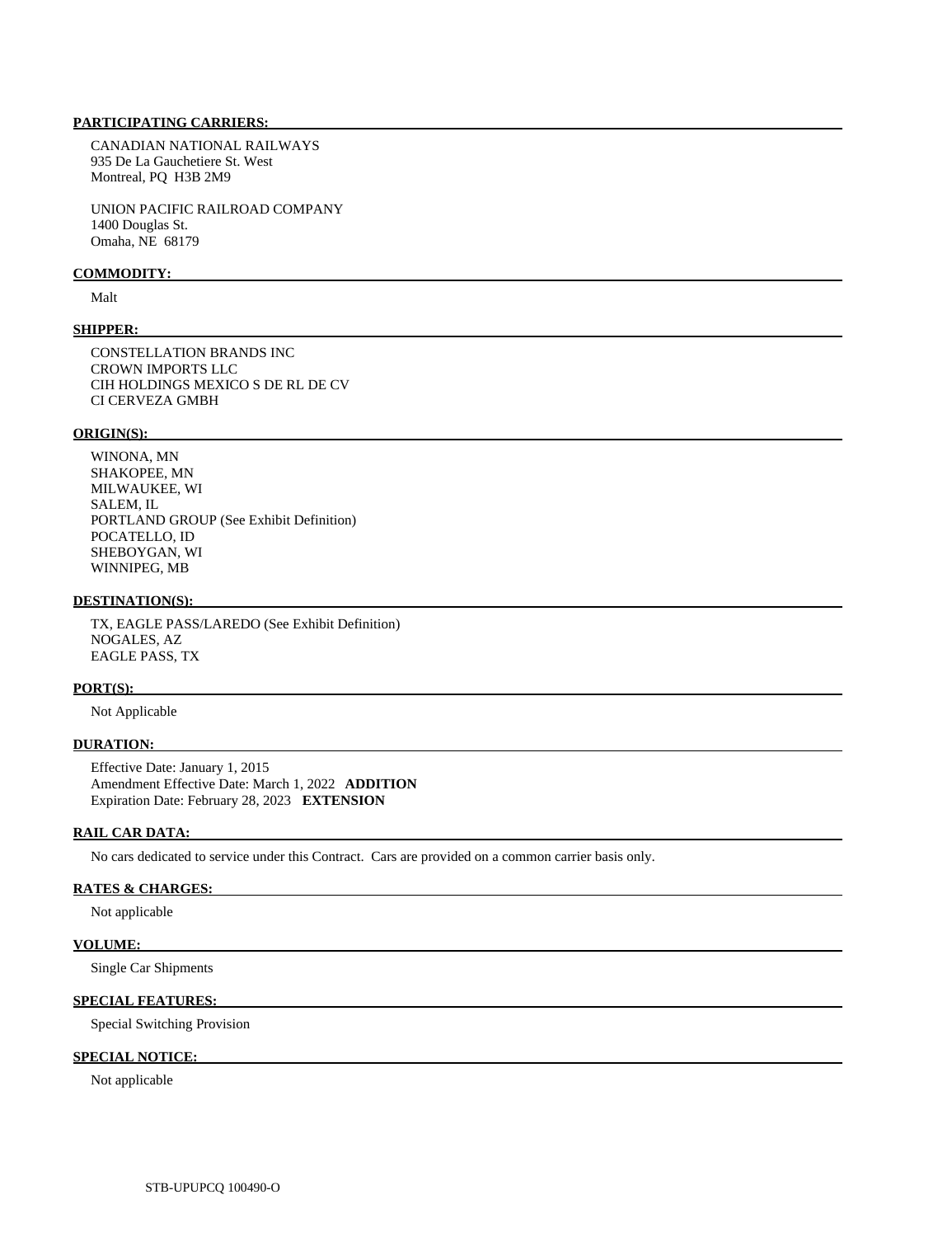## **EXHIBIT DEFINITIONS:**

 PORTLAND GROUP consist of: PORTLAND, OR VANCOUVER, WA TX, EAGLE PASS/LAREDO consist of: EAGLE PASS, TX LAREDO, TX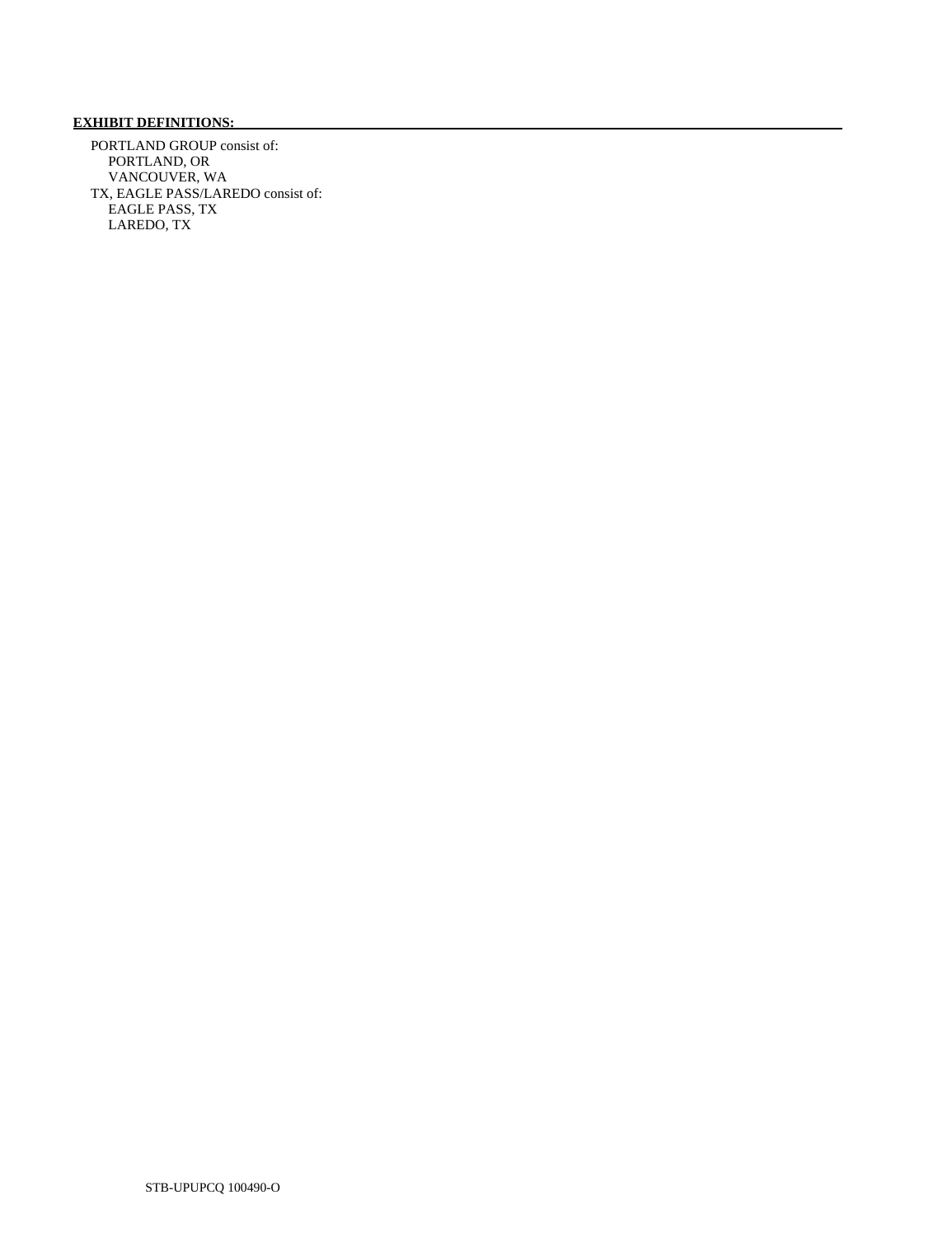

STB-UPUPCQ 100757-CA

# **UNION PACIFIC RAILROAD COMPANY**

# **AMENDED CONTRACT SUMMARY**

**Issued:**  March 31, 2022

**Effective:** June 1, 2021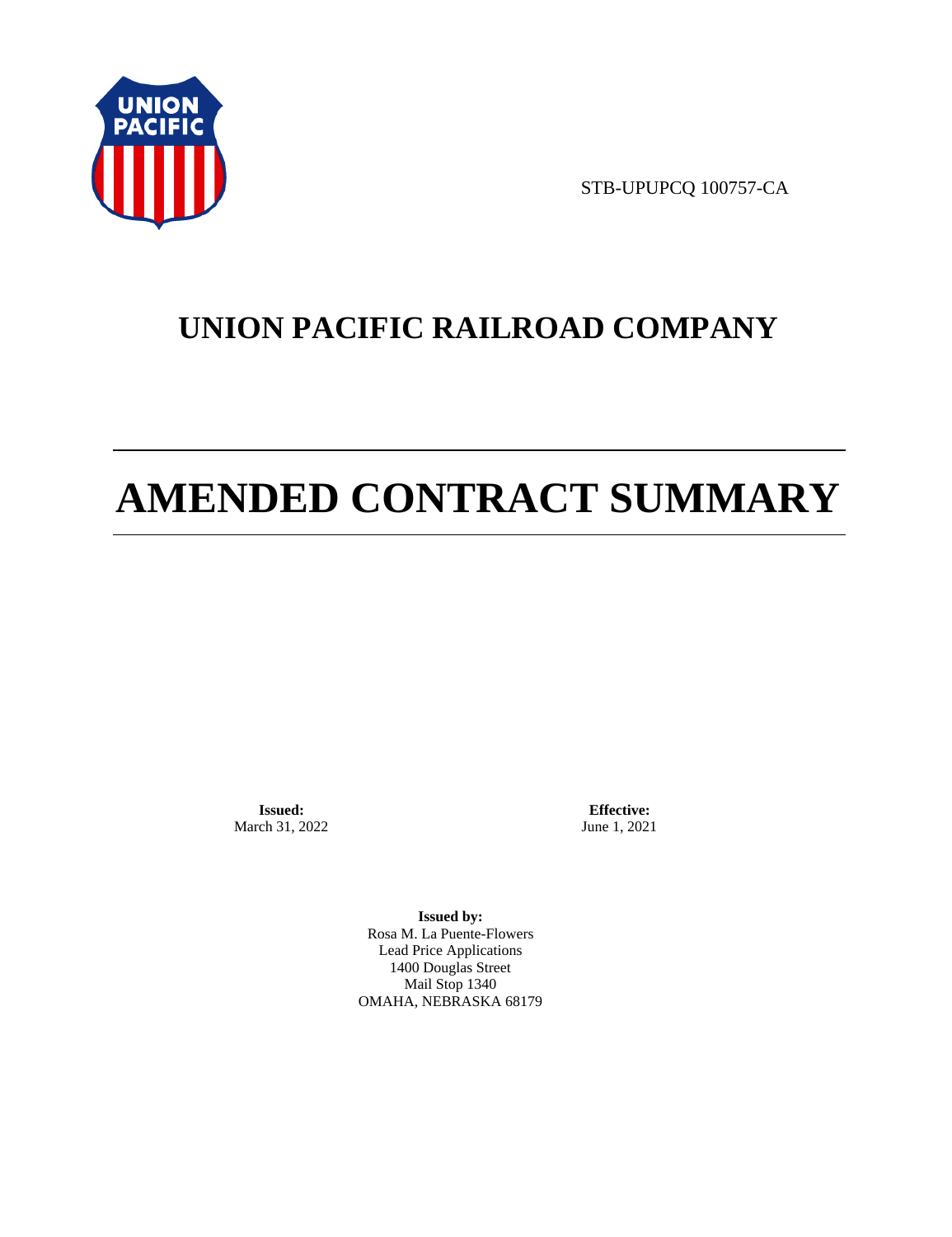Sacramento Valley Railroad, LLC, a California limited liability company. (SAV) **ADDITION** 

 UNION PACIFIC RAILROAD COMPANY 1400 Douglas St. Omaha, NE 68179

#### **COMMODITY:**

 Wheat Flour Clears, Not A Cereal Preparation, Not For Human Consumption Wheat Flour Exc.Blended Or Prepared See 20451- 20452 Wheat Middlings Or Shorts,Non- Pelletized Wheat Flour

#### **SHIPPER:**

ARDENT MILLS HDQRS

#### **ORIGIN(S):**

 EAST ST LOUIS, IL MEMPHIS, TN BAIN, WI OMAHA, NE COMMERCE CITY, CO DENVER, CO CHESTER, IL WICHITA, KS MANKATO, MN ST PAUL, MN OGDEN, UT SAGINAW, TX FT WORTH, TX **ADDITION**  KENOSHA, WI VERNON, CA COUNCIL BLUFFS, IA **ADDITION** 

#### **DESTINATION(S):**

 BONNER SPRINGS, KS LINCOLN, NE SHREVEPORT, LA KENOSHA, WI ALTON, IL OGDEN, UT GRANVILLE, WI MEMPHIS, TN COLTON, CA CHICAGO, IL KANSAS CITY, MO COUNCIL BLUFFS, IA SPRINGVILLE, UT IRONTON, UT MCCLELLAN PARK, CA **ADDITION**  MINNEAPOLIS, MN ST LOUIS, MO VERNON, CA COMMERCE CITY, CO BAIN, WI **ADDITION**  DANVILLE, IL ROANOKE, TX **ADDITION**  BATESVILLE, AR **ADDITION**  ST LOUIS GROUP (See Exhibit Definition) OMAHA, NE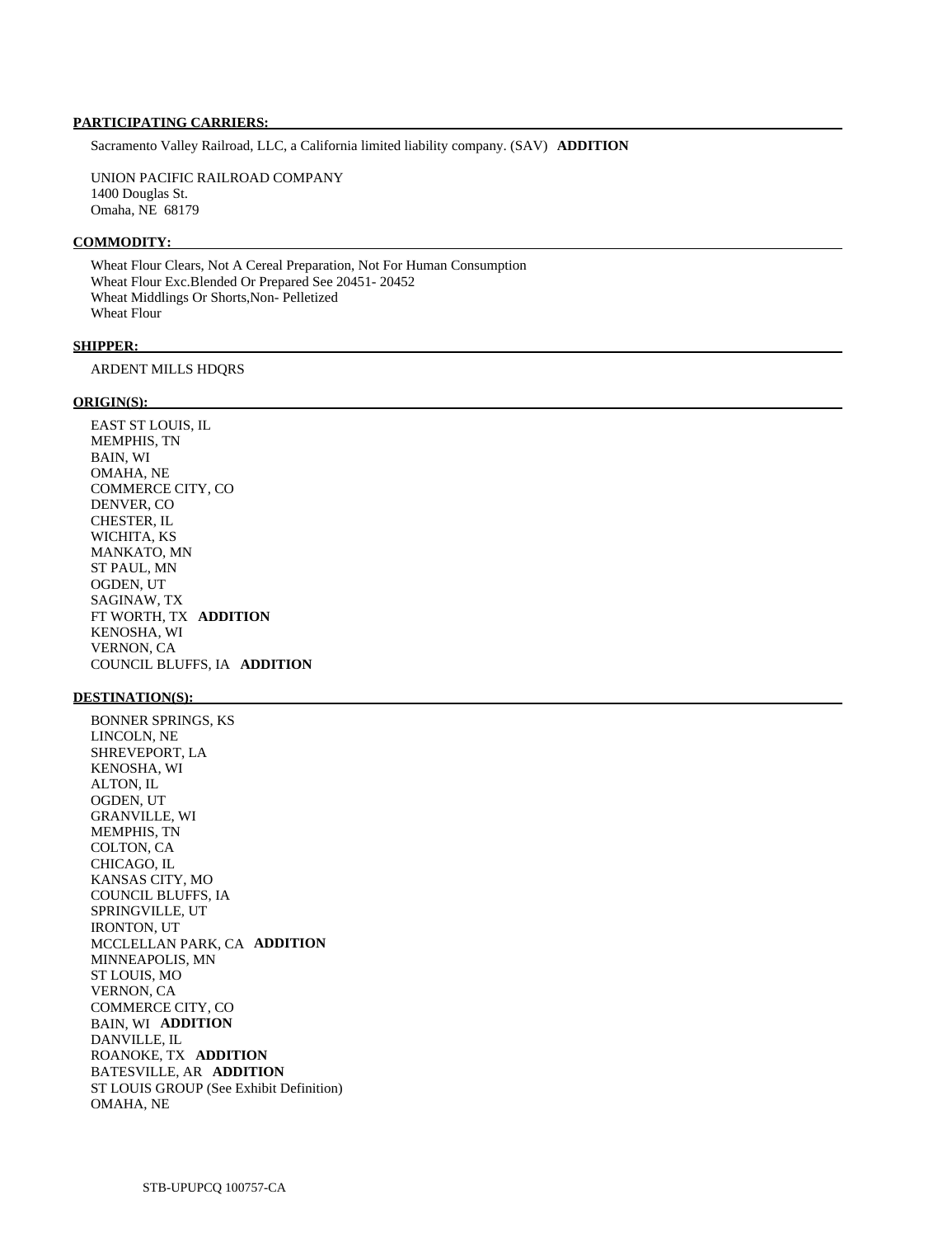#### **PORT(S):**

Not Applicable

#### **DURATION:**

 Effective Date: February 8, 2016 Amendment Effective Date: June 1, 2021 **ADDITION**  Expiration Date: May 31, 2022 **EXTENSION** 

#### **RAIL CAR DATA:**

Carrier Equipment not involved.

#### **RATES & CHARGES:**

 As published in Tariff(s) 4052 Subject to increases.

#### **VOLUME:**

Single Car Shipments

### **SPECIAL FEATURES:**

Special Switching Provision

## **SPECIAL NOTICE:**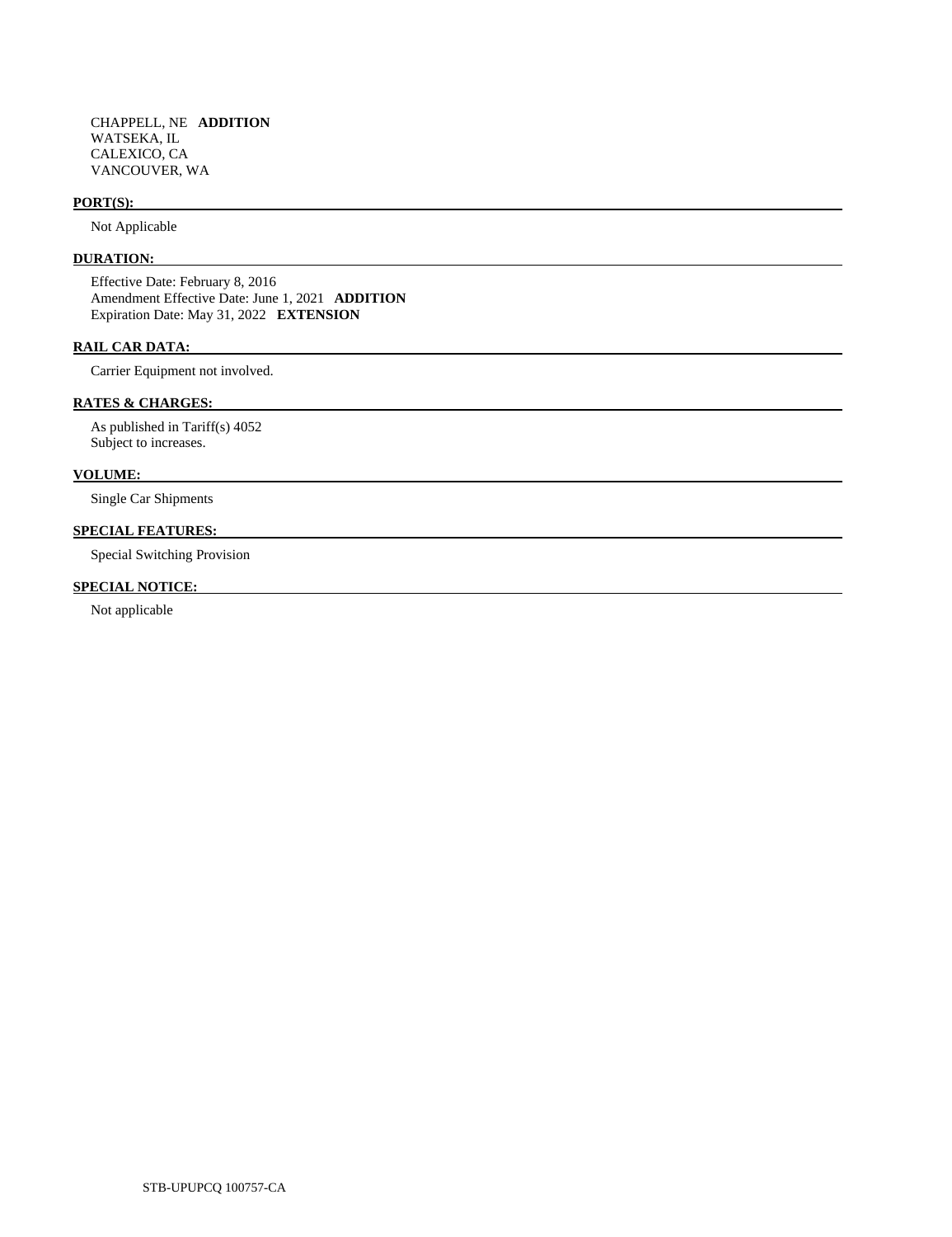ST LOUIS GROUP consist of: ST LOUIS, MO EAST ST LOUIS, IL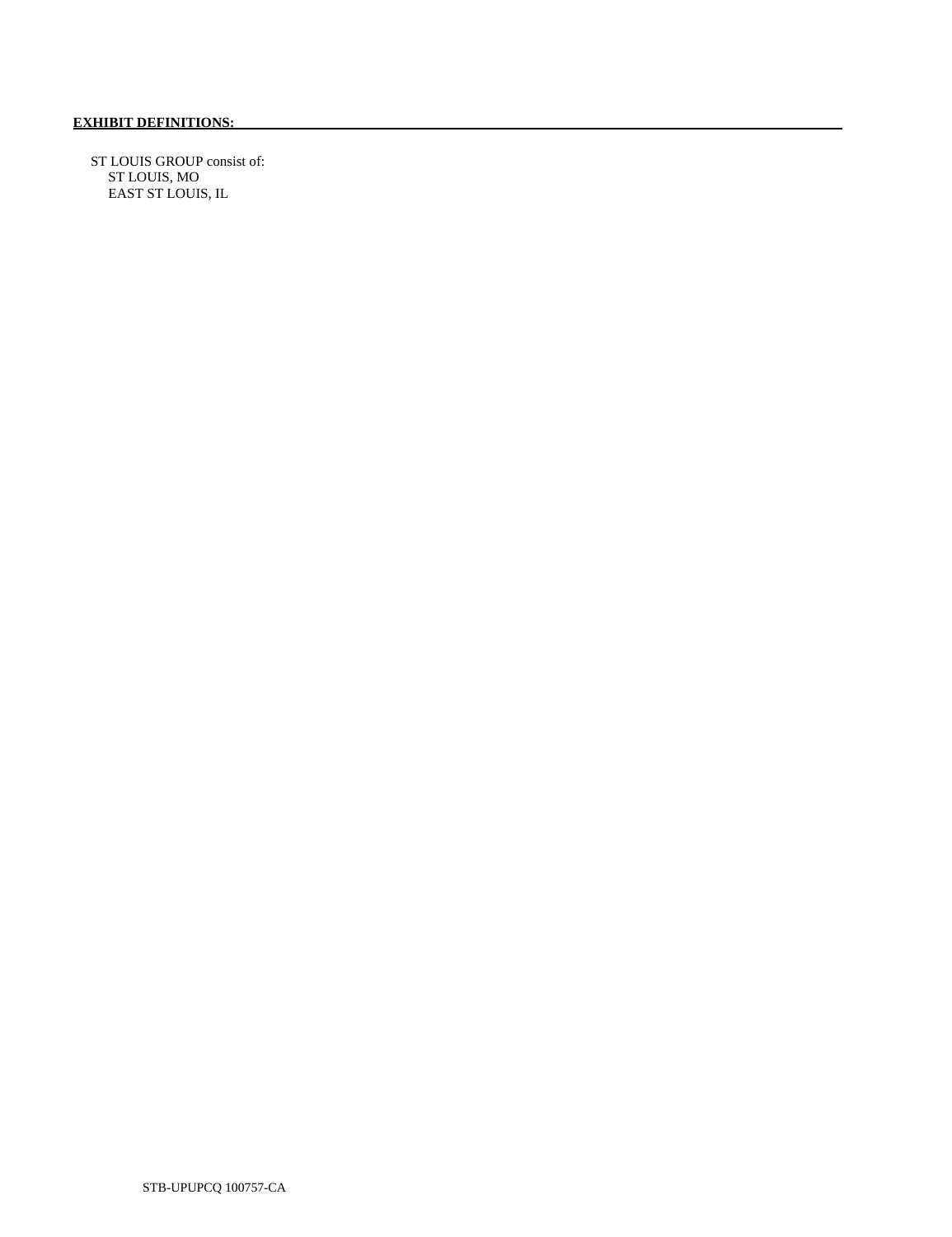

STB-UPUPCQ 101030-AV

# **UNION PACIFIC RAILROAD COMPANY**

# **AMENDED CONTRACT SUMMARY**

**Issued:**  March 29, 2022

**Effective:** June 1, 2021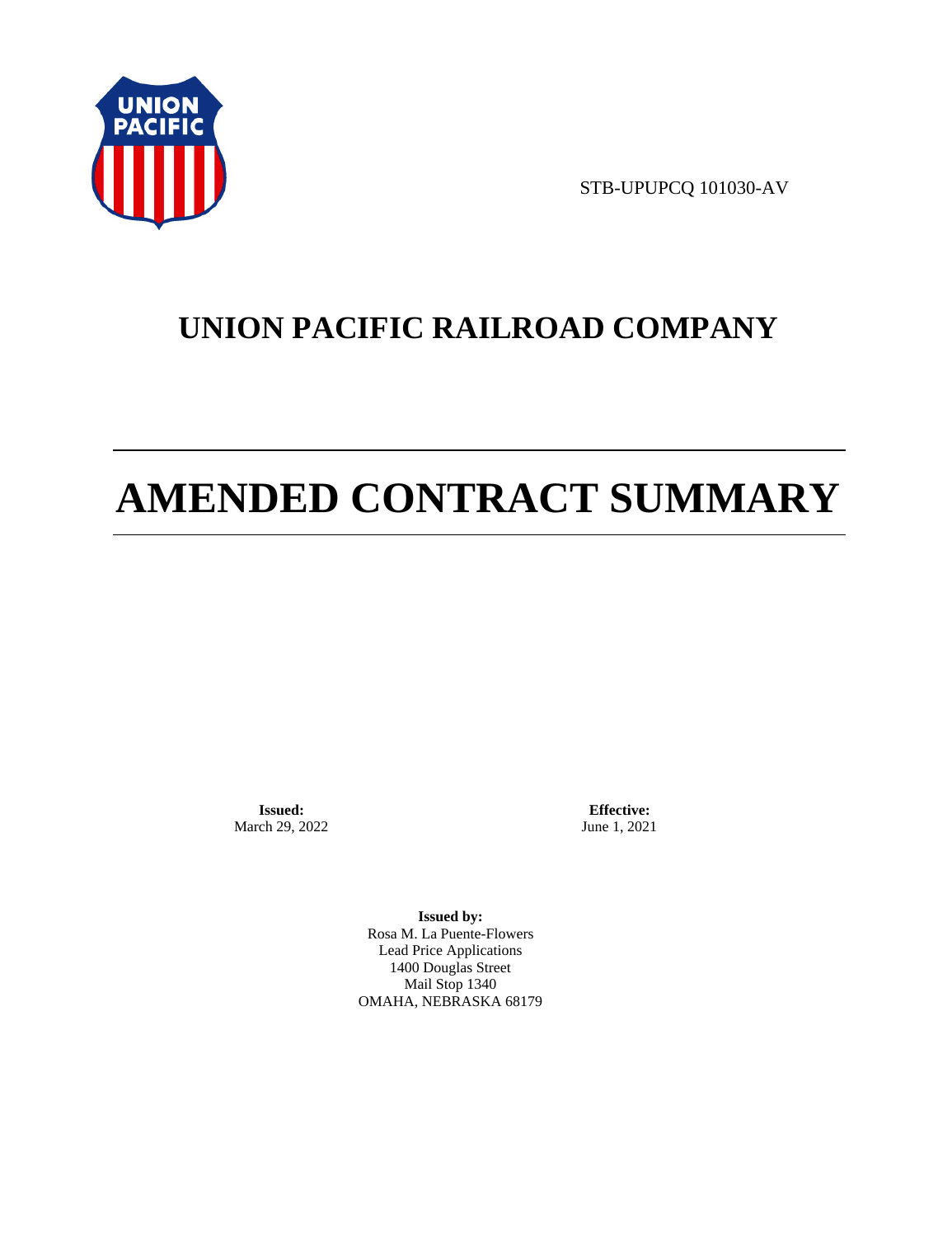UNION PACIFIC RAILROAD COMPANY 1400 Douglas St. Omaha, NE 68179

#### **COMMODITY:**

 Wheat Flour Exc.Blended Or Prepared See 20451- 20452 Wheat Flour Clears, Not A Cereal Preparation, Not For Human Consumption Wheat Middlings Or Shorts,Pelletized Wheat Middlings Or Shorts,Non- Pelletized

#### **SHIPPER:**

ITALGRANI USA INC

#### **ORIGIN(S):**

 ST LOUIS, MO LEES SUMMIT, MO IVORY, MO

#### **DESTINATION(S):**

 GORMAN, TX CHICAGO, IL OKLAHOMA CITY, OK OGDEN, UT KANSAS CITY, MO KANSAS CITY, KS LEES SUMMIT, MO ST LOUIS, MO CALEXICO, CA ARROWHEAD, NV ALTUS, OK CHICKASHA, OK SAGINAW, TX MFC SPUR, LA LINCOLN, NE PARIS, TX EL PASO, TX VAN BUREN, AR NACOGDOCHES, TX DURANT, OK WENDELL, ID **ADDITION**  GOODING, ID **ADDITION**  VALLA, CA AMES, IA SANTA FE SPRINGS, CA LE COMPTE, LA ABILENE, TX GIDDINGS, TX SEGUIN, TX TEMPLE, TX VANCOUVER, WA GONZALES, TX COMMERCE CITY, CO SECO, AZ SHREVEPORT, LA

#### **PORT(S):**

Not Applicable

#### **DURATION:**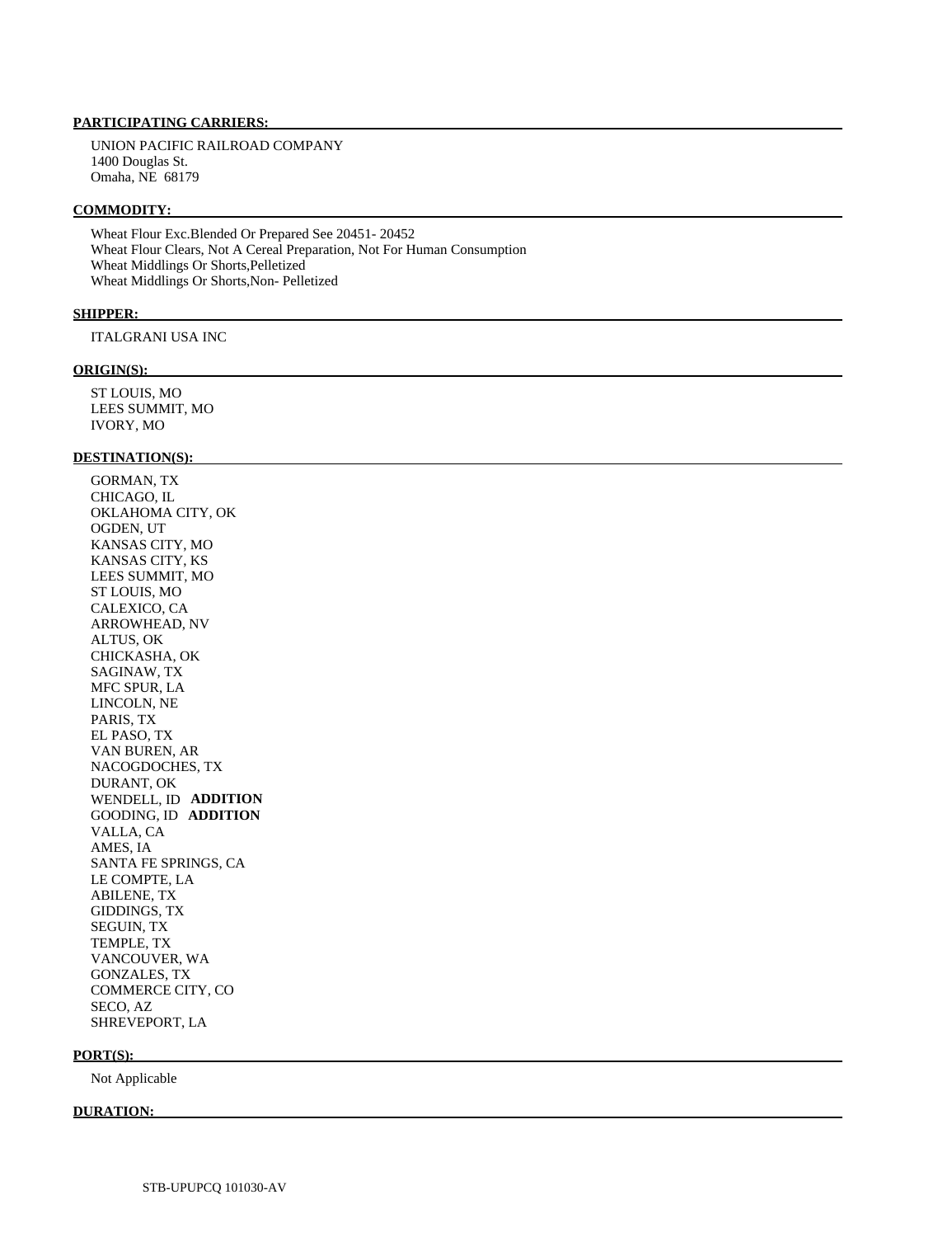Effective Date: October 1, 2016 Amendment Effective Date: June 1, 2021 **ADDITION**  Expiration Date: May 31, 2022 **EXTENSION** 

## **RAIL CAR DATA:**

No cars dedicated to service under this Contract. Cars are provided on a common carrier basis only.

## **RATES & CHARGES:**

 As published in Tariff(s) 4050 Subject to increases.

## **VOLUME:**

Single Car Shipments

## **SPECIAL FEATURES:**

Special Switching Provision

# **SPECIAL NOTICE:**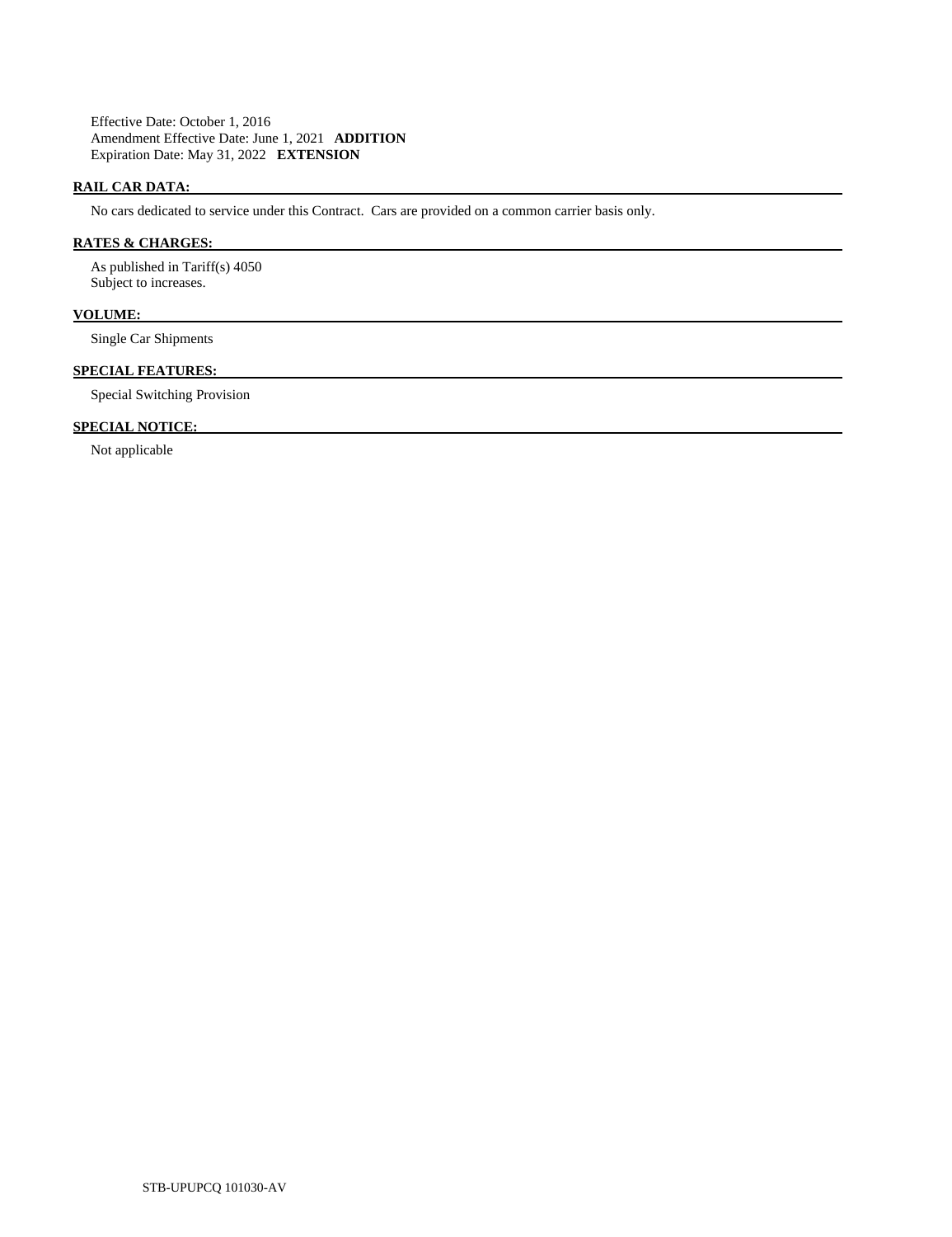

STB-UPUPCQ 101592-24

# **UNION PACIFIC RAILROAD COMPANY**

# **AMENDED CONTRACT SUMMARY**

**Issued:**  March 29, 2022

**Effective:** June 1, 2021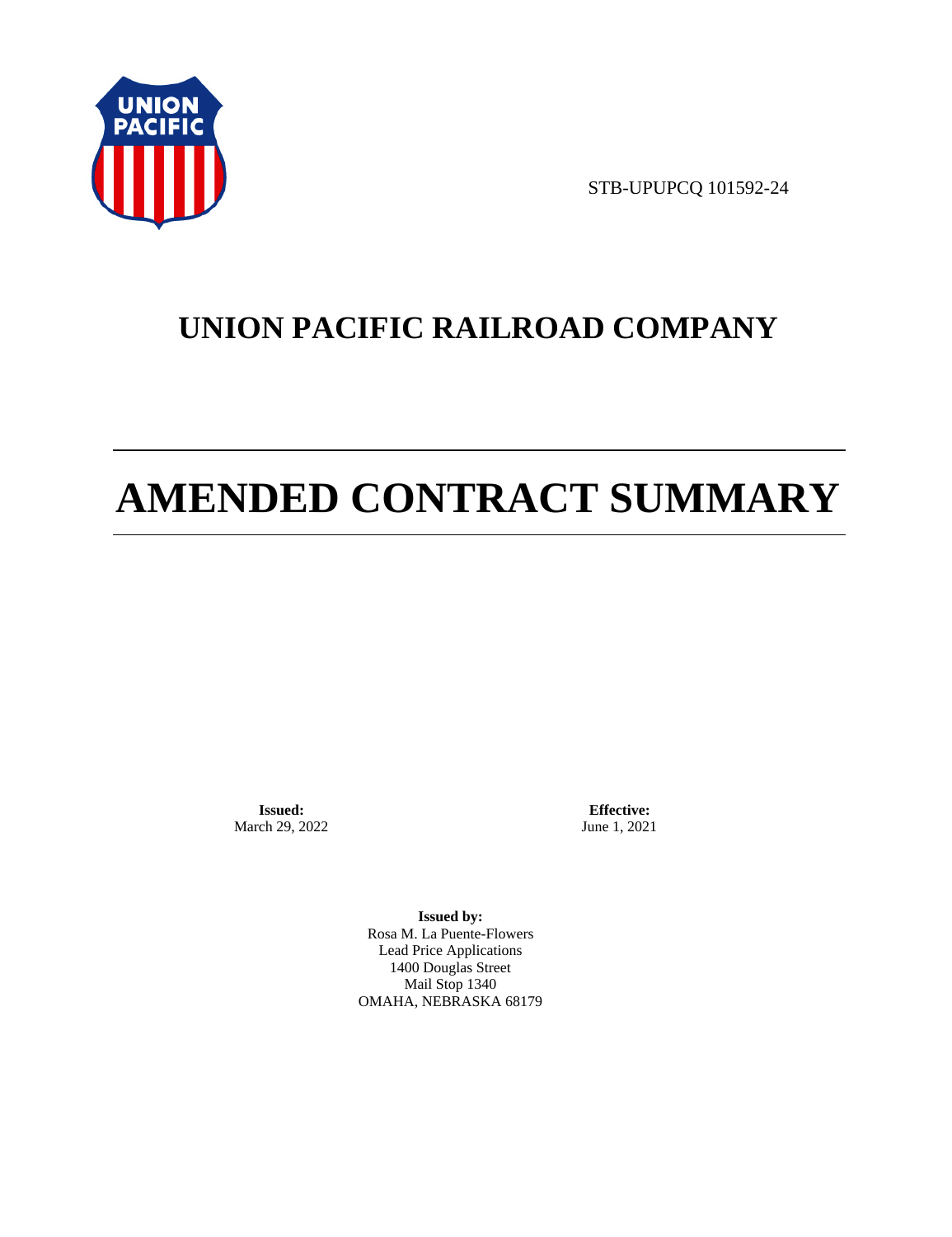UNION PACIFIC RAILROAD COMPANY 1400 Douglas St. Omaha, NE 68179

#### **COMMODITY:**

 Grits, Nec Corn Meal Corn Flour Corn Meal Or Flour Exc.Animal Or Poultry Feed See 20421- 20423 Flour Or Other Grain Mill Products,Nec **ADDITION**  Wheat, Cracked Or Ground, Steamed And Dried (Bulgur Or Bulghur), For Human Consumption, Requiring Further Cooking **DELETION**  Corn Flour Or Meal With Other Ingredients **DELETION** 

#### **SHIPPER:**

 BUNGE LIMITED BUNGE NORTH AMERICA INC

#### **ORIGIN(S):**

 ATCHISON, KS CRETE, NE **ADDITION**  CHICAGO, IL **ADDITION**  DANVILLE, IL **ADDITION**  EAST ST LOUIS, IL **ADDITION**  KANSAS CITY, MO **ADDITION**  SCOTT CITY, MO **ADDITION**  SEMO PORT, MO **ADDITION** 

#### **DESTINATION(S):**

 CHICAGO, IL MEMPHIS, TN **ADDITION**  LAREDO, TX OMAHA, NE ST LOUIS, MO **ADDITION**  PLASTER CITY, CA **ADDITION**  MOUNT PLEASANT, TX **ADDITION**  CHANNELVIEW, TX **ADDITION**  HOUSTON, TX **ADDITION**  EAST ST LOUIS, IL **ADDITION**  KANSAS CITY, MO **ADDITION**  SPARKS, NV **ADDITION**  MODESTO, CA **ADDITION**  CEDAR RAPIDS, IA **ADDITION**  SAN ANTONIO, TX **ADDITION** 

#### **PORT(S):**

Not Applicable

#### **DURATION:**

 Effective Date: July 1, 2017 Amendment Effective Date: June 1, 2021 **ADDITION**  Expiration Date: May 31, 2022 **EXTENSION** 

### **RAIL CAR DATA:**

No cars dedicated to service under this Contract. Cars are provided on a common carrier basis only.

#### **RATES & CHARGES:**

As published in Tariff(s) 4050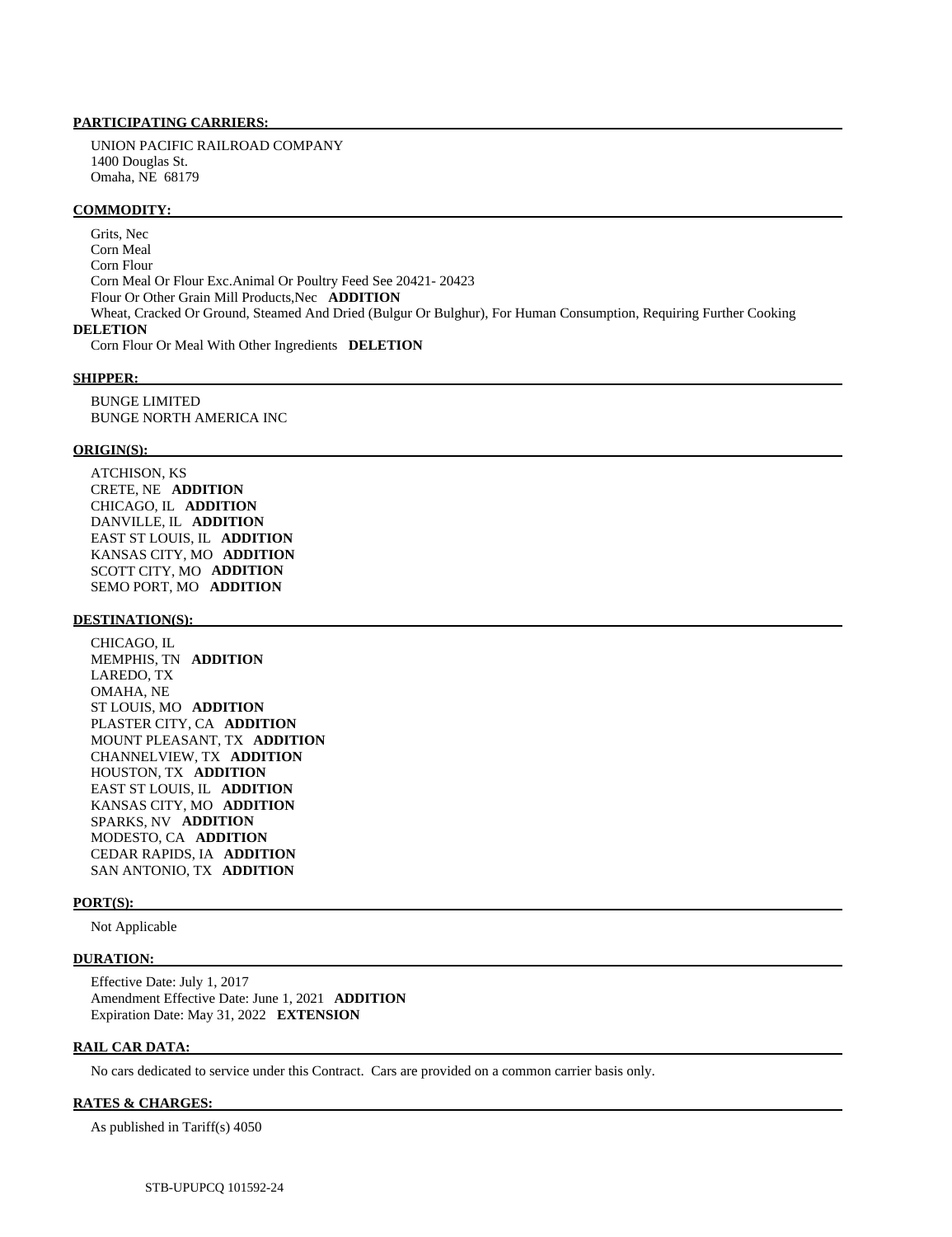## **VOLUME:**

Single Car Shipments

# **SPECIAL FEATURES:**

Special Switching Provision

# **SPECIAL NOTICE:**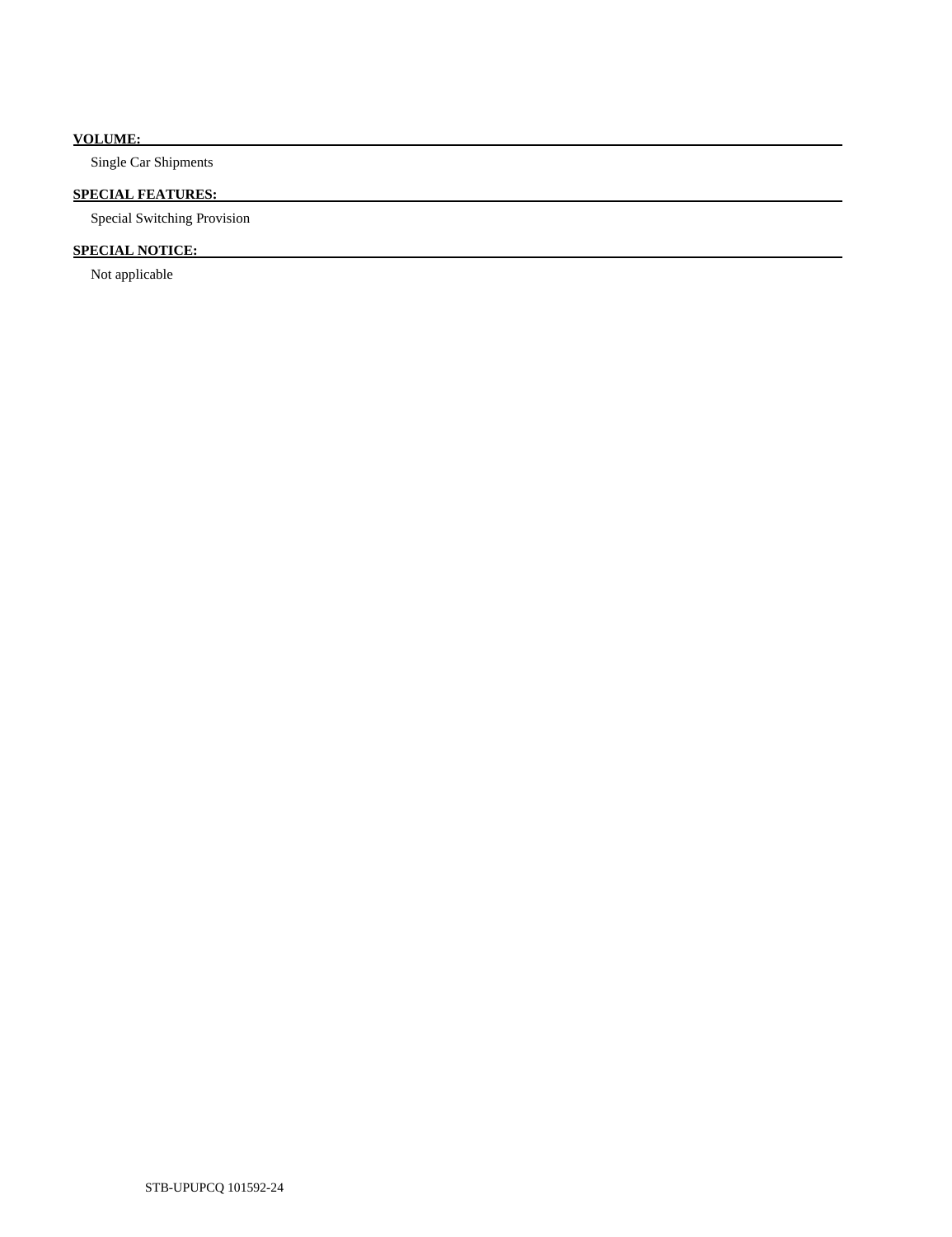

STB-UPUPCQ 102124-W

# **UNION PACIFIC RAILROAD COMPANY**

# **AMENDED CONTRACT SUMMARY**

**Issued:**  March 31, 2022

**Effective:** September 1, 2021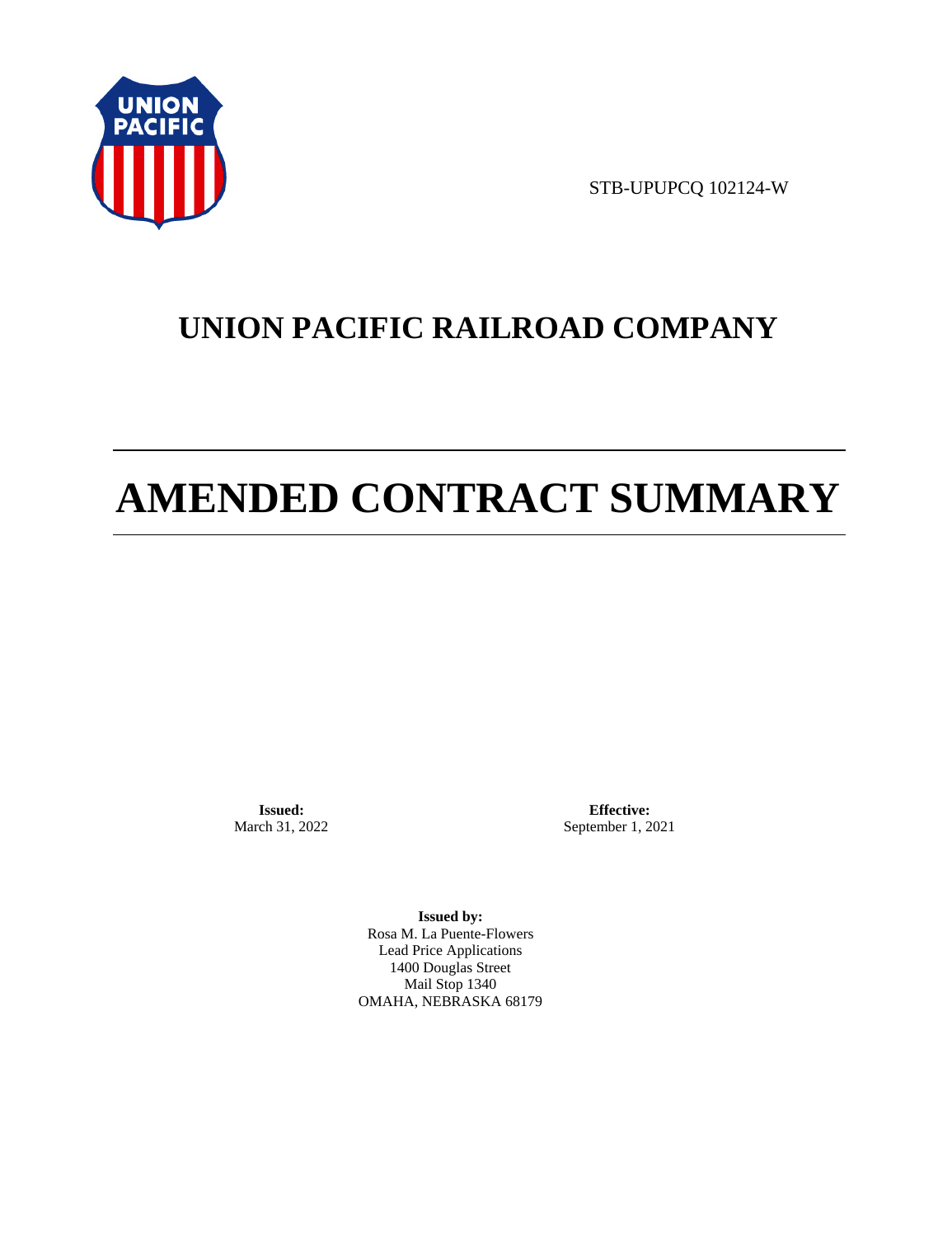UNION PACIFIC RAILROAD COMPANY 1400 Douglas St. Omaha, NE 68179

#### **COMMODITY:**

 Soybeans,Dried, Organically Grown Free Of Fertilizer & Or Pesticide Applications Barley Corn Exc.Popcorn See 01152 Wheat Exc.Buckwheat See 01139 Corn,Organically Grown Free Of Fertilizer & Or Pesticide Applications Wheat,Organically Grown Free Of Fertilizer & Or Pesticide Applications

#### **SHIPPER:**

SUNRISE FOODS INTERNATIONAL INC

#### **ORIGIN(S):**

 ASHTON, ID REDWOOD FALLS, MN LITTLE ROCK, AR EASTPORT, ID COZAD, NE GRANITE CITY, IL HERCULANEUM, MO NORTH LITTLE ROCK, AR

#### **DESTINATION(S):**

 WINONA, MN CENTRAL POINT, OR PETALUMA, CA WILLIAMS, CA HATCH, CA EAST ST LOUIS, IL CHICAGO, IL MODESTO, CA EAST MODESTO, CA COLLINSTON, UT WORDEN, OR CHINESE CAMP, CA STOCKTON, CA WARNERVILLE, CA TRAVER, CA COMMERCE CITY, CO **ADDITION**  OGDEN, UT **ADDITION**  CA - FRESNO AGS (See Exhibit Definition) CA - SACRAMENTO AGS (See Exhibit Definition)

#### **PORT(S):**

Not Applicable

#### **DURATION:**

 Effective Date: September 1, 2018 Amendment Effective Date: September 1, 2021 **ADDITION**  Expiration Date: August 31, 2022 **EXTENSION** 

#### **RAIL CAR DATA:**

No cars dedicated to service under this Contract. Cars are provided on a common carrier basis only.

#### **RATES & CHARGES:**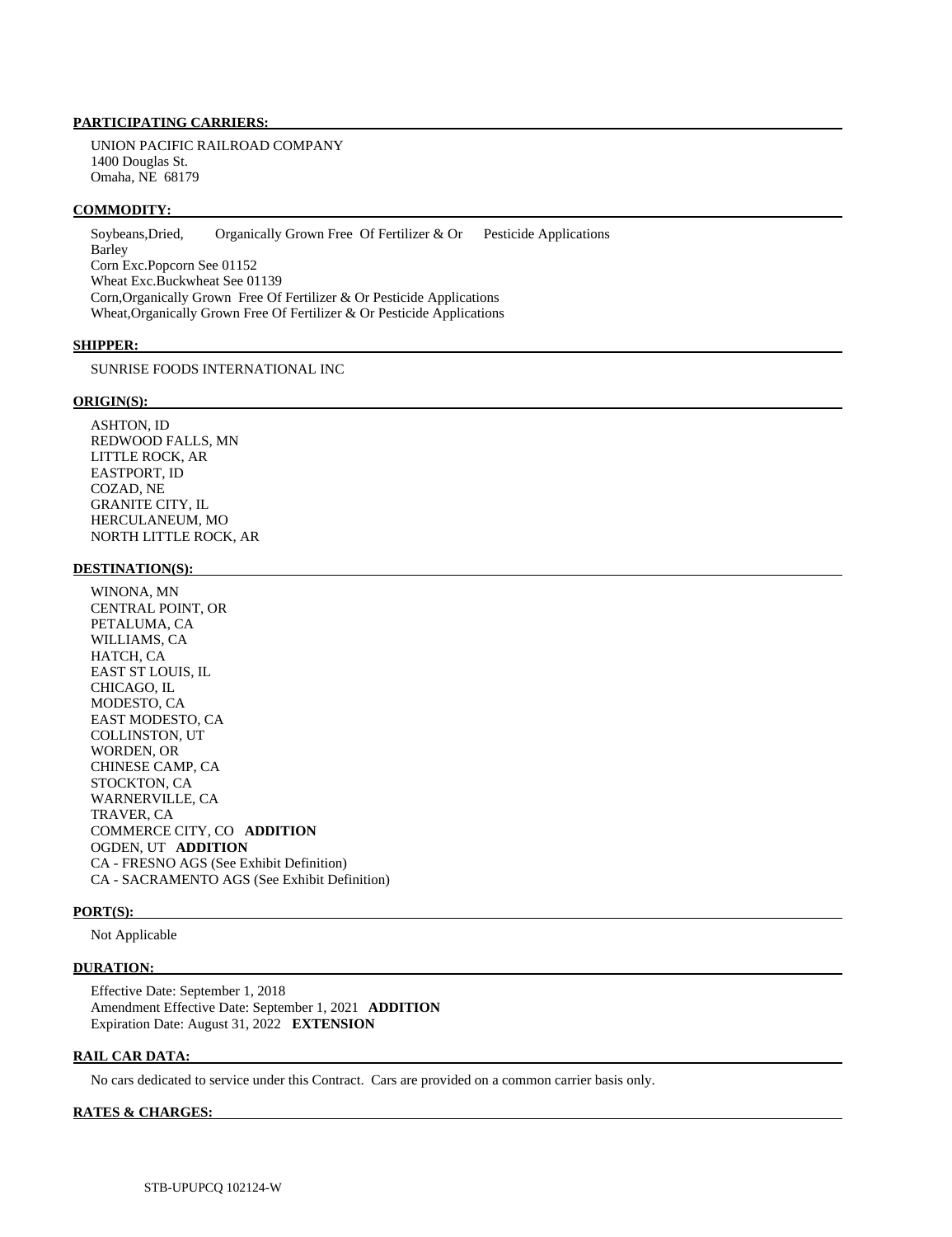Not applicable

# **VOLUME:**

Single Car Shipments

# **SPECIAL FEATURES:**

Special Switching Provision

# **SPECIAL NOTICE:**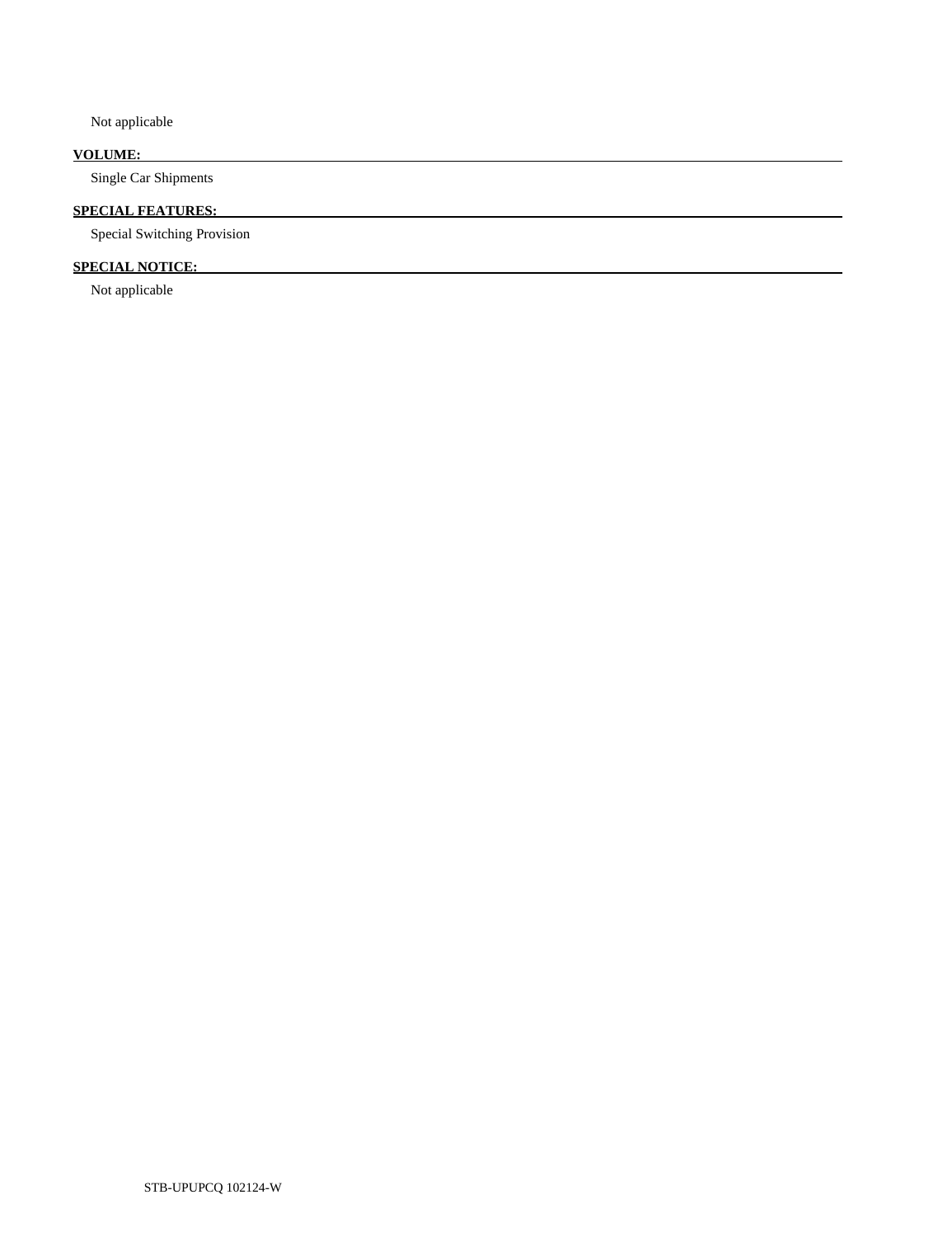CA - FRESNO AGS consist of: AGNEW, CA ALPAUGH, CA AROMAS, CA ATASCADERO, CA BAHIA, CA BEALVILLE, CA BENA, CA BERENDA, CA BERRYESSA, CA BETTERAVIA JUNCTION, CA BIOLA JUNCTION, CA BOLSA, CA BORDEN, CA BRADLEY, CA BROMELA, CA CABERNET, CA CABLE, CA CALIENTE, CA CALLENDER, CA CALWA, CA CAMERON, CA CAMPBELL, CA CAMPHORA, CA CANTIL, CA CARNADERO, CA CASTRO, CA CASTROVILLE, CA CAWELO, CA CHAFFEE, CA CHORRO, CA CHOWCHILLA, CA CLIFF, CA COOPER, CA CORCORAN, CA CORPORAL, CA COYOTE, CA CREAL, CA CREEGAN, CA CUESTA, CA DELANO, CA DEVON, CA DOUGHERTY, CA EARLIMART, CA EAST SAN LUIS OBIS, CA EDISON, CA FAMOSO, CA FELTON, CA FLETA, CA FOWLER, CA FRESNO, CA GIANT, CA GILROY, CA GOBLE, CA GONZALES, CA SPLC CA, GOSHEN (SPLC as described in OPSL 6000 series.) GOSHEN JCT, CA GUADALUPE, CA HIGBY, CA HOLLISTER, CA IRRIGOSA, CA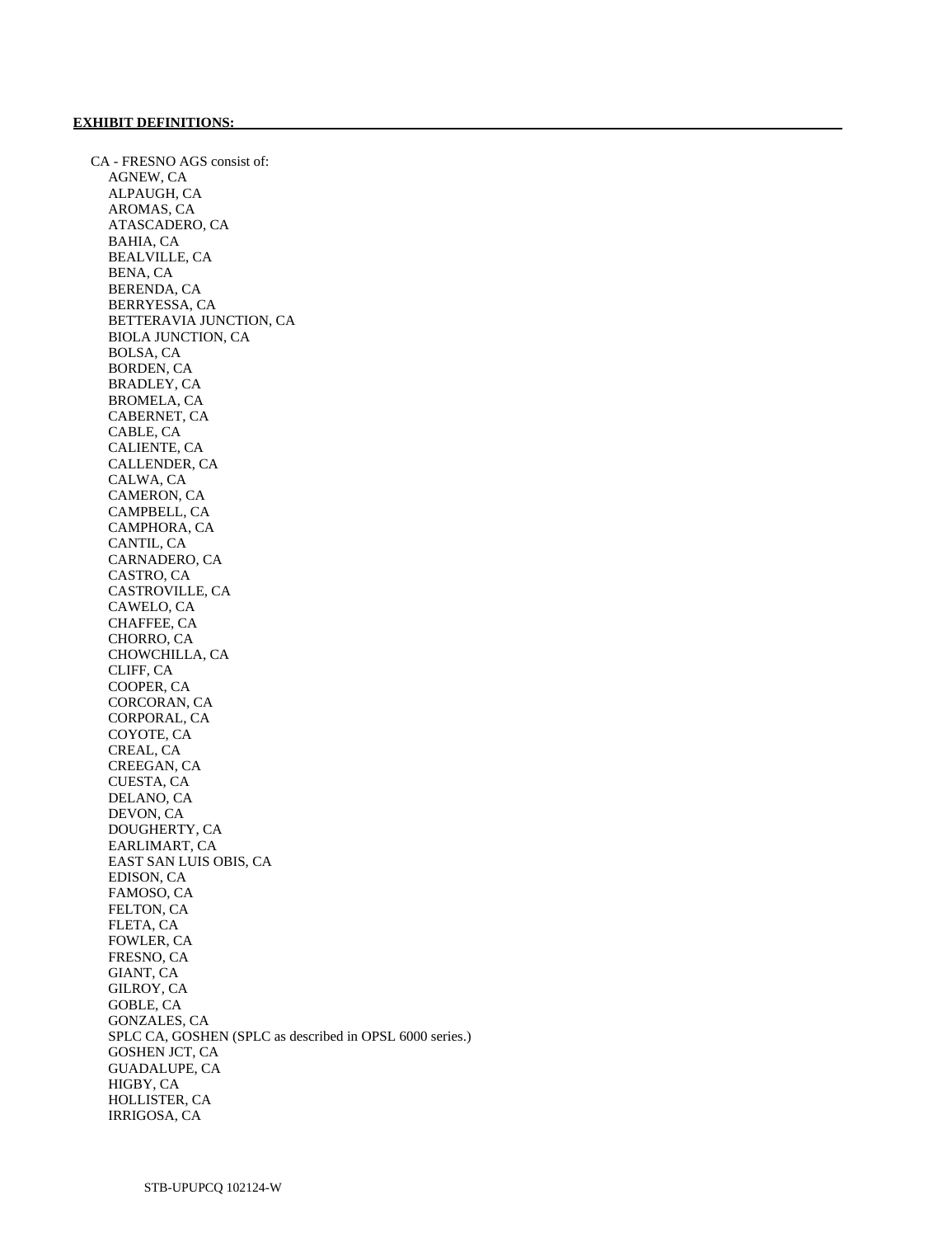JASTRO, CA KERN JCT, CA KING CITY, CA KINGSBURG, CA KRUG, CA LERDO, CA LICK, CA LINGARD, CA LOGAN, CA LUTHER, CA MADERA, CA MALAGA, CA MARCEL, CA MCFARLAND, CA MCKAY, CA MOJAVE, CA MOLUS, CA MONOLITH, CA MONTA VISTA, CA MORGAN HILL, CA MOSS LANDING, CA MOUNTAIN VIEW, CA NAPA, CA NEIL, CA NORTH SAN JOSE, CA NOTARB, CA OAK GROVE, CA OAK KNOLL, CA OAKVILLE, CA OCEANO, CA OLYMPIA, CA PASO ROBLES, CA PENTLAND, CA PERMANENTE, CA PERRY, CA PISMO, CA PIXLEY, CA ROSAMOND, CA ROWEN, CA RUCKER, CA RUTHERFORD, CA SACO, CA SALINAS, CA SALTDALE, CA SAN ARDO, CA SAN JOSE, CA SAN LUCAS, CA SAN LUIS OBISPO, CA SAN MARTIN, CA SAN MIGUEL, CA SAN PABLO, CA SANBORN, CA SANTA CLARA, CA SANTA MARGARITA, CA SARGENT, CA SEARLES, CA SEBASTIANA, CA SELMA, CA SERRANO, CA SLATER, CA SOLEDAD, CA SPANGLER, CA SPENCE, CA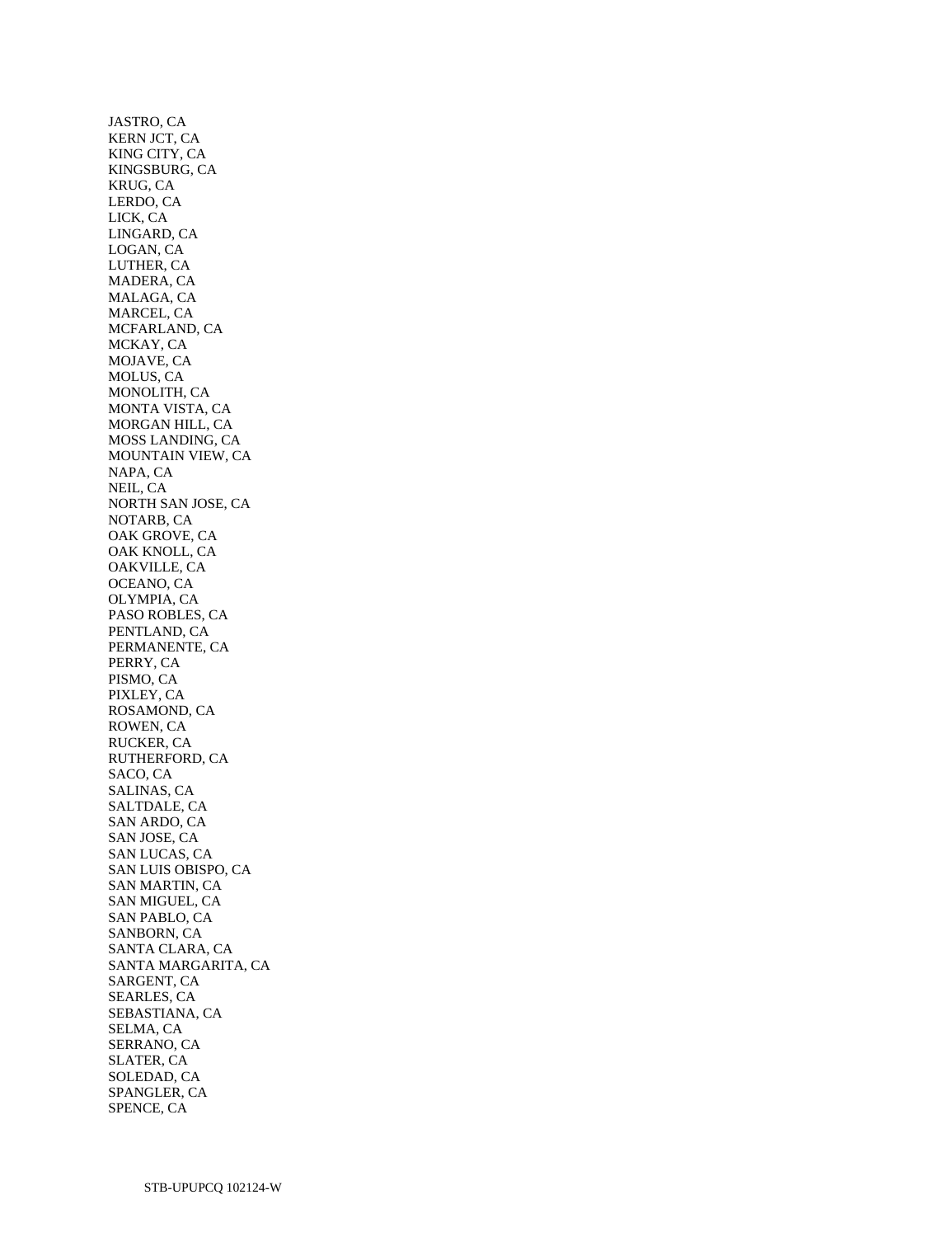SPRECKELS JCT, CA ST HELENA, CA SUMMIT SWITCH, CA SUN MAID, CA SUNNYVALE, CA TAFT, CA TAGUS, CA TEHACHAPI, CA TEMPLETON, CA THOMANN, CA TIPTON, CA TOLENAS, CA TRAVER, CA TRONA, CA TULARE, CA UNION, CA VASONA, CA VINLAND, CA W SANTA BARBARA, CA WALDORF, CA WALONG, CA WAYNE, CA WESTEND, CA WOODFORD, CA WOODLAKE, CA WUNPOST, CA YOUNTVILLE, CA CA - SACRAMENTO AGS consist of: ALAMEDA, CA ALBA, CA ALBRAE, CA ALICIA, CA ALTAMONT, CA ALVARADO, CA ALVISO, CA ANTELOPE, CA ANTIOCH, CA APPLEGATE, CA ATHERTON, CA ATLANTA, CA ATWATER, CA AUBURN, CA AVON, CA BAUMBERG, CA BAYSHORE, CA BEAR CREEK, CA BELLE HAVEN, CA BELMONT, CA BENALI, CA BENICIA, CA BERKELEY, CA BIXLER, CA BLACKLANDS, CA BLUE CANON, CA BOMBAY, CA BOWMAN, CA BOYD, CA BRENTWOOD, CA BRISBANE, CA BROCK, CA BRONCO, CA BURLINGAME, CA BYRON, CA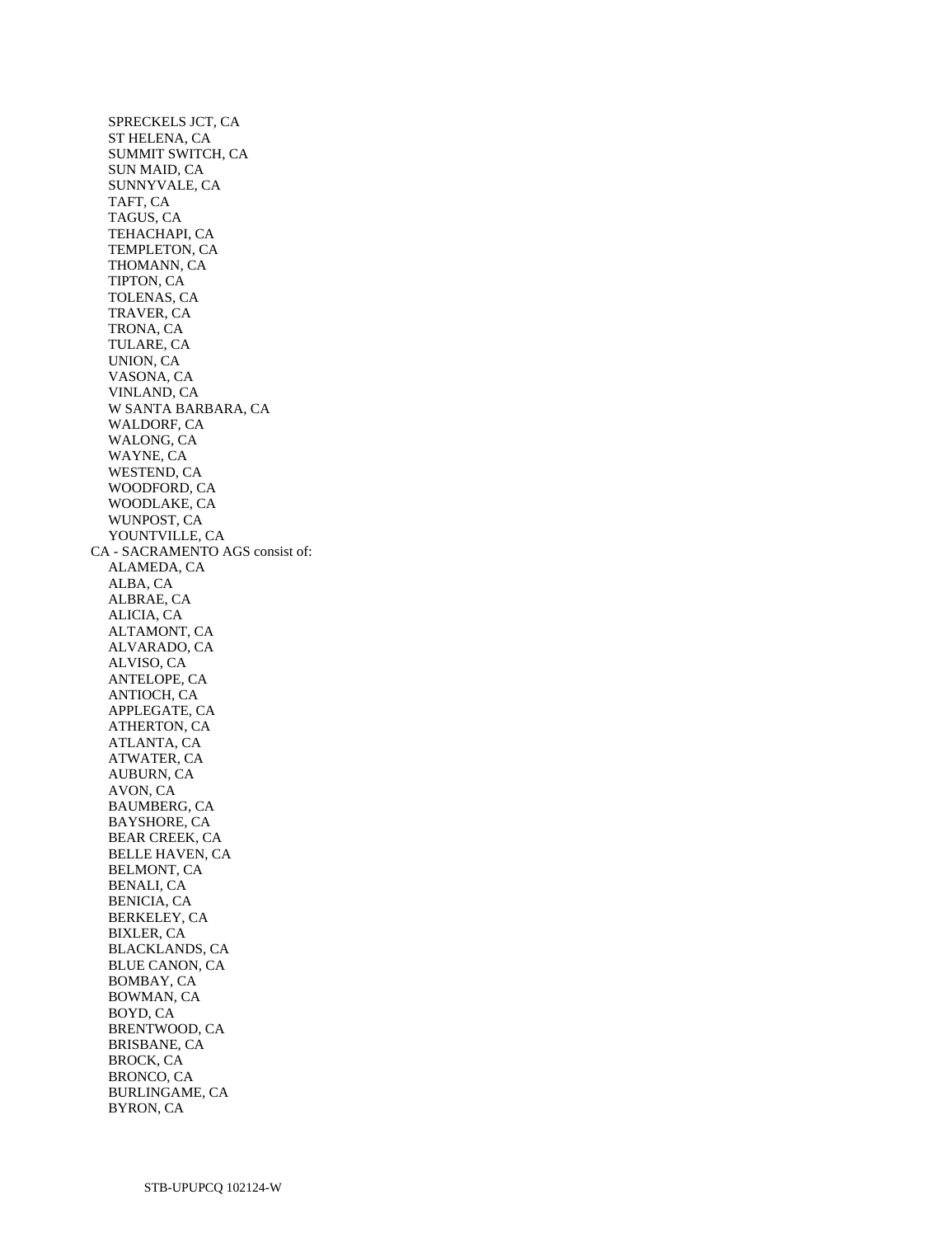CALLA, CA CANNON, CA CAPE HORN, CA CARBONDALE, CA CARPENTER, CA CASTLE, CA CENTRALIA, CA CERES, CA CHEMURGIC, CA CHEROKEE, CA CISCO, CA CITRUS, CA CLAY, CA CLIPPER GAP, CA COCHRAN, CA COLFAX, CA CONCORD, CA CORDOVA, CA CROCKETT, CA DANTONI JUNCTION, CA DECOTO, CA DEL PASO, CA DELHI, CA DETOUR, CA DIXON, CA DRAWBRIDGE, CA DU PONT, CA EAST ANTIOCH, CA EAST APPLEGATE, CA EAST OAKLAND, CA EAST SIDE, CA EAST STOCKTON, CA EL PINAL, CA ELK GROVE, CA ELMHURST, CA ELMIRA, CA ELVAS, CA EMERYVILLE, CA EMIGRANT GAP, CA ERLE, CA ESCALON, CA ESTUDILLO, CA EWING, CA FERGUS, CA FLORIN, CA FLORIN RD, CA FLORIN ROAD, CA FOOTHILL, CA FRANKLIN, CA FREMONT, CA FRENCH CAMP, CA FRUITRIDGE, CA FRUITVALE, CA GALT, CA GILLIS, CA GLOBE, CA GOLD RUN, CA GUILD, CA HATCH, CA HAYWARD, CA HEARST, CA HENDERSON, CA HERCULES, CA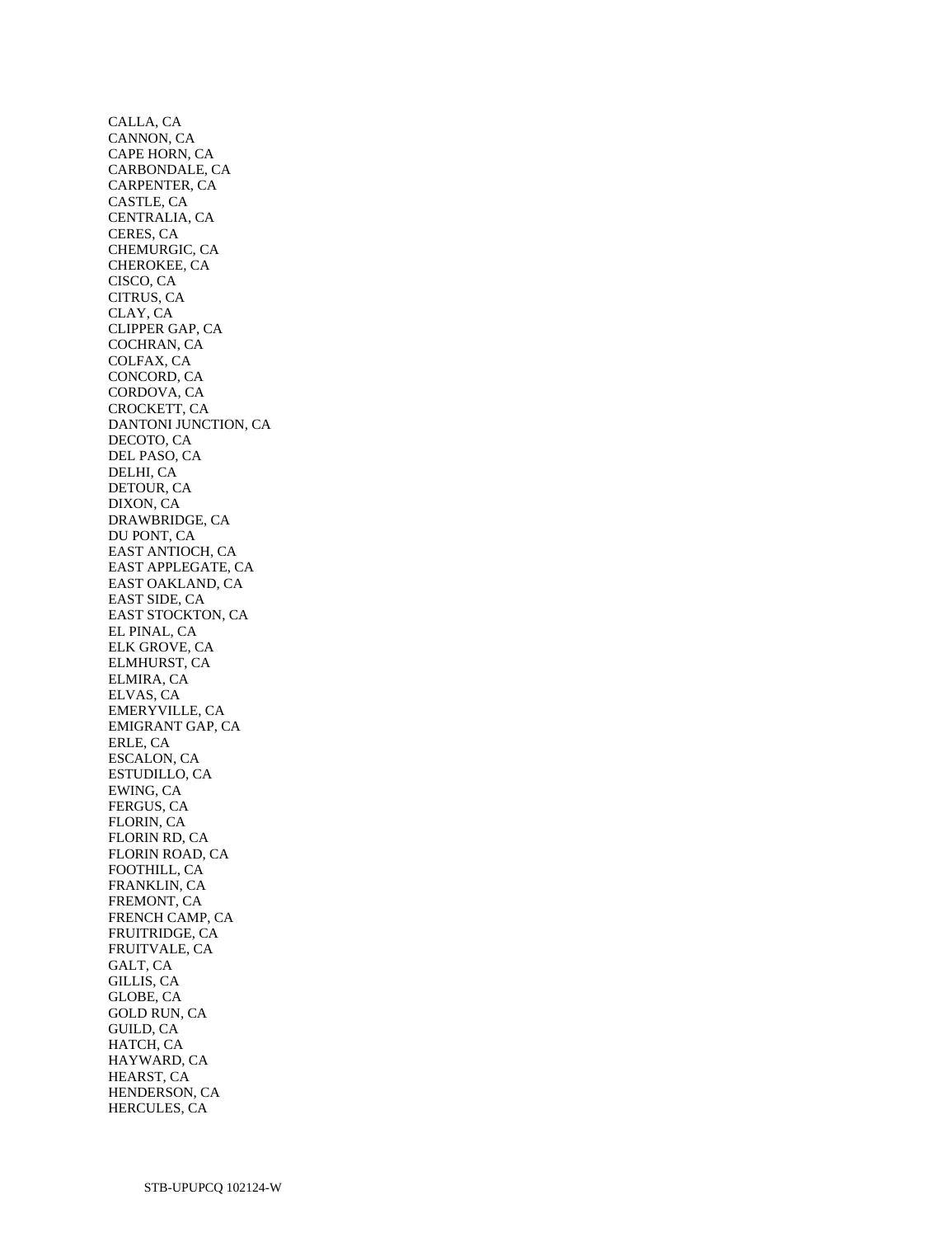HERSHEY, CA HOLT, CA INDIAN HILL, CA IONE, CA IRVINGTON, CA JANNEY, CA JOHNSTON, CA KEARNEY, CA KENWOOD, CA KETTLEMAN, CA KEYES, CA KINGDON, CA KNIGHTSEN, CA KOHLER, CA LAGUNA, CA LAGUNA CREEK, CA LANE, CA LATHROP, CA LINCOLN, CA LINDEN, CA LIVERMORE, CA LIVINGSTON, CA LODI, CA LODI JCT, CA LOOMIS, CA LOS MEDANOS, CA MAGRA, CA MANTECA, CA MANTECA JCT, CA MARTELL, CA MARTINEZ, CA MAYHEW, CA MCAVOY, CA MELROSE, CA MENLO PARK, CA MERCED, CA MIDAS, CA MIDDLE RIVER, CA MIDWAY, CA MIKON, CA MILLBRAE, CA MILLS, CA MILPITAS, CA MOCOCO, CA MONSANTO, CA MOORE, CA MOUNKES, CA MT EDEN, CA MULFORD, CA NEED, CA NEW ENGLAND MILL, CA NEWARK, CA NEWCASTLE, CA NEWLOVE, CA NICHOLS, CA NILES, CA NIMBUS, CA NORTON, CA NUMMI, CA OAKLAND, CA OAKLAND INT GATEWAY, CA OAKLAND PIER 58, CA OAKLAND PIER 62, CA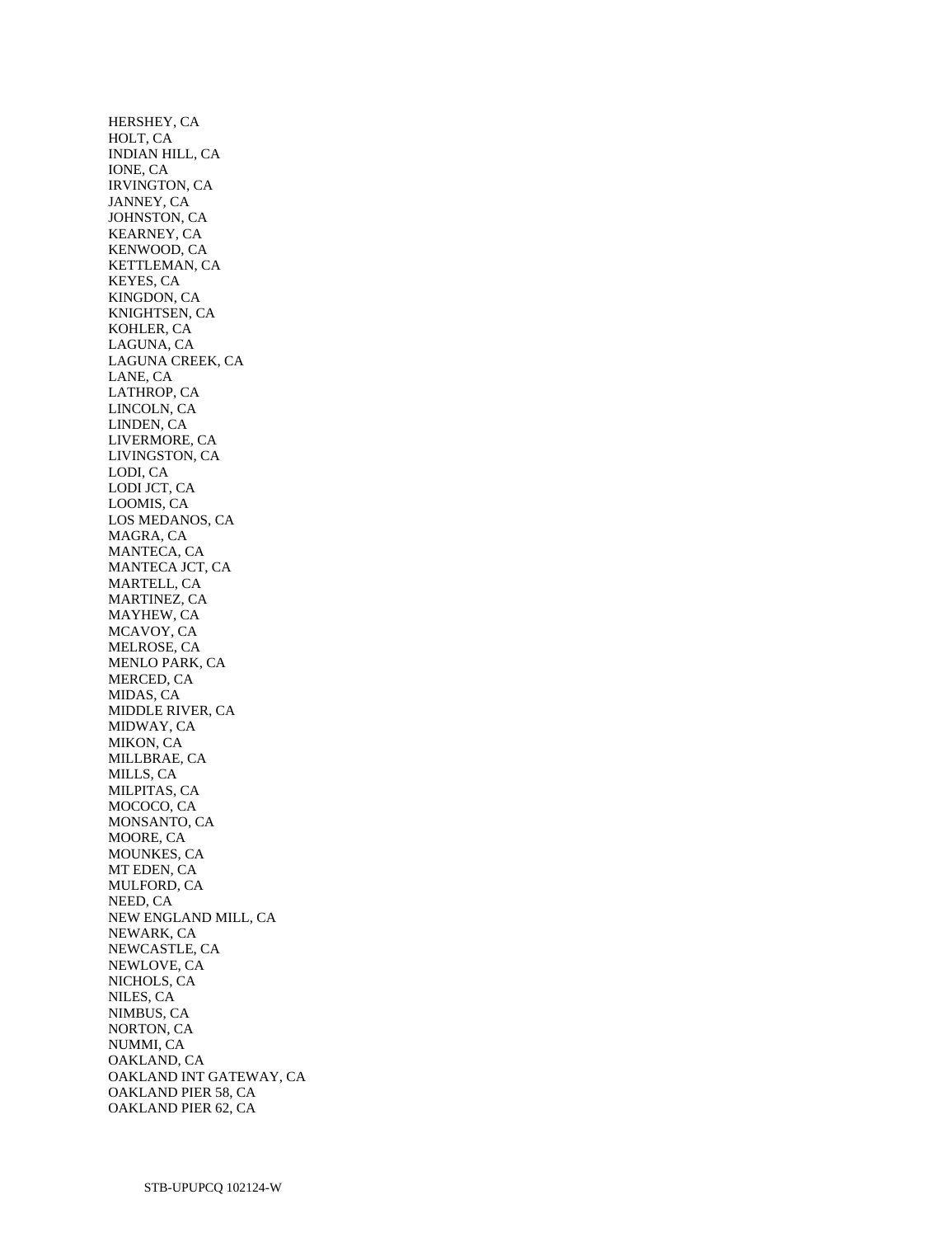OAKLEY, CA OLEUM, CA ORTEGA, CA ORWOOD, CA OSTROM, CA OZOL, CA PABRICO, CA PALO ALTO, CA PEARSON, CA PERKINS, CA PINOLE, CA PITTSBURG, CA PLANEHAVEN, CA PLEASANT GROVE, CA PLEASANTON, CA POLK, CA PORT CHICAGO, CA PORT STOCKTON, CA RADUM, CA RANCHO SECO, CA RAVENSWOOD, CA REDWOOD CITY, CA REDWOOD HARBOR, CA REDWOOD JUNCTION, CA RIPON, CA RIVERVIEW, CA ROBERT, CA ROCKLIN, CA RODEO, CA ROGERS, CA ROSEVILLE, CA RUSSELL, CA SACRAMENTO, CA SALIDA, CA SAN CARLOS, CA SAN FRANCISCO, CA SAN LEANDRO, CA SAN LORENZO, CA SAN MATEO, CA SANDO, CA SANKEY, CA SELBY, CA SHARPS LANE, CA SHELDON, CA SHELL POINT, CA SHINN, CA SHOPS, CA SIMMS, CA SNOBOY, CA SOUTH SAN FRANCISCO, CA STEGE, CA STOCKTON, CA SUCRO, CA SUNSET WHITNEY RANC, CA SWANSTON, CA SWINGLE, CA TERMINOUS JCT, CA THORNTON, CA TOMSPUR, CA TORMEY, CA TOWLE, CA TREMONT, CA TREVARNO, CA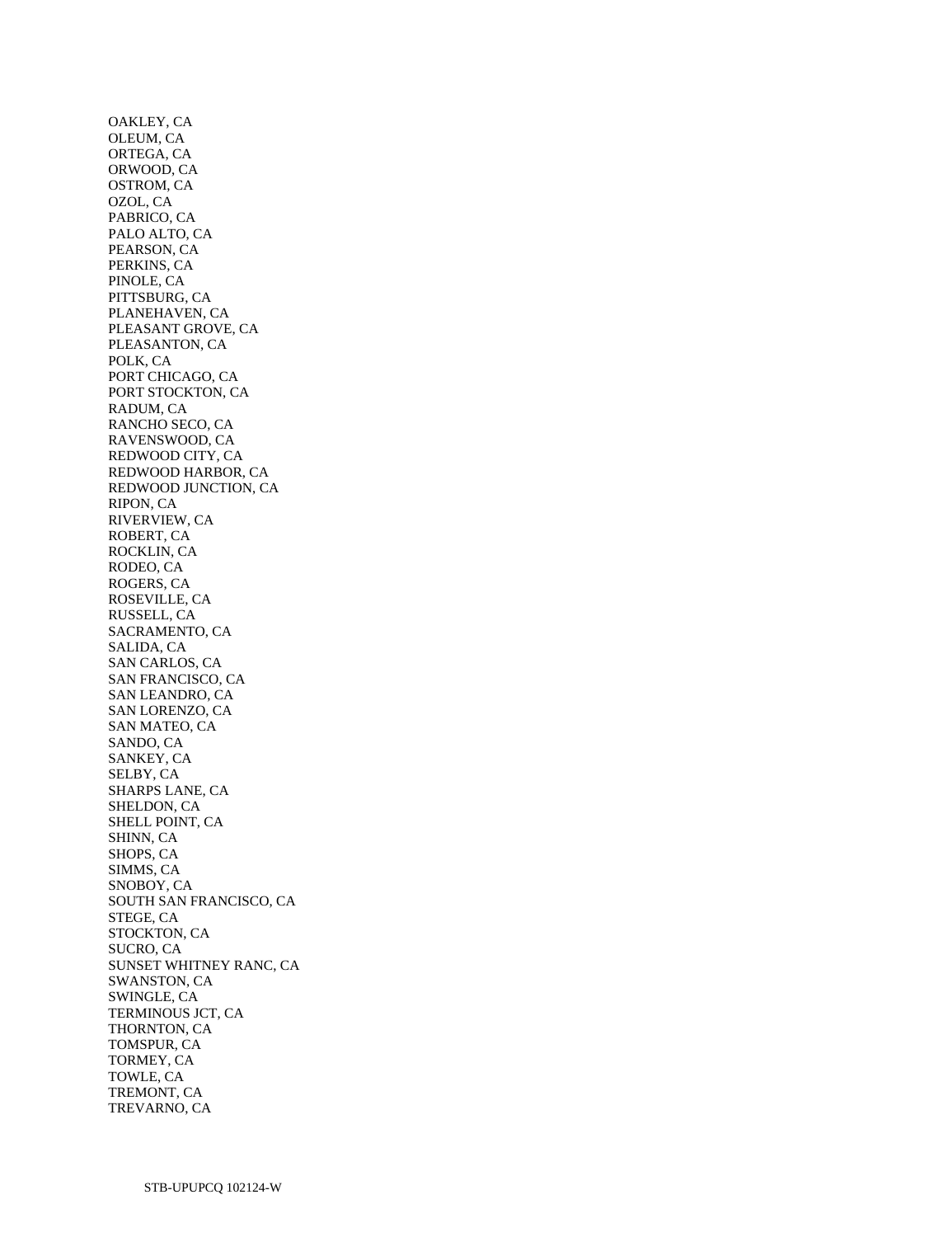TROY, CA TURLOCK, CA TURNER, CA UNION CITY, CA URGON, CA VALIMET, CA VILLINGER, CA WALERGA, CA WARM SPRINGS, CA WESTGATE, CA WILTON, CA WOODSBRO, CA YOLO PORT, CA YOUNGSTOWN, CA ZEE, CA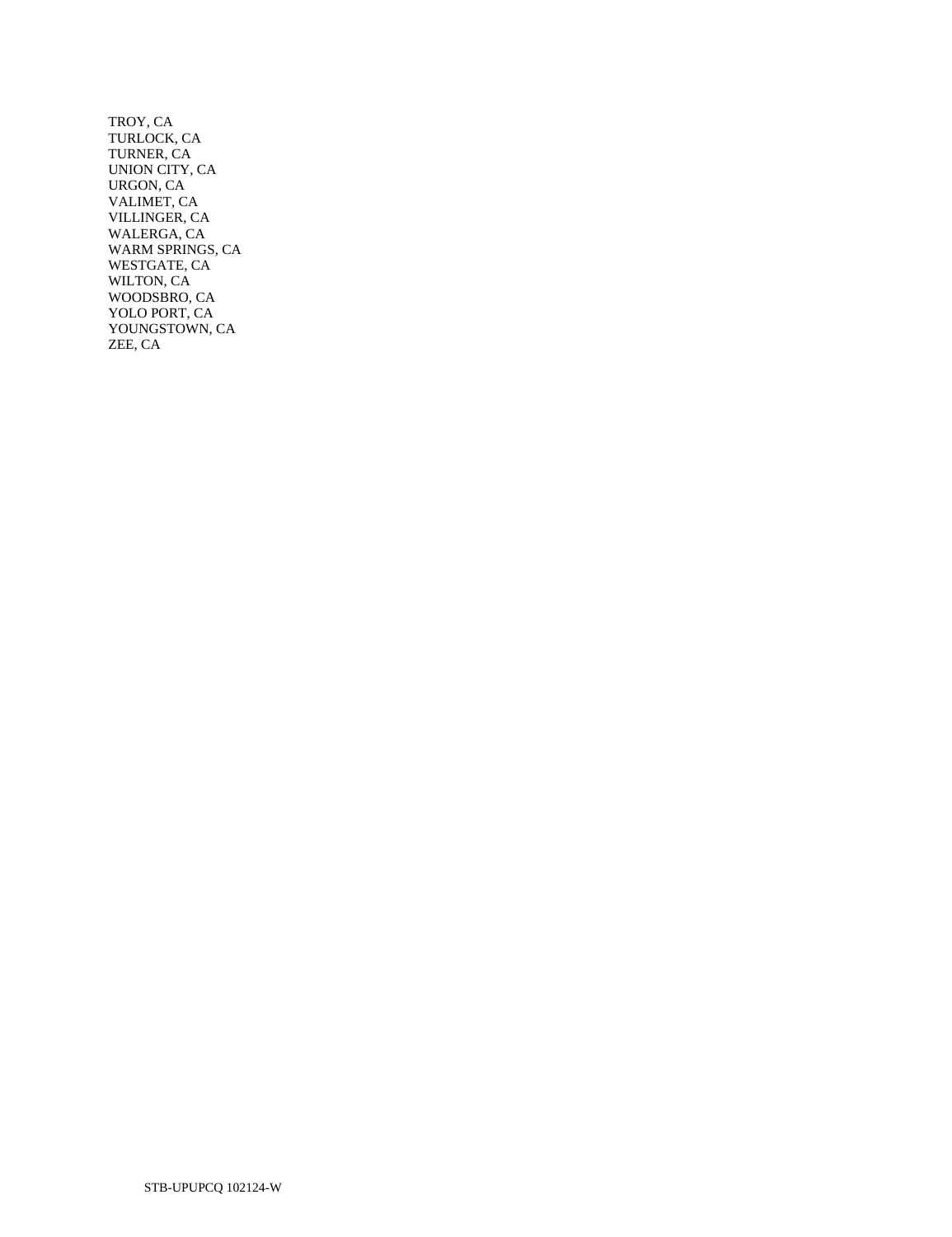

STB-UPUPCQ 102534-AA

# **UNION PACIFIC RAILROAD COMPANY**

# **AMENDED CONTRACT SUMMARY**

**Issued:**  March 30, 2022

**Effective:** September 1, 2021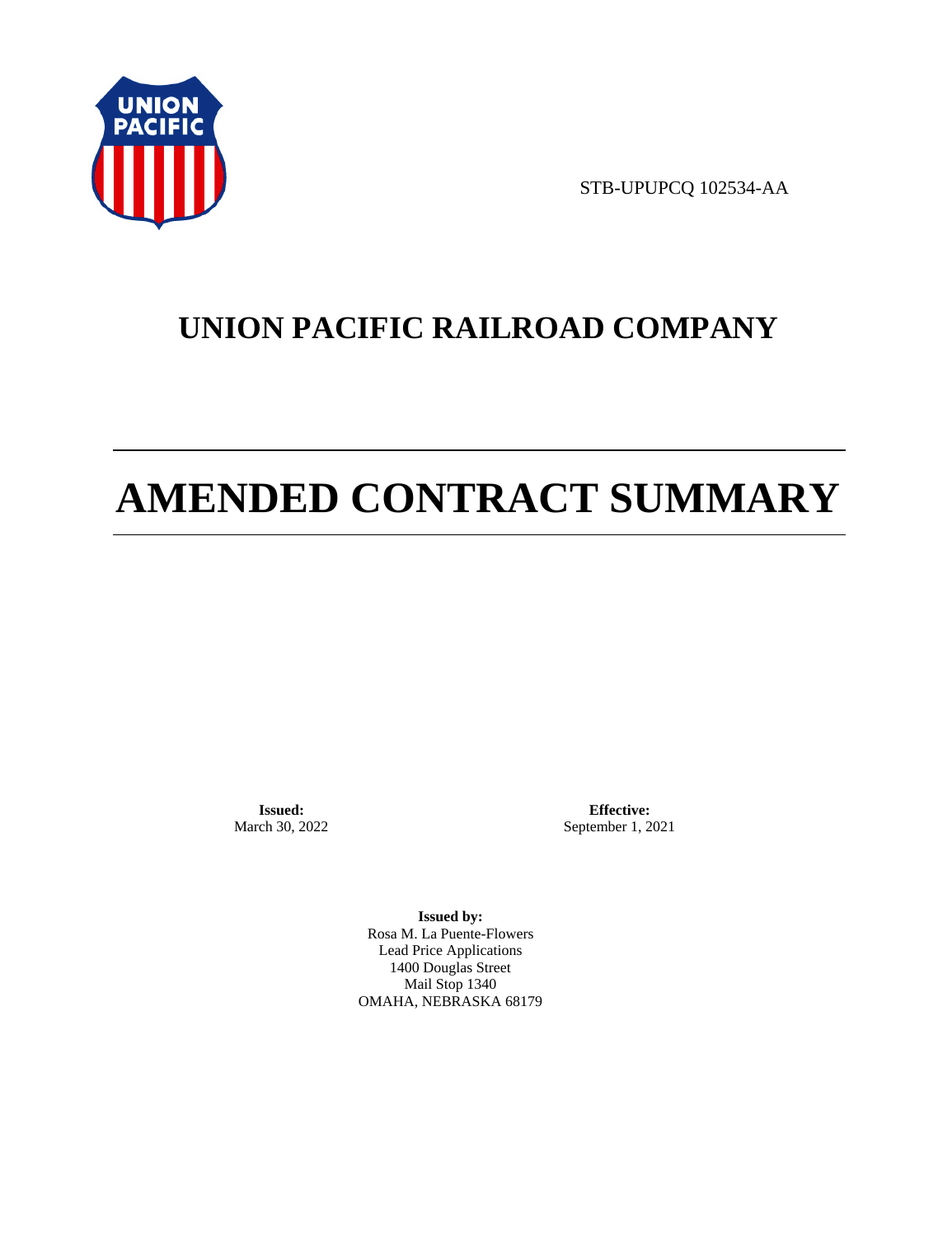UNION PACIFIC RAILROAD COMPANY 1400 Douglas St. Omaha, NE 68179

#### **COMMODITY:**

 Sorghum Grains **ADDITION**  Soybeans (Soya Beans) **ADDITION** 

#### **SHIPPER:**

CARGILL INC **ADDITION** 

#### **ORIGIN(S):**

 BRIDGEPORT, IA **ADDITION**  EDDYVILLE, IA **ADDITION**  LABETTE, KS **ADDITION**  NEW ORLEANS, LA **ADDITION**  EAGLE PASS, TX **ADDITION**  PARAGOULD, AR **ADDITION**  HEARNE, TX **ADDITION**  HOOKS, TX **ADDITION**  LAREDO, TX **ADDITION**  WICHITA FALLS, TX **ADDITION**  HUTCHINSON, KS **ADDITION**  BROWNSVILLE, TX **ADDITION**  CRESSON, TX **ADDITION**  HOCKLEY, TX **ADDITION**  LOLITA, TX **ADDITION**  FT WORTH, TX **ADDITION**  SALINA, KS **ADDITION**  TOPEKA, KS **ADDITION**  WAKEENEY, KS **ADDITION**  CHEYENNE WELLS, CO **ADDITION**  COLBY, KS **ADDITION**  HARLINGEN, TX **ADDITION**  GRAND ISLAND, NE **ADDITION**  EAST ST LOUIS, IL **ADDITION**  OMAHA, NE **ADDITION**  CONNELL, TX **ADDITION**  CEDAR RAPIDS, IA **ADDITION** 

#### **DESTINATION(S):**

 SOMMER, IL **ADDITION**  GRAND ISLAND, NE **ADDITION**  SIOUX CITY, IA **ADDITION**  KANSAS CITY, MO **ADDITION**  EAST ST LOUIS, IL **ADDITION**  OMAHA, NE **ADDITION**  WESTWEGO, LA **ADDITION**  EDDYVILLE, IA **ADDITION**  CHICAGO, IL **ADDITION**  CEDAR RAPIDS, IA **ADDITION**  BATON ROUGE, LA **ADDITION**  CAMANCHE, IA **ADDITION**  AVONDALE, LA **ADDITION**  ST PAUL, MN **ADDITION**  HOOKS, TX **ADDITION**  HOUSTON, TX **ADDITION**  BLAIR, NE **ADDITION**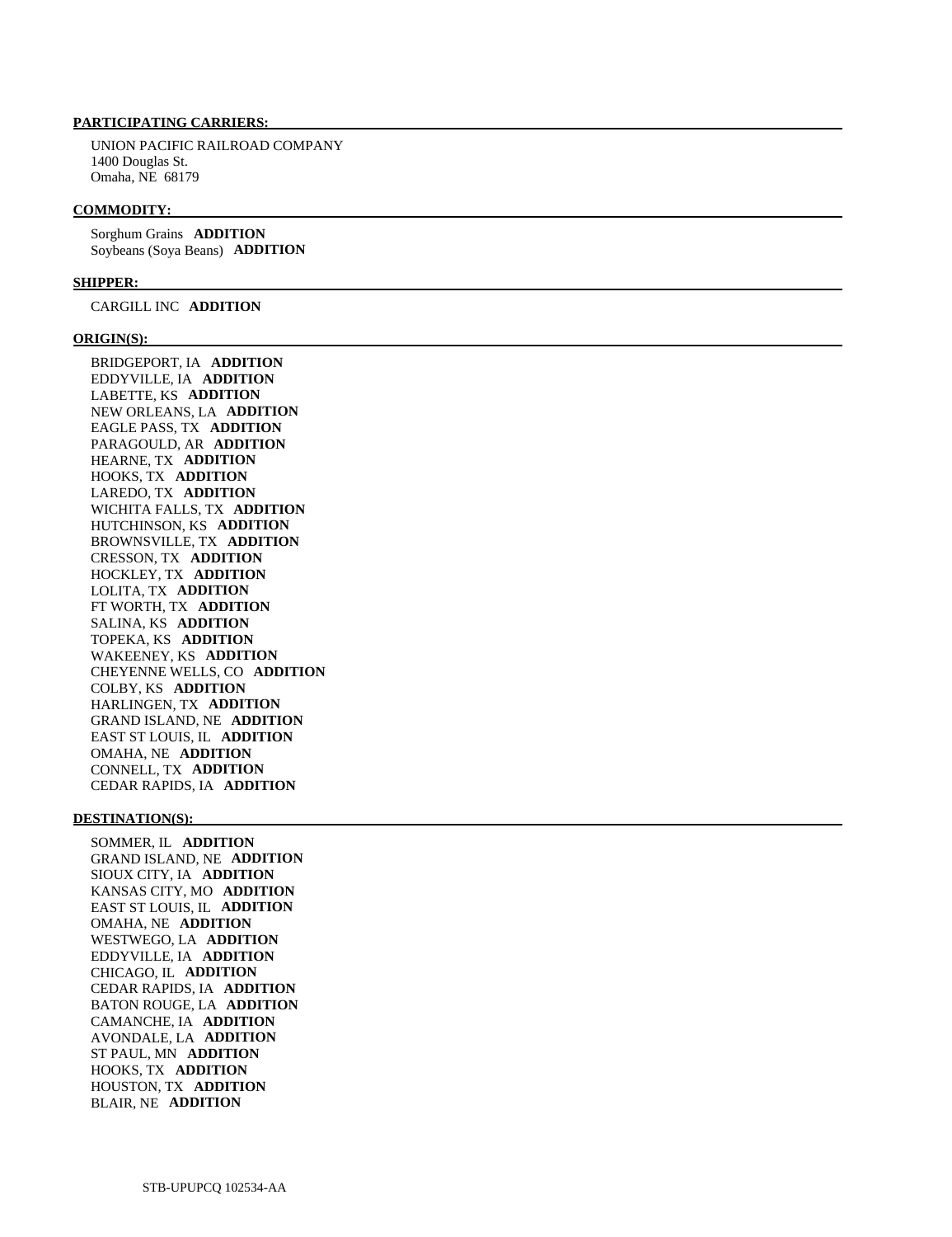BRIDGEPORT, IA **ADDITION**  FT DODGE, IA **ADDITION**  MEMPHIS, TN **ADDITION**  OR - PORTLAND AGS (See Exhibit Definition) WORTHINGTON, MN **ADDITION**  IOWA FALLS, IA **ADDITION**  TIMPIE, UT **ADDITION**  BREAUX BRIDGE, LA **ADDITION**  NEWARK, CA **ADDITION**  SCHUYLER, NE **ADDITION**  FT WORTH, TX **ADDITION**  WA - SEATTLE AGS (See Exhibit Definition) STE GENEVIEVE, MO **ADDITION** 

#### **PORT(S):**

Not Applicable

#### **DURATION:**

 Effective Date: August 1, 2019 Amendment Effective Date: September 1, 2021 **ADDITION**  Expiration Date: July 31, 2022 **EXTENSION** 

#### **RAIL CAR DATA:**

No cars dedicated to service under this Contract. Cars are provided on a common carrier basis only.

## **RATES & CHARGES:**

Subject to increases.

#### **VOLUME:**

 Minimum shipment of 107 carloads. **ADDITION**  Multiple Car Shipments **ADDITION** 

#### **SPECIAL FEATURES:**

 Special Switching Provision Not Applicable. This change pertained only to confidential data. (Switching)

## **SPECIAL NOTICE:**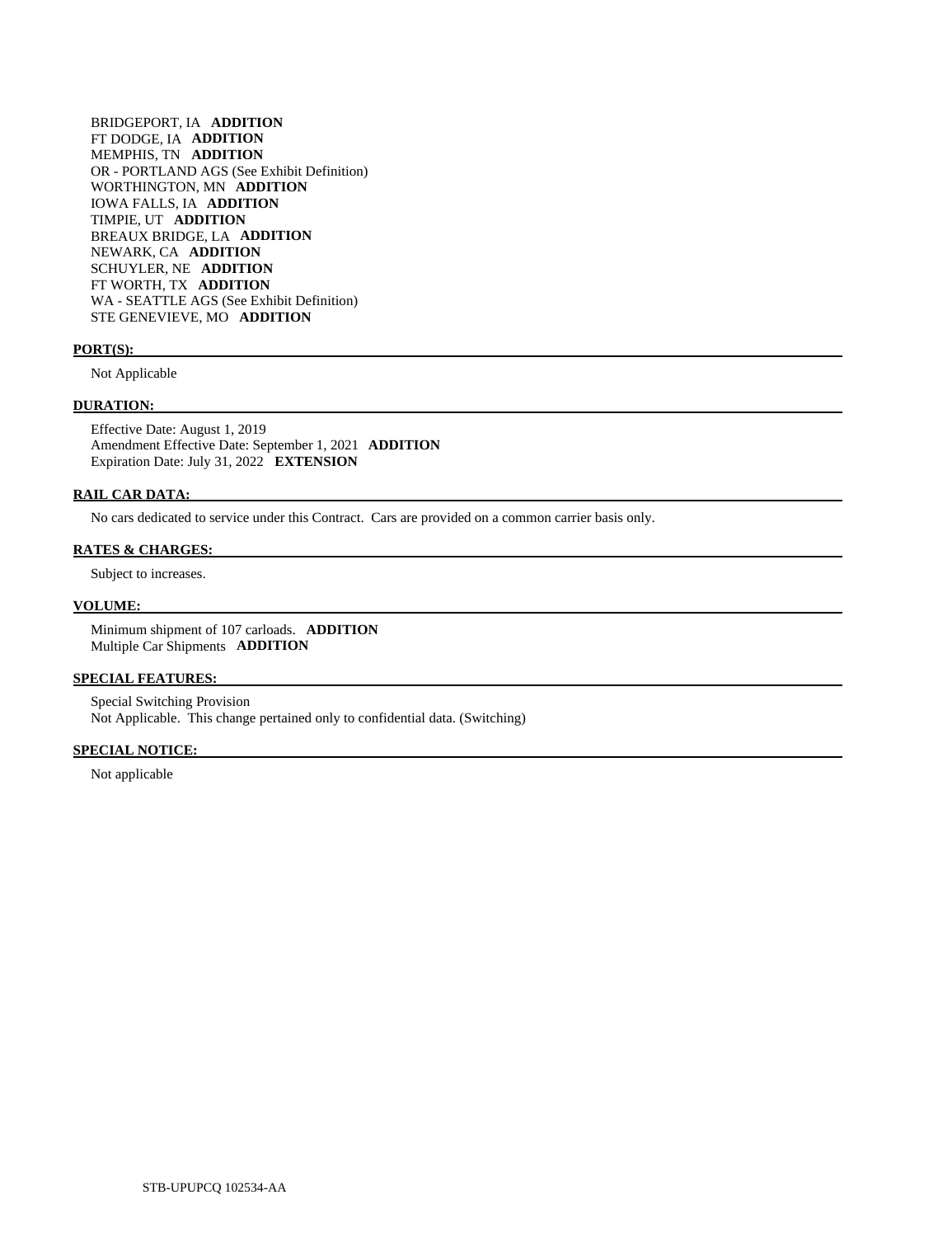OR - PORTLAND AGS consist of: ALBINA, OR **ADDITION**  ASTORIA, OR **ADDITION**  AUMSVILLE, OR **ADDITION**  AURORA, OR **ADDITION**  BARNES YARD, OR **ADDITION**  BATTERSON, OR **ADDITION**  BONNEVILLE, OR **ADDITION**  BRIDAL VEIL, OR **ADDITION**  BROOKS, OR **ADDITION**  BUXTON, OR **ADDITION**  CANBY, OR **ADDITION**  CLACKAMAS, OR **ADDITION**  COALCA, OR **ADDITION**  COCHRAN, OR **ADDITION**  DODSON, OR **ADDITION**  EAST MILWAUKIE, OR **ADDITION**  EAST PORTLAND, OR **ADDITION**  FIR, OR **ADDITION**  GARBALDI, OR **ADDITION**  GARIBALDI, OR **ADDITION**  GEER, OR **ADDITION**  GERVAIS, OR **ADDITION**  HEMLOCK, OR **ADDITION**  HITO, OR **ADDITION**  HUBBARD, OR **ADDITION**  KENTON, OR **ADDITION**  LAKE YARD, OR **ADDITION**  LIBERAL, OR **ADDITION**  MILWAUKIE, OR **ADDITION**  MOHLER, OR **ADDITION**  MT ANGEL, OR **ADDITION**  NORTH PORTLAND, OR **ADDITION**  OREGON CITY, OR **ADDITION**  OSWEGO, OR **ADDITION**  PORTLAND, OR **ADDITION**  PRATUM, OR **ADDITION**  PULP, OR **ADDITION**  RENARD, OR **ADDITION**  RIVER GATE, OR **ADDITION**  ROCKWOOD, OR **ADDITION**  SHAW, OR **ADDITION**  SILVERTON, OR **ADDITION**  ST JOHNS, OR **ADDITION**  STAYTON, OR **ADDITION**  TILLAMOOK, OR **ADDITION**  TROUTDALE, OR **ADDITION**  WARRENTON, OR **ADDITION**  WEST LINN, OR **ADDITION**  WHEELER, OR **ADDITION**  WOODBURN, OR **ADDITION**  AMPERE, WA **ADDITION**  BARBERTON, WA **ADDITION**  BATTLE GROUND, WA **ADDITION**  BRUSH PRAIRIE, WA **ADDITION**  CAMAS, WA **ADDITION**  CASTLE ROCK, WA **ADDITION**  CATHLAMET, WA **ADDITION**  CHELATCHIE, WA **ADDITION**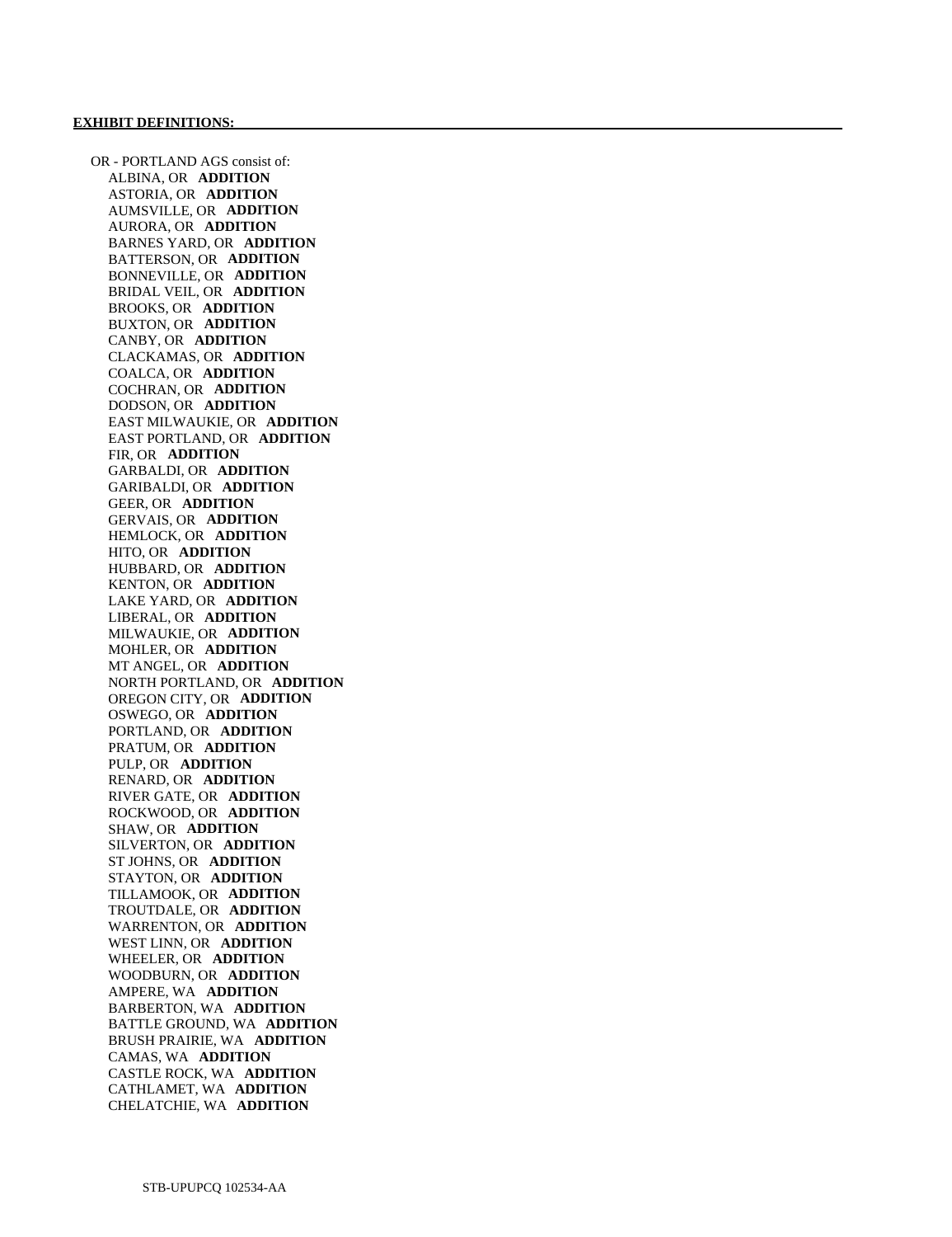COLUMBIA JCT, WA **ADDITION**  HEISON, WA **ADDITION**  HOMAN, WA **ADDITION**  KALAMA, WA **ADDITION**  KELSO, WA **ADDITION**  LONGVIEW, WA **ADDITION**  OSTRANDER, WA **ADDITION**  RIDGEFIELD, WA **ADDITION**  ROCKY POINT, WA **ADDITION**  RYE JCT, WA **ADDITION**  VANCOUVER, WA **ADDITION**  VANCOUVER JCT, WA **ADDITION**  WASHOUGAL, WA **ADDITION**  WOODLAND, WA **ADDITION**  YACOLT, WA **ADDITION**  WA - SEATTLE AGS consist of: ABERDEEN, WA **ADDITION**  ABERDEEN JCT, WA **ADDITION**  ALDERTON, WA **ADDITION**  ALLISON, WA **ADDITION**  ANDOVER, WA **ADDITION**  ARGO, WA **ADDITION**  AUBURN, WA **ADDITION**  BALLARD, WA **ADDITION**  BALLARD JCT, WA **ADDITION**  BANGOR, WA **ADDITION**  BAY SHORE, WA **ADDITION**  BELFAIR, WA **ADDITION**  BELLINGHAM, WA **ADDITION**  BELMORE, WA **ADDITION**  BLACK RIVER, WA **ADDITION**  BLAJCT, WA **ADDITION**  BLAKESLEE JCT, WA **ADDITION**  BREMERTON, WA **ADDITION**  BRIARWOOD, WA **ADDITION**  BUCODA, WA **ADDITION**  BURLINGTON, WA **ADDITION**  CAMP MURRAY, WA **ADDITION**  CAPITOL, WA **ADDITION**  CENPARK, WA **ADDITION**  CENTRALIA, WA **ADDITION**  CHEHALIS, WA **ADDITION**  CLAY CITY, WA **ADDITION**  CONCORA, WA **ADDITION**  DIVIDE, WA **ADDITION**  DUPONT, WA **ADDITION**  EAST OLYMPIA, WA **ADDITION**  EAST PUYALLUP, WA **ADDITION**  EATONVILLE JCT, WA **ADDITION**  EDMOND, WA **ADDITION**  EDMONDS, WA **ADDITION**  ELBE, WA **ADDITION**  ELMA, WA **ADDITION**  ESSEX, WA **ADDITION**  EVERETT, WA **ADDITION**  EVERETT, WA **ADDITION**  FERNDALE, WA **ADDITION**  FIFE, WA **ADDITION**  FREDERICKSON, WA **ADDITION**  FT LEWIS, WA **ADDITION**  GATE, WA **ADDITION**  GLOBAL GATEWAY NO, WA **ADDITION**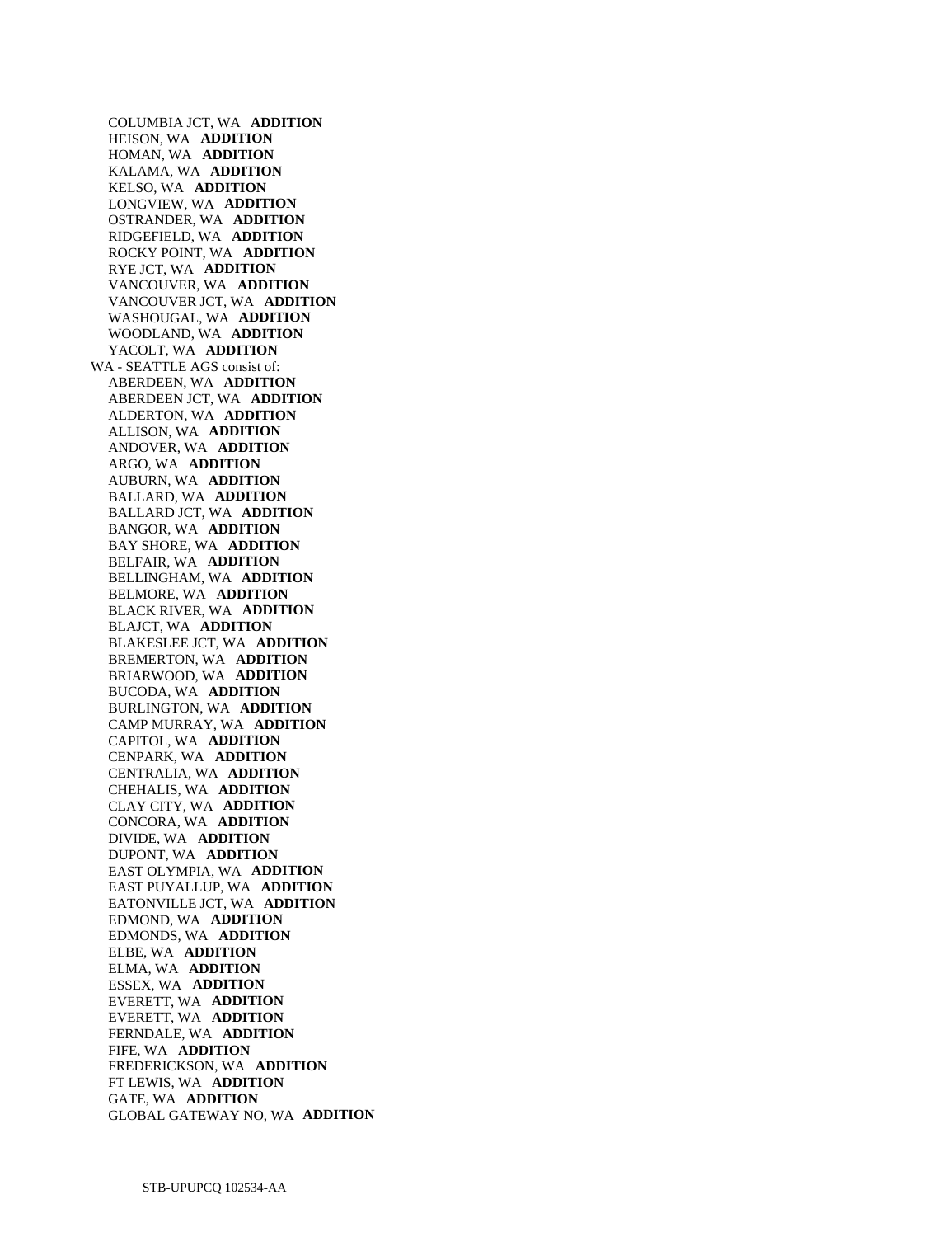GRAHAM, WA **ADDITION**  GRAND MOUND, WA **ADDITION**  GREENDALE, WA **ADDITION**  HARBOR ISLAND, WA **ADDITION**  HILLSDALE, WA **ADDITION**  HOQUIAM, WA **ADDITION**  INTERBAY, WA **ADDITION**  JUNCTION CITY, WA **ADDITION**  KAPOWSIN, WA **ADDITION**  KENT, WA **ADDITION**  KETRON, WA **ADDITION**  KYRO, WA **ADDITION**  LAKESIDE, WA **ADDITION**  LAKEVIEW, WA **ADDITION**  LOVELAND, WA **ADDITION**  LYNCH CREEK, WA **ADDITION**  LYNDEN, WA **ADDITION**  MALTBY, WA **ADDITION**  MARMAC, WA **ADDITION**  MAYTOWN, WA **ADDITION**  MCCLEARY, WA **ADDITION**  MCKENNA, WA **ADDITION**  MCMILLIN, WA **ADDITION**  MEEKER, WA **ADDITION**  MIDLAND, WA **ADDITION**  MINERAL, WA **ADDITION**  MONROE, WA **ADDITION**  MONTESANO, WA **ADDITION**  MORTON, WA **ADDITION**  MOUNT VERNON, WA **ADDITION**  MT VERNON, WA **ADDITION**  NAD JCT, WA **ADDITION**  NAPAVINE, WA **ADDITION**  NEW RELIANCE, WA **ADDITION**  NISQUALLY, WA **ADDITION**  NORTH PUYALLUP, WA **ADDITION**  OAKVILLE, WA **ADDITION**  OFFLAKE, WA **ADDITION**  OFFUTT LAKE, WA **ADDITION**  OHOP, WA **ADDITION**  OLYMPIA, WA **ADDITION**  PARK JCT, WA **ADDITION**  PIONEER, WA **ADDITION**  PORT TOWNSEND, WA **ADDITION**  PUYALLUP, WA **ADDITION**  RAINIER, WA **ADDITION**  RAISH, WA **ADDITION**  RESERVATION, WA **ADDITION**  ROCHESTER, WA **ADDITION**  ROY, WA **ADDITION**  SEATTLE, WA **ADDITION**  SEATTLE PIER, WA **ADDITION**  SHELTON, WA **ADDITION**  SILVERDALE, WA **ADDITION**  SKOOKUMCH, WA **ADDITION**  SKOOKUMCHUCK, WA **ADDITION**  SOUTH BELFAIR, WA **ADDITION**  SOUTH TACOMA, WA **ADDITION**  ST CLAIR, WA **ADDITION**  STEILACOOM, WA **ADDITION**  STIMSON, WA **ADDITION**  SUMNER, WA **ADDITION**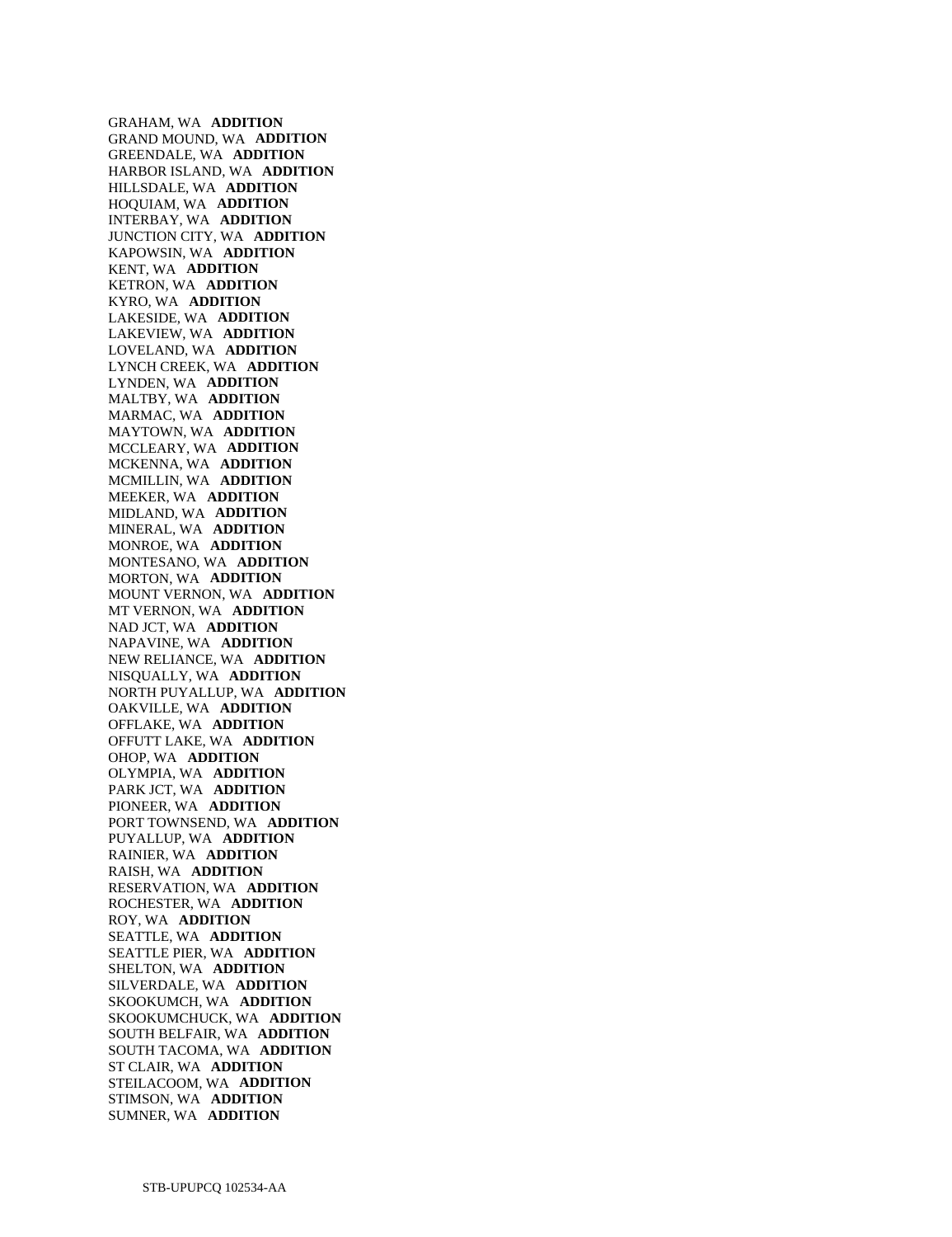TACOMA, WA **ADDITION**  TACOMA EXP, WA **ADDITION**  TACOMA EXPORT, WA **ADDITION**  TACOMA JCT, WA **ADDITION**  TACOMA PCT, WA **ADDITION**  TAYLOR WAY, WA **ADDITION**  TENINO, WA **ADDITION**  THRIFT, WA **ADDITION**  TITLOW, WA **ADDITION**  TUKWILA, WA **ADDITION**  TUMWATER, WA **ADDITION**  VADER, WA **ADDITION**  WABASH, WA **ADDITION**  WESCO, WA **ADDITION**  WEST BLAIR, WA **ADDITION**  WEST HILLSDALE, WA **ADDITION**  WEST TACOMA, WA **ADDITION**  WESTERN JCT, WA **ADDITION**  WHITES, WA **ADDITION**  WINLOCK, WA **ADDITION**  WJCT, WA **ADDITION**  WOODINVILLE, WA **ADDITION**  YELM, WA **ADDITION**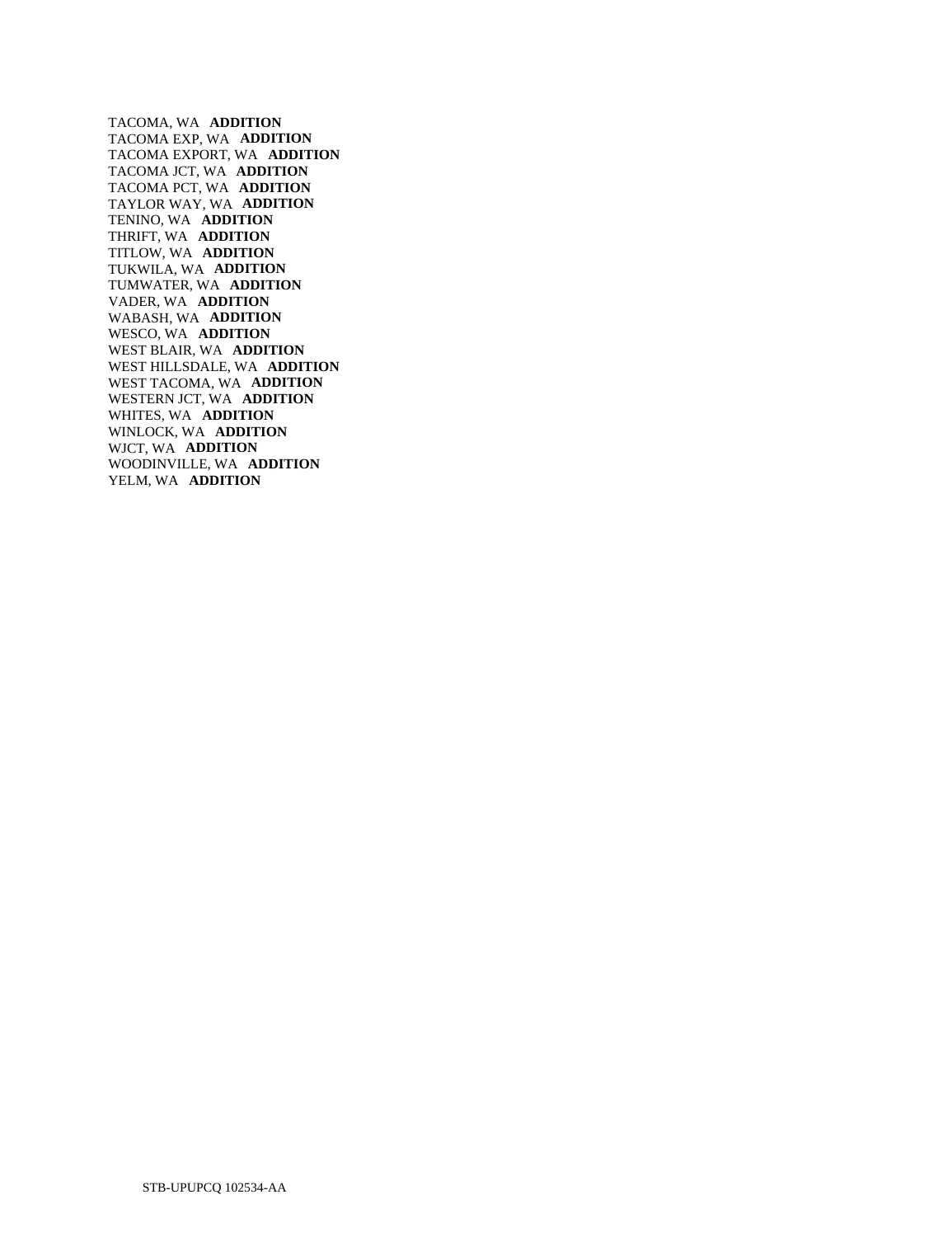

STB-UPUPCQ 102949-O

# **UNION PACIFIC RAILROAD COMPANY**

# **AMENDED CONTRACT SUMMARY**

**Issued:**  March 29, 2022

**Effective:** June 1, 2021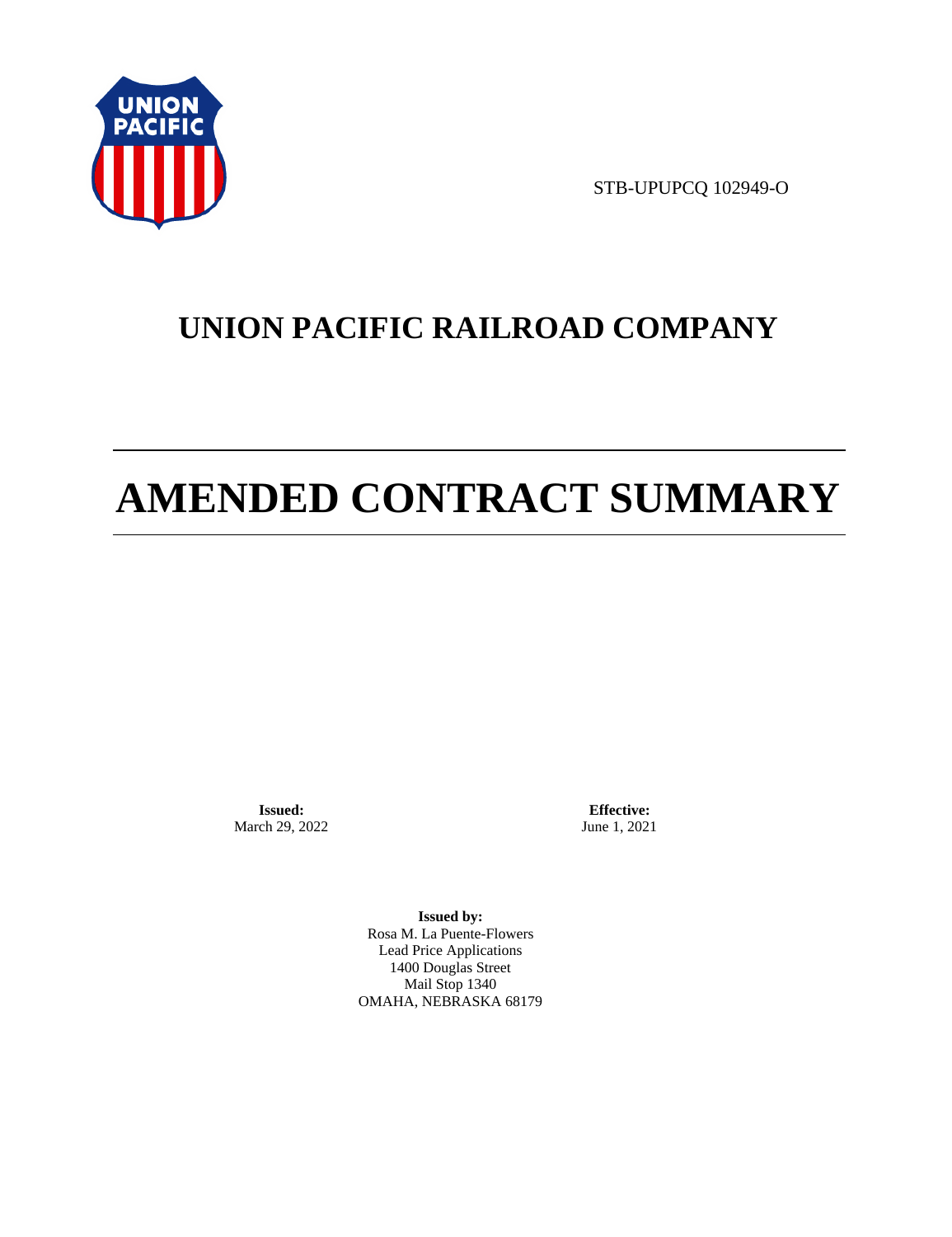UNION PACIFIC RAILROAD COMPANY 1400 Douglas St. Omaha, NE 68179

#### **COMMODITY:**

Wheat Exc.Buckwheat See 01139

#### **SHIPPER:**

### MILLER MILLING COMPANY LLC

#### **ORIGIN(S):**

 BREWSTER, KS OAKLEY, KS MONUMENT, KS CALWA, CA HAVILAND, KS GOODLAND, KS BANCROFT, ID AMERICAN FALLS, ID ROBERTS, ID MICHAUD, ID IONA, ID RIRIE, ID TEXHOMA, OK PLAINS, KS OPTIMA, OK TEXHOMA, TX ASHTON, ID MILWAUKEE, WI

#### **DESTINATION(S):**

 CALWA, CA CITY OF COMMERCE, CA FRESNO, CA LOS ANGELES, CA OAKLAND, CA COLLINSTON, UT TOLLESON, AZ SAGINAW, TX CHICAGO, IL SUPERIOR, WI DULUTH, MN

#### **PORT(S):**

Not Applicable

### **DURATION:**

 Effective Date: September 1, 2020 Amendment Effective Date: June 1, 2021 **ADDITION**  Expiration Date: May 31, 2022 **EXTENSION** 

#### **RAIL CAR DATA:**

No cars dedicated to service under this Contract. Cars are provided on a common carrier basis only.

#### **RATES & CHARGES:**

Subject to increases.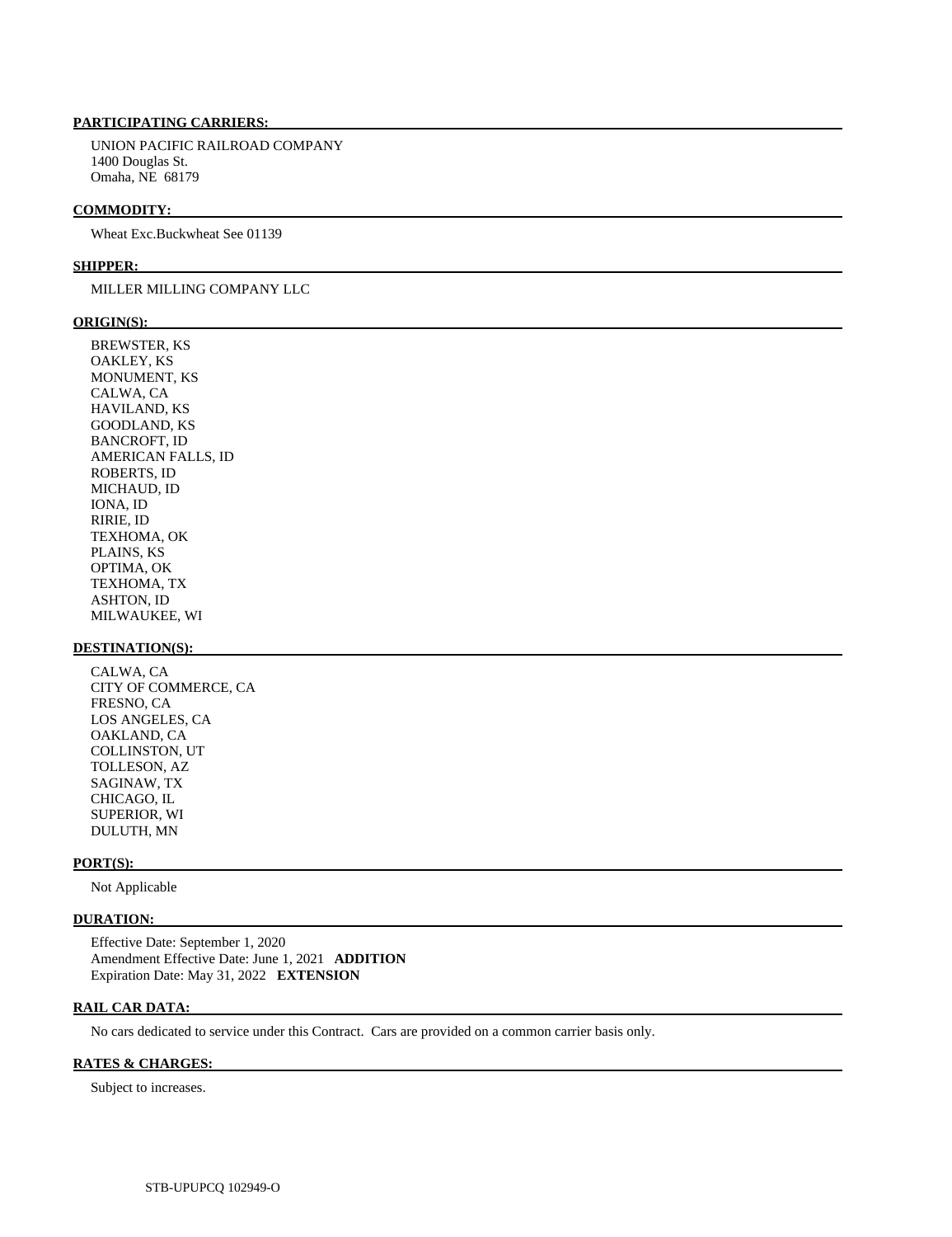# **VOLUME:**

Single Car Shipments

## **SPECIAL FEATURES:**

Special Switching Provision

# **SPECIAL NOTICE:**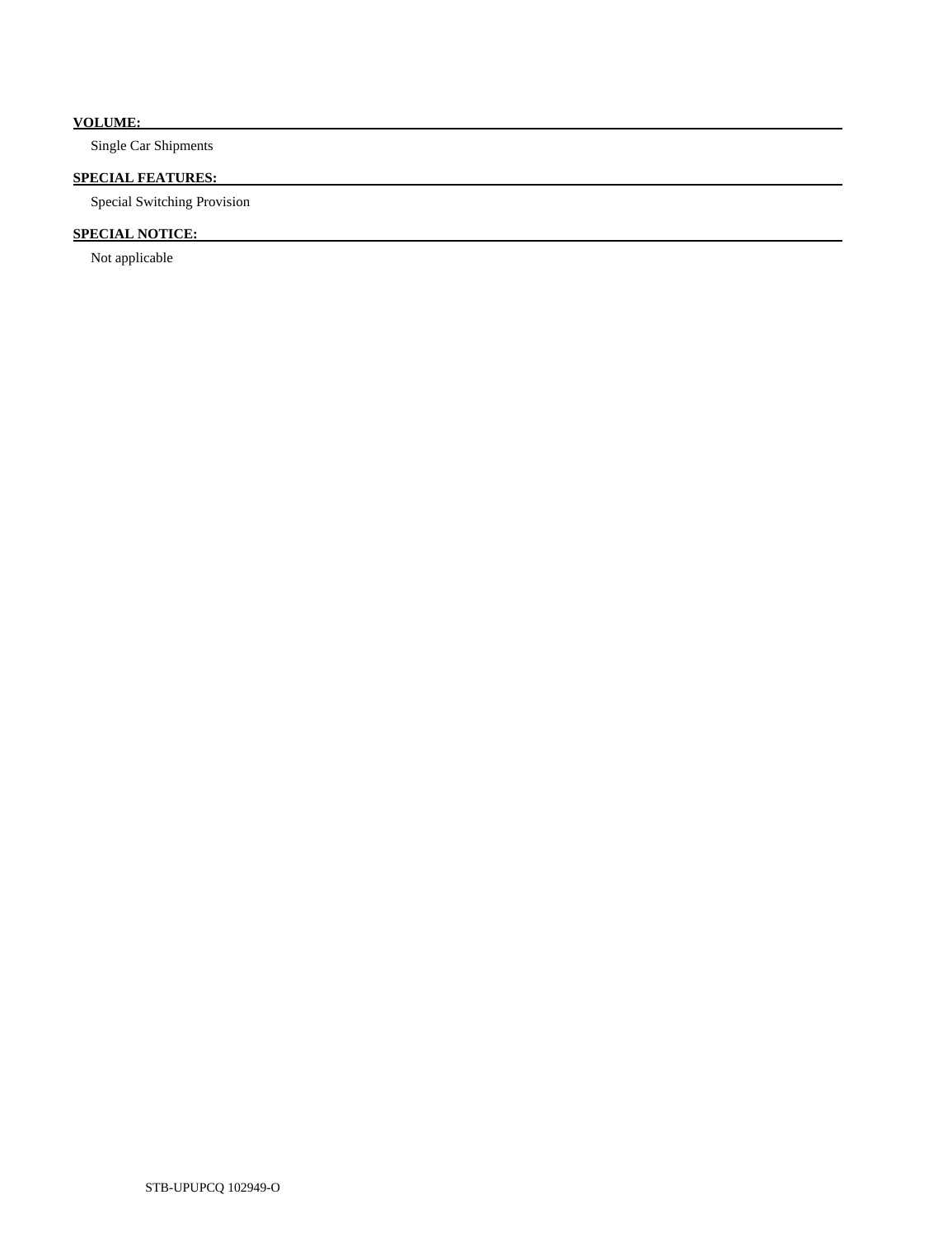

STB-UPUPCQ 103487

# **UNION PACIFIC RAILROAD COMPANY**

# **CONTRACT SUMMARY**

**Issued:**  March 28, 2022

**Effective:** March 25, 2022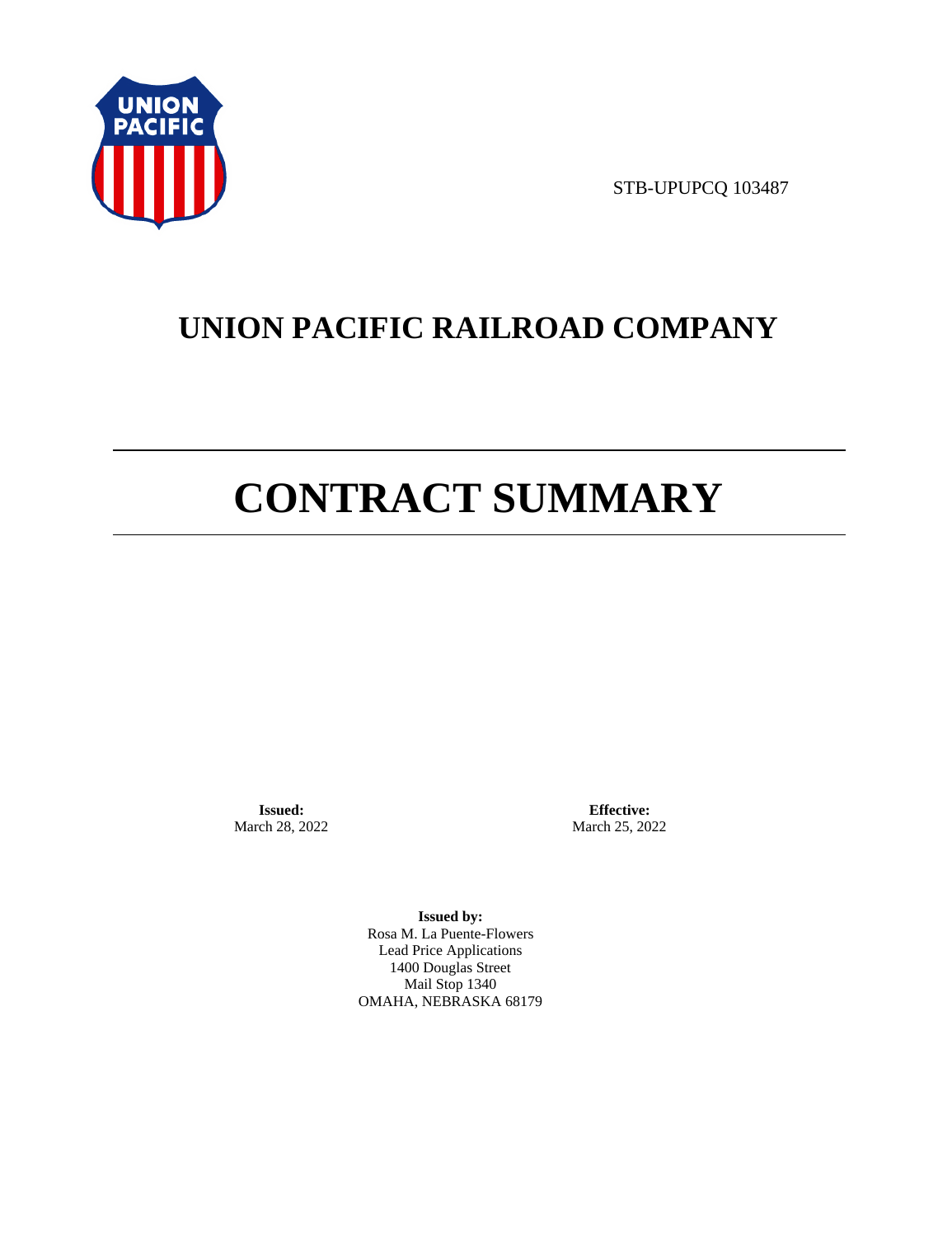UNION PACIFIC RAILROAD COMPANY 1400 Douglas St. Omaha, NE 68179

#### **COMMODITY:**

Corn Exc.Popcorn See 01152

#### **SHIPPER:**

US COMMODITIES LLC

#### **ORIGIN(S):**

BROWNTON, MN

#### **DESTINATION(S):**

 PORTLAND, OR GRANGER, WA

#### **PORT(S):**

Not Applicable

### **DURATION:**

 Effective Date: March 25, 2022 Expiration Date: September 30, 2022

#### **RAIL CAR DATA:**

No cars dedicated to service under this Contract. Cars are provided on a common carrier basis only.

### **RATES & CHARGES:**

Not applicable

#### **VOLUME:**

Single Car Shipments

# **SPECIAL FEATURES:**

Special Switching Provision

## **SPECIAL NOTICE:**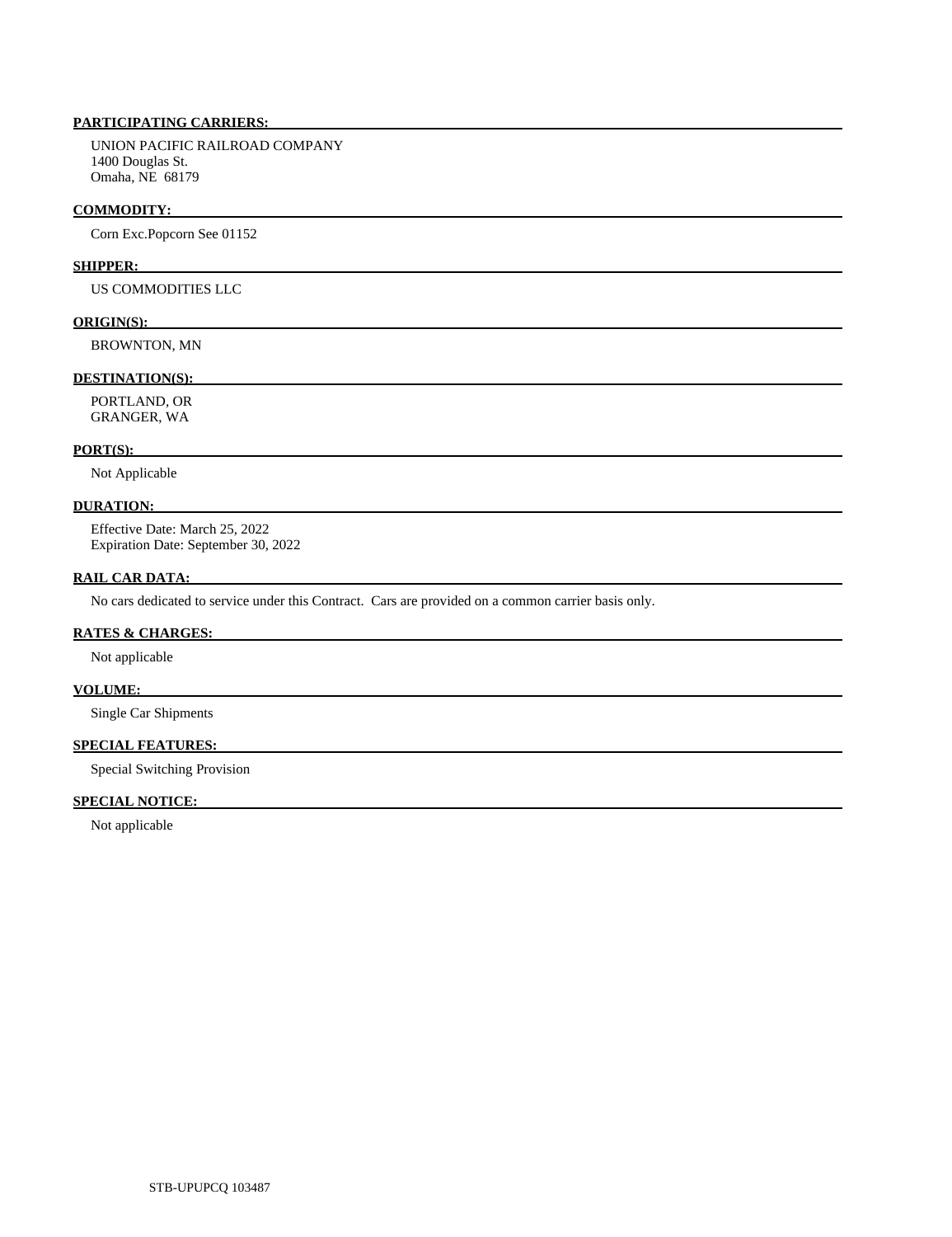

STB-UPUPCQ 95242-AY

# **UNION PACIFIC RAILROAD COMPANY**

# **AMENDED CONTRACT SUMMARY**

**Issued:**  March 31, 2022

**Effective:** June 1, 2021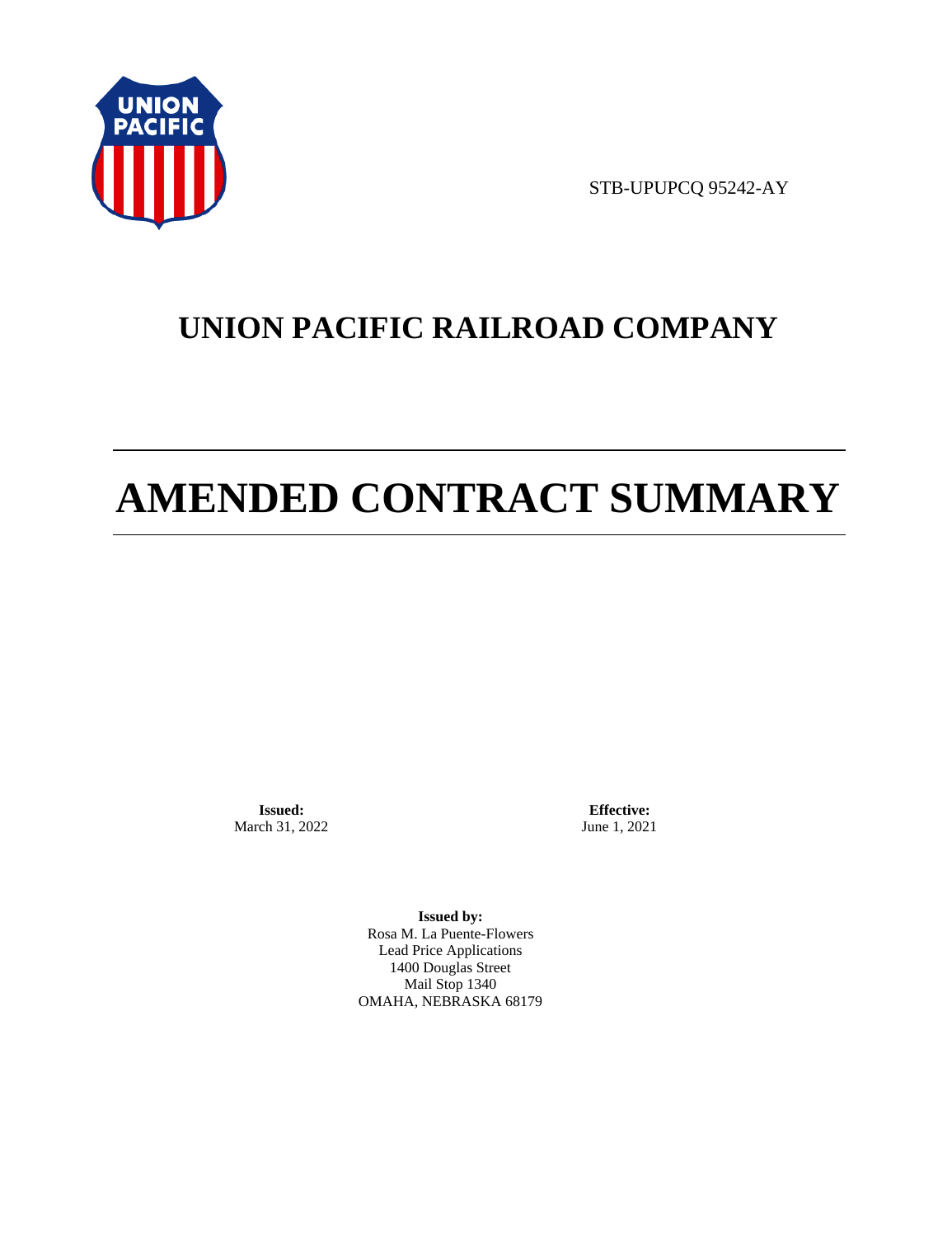#### **PARTICIPATING CARRIERS:**

 UNION PACIFIC RAILROAD COMPANY 1400 Douglas St. Omaha, NE 68179

#### **COMMODITY:**

 Wheat Flour Exc.Blended Or Prepared See 20451- 20452 Wheat Flour Wheat Middlings Or Shorts,Non- Pelletized Wheat Bran, Other Than Pelletized

#### **SHIPPER:**

GRAIN CRAFT INC

#### **ORIGIN(S):**

 WICHITA, KS BLACKFOOT, ID COLLINS, ID PENDLETON, OR OGDEN, UT MCPHERSON, KS HINKLE, OR **ADDITION**  POCATELLO, ID **ADDITION**  EAST ST LOUIS, IL **ADDITION** 

#### **DESTINATION(S):**

 CHICAGO, IL OGDEN, UT ARLINGTON, CA TACOMA, WA EAST ST LOUIS, IL EL PASO, TX CAMPO, AZ PORTLAND, OR NACOGDOCHES, TX SPARKS, NV GIDDINGS, TX **ADDITION**  SHREVEPORT, LA **ADDITION**  VALLA, CA VINA VISTA, CA ELMENDORF, TX **ADDITION**  HOPE, AR **ADDITION**  COLLINS, ID **ADDITION**  NORTH PORTLAND, OR MCPHERSON, KS WICHITA, KS **ADDITION**  LOS NIETOS, CA STOCKTON, CA **ADDITION**  PHOENIX, AZ TOLLESON, AZ KANSAS CITY, KS KANSAS CITY, MO PENDLETON, OR **ADDITION**  SEATTLE, WA **ADDITION**  LOS ANGELES, CA

#### **PORT(S):**

Not Applicable

#### **DURATION:**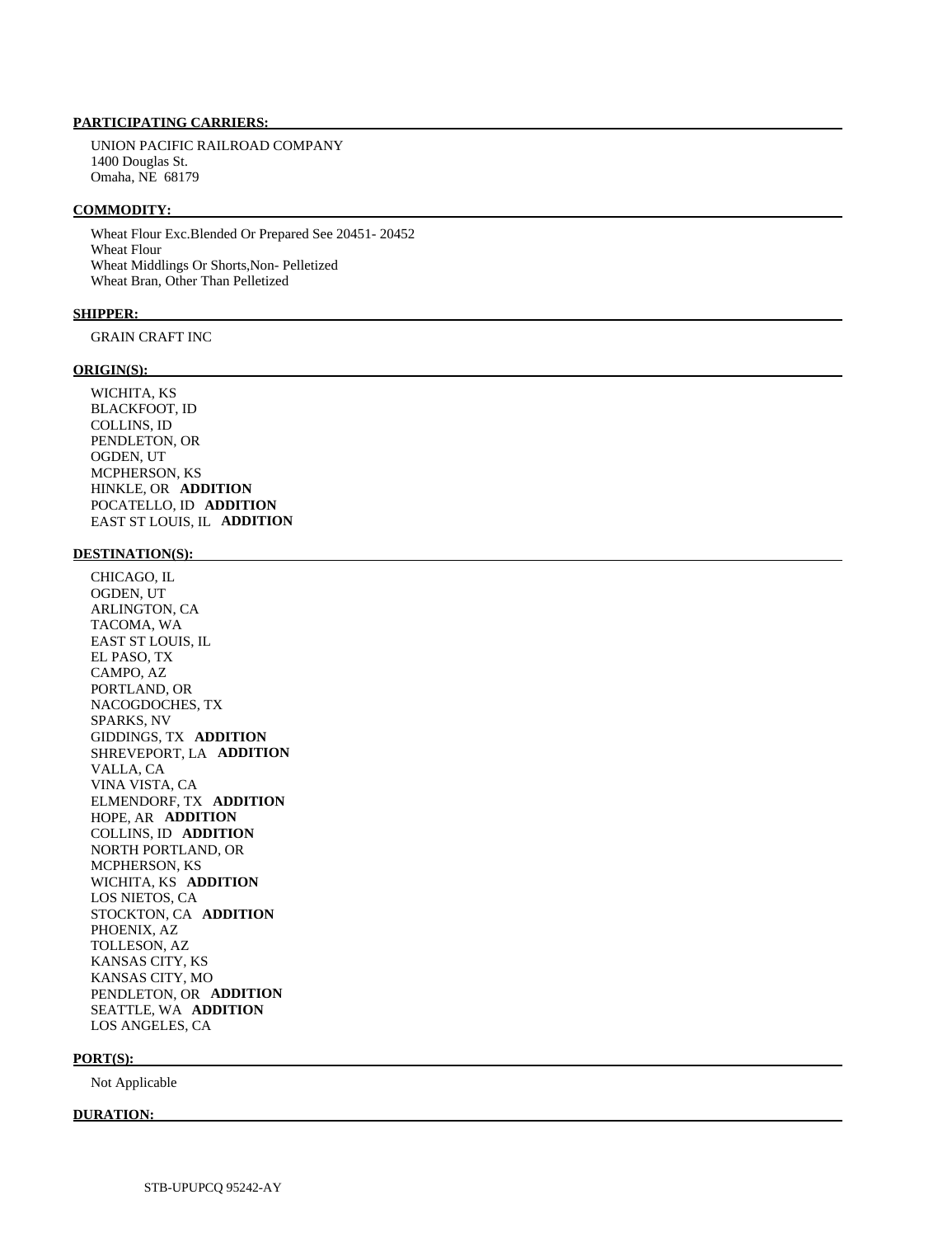Effective Date: April 15, 2009 Amendment Effective Date: June 1, 2021 **ADDITION**  Expiration Date: May 31, 2022 **EXTENSION** 

# **RAIL CAR DATA:**

No cars dedicated to service under this Contract. Cars are provided on a common carrier basis only.

# **RATES & CHARGES:**

Subject to increases.

# **VOLUME:**

Single Car Shipments

#### **SPECIAL FEATURES:**

Special Switching Provision

# **SPECIAL NOTICE:**

Not applicable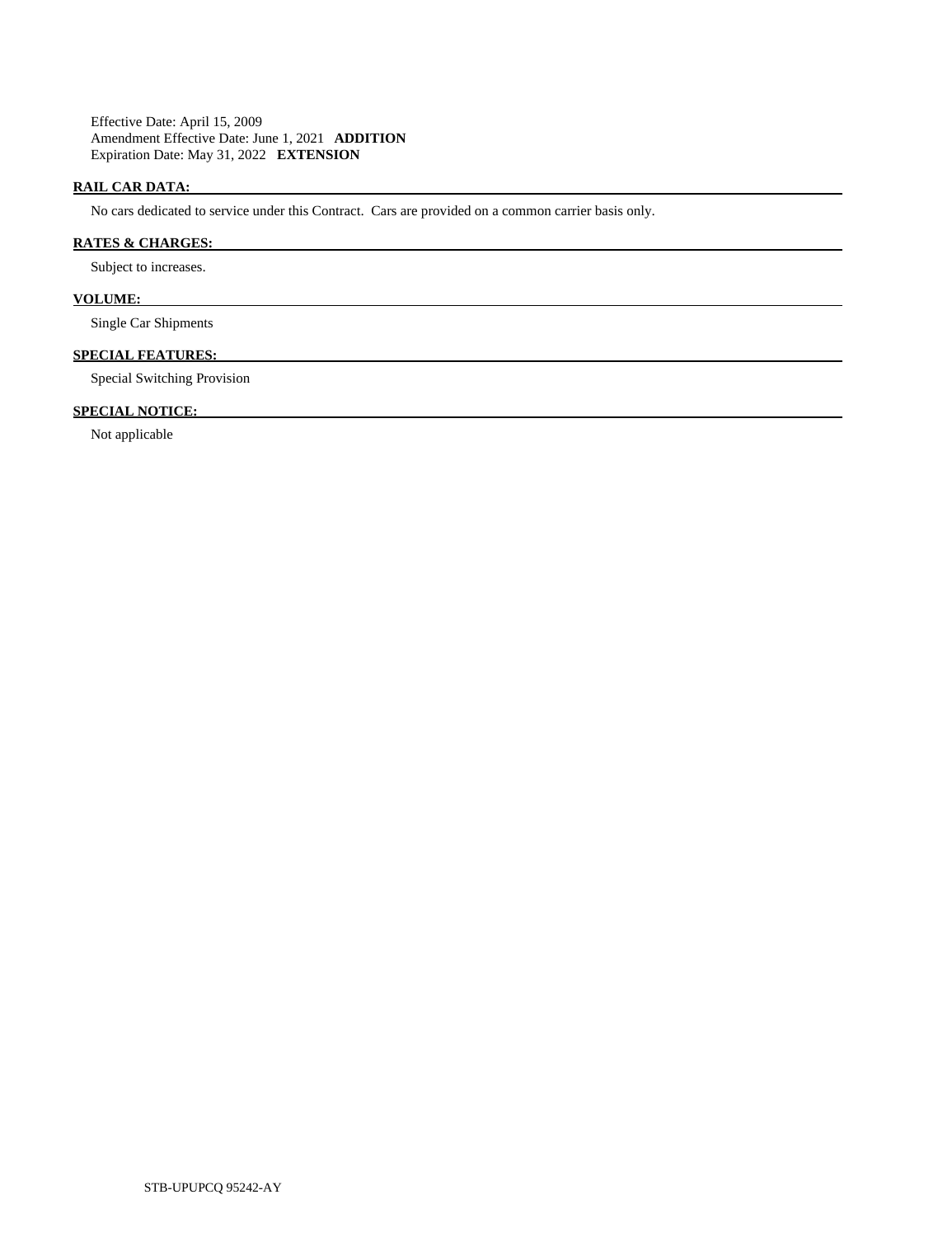

STB-UPUPCQ 95242-AX

# **UNION PACIFIC RAILROAD COMPANY**

# **AMENDED CONTRACT SUMMARY**

**Issued:**  March 29, 2022

**Effective:** June 1, 2021

**Issued by:**  Rosa M. La Puente-Flowers Lead Price Applications 1400 Douglas Street Mail Stop 1340 OMAHA, NEBRASKA 68179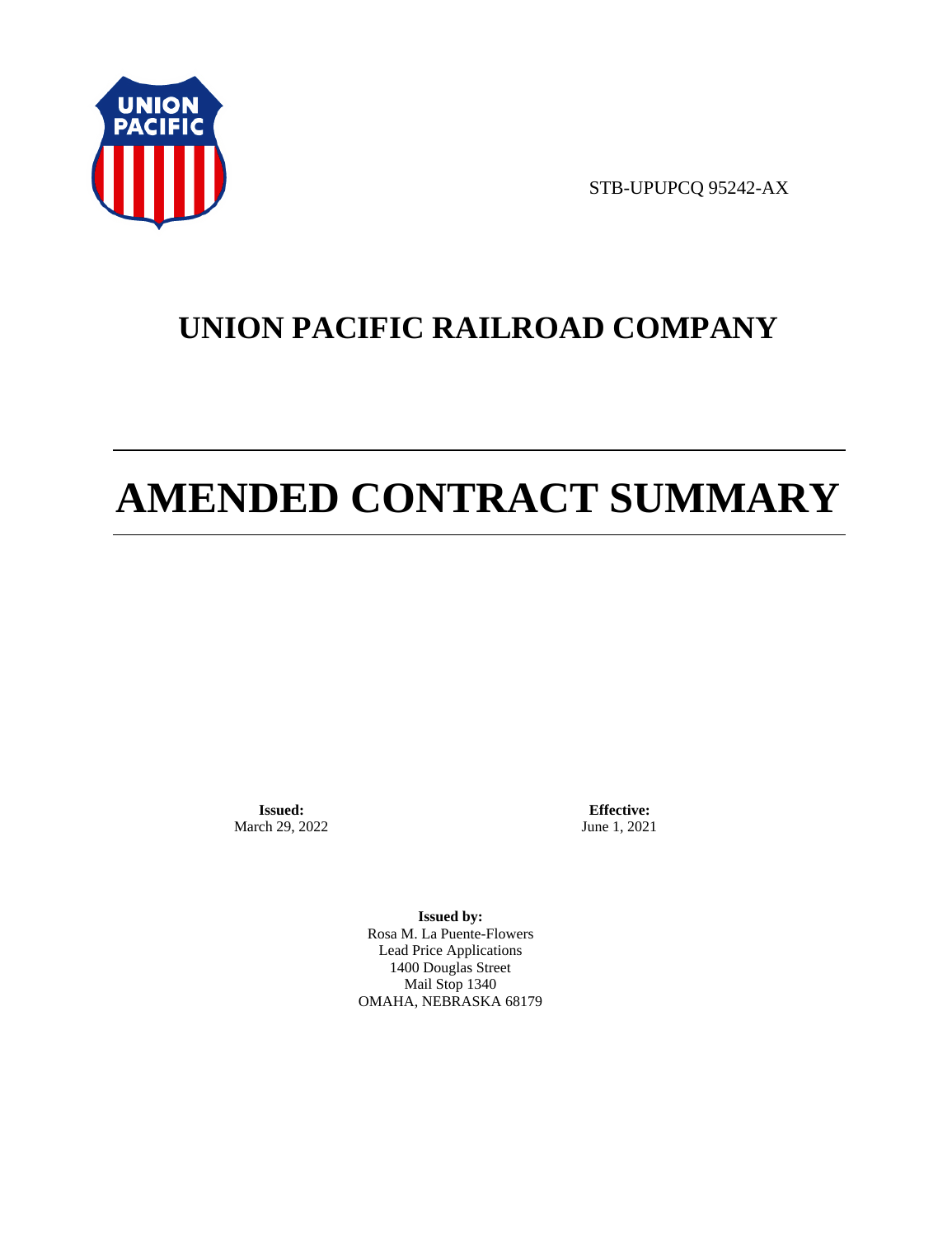#### **PARTICIPATING CARRIERS:**

 UNION PACIFIC RAILROAD COMPANY 1400 Douglas St. Omaha, NE 68179

#### **COMMODITY:**

 Wheat Flour Exc.Blended Or Prepared See 20451- 20452 Wheat Flour Wheat Middlings Or Shorts,Non- Pelletized Wheat Bran, Other Than Pelletized

#### **SHIPPER:**

GRAIN CRAFT INC

#### **ORIGIN(S):**

 WICHITA, KS BLACKFOOT, ID COLLINS, ID PENDLETON, OR OGDEN, UT MCPHERSON, KS HINKLE, OR POCATELLO, ID EAST ST LOUIS, IL

# **DESTINATION(S):**

 CHICAGO, IL OGDEN, UT ARLINGTON, CA TACOMA, WA EAST ST LOUIS, IL EL PASO, TX CAMPO, AZ PORTLAND, OR NACOGDOCHES, TX SPARKS, NV GIDDINGS, TX SHREVEPORT, LA VALLA, CA VINA VISTA, CA ELMENDORF, TX HOPE, AR COLLINS, ID MCPHERSON, KS WICHITA, KS LOS NIETOS, CA STOCKTON, CA PHOENIX, AZ TOLLESON, AZ KANSAS CITY, KS KANSAS CITY, MO NORTH PORTLAND, OR PENDLETON, OR SEATTLE, WA LOS ANGELES, CA

#### **PORT(S):**

Not Applicable

#### **DURATION:**